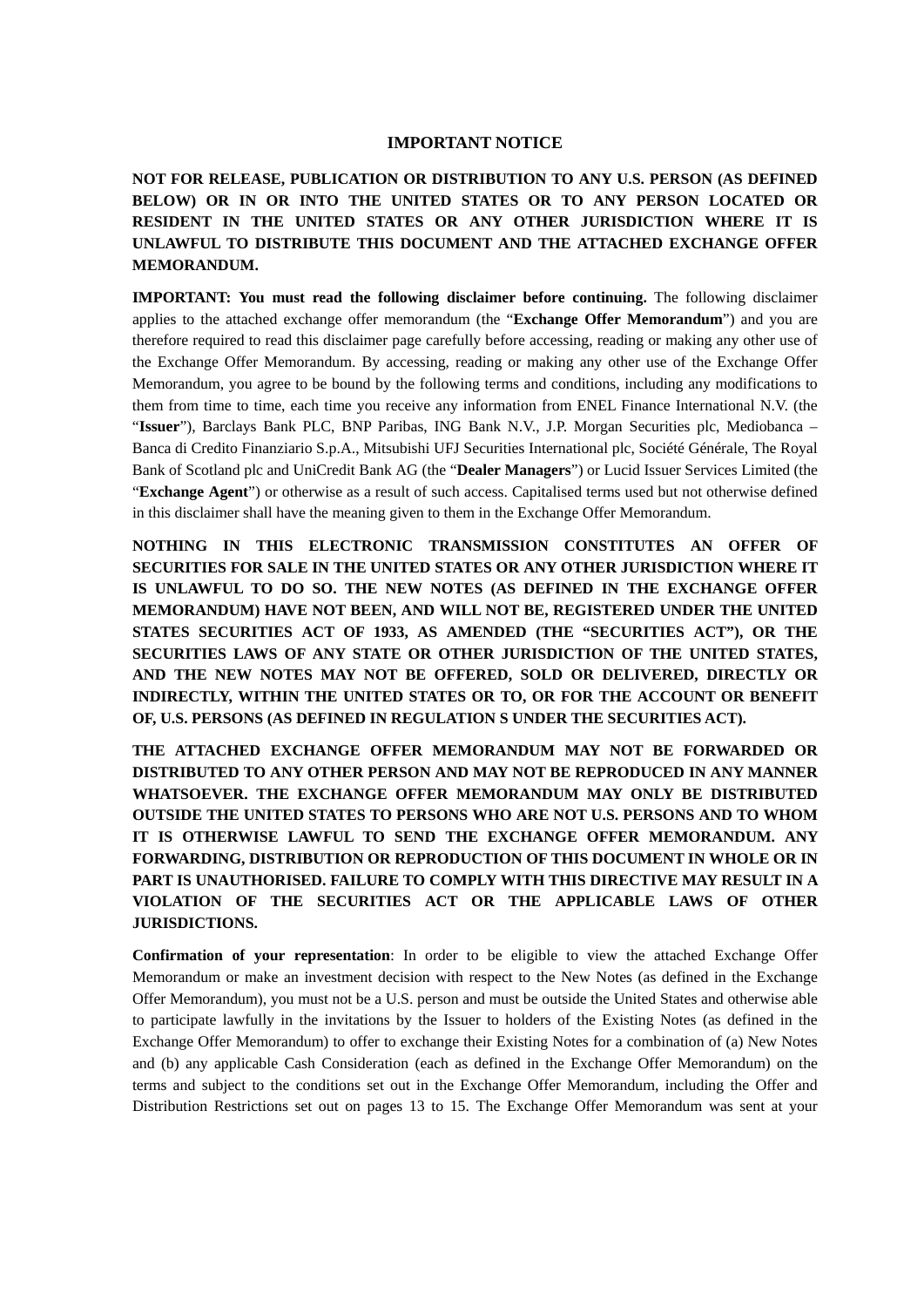request and by accessing the Exchange Offer Memorandum you shall be deemed to have represented to the Issuer, the Dealer Managers and the Exchange Agent that:

- (i) you are a holder or a beneficial owner of the Existing Notes;
- (ii) the electronic mail address that you have given to us and to which the Exchange Offer Memorandum has been delivered is not located in the United States;
- (iii) you are not, and you are not acting, either directly or indirectly, for the account or benefit of, a U.S. Person (as defined in Regulation S under the Securities Act) or any person located in the United States;
- (iv) you are a person to whom it is lawful to send the attached Exchange Offer Memorandum or to make an invitation pursuant to the Exchange Offer (as defined in the Exchange Offer Memorandum) under all applicable laws, including the Offer and Distribution Restrictions; and
- (v) you consent to delivery of the Exchange Offer Memorandum to you by electronic transmission.

The attached Exchange Offer Memorandum has been sent to you in an electronic form. You are reminded that documents transmitted via this medium may be altered or changed during the process of transmission and consequently none of the Issuer, the Dealer Managers, the Exchange Agent, or any person who controls, or any director, officer, employee, agent or affiliate of, any such person accepts any liability or responsibility whatsoever in respect of any difference between the Exchange Offer Memorandum distributed to you in electronic format and the hard copy version available to you on request from the Exchange Agent, the contact details for which appear on the last page of the Exchange Offer Memorandum.

You are otherwise reminded that the Exchange Offer Memorandum has been sent to you on the basis that you are a person into whose possession the Exchange Offer Memorandum may be lawfully delivered in accordance with the laws of the jurisdiction in which you are located and/or resident and you may not, nor are you authorised to, deliver the Exchange Offer Memorandum to any other person. Any materials relating to the Exchange Offer do not constitute, and may not be used in connection with, any form of offer or solicitation in any place where such offers or solicitations are not permitted by law. If a jurisdiction requires that the Exchange Offer be made by a licensed broker or dealer and the Dealer Managers or any of their affiliates is such a licensed broker or dealer in that jurisdiction, the Exchange Offer shall be deemed to be made by the Dealer Managers or such affiliates, as the case may be, on behalf of the Issuer in such jurisdiction.

The Exchange Offer Memorandum and any other documents or materials relating to the Exchange Offer may only be communicated to persons in the United Kingdom in circumstances where section 21(1) of the Financial Services and Markets Act 2000 ("**FSMA**") does not apply. Accordingly, such documents or materials and the attached Exchange Offer Memorandum are not being distributed to, and must not be passed on to, persons in the United Kingdom save in circumstances where section 21(1) of the FSMA does not apply. The communication of documents or materials relating to the Exchange Offer and the attached Exchange Offer Memorandum is only being made to those persons in the United Kingdom falling within the definition of investment professionals (as defined in Article 19(5) of the Financial Services and Markets Act 2000 (Financial Promotion) Order 2005 (the "**Order**")) or within Article 43(2) of the Order, or to other persons to whom it may otherwise be lawfully communicated by virtue of an exemption to section 21(1) of the FSMA or otherwise in circumstances where it does not apply (such persons together being "**Relevant Persons**"). The Exchange Offer Memorandum is only available to Relevant Persons and the transactions contemplated herein will be available only to, or engaged in only with, Relevant Persons, and must not be relied or acted upon by persons other than Relevant Persons.

**Restrictions**: Nothing in this electronic transmission constitutes an offer to buy or the solicitation of an offer to sell securities in the United States or any other jurisdiction in which such offer or solicitation would be unlawful. The distribution of the Exchange Offer Memorandum in certain jurisdictions may be restricted by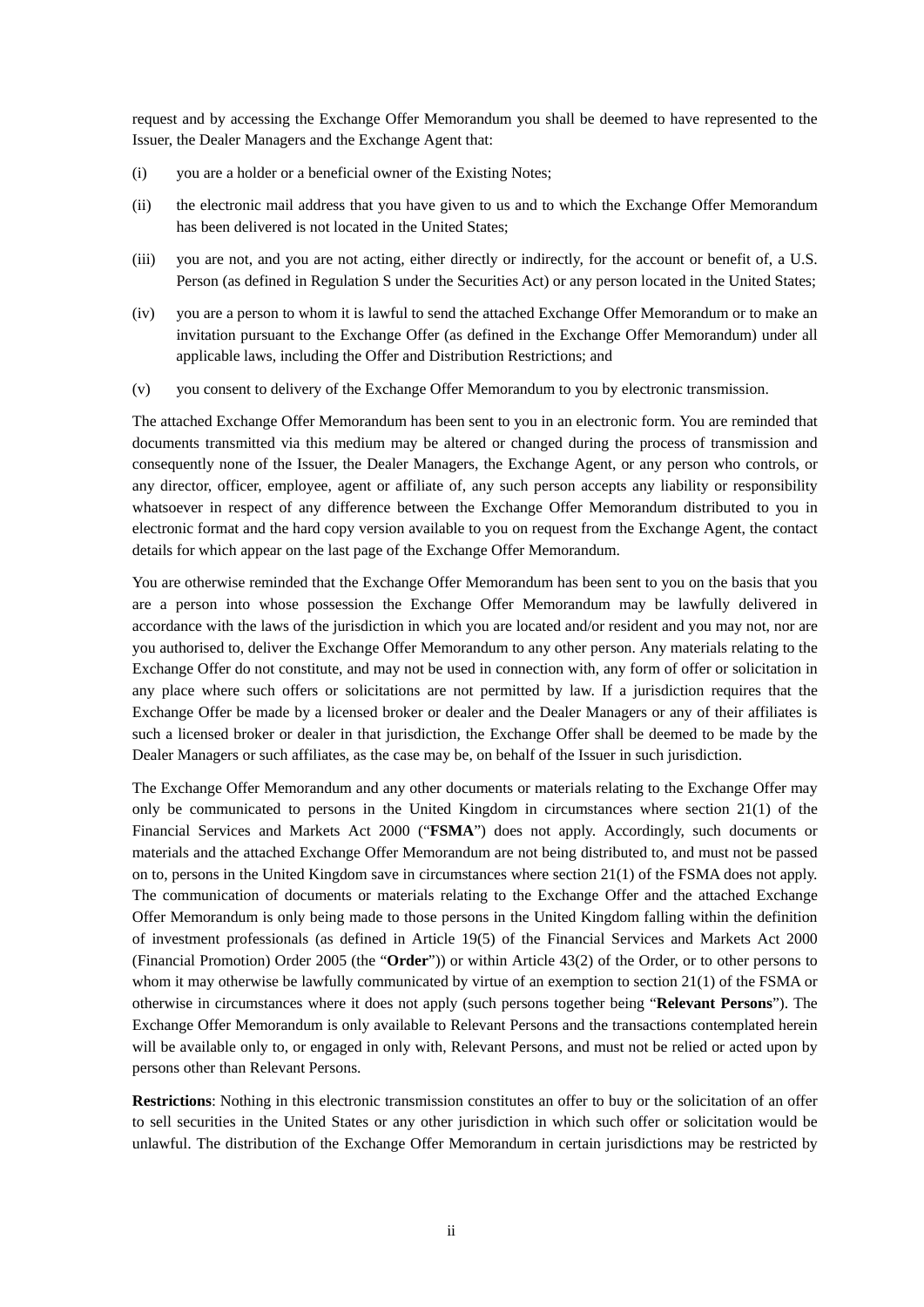law (see the section headed "*Offer and Distribution Restrictions*" in the attached Exchange Offer Memorandum). Persons into whose possession the Exchange Offer Memorandum comes are required by the Issuer, the Dealer Managers and the Exchange Agent to inform themselves about, and to observe, any such restrictions. No action has been taken or will be taken in any jurisdiction in relation to the Exchange Offer that would permit a public offering of securities.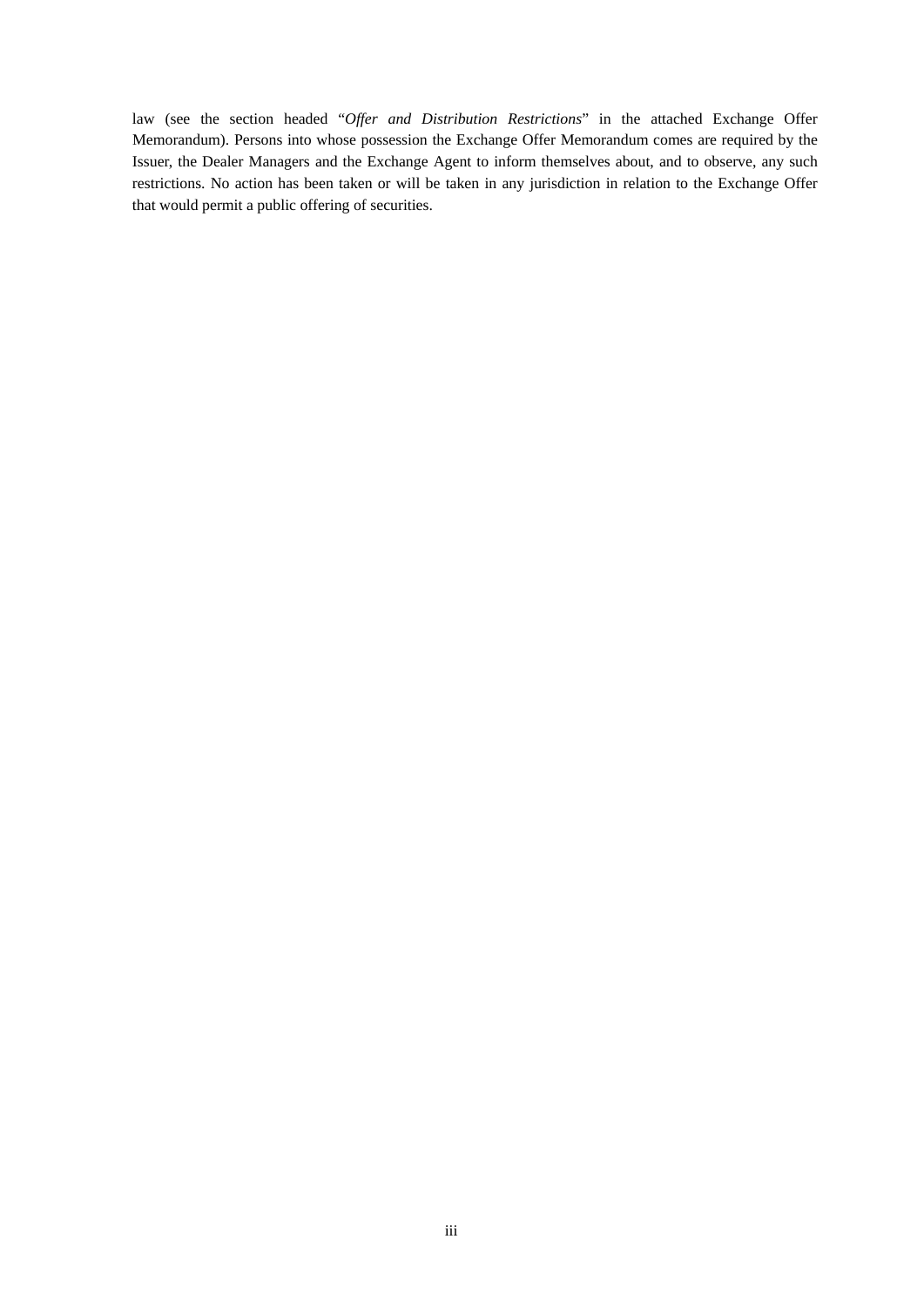**NOT FOR RELEASE, PUBLICATION OR DISTRIBUTION TO ANY U.S. PERSON (AS DEFINED BELOW) OR IN OR INTO THE UNITED STATES OR TO ANY PERSON LOCATED OR RESIDENT IN ANY OTHER JURISDICTION WHERE IT IS UNLAWFUL TO DISTRIBUTE THIS DOCUMENT.**

# **EXCHANGE OFFER MEMORANDUM DATED 18 MAY 2016 THIS DOCUMENT IS IMPORTANT AND REQUIRES IMMEDIATE ATTENTION**

**This Exchange Offer Memorandum contains important information which should be read carefully before any decision is made with respect to the Exchange Offer. If any Noteholder is in any doubt as to the contents of this document or the action it should take, it is recommended to seek its own financial and legal advice, including in respect of any tax consequences, immediately from its stockbroker, bank manager, solicitor, accountant or other independent financial or legal adviser. Any individual or company whose Existing Notes are held on its behalf by a broker, dealer, bank, custodian, trust company or other nominee must contact such entity if it wishes to offer Existing Notes for exchange pursuant to the Exchange Offer. None of Barclays Bank PLC, BNP Paribas, ING Bank N.V., J.P. Morgan Securities plc, Mediobanca – Banca di Credito Finanziario S.p.A., Mitsubishi UFJ Securities International plc, Société Générale, The Royal Bank of Scotland plc or UniCredit Bank AG (together, the "Dealer Managers"), Lucid Issuer Services Limited (the "Exchange Agent") or the Issuer makes any recommendation as to whether holders of Existing Notes should offer Existing Notes for exchange pursuant to the Exchange Offer.**

#### **Invitations by**

# **ENEL FINANCE INTERNATIONAL N.V. (the "Issuer")**

| <b>Notes</b>                                                                              | <b>ISIN</b>  | Aggregate<br><b>Nominal Amount</b><br>Outstanding | <b>Maturity</b><br><b>Date</b> | <b>Benchmark</b> | <b>Exchange</b><br><b>Spread</b> | <b>Exchange Yield</b> | <b>Cash Consideration</b>                                                                                                  |
|-------------------------------------------------------------------------------------------|--------------|---------------------------------------------------|--------------------------------|------------------|----------------------------------|-----------------------|----------------------------------------------------------------------------------------------------------------------------|
| €1,000,000,000 4.125 per cent.<br>Notes due 12 July 2017 (the<br>"July 2017 Notes")       | XS0647288140 | €697,231,000                                      | 12 July 2017                   | N/A              | N/A                              | $0\%$ <sup>1</sup>    | €430 per €1,000<br>aggregate nominal<br>amount of July 2017<br>Notes validly offered<br>and accepted for<br>exchange       |
| €1,000,000,000 3.625 per cent.<br>Notes due 17 April 2018 (the<br>"April 2018 Notes")     | XS0842659343 | €67,093,000                                       | 17 April<br>2018               | N/A              | N/A                              | $0\%$ <sup>2</sup>    | €250 per $\in$ 1,000<br>aggregate nominal<br>amount of April 2018<br>Notes validly offered<br>and accepted for<br>exchange |
| €1,000,000,000 5.750 per cent.<br>Notes due 24 October 2018 (the<br>"October 2018 Notes") | XS0695401801 | €600,971,000                                      | 24 October<br>2018             | $N/A$ ]          | N/A                              | $0\%$ <sup>3</sup>    | €430 per $€1,000$<br>aggregate nominal<br>amount of October<br>2018 Notes validly<br>offered and accepted                  |

#### **to holders of its outstanding Existing Notes (as defined below):**

-

<span id="page-3-0"></span><sup>1</sup> For information purposes only, the Exchange Price in respect of the July 2017 Notes will be 104.587% if the Settlement Date is 1 June 2016. Should the Settlement Date be postponed, the Exchange Price in respect of the July 2017 Notes will be recalculated and will be announced, for information purposes only, as soon as reasonably practicable after the Pricing Time on the Pricing Date.

<span id="page-3-1"></span><sup>&</sup>lt;sup>2</sup> For information purposes only, the Exchange Price in respect of the April 2018 Notes will be 106.803% if the Settlement Date is 1 June 2016. Should the Settlement Date be postponed, the Exchange Price in respect of the April 2018 Notes will be recalculated and will be announced, for information purposes only, as soon as reasonably practicable after the Pricing Time on the Pricing Date.

<span id="page-3-2"></span><sup>3</sup> For information purposes only, the Exchange Price in respect of the October 2018 Notes will be 113.778% if the Settlement Date is 1 June 2016. Should the Settlement Date be postponed, the Exchange Price in respect of the October 2018 Notes will be recalculated and will be announced, for information purposes only, as soon as reasonably practicable after the Pricing Time on the Pricing Date.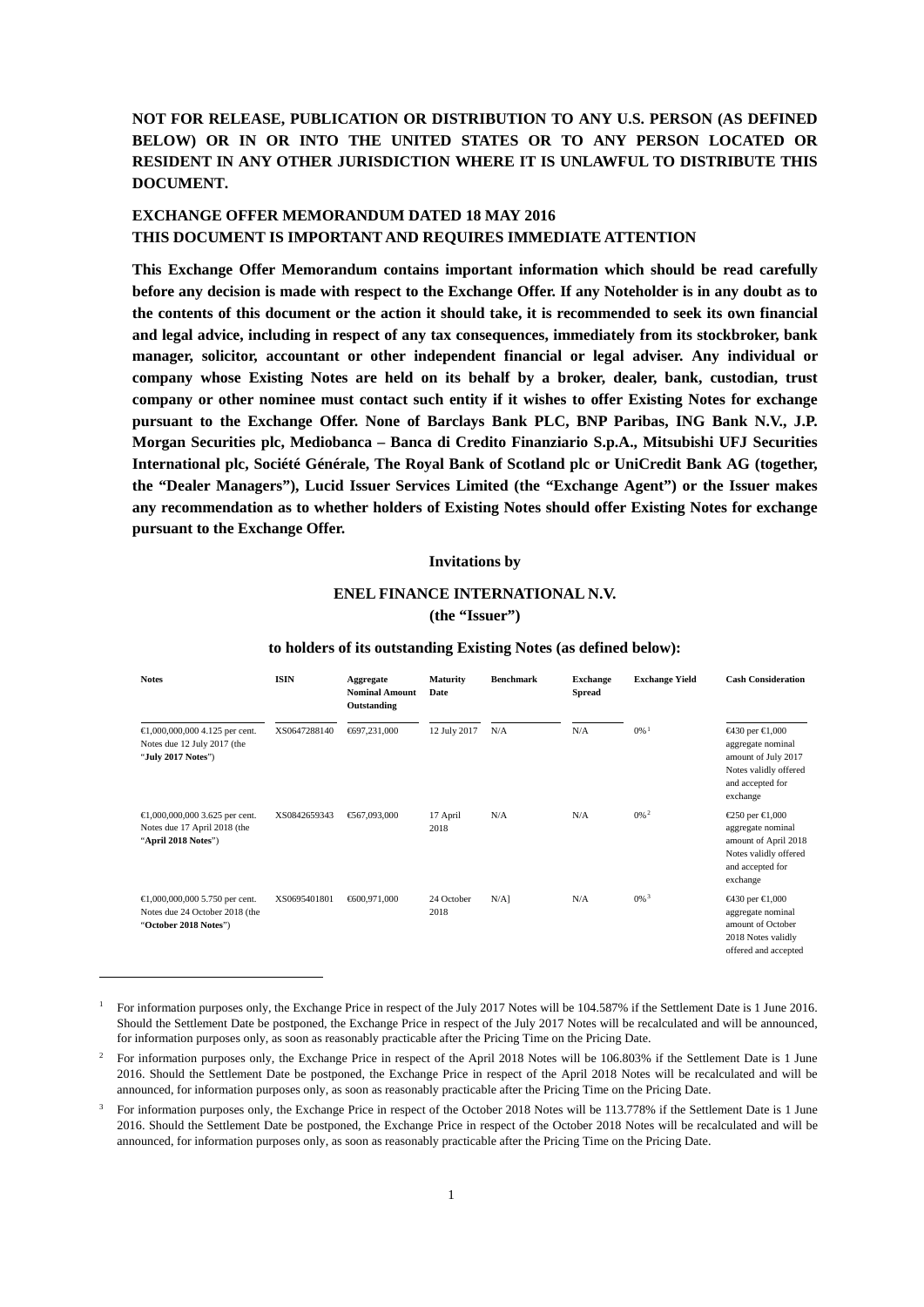| <b>Notes</b>                                                                                  | <b>ISIN</b>  | Aggregate<br><b>Nominal Amount</b><br>Outstanding                     | <b>Maturity</b><br>Date | <b>Benchmark</b>               | <b>Exchange</b><br><b>Spread</b> | <b>Exchange Yield</b>                                                                                                         | <b>Cash Consideration</b>                                                                                                              |
|-----------------------------------------------------------------------------------------------|--------------|-----------------------------------------------------------------------|-------------------------|--------------------------------|----------------------------------|-------------------------------------------------------------------------------------------------------------------------------|----------------------------------------------------------------------------------------------------------------------------------------|
|                                                                                               |              |                                                                       |                         |                                |                                  |                                                                                                                               | for exchange                                                                                                                           |
| €1,000,000,000 4.875 per cent.<br>Notes due 11 March 2020 (the<br>"March 2020 Notes")         | XS0827692269 | €603,635,000                                                          | 11 March<br>2020        | N/A                            | N/A                              | $0\%$ <sup>4</sup>                                                                                                            | €200 per €1,000<br>aggregate nominal<br>amount of March<br>2020 Notes validly<br>offered and accepted<br>for exchange                  |
| €750,000,000 5.000 per cent.<br>Notes due 12 July 2021 (the<br>"July 2021 Notes")             | XS0647298883 | €63,096,000                                                           | 12 July 2021            | Interpolated Mid-<br>Swap Rate | 15bps                            | The sum of the July<br>2021 Notes<br>Exchange Spread and<br>the July 2021 Notes<br>Interpolated Mid-<br>Swap Rate             | $€0$ per €1,000<br>aggregate nominal<br>amount of July 2021<br>Notes validly offered<br>and accepted for<br>exchange                   |
| €2,500,000,000 5.000 per cent.<br>Notes due 14 September 2022<br>(the "September 2022 Notes") | XS0452187916 | $\textcolor{red}{\textbf{\textcolor{blue}{\textbf{6}}}}$ .500,000,000 | 14<br>September<br>2022 | Interpolated Mid-<br>Swap Rate | 30bps                            | The sum of the<br>September 2022<br>Notes Exchange<br>Spread and the<br>September 2022<br>Notes Interpolated<br>Mid-Swap Rate | ⊕ per $∈ 0,000$<br>aggregate nominal<br>amount of September<br>2022 Notes validly<br>offered and accepted<br>for exchange              |
| €1,000,000,000 4.875 per cent.<br>Notes due 17 April 2023 (the<br>"April 2023 Notes")         | XS0842659426 | $-0.000,000,000$                                                      | 17 April<br>2023        | Interpolated Mid-<br>Swap Rate | 30bps                            | The sum of the April<br>2023 Notes<br>Exchange Spread and<br>the April 2023 Notes<br>Interpolated Mid-<br>Swap Rate           | $\bigoplus$ per $\bigoplus$ ,000<br>aggregate nominal<br>amount of April 2023<br>Notes validly offered<br>and accepted for<br>exchange |

(the July 2017 Notes, April 2018 Notes, October 2018 Notes, March 2020 Notes, July 2021 Notes, the September 2022 Notes and the April 2023 Notes, each an "**Existing Series**" and together, the "**Existing Notes**") to offer and exchange up to the relevant Acceptance Amount of such Existing Notes for a combination of (i) euro denominated senior fixed rate notes to be issued by the Issuer and guaranteed by ENEL – Società per Azioni ("**ENEL**") pursuant to the €35,000,000,000 Global Medium Term Note Programme of the Issuer and ENEL (the "**New Notes**") and (ii) any applicable cash consideration amount (the "**Cash Consideration**", and, together with the New Notes the "**Exchange Offer Consideration**") as further described herein, subject to the section headed "*Offer and Distribution Restrictions*" and on the terms and subject to the conditions set out in this Exchange Offer Memorandum (the "**Exchange Offer**"), together with any Accrued Interest (as defined below), for such Existing Notes, on the terms and subject to the conditions set out in this Exchange Offer Memorandum.

The Issuer will announce an indicative Acceptance Amount for each Existing Series as soon as reasonably practicable on the Business Day immediately following the Expiration Deadline (as defined below). For the avoidance of doubt, the Issuer retains the right (in its sole and absolute discretion) to accept different aggregate nominal amounts of each Existing Series.

The Exchange Offer is being made upon the terms and subject to the conditions contained in this Exchange Offer Memorandum. The amount of the New Notes offered in exchange for each €1,000 in outstanding principal amount of the Existing Notes validly offered for exchange and accepted for exchange will be determined based on the application of the relevant exchange ratio (rounded to 6 decimal places, with 0.0000005 rounded upwards) resulting from the division of (i) the relevant Exchange Price minus any applicable Cash Consideration (expressed as a percentage of the nominal amount of such Existing Notes) by (ii) the New Notes Price (the "**Exchange Ratio**") to such Existing Notes.

-

<span id="page-4-0"></span><sup>4</sup> For information purposes only, the Exchange Price in respect of the March 2020 Notes will be 118.405% if the Settlement Date is 1 June 2016. Should the Settlement Date be postponed, the Exchange Price in respect of the March 2020 Notes will be recalculated and will be announced, for information purposes only, as soon as reasonably practicable after the Pricing Time on the Pricing Date.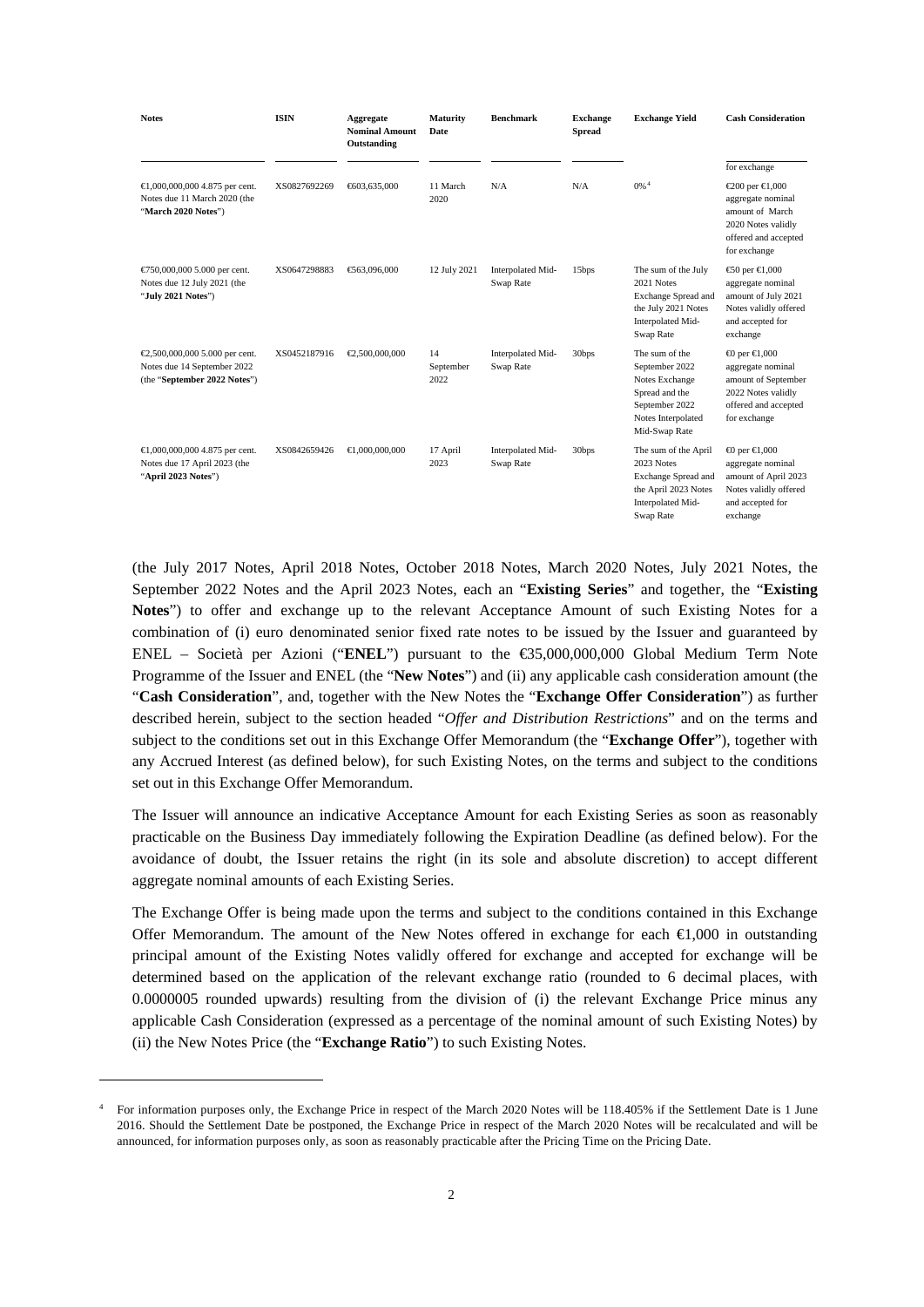In respect of each of:

- the July 2021 Notes, the September 2022 Notes and the April 2023 Notes, the relevant Exchange Price (being the "**July 2021 Notes Exchange Price**", the "**September 2022 Notes Exchange Price**" and the "**April 2023 Notes Exchange Price**", respectively) will be calculated by reference to the sum (being the "**July 2021 Notes Exchange Yield**", the "**September 2022 Notes Exchange Yield**" and the "**April 2023 Notes Exchange Yield**", respectively) of (a) the relevant Exchange Spread (as specified in the table set out in the section of this Exchange Offer Memorandum entitled "*Exchange Offer - Exchange Ratio and Cash Rounding Amount*") and (b) the relevant Interpolated Mid-Swap Rate (as defined herein) for each of the July 2021 Notes, the September 2022 Notes and the April 2023 Notes (rounded to 3 decimal places, with 0.0005 rounded upwards); and
- the July 2017 Notes, the April 2018 Notes, the October 2018 Notes and the March 2020 Notes, the relevant Exchange Price (being the "**July 2017 Notes Exchange Price**", the "**April 2018 Notes Exchange Price**", the "**October 2018 Notes Exchange Price**" and the "**March 2020 Notes Exchange Price**") will be calculated by reference to a yield of 0 per cent. (the "**July 2017 Notes Exchange Yield**", the "**April 2018 Notes Exchange Yield**", the "**October 2018 Notes Exchange Yield**" and the "**March 2020 Notes Exchange Yield**", respectively). Each of the July 2017 Notes Exchange Price, the April 2018 Notes Exchange Price, the October 2018 Notes Exchange Price and the March 2020 Notes Exchange Price will be determined in accordance with market convention and expressed as a percentage of the nominal amount of the July 2017 Notes, the April 2018 Notes, the October 2018 Notes and the March 2020 Notes, respectively, and is intended to reflect a yield to maturity of the July 2017 Notes, the April 2018 Notes, the October 2018 Notes and the March 2020 Notes, respectively on the Settlement Date based on the July 2017 Notes Exchange Yield, the April 2018 Notes Exchange Yield, the October 2018 Notes Exchange Yield and the March 2020 Notes Exchange Yield respectively. Specifically:
	- the July 2017 Notes Exchange Price will equal (a) the value of all remaining payments of principal and interest on the July 2017 Notes up to and including the scheduled maturity date of the July 2017 Notes, minus (b) the relevant Accrued Interest;
	- o the April 2018 Notes Exchange Price will equal (a) the value of all remaining payments of principal and interest on the April 2018 Notes up to and including the scheduled maturity date of the April 2018 Notes, minus (b) the relevant Accrued Interest;
	- o the October 2018 Notes Exchange Price will equal (a) the value of all remaining payments of principal and interest on the October 2018 Notes up to and including the scheduled maturity date of the October 2018 Notes, minus (b) the relevant Accrued Interest; and
	- o the March 2020 Notes Exchange Price will equal (a) the value of all remaining payments of principal and interest on the March 2020 Notes up to and including the scheduled maturity date of the March 2020 Notes, minus (b) the relevant Accrued Interest.

References in this Exchange Offer Memorandum to the "**Exchange Price**" shall mean each of the July 2017 Notes Exchange Price, the April 2018 Notes Exchange Price, the October 2018 Notes Exchange Price, the March 2020 Notes Exchange Price, the July 2021 Notes Exchange Price, the September 2022 Notes Exchange Price and the April 2023 Notes Exchange Price and references to the "**Exchange Yield**" shall mean each of the July 2017 Notes Exchange Yield, the April 2018 Notes Exchange Yield, the October 2018 Notes Exchange Yield, the March 2020 Notes Exchange Yield, the July 2021 Notes Exchange Yield, the September 2022 Notes Exchange Yield and the April 2023 Notes Exchange Yield.

An amount equal to accrued and unpaid interest on the Existing Notes up to (but excluding) the Settlement Date and a Cash Rounding Amount (if applicable) will be paid in cash on the Settlement Date.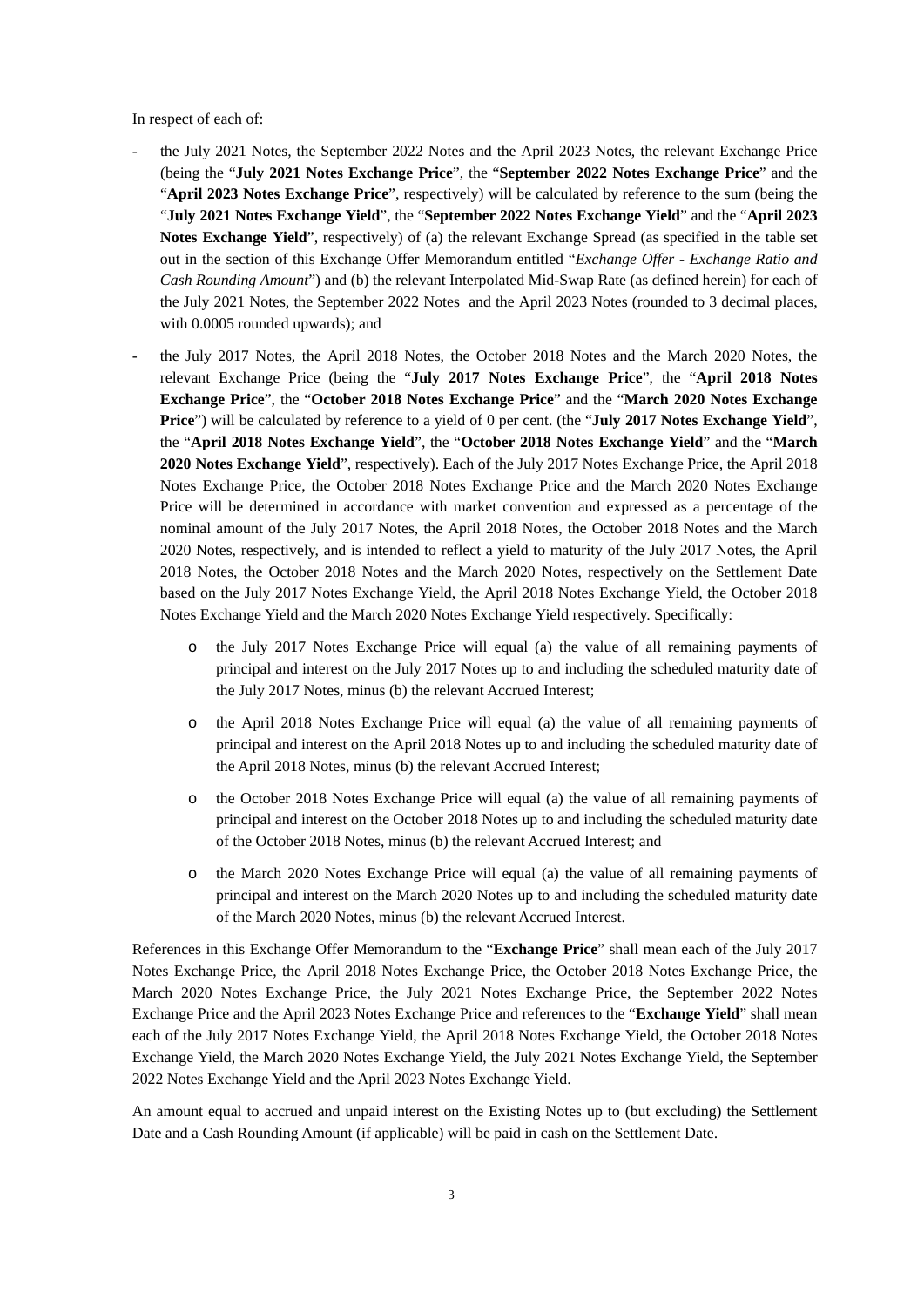The New Notes Price and New Notes Coupon will be calculated in the manner described in this Exchange Offer Memorandum by reference to the sum (the "**New Notes Yield**") of the New Notes Spread and Reference Rate (if applicable, adjusted for coupon frequency in accordance with market convention). The New Notes Spread will be announced as soon as reasonably practicable on the Pricing Date (as defined herein).

The Minimum New Notes Spread and the New Notes Maturity will be announced by the Issuer no later than 10.00 CET on 23 May 2016. The New Notes Spread will be no lower than the Minimum New Notes Spread. The New Notes Maturity is expected to be 10 years from the date of issuance of the New Notes.

If the Issuer decides to accept valid offers of Existing Notes for exchange pursuant to the Exchange Offer (subject to pro-ration in respect of any Existing Series, in the event that the relevant Acceptance Amount is exceeded), pricing of the New Notes is expected to occur on the Business Day following the Expiration Deadline (as defined below), which is currently expected to be on 25 May 2016 (subject to the right of the Issuer, at its sole and absolute discretion, to extend such date), at or around the Pricing Time (as defined herein). At the Pricing Time, the Dealer Managers will determine (i) the July 2021 Notes Exchange Price, the September 2022 Notes Exchange Price, the April 2023 Notes Exchange Price, the July 2021 Notes Exchange Yield, the September 2022 Notes Exchange Yield and the April 2023 Notes Exchange Yield, the Exchange Ratio for each Existing Series, the July 2021 Notes Interpolated Mid-Swap Rate, the September 2022 Notes Interpolated Mid-Swap Rate and the April 2023 Notes Interpolated Mid-Swap Rate; (ii) the Reference Rate, the New Notes Spread, the New Notes Yield, the New Notes Price and the New Notes Coupon (each as defined herein); (iii) the aggregate Cash Consideration for each Existing Series (if any); (iv) the Acceptance Amount (as defined herein) for each Existing Series (and applicable Pro-Ration Factor(s) (if any)); (v) Accrued Interest (as defined herein) in respect of the Existing Notes; and (vi) the aggregate nominal amount of New Notes to be issued.

The Issuer will announce the Acceptance Amount for each Existing Series and whether it will accept valid offers of Existing Notes for exchange pursuant to the Exchange Offer (subject to pro-ration in respect of any Existing Series, in the event that the relevant Acceptance Amount is exceeded) and, if so accepted, (i) the July 2021 Notes Exchange Price, the September 2022 Notes Exchange Price, the April 2023 Notes Exchange Price, the July 2021 Notes Exchange Yield, the September 2022 Notes Exchange Yield and the April 2023 Notes Exchange Yield, the Exchange Ratio for each Existing Series, the July 2021 Notes Interpolated Mid-Swap Rate, the September 2022 Notes Interpolated Mid-Swap Rate and the April 2023 Notes Interpolated Mid-Swap Rate; (ii) the Reference Rate, the New Notes Spread, the New Notes Yield, the New Notes Price and the New Notes Coupon (each as defined herein); (iii) the aggregate Cash Consideration for each Existing Series (if any); (iv) the Acceptance Amount (as defined herein) for each Existing Series (and applicable Pro-Ration Factor(s) (if any)); (v) Accrued Interest (as defined herein) in respect of the Existing Notes; and (vi) the aggregate nominal amount of New Notes to be issued, as soon as reasonably practicable after the Pricing Time on the Pricing Date.

**THE EXCHANGE OFFER COMMENCES ON 18 MAY 2016 AND WILL EXPIRE AT 17:00 CET ON 25 MAY 2016 (THE "EXPIRATION DEADLINE"), UNLESS EXTENDED, RE- OPENED, WITHDRAWN OR TERMINATED AT THE SOLE AND ABSOLUTE DISCRETION OF THE ISSUER. EXCHANGE INSTRUCTIONS, ONCE SUBMITTED, MAY NOT BE WITHDRAWN EXCEPT IN THE LIMITED CIRCUMSTANCES OUTLINED IN THIS EXCHANGE OFFER MEMORANDUM UNDER THE HEADING "***PROCEDURES FOR PARTICIPATING IN THE EXCHANGE OFFER - REVOCATION OF EXCHANGE INSTRUCTIONS***".**

Noteholders wishing to offer to exchange their Existing Notes pursuant to the Exchange Offer should do so in accordance with the procedures described herein under the heading "*Procedures for Participating in the Exchange Offer*". In particular, Noteholders must validly offer for exchange a sufficient amount of the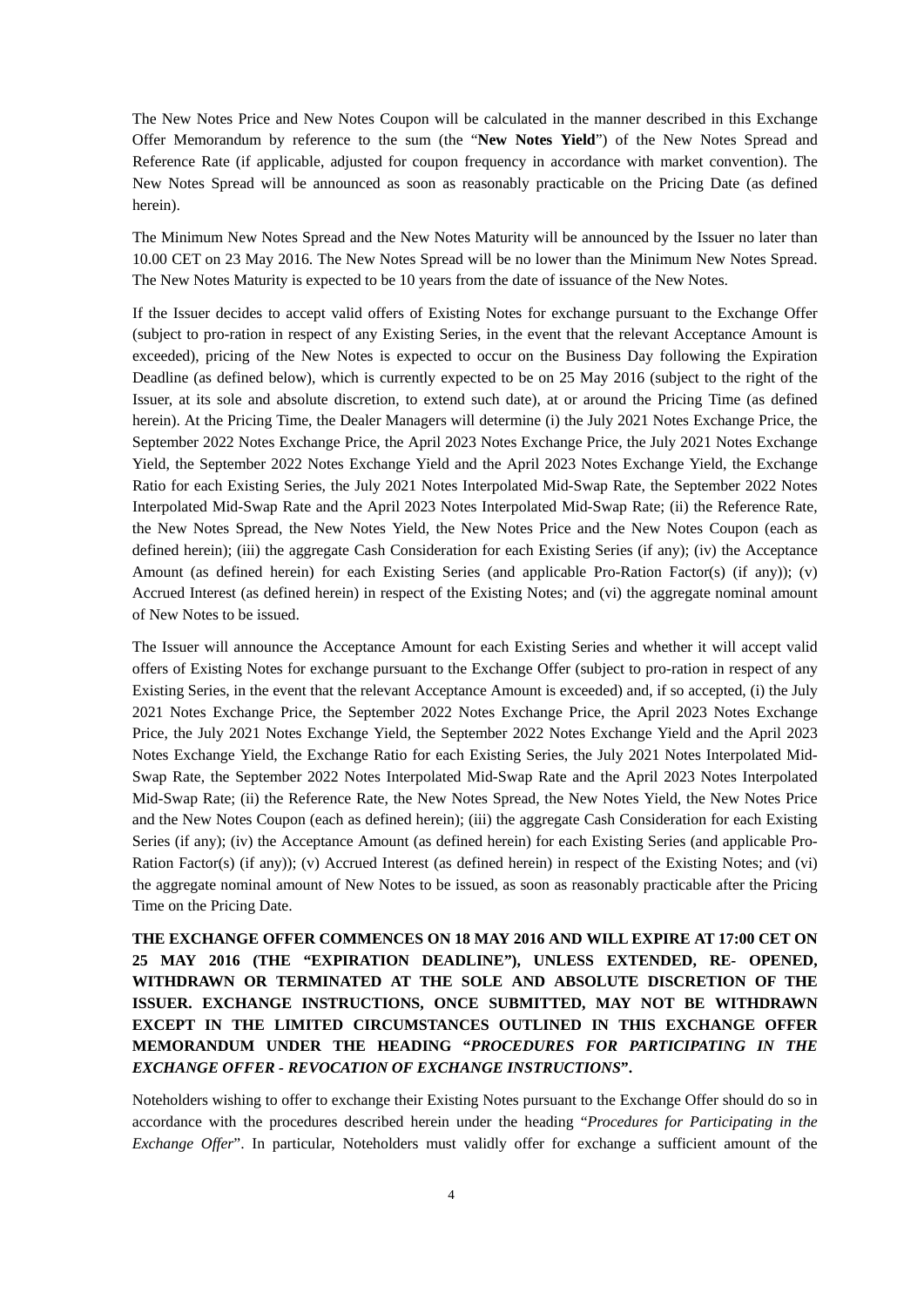relevant Existing Series (the "**Minimum Offer Amount**") to be eligible to receive (after the application of the applicable Pro-Ration Factor, if any, and the relevant Exchange Ratio) pursuant to the Exchange Offer, in respect of such relevant Existing Series, a nominal amount of the New Notes of at least the minimum denomination of  $\epsilon 100,000$ . In order to participate in, and be eligible to receive the Exchange Offer Consideration, Noteholders must validly offer their Existing Notes for exchange by delivering, or arranging to have delivered on their behalf, a valid Exchange Instruction that is received by the Exchange Agent by (and not validly revoked prior to) the Expiration Deadline.

Subject to applicable law and as provided in this Exchange Offer Memorandum, the Issuer may, at its sole and absolute discretion, extend, re-open, amend, waive any condition of or terminate the Exchange Offer at any time. Details of any such extension, re-opening, amendment, waiver or termination will be announced as provided in this Exchange Offer Memorandum as soon as reasonably practicable after the relevant decision is made.

Exchange Instructions submitted pursuant to the Exchange Offer and received by the Exchange Agent will be revocable until 15:00 CET on 25 May 2016 (the "**Exchange Offer Revocation Deadline**") and will be irrevocable thereafter except in the limited circumstances described in this Exchange Offer Memorandum under the heading "*Procedures for Participating in the Exchange Offer – Revocation of Exchange Instructions*".

**Custodians, Direct Participants and Clearing Systems will have deadlines for receiving instructions prior to the Expiration Deadline and you should contact the Intermediary through which you hold your Existing Notes as soon as possible to ensure proper and timely delivery of instructions.**

*Dealer Managers*

| <b>Barclays</b>                | <b>BNP PARIBAS</b>                |
|--------------------------------|-----------------------------------|
| <b>ING</b>                     | J.P. Morgan                       |
| <b>Mediobanca</b>              | <b>MUFG</b>                       |
| Société Générale               | <b>The Royal Bank of Scotland</b> |
| Corporate & Investment Banking |                                   |

# **UniCredit Bank**

*This Exchange Offer Memorandum does not constitute an invitation to participate in the Exchange Offer in any jurisdiction in which, or to or from any person to or from whom, it is unlawful to make such invitation under applicable securities laws. The Exchange Offer is subject to offer and distribution restrictions in, amongst other countries, the United States of America, the United Kingdom, Belgium, France, The Netherlands and the Republic of Italy. The distribution of this Exchange Offer Memorandum in those jurisdictions is restricted by the laws of such jurisdictions. No action has been or will be taken in any jurisdiction in relation to the Exchange Offer that would permit a public offering of securities. See "Offer and Distribution Restrictions". The Exchange Offer is not being made within, and this Exchange Offer Memorandum is not for distribution in or into, the United States of America or to any U.S. person (as defined in Regulation S under the United States Securities Act of 1933, as amended (the "Securities Act")). This Exchange Offer Memorandum is not an offer of securities for sale in the United States or any other jurisdiction. Securities may not be offered, sold or delivered in the United States absent registration under, or an exemption from the registration requirements of, the Securities Act. The New Notes have not been, and will not be, registered under the Securities Act or the securities laws of any state or other jurisdiction of the*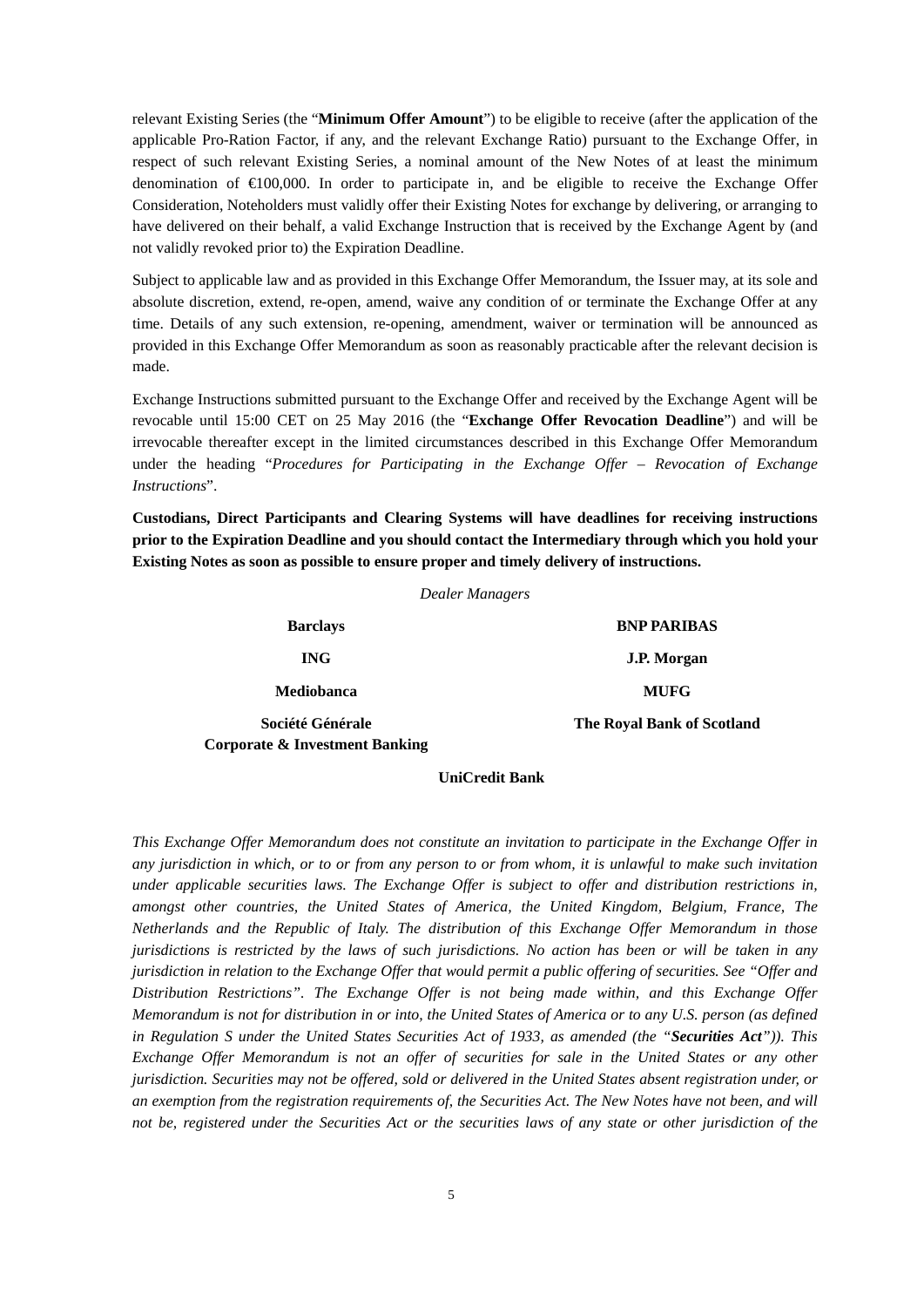*United States and may not be offered, sold or delivered, directly or indirectly, within the United States or to, or for the account or benefit of, U.S. persons.*

*Any questions or requests for assistance in connection with this Exchange Offer Memorandum may be directed to Barclays Bank PLC, BNP Paribas, ING Bank N.V., J.P. Morgan Securities plc, Mediobanca – Banca di Credito Finanziario S.p.A., Mitsubishi UFJ Securities International plc, Société Générale, The Royal Bank of Scotland plc and UniCredit Bank AG (the "Dealer Managers") at the telephone number or email address provided on the back cover of this Exchange Offer Memorandum. Any questions or requests for assistance in connection with the delivery of Exchange Instructions or requests for additional copies of this Exchange Offer Memorandum or related documents, which may be obtained free of charge, may be directed to Lucid Issuer Services Limited (the "Exchange Agent") at the telephone number or e-mail address provided on the back cover of this Exchange Offer Memorandum. The Exchange Offer Memorandum is also available at the offices of the Issuer.*

This Exchange Offer Memorandum is not a prospectus for the purpose of the Prospectus Directive and has not been approved, filed with or reviewed by any commission or regulatory authority, whether domestic or foreign (including the U.S.), nor has any such entity issued any report regarding the accuracy or adequacy of this Exchange Offer Memorandum. A prospectus is not required to be published in connection with the Exchange Offer pursuant to the Prospectus Directive.

Before making a decision with respect to the Exchange Offer, Noteholders should carefully consider all of the information in this Exchange Offer Memorandum and, in particular, the risk factors described in the section entitled "*Risk Factors and Other Considerations*" and in the New Notes Preliminary Drawdown Prospectus including, without limitation, the New Notes Preliminary Drawdown Prospectus Risk Factors (as defined below) and they should seek advice from any tax, accounting, financial and legal advisers they deem necessary.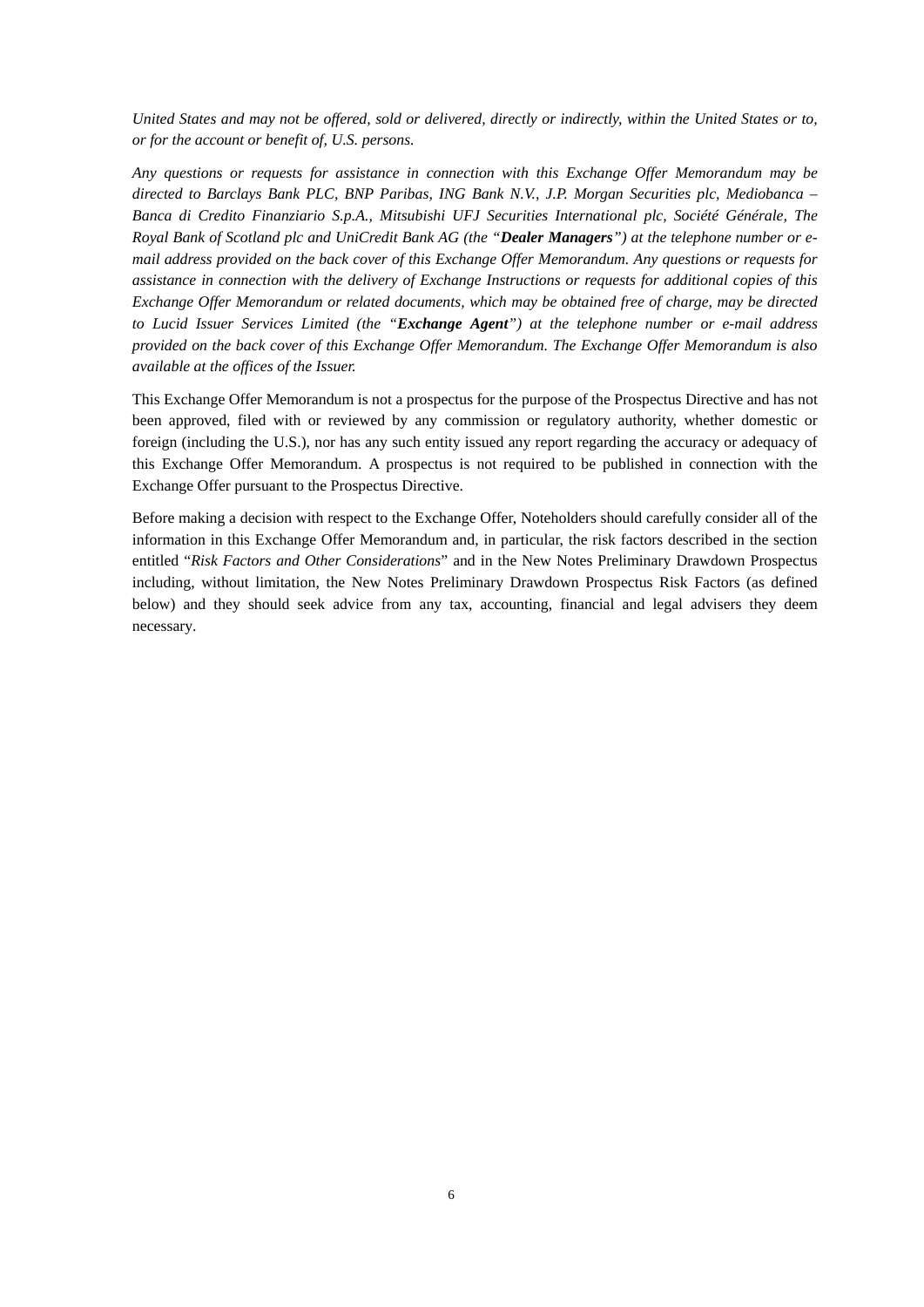# **TABLE OF CONTENTS**

# Page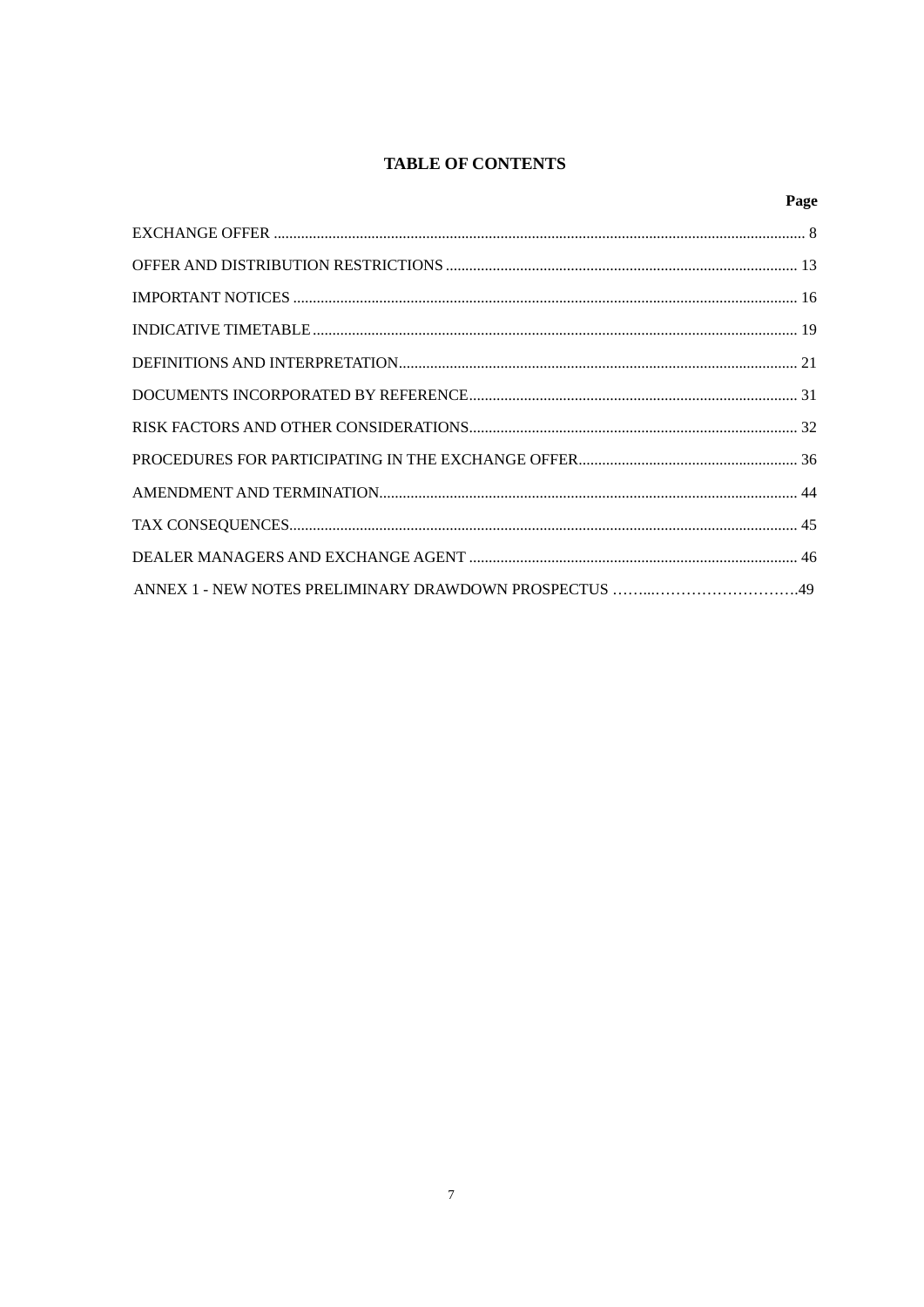# **EXCHANGE OFFER**

#### **Overview**

The Issuer is inviting holders of the Existing Notes (the "**Noteholders**") (subject to the offer restrictions referred to in "*Offer and Distribution Restrictions*") to Offer to Exchange their Existing Notes for a combination of New Notes and any applicable Cash Consideration pursuant to the Exchange Offer. Subject as set out below, holders of Existing Notes which have been the subject matter of valid Exchange Instructions (as defined below) and accepted for exchange pursuant to the Exchange Offer will receive, on the Settlement Date, subject to the Minimum Offer Amount, a combination of (i) the New Notes (calculated as the product of the Exchange Ratio and the Existing Notes validly offered for exchange and accepted for exchange), subject to any scaling (as set out in "*Acceptance Amount and Pro-Ration of Existing Notes*") and (ii) any applicable Cash Consideration.

Noteholders wishing to participate in the Exchange Offer on the terms and subject to the conditions set out in this Exchange Offer Memorandum, may, in respect of an aggregate nominal amount of Existing Notes, Offer to Exchange those Existing Notes for a combination of (i) an amount of the New Notes (calculated as a result of (a) the product of the Exchange Ratio to the Existing Notes validly offered for exchange and accepted for exchange minus (b) any applicable Cash Consideration) subject to any scaling (as set out in "*Acceptance Amount and Pro-Ration of Existing Notes*") and (ii) any applicable Cash Consideration.

The Exchange Offer begins on 18 May 2016 and will expire at the Expiration Deadline, unless the period for the Exchange Offer is extended, re-opened or terminated, in each case, as provided in this Exchange Offer Memorandum.

Noteholders who have validly offered to exchange their Existing Notes by the Expiration Deadline will, if their Offers to Exchange are accepted pursuant to the Exchange Offer, and subject to the Minimum Offer Amount, receive a combination of (a) New Notes in a principal amount (rounded down to the nearest €1,000) equal to the aggregate principal amount of such Existing Notes accepted for exchange (subject to pro-ration of each Existing Series validly offered for exchange, if the aggregate principal amount of each Existing Series tendered for exchange is greater than the relevant Acceptance Amount) multiplied by the relevant Exchange Ratio to such Existing Notes, plus any applicable Accrued Payment and any Cash Rounding Amount and (b) any applicable Cash Consideration.

Capitalised terms used in this Exchange Offer Memorandum have the meaning given in "*Definitions*" and any other definitions of such terms are for ease of reference only and shall not affect their interpretation.

### **Rationale for the Exchange Offer**

The Exchange Offer is being made as part of the Issuer's and ENEL's liabilities management programme to optimise debt maturities and cost of debt.

#### **Pricing of the New Notes**

The New Notes Price and the New Notes Coupon will be calculated in accordance with market convention by reference to the New Notes Yield. The Reference Rate will be determined by the Dealer Managers at the Pricing Time on the Pricing Date. The New Notes Spread will be added to the Reference Rate to determine the New Notes Yield, which is intended to reflect the yield to maturity of the New Notes on the Settlement Date, from which the New Notes Price and the New Notes Coupon will be calculated in accordance with market convention save that the New Notes Spread will be equal to or higher than the Minimum New Notes Spread.

The New Notes Price shall be the price (expressed as a percentage, rounded to 3 decimal places, with 0.0005 rounded upwards) at which the New Notes will be issued, as specified in the Issue Terms.

The New Notes Price and the New Notes Coupon will be announced as soon as reasonably practicable after the Pricing Time on the Pricing Date.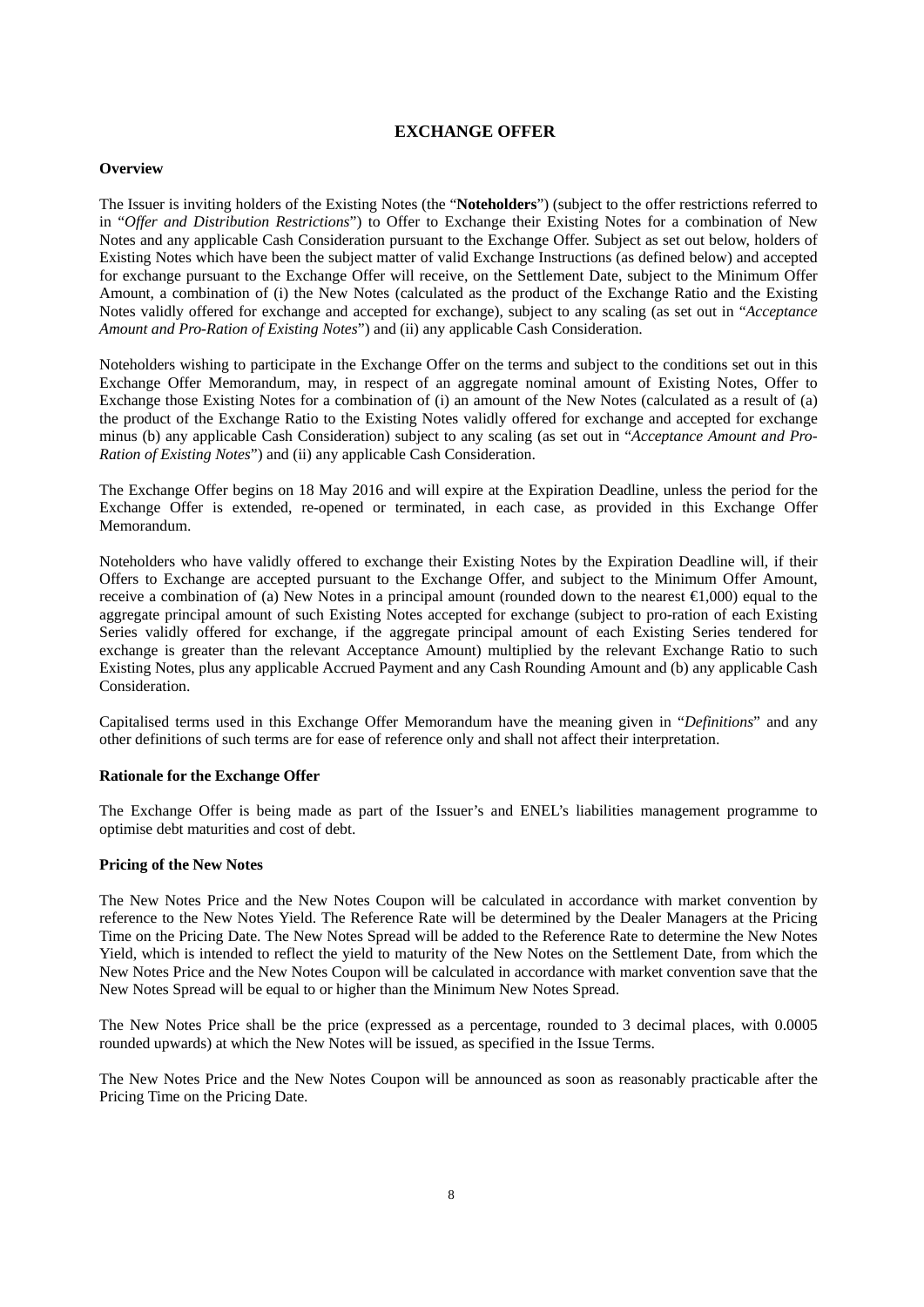#### **Exchange Ratio and Cash Rounding Amount**

Existing Notes accepted by the Issuer for exchange will receive, on the Settlement Date, an aggregate nominal amount of the New Notes (rounded down to the nearest  $\bigoplus$ , 000) equal to the product of (i) the aggregate nominal amount of the Existing Notes validly offered for exchange and accepted for exchange and (ii) the Exchange Ratio for such Existing Notes.

The Exchange Ratio applicable to each Existing Series will be calculated by dividing (i) the Exchange Price of such Existing Series minus any applicable Cash Consideration (expressed as a percentage of the nominal amount of such Existing Series) by (ii) the New Notes Price and will be rounded to six decimal places.

The Exchange Price in respect of each of the July 2017 Notes, the April 2018 Notes, the October 2018 Notes and the March 2020 Notes will be determined in accordance with market convention and expressed as a percentage of the nominal amount of the July 2017 Notes, the April 2018 Notes, the October 2018 Notes and the March 2020 Notes, respectively, and is intended to reflect a yield to maturity of the July 2017 Notes, the April 2018 Notes, the October 2018 Notes and the March 2020 Notes, respectively on the Settlement Date based on the July 2017 Notes Exchange Yield, the April 2018 Notes Exchange Yield, the October 2018 Notes Exchange Yield and the March 2020 Notes Exchange Yield respectively. Specifically:

- the July 2017 Notes Exchange Price will equal (a) the value of all remaining payments of principal and interest on the July 2017 Notes up to and including the scheduled maturity date of the July 2017 Notes, minus (b) the relevant Accrued Interest;
- the April 2018 Notes Exchange Price will equal (a) the value of all remaining payments of principal and interest on the April 2018 Notes up to and including the scheduled maturity date of the April 2018 Notes, minus (b) the relevant Accrued Interest;
- the October 2018 Notes Exchange Price will equal (a) the value of all remaining payments of principal and interest on the October 2018 Notes up to and including the scheduled maturity date of the October 2018 Notes, minus (b) the relevant Accrued Interest; and
- the March 2020 Notes Exchange Price will equal (a) the value of all remaining payments of principal and interest on the March 2020 Notes up to and including the scheduled maturity date of the March 2020 Notes, minus (b) the relevant Accrued Interest.

The Exchange Price in respect of each of the July 2021 Notes, the September 2022 Notes and the April 2023 Notes will be calculated by reference to the sum of (a) the relevant Exchange Spread (as specified in the table below) and (b) the relevant Interpolated Mid-Swap Rate (as defined below) for each of the July 2021 Notes, the September 2022 Notes and the April 2023 Notes.

| <b>Notes</b>         | <b>Exchange Spread</b> |
|----------------------|------------------------|
| July 2021 Notes      | $15 \text{ bps}$       |
| September 2022 Notes | 30 bps                 |
| April 2023 Notes     | 30 <sub>bps</sub>      |

The Exchange Ratio for the Existing Notes will be announced as soon as reasonably practicable after the Pricing Time on the Pricing Date.

If, as a result of the application of the relevant Exchange Ratio, a Noteholder would be entitled to receive an aggregate principal amount of New Notes that is not an integral multiple of €1,000, the Issuer will pay, or procure that there is paid, in cash to that Noteholder on the Settlement Date the Cash Rounding Amount, which is the amount equal to (i) the fractional portion of such aggregate principal amount that is not such an integral multiple, multiplied by (ii) the New Notes Price (rounded to the nearest  $\Theta$ .01, with half a cent being rounded upwards).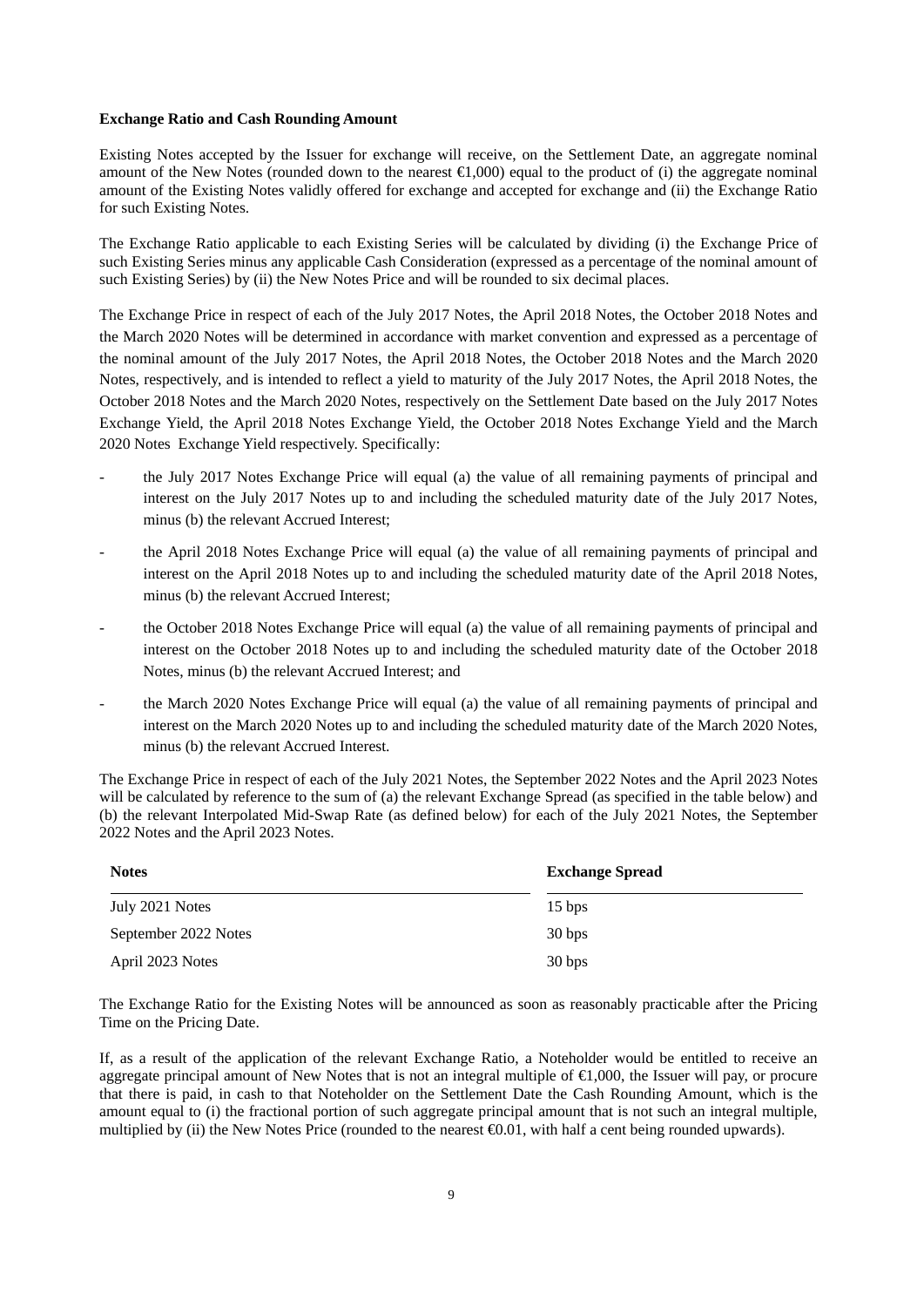### **Accrued Interest**

On the Settlement Date, the Issuer will pay or procure that there is paid to all Noteholders who have validly offered to exchange their Existing Notes pursuant to the Exchange Offer and which Existing Notes are accepted for exchange, an amount in cash equal to interest accrued and unpaid on such Existing Notes from (and including) the immediately preceding interest payment date up to (but excluding) the Settlement Date.

Provided that the New Notes and the relevant funds have been deposited with the Clearing Systems on or before the Settlement Date, no additional interest or other amount will be payable for the period of any delay in respect of the receipt by the holder of the New Notes, any Cash Consideration Amount, any Accrued Payment and any Cash Rounding Amount (if applicable).

### **Acceptance Amount and Pro-Ration of Existing Notes**

The Acceptance Amount will be determined by the Issuer in its sole and absolute discretion shortly following the Expiration Deadline by reference to the aggregate nominal amount of Existing Notes of each Existing Series accepted for exchange by the Issuer pursuant to the Exchange Offer and the net proceeds of the New Notes and any applicable Cash Consideration, and will be announced as soon as reasonably practicable after the Pricing Time on the Pricing Date.

Where, due to the Acceptance Amount in respect of any Existing Series being exceeded, offers to exchange in respect of such Existing Series are to be accepted by the Issuer on a pro-rata basis, for the purposes of such acceptance each such offer for exchange will be scaled by a factor (each, a "**Pro-Ration Factor**") equal to (i) the Acceptance Amount for the relevant Existing Series, divided by (ii) the aggregate principal amount of all of the Notes of the relevant Existing Series that have been validly offered for exchange (subject to adjustment to allow for the aggregate principal amount of such Existing Series accepted to equal as closely as possible the Acceptance Amount in respect of the relevant Existing Series). Each such Offer to Exchange will be rounded down to the nearest €1,000 after application of the Pro-Ration Factor.

In the event of such scaling of offers to exchange Existing Notes for Exchange Offer Consideration, the Issuer will only accept such offers to exchange such Existing Notes subject to scaling to the extent such scaling would not result in the relevant Noteholder Offering to Exchange less than the Minimum Offer Amount.

### **Minimum Offer Amount**

The New Notes will be issued in the denominations of  $\bigoplus$  00,000 and integral multiples of  $\bigoplus$ ,000 in excess thereof. Accordingly, in order to be eligible to receive a combination of the New Notes and any applicable Cash Consideration pursuant to the Exchange Offer, Noteholders must validly Offer to Exchange an aggregate principal amount of the relevant Existing Series at least equal to the Minimum Offer Amount such that after the application of the relevant Exchange Ratio, a Noteholder will be eligible to receive at least €100,000 in principal amount of New Notes (also after application of the Pro-Ration Factor, if applicable).

A Noteholder, in respect of any Existing Series, having a nominal amount less than the Minimum Offer Amount may acquire such further Existing Notes of such Existing Series as is necessary to enable that Noteholder to be able to offer for exchange the Minimum Offer Amount pursuant to the Exchange Offer.

In addition, in order to be valid, Exchange Instructions need to be submitted in the Minimum Specified Denominations and multiples of the Existing Notes, being:

| <b>Notes</b>       | <b>ISIN</b>  | <b>Minimum Specified Multiples</b><br><b>Denominations</b> |                  |
|--------------------|--------------|------------------------------------------------------------|------------------|
| July 2017 Notes    | XS0647288140 | $\bigoplus 00,000$                                         | $\epsilon 0.000$ |
| April 2018 Notes   | XS0842659343 | $\bigoplus$ 00.000                                         | $\bigoplus$ ,000 |
| October 2018 Notes | XS0695401801 | $\bigoplus 00,000$                                         | $\bigoplus$ ,000 |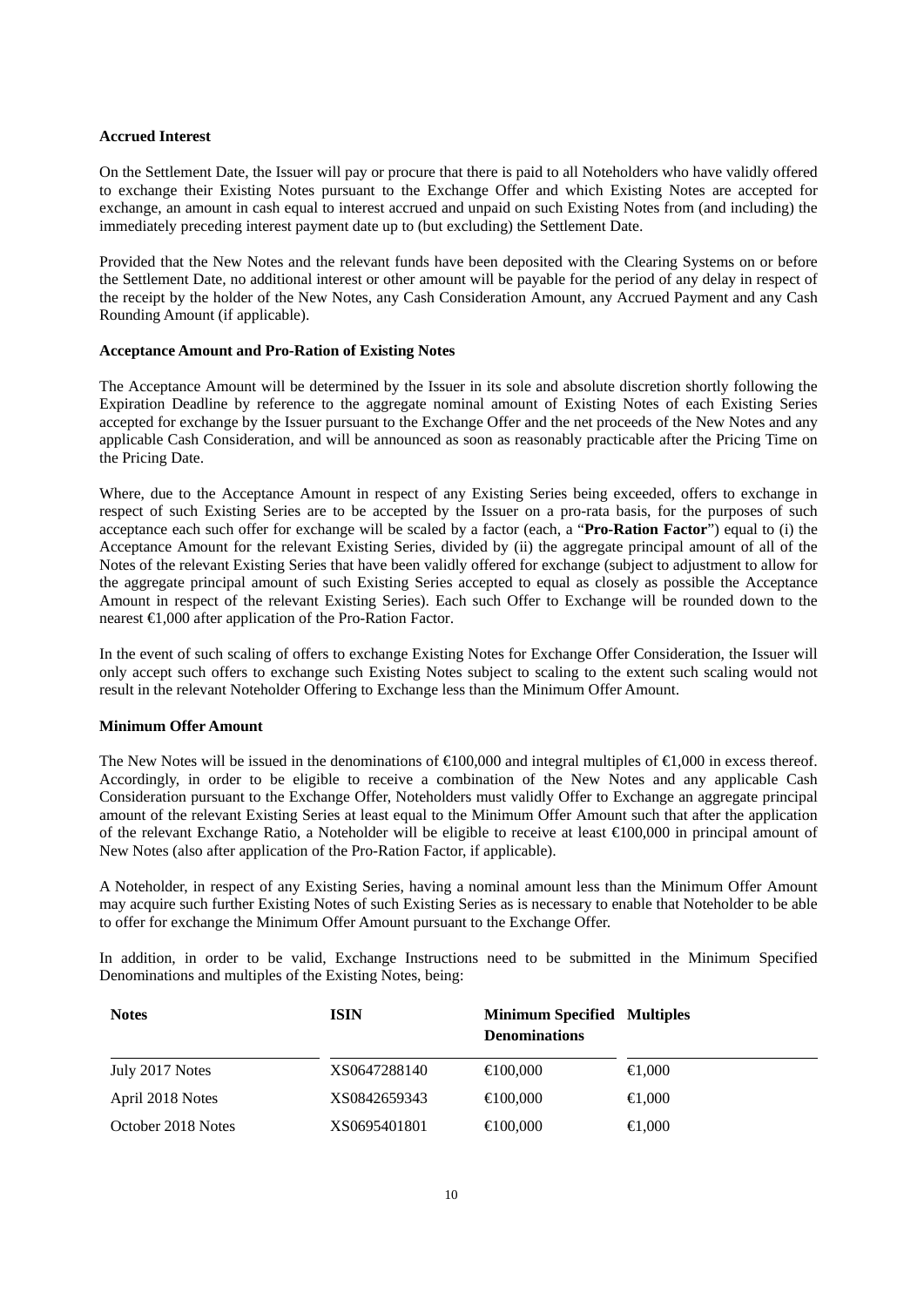| <b>Notes</b>         | <b>ISIN</b>  | <b>Minimum Specified Multiples</b><br><b>Denominations</b> |                  |
|----------------------|--------------|------------------------------------------------------------|------------------|
| March 2020 Notes     | XS0827692269 | $\bigoplus$ 00,000                                         | $\bigoplus$ ,000 |
| July 2021 Notes      | XS0647298883 | $\bigoplus$ 00,000                                         | $\bigoplus$ ,000 |
| September 2022 Notes | XS0452187916 | $\bigoplus$ 0.000                                          | $\bigoplus$ ,000 |
| April 2023 Notes     | XS0842659426 | $\bigoplus$ 00,000                                         | $\bigoplus$ ,000 |

### **Acceptance of Offers to Exchange**

The Issuer intends to announce, *inter alia*, whether Offers for Exchange are accepted for exchange pursuant to the Exchange Offer as soon as reasonably practicable after the Pricing Time on the Pricing Date.

Noteholders whose Existing Notes Offered for Exchange are not accepted, or who do not participate in the Exchange Offer, will not be eligible to receive the Exchange Offer Consideration in exchange for such Existing Notes (and any other related payment) and shall continue to hold such Existing Notes subject to their terms and conditions.

The Issuer will have the absolute discretion at any time to accept for exchange any Existing Notes Offered for Exchange, in respect of which the Offers to Exchange which would otherwise be invalid or, in the sole opinion of the Issuer may otherwise be invalid.

The Issuer may reject any Offer to Exchange it considers at its sole and absolute discretion not to have been validly offered in the Exchange Offer and the Issuer is not under any obligation to any relevant Noteholder to furnish any reason or justification for refusing to accept such offers. For example, Exchange Instructions may be rejected and not accepted and may be treated as not having been validly offered in the Exchange Offer if any such offer does not comply with the requirements of a particular jurisdiction.

Any Existing Notes that are not successfully Offered to Exchange pursuant to the Exchange Offer will remain outstanding.

### **Settlement**

On the Settlement Date, subject to the satisfaction or waiver of the conditions to the Exchange Offer, the Issuer will procure that the Exchange Offer Consideration will be delivered to the Noteholders of Existing Notes in respect of Existing Notes of such Noteholders validly Offered for Exchange and accepted for exchange pursuant to the Exchange Offer, subject to the satisfaction of the Minimum Offer Amount. In addition, on the Settlement Date, the Issuer will pay, or procure that there is paid, to Noteholders in respect of the Existing Notes of such Noteholders validly Offered for Exchange and accepted for exchange pursuant to the Exchange Offer a cash amount equal to: (i) the Accrued Payment; and (ii) any Cash Rounding Amount, if applicable.

The New Notes will be delivered and cash payments made to the Clearing System accounts in which the relevant Existing Notes are held. The delivery of such New Notes and payment of such aggregate amounts to the Clearing Systems will discharge in full the obligation of the Issuer to all the relevant Noteholders in respect of the delivery of the New Notes or, as the case may be, the payment of any Accrued Payments, Cash Rounding Amounts and Cash Consideration Amounts (as applicable).

#### **New Notes**

The New Notes will be euro denominated senior fixed rate notes to be issued by the Issuer and guaranteed by ENEL pursuant to the Programme. They will be issued in the denominations of €100,000 and integral multiples of €1,000 in excess thereof. Application will be made for the New Notes to be admitted to listing on the official list of the Irish Stock Exchange and to trading on its regulated market.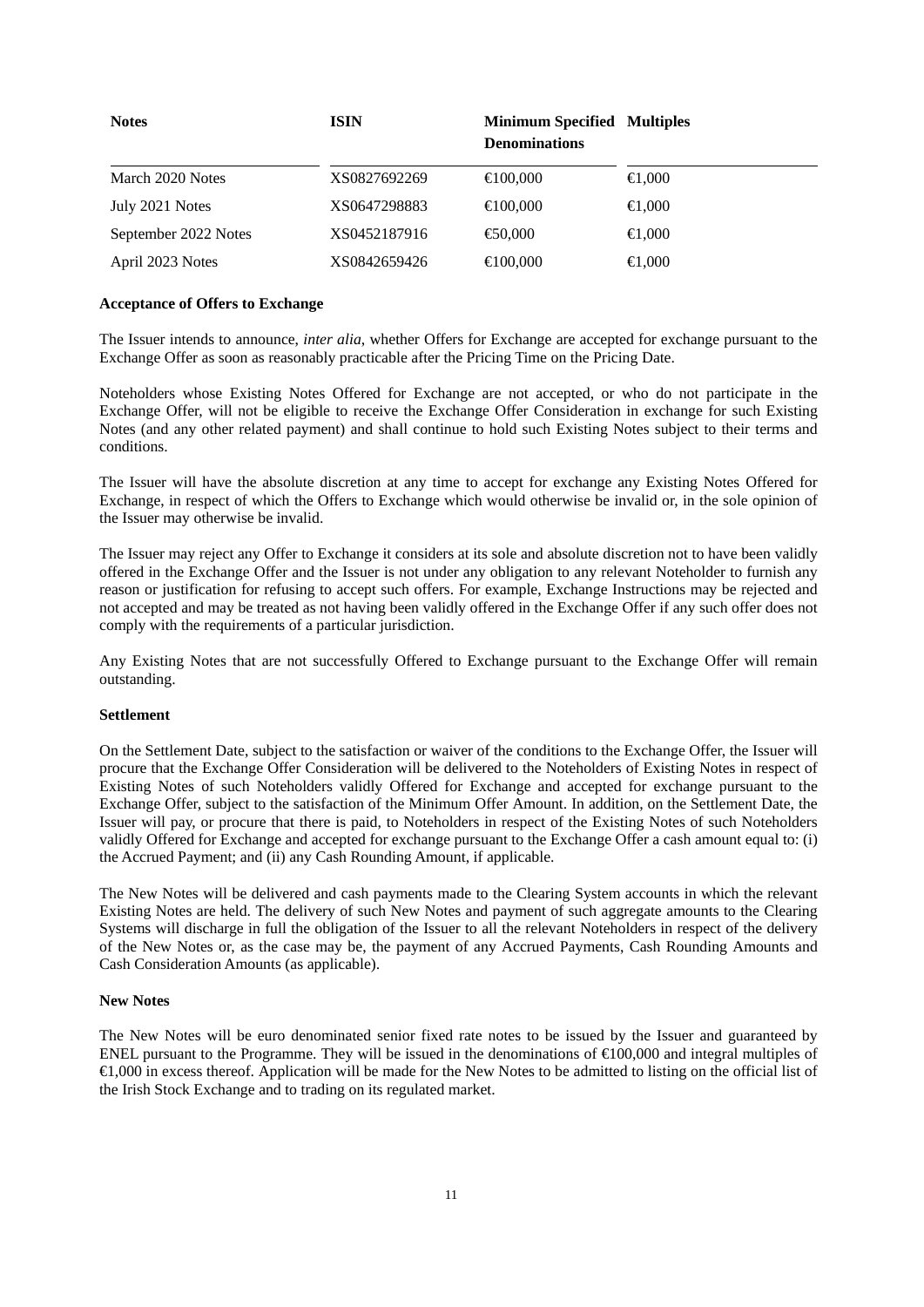### **Target New Notes Size**

The Target New Notes Size is expected to be benchmark size, determined by the Issuer in its sole and absolute discretion, being the result of New Notes issued pursuant to the Exchange Offer.

# **General Conditions of the Exchange Offer**

The Issuer expressly reserves the right, in its sole and absolute discretion, to delay acceptance of Offers to Exchange in the Exchange Offer in order to comply with applicable laws. In all cases, Offers to Exchange pursuant to the Exchange Offer will only be made after the submission of a valid Exchange Instruction in accordance with the procedures described in "*Procedures for Participating in the Exchange Offer*" including the blocking of the Existing Notes offered for exchange in the relevant accounts at the relevant Clearing System until the earlier of (i) the time of settlement on the Settlement Date and (ii) the date of any termination of the Exchange Offer (including where such Existing Notes are not accepted for exchange pursuant to the Exchange Offer) or on which the Exchange Instruction is revoked, in the limited circumstances described in, and only in accordance with the procedures set out in "*Procedures for Participating in the Exchange Offer – Revocation of Exchange Instructions*".

The failure of any person to receive a copy of this Exchange Offer Memorandum or any announcement made or notice issued by the Issuer in connection with the Exchange Offer, shall not invalidate any aspect of the Exchange Offer. No acknowledgement of receipt of any Exchange Instructions and/or other documents will be given by the Issuer or the Exchange Agent.

### **Announcements**

Announcements in connection with the Exchange Offer will be made by publication on the website of the Irish Stock Exchange and as required by the rules of any stock exchange on which any Existing Notes may be listed and/or admitted to trading. Such announcements may also be made by (i) the issue of a press release to a Notifying News Service, (ii) the delivery of notices to the Clearing Systems for communication to Direct Participants and (iii) publication on the relevant Reuters International Insider Screen. Copies of all announcements, notices and press releases can also be obtained from the Exchange Agent, the contact details for whom are on the last page of this Exchange Offer Memorandum. Significant delays may be experienced where notices are delivered to the Clearing Systems and Noteholders are urged to contact the Exchange Agent for the relevant announcements during the course of the Exchange Offer. In addition, Noteholders may contact the Dealer Managers for information using the contact details on the last page of this Exchange Offer Memorandum.

# **Governing Law**

The Exchange Offer, any Offer to Exchange Notes pursuant to the Exchange Offer and any non-contractual obligation arising in respect thereof shall be governed by and construed in accordance with English law (see also "*Procedures for Participating in the Exchange Offer – Governing Law*").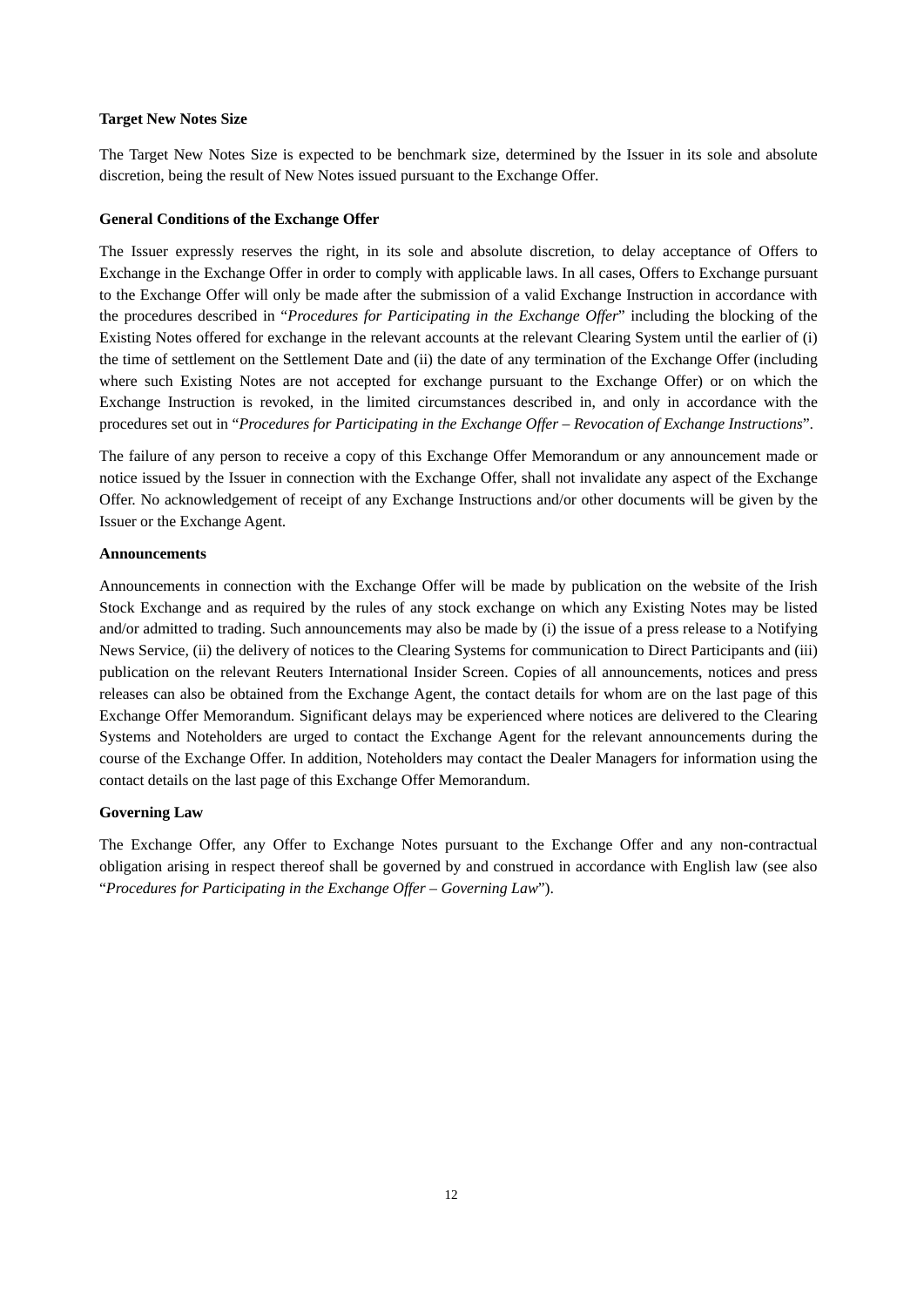# **OFFER AND DISTRIBUTION RESTRICTIONS**

*This Exchange Offer Memorandum does not constitute an invitation to participate in the Exchange Offer in any jurisdiction in which, or to or from any person to or from whom, it is unlawful to make such invitation or for there to be such participation under applicable securities laws. The distribution of this Exchange Offer Memorandum in certain jurisdictions may be restricted by law. Persons into whose possession this Exchange Offer Memorandum comes are required by each of the Issuer, the Dealer Managers and the Exchange Agent to inform themselves about and to observe any such restrictions.*

*No action has been or will be taken in any jurisdiction by the Issuer, the Dealer Managers or the Exchange Agent in relation to the Exchange Offer that would permit a public offering of securities. This Exchange Offer Memorandum has been prepared on the basis that the Exchange Offer in any Member State of the European Economic Area which has implemented the Prospectus Directive (each, a "Relevant Member State"), will be made pursuant to an exemption under the Prospectus Directive, as implemented in that Relevant Member State, from the requirement to publish a prospectus for any offer of securities.*

### *United States*

The Exchange Offer is not being made or offered and will not be made or offered, directly or indirectly, in or into, or by use of the mails of, or by any means or instrumentality of interstate or foreign commerce of, or of any facilities of a national securities exchange of, the United States or to or for the account or benefit of, any U.S. Person (as defined in Regulation S of the Securities Act (each a "**U.S. Person**")). This includes, but is not limited to, facsimile transmission, electronic mail, telex, telephone, the internet and other forms of electronic communication. Accordingly, copies of this Exchange Offer Memorandum and any other documents or materials relating to the Exchange Offer are not being, and must not be, directly or indirectly, mailed or otherwise transmitted, distributed or forwarded (including, without limitation, by custodians, nominees or trustees) in or into the United States or to a U.S. Person and the Existing Notes cannot be offered for exchange in the Exchange Offer by any such use, means, instrumentality or facility or from or within or by persons located or resident in the United States or by any U.S. Person. Any purported offer of Existing Notes for exchange resulting directly or indirectly from a violation of these restrictions will be invalid and any purported offer of Existing Notes for exchange made by a person located in the United States, a U.S. Person, by any person acting for the account or benefit of a U.S. Person, or by any agent, fiduciary or other intermediary acting on a non-discretionary basis for a principal giving instructions from within the United States or for a U.S. Person will be invalid and will not be accepted.

This Exchange Offer Memorandum is not an offer of securities for sale in the United States or to U.S. Persons. The Existing Notes and the New Notes may not be offered or sold in the United States absent registration under, or an exemption from the registration requirements of, the Securities Act. The New Notes and the Existing Notes have not been, and will not be, registered under the Securities Act or the securities laws of any state or other jurisdiction of the United States, and may not be offered, sold or delivered, directly or indirectly, in the United States or to, or for the account or benefit of, U.S. Persons. The purpose of this Exchange Offer Memorandum is limited to the Exchange Offer and this Exchange Offer Memorandum may not be sent or given to a person in the United States or to a U.S. Person or otherwise to any person other than in an offshore transaction in accordance with Regulation S under the Securities Act.

Each Noteholder participating in the Exchange Offer will represent that it is not participating in the Exchange Offer from the United States, that it is participating in the Exchange Offer in accordance with Regulation S under the Securities Act and that it is not a U.S. Person or it is acting on a non- discretionary basis for a principal located outside the United States that is not giving an order to participate in the Exchange Offer from the United States and who is not a U.S. Person. As used herein and elsewhere in this Exchange Offer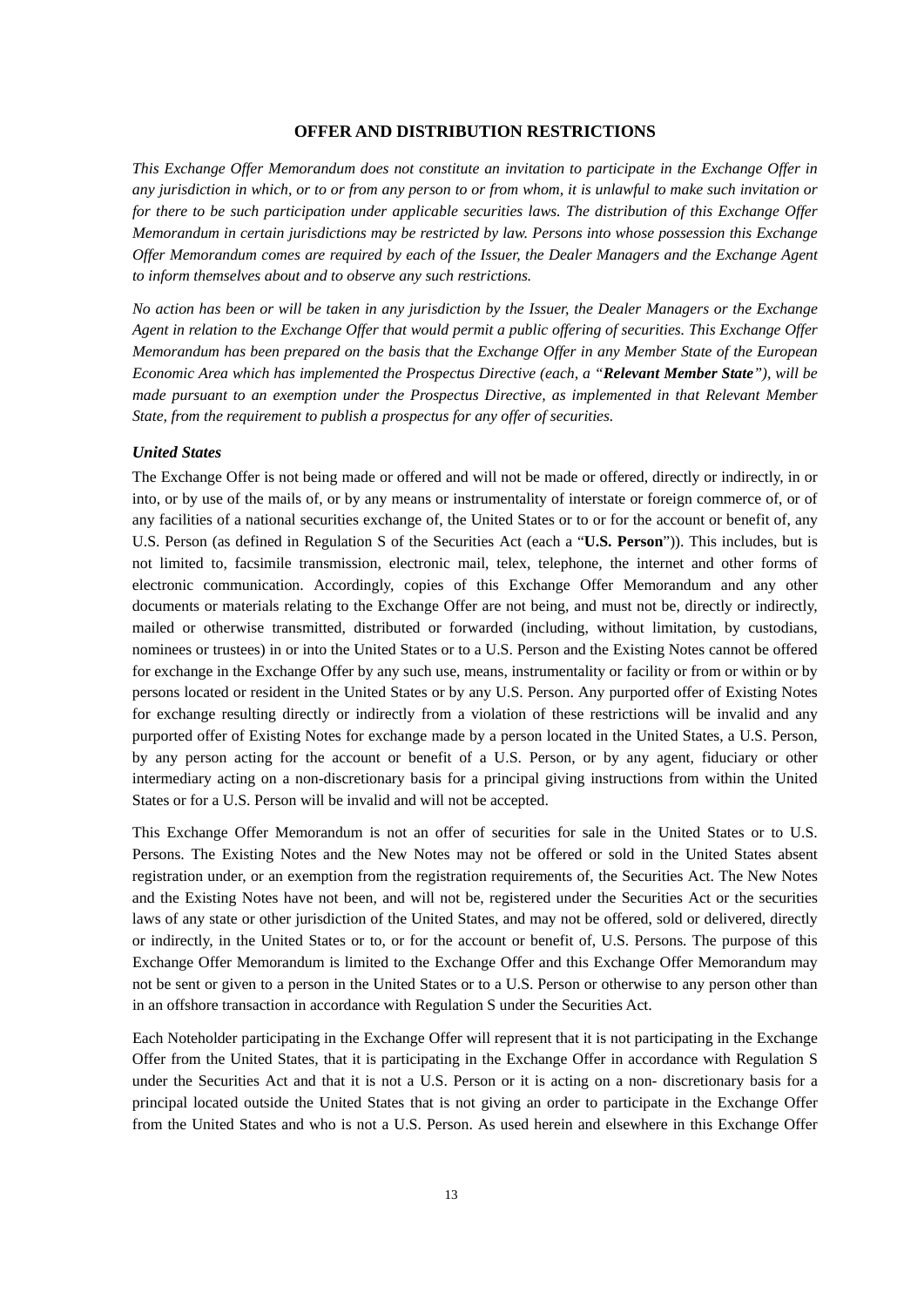Memorandum, "**United States**" means the United States of America, its territories and possessions (including Puerto Rico, the U.S. Virgin Islands, Guam, American Samoa, Wake Island and the Northern Mariana Islands), any state of the United States of America and the District of Columbia.

# *United Kingdom*

The communication of this Exchange Offer Memorandum and any other documents or materials relating to the Exchange Offer is not being made, and such documents and/or materials have not been approved, by an authorised person for the purposes of section 21 of the Financial Services and Markets Act 2000 ("**FSMA**"). Accordingly, such documents and/or materials are not being distributed to, and must not be passed on to, the general public in the United Kingdom. The communication of such documents and/or materials is exempt from the restriction on financial promotions under section 21 of the FSMA on the basis that it is only directed at and may be communicated to (1) those persons who are existing members or creditors of the Issuer or other persons within Article 43 of the Financial Services and Markets Act 2000 (Financial Promotion) Order 2005, and (2) to any other persons to whom these documents and/or materials may lawfully be communicated.

# *France*

The Exchange Offer is not being made, directly or indirectly, to the public in the Republic of France ("**France**"). Neither this Exchange Offer Memorandum nor any other documents or materials relating to the Exchange Offer have been or shall be distributed to the public in France and only (i) providers of investment services relating to portfolio management for the account of third parties (*personnes fournissant le service d'investissement de gestion de portefeuille pour compte de tiers*) and/or (ii) qualified investors (*investisseurs qualifiés*) other than individuals, in each case acting on their own account and all as defined in, and in accordance with, Articles L.411-1, L.411-2 and D.411-1 to D.411-3 of the French *Code Monétaire et Financier*, are eligible to participate in the Exchange Offer. This Exchange Offer Memorandum and any other document or material relating to the Exchange Offer have not been and will not be submitted for clearance to nor approved by the *Autorité des marchés financiers*.

### *Belgium*

Neither this Exchange Offer Memorandum nor any other documents or materials relating to the Exchange Offer have been submitted to or will be submitted for approval or recognition to the Belgian Financial Services and Markets Authority and, accordingly, the Exchange Offer may not be made in Belgium by way of a public offering, as defined in Articles 3 and 6 of the Belgian Law of 1 April 2007 on public takeover bids (the "**Belgian Takeover Law**") or as defined in Article 3 of the Belgian Law of 16 June 2006 on the public offer of placement instruments and the admission to trading of placement instruments on regulated markets (the "**Belgian Prospectus Law**"), both as amended or replaced from time to time. Accordingly, the Exchange Offer may not be advertised and the Exchange Offer will not be extended, and neither this Exchange Offer Memorandum nor any other documents or materials relating to the Exchange Offer (including any memorandum, information circular, brochure or any similar documents) has been or shall be distributed or made available, directly or indirectly, to any person in Belgium other than (i) to persons which are "qualified investors" in the sense of Article 10 of the Belgian Prospectus Law, acting on their own account; or (ii) in any other circumstances set out in Article 6, §4 of the Belgian Takeover Law and Article 3, §4 of the Belgian Prospectus Law. This Exchange Offer Memorandum has been issued only for the personal use of the above qualified investors and exclusively for the purpose of the Exchange Offer. Accordingly, the information contained in this Exchange Offer Memorandum may not be used for any other purpose or disclosed to any other person in Belgium.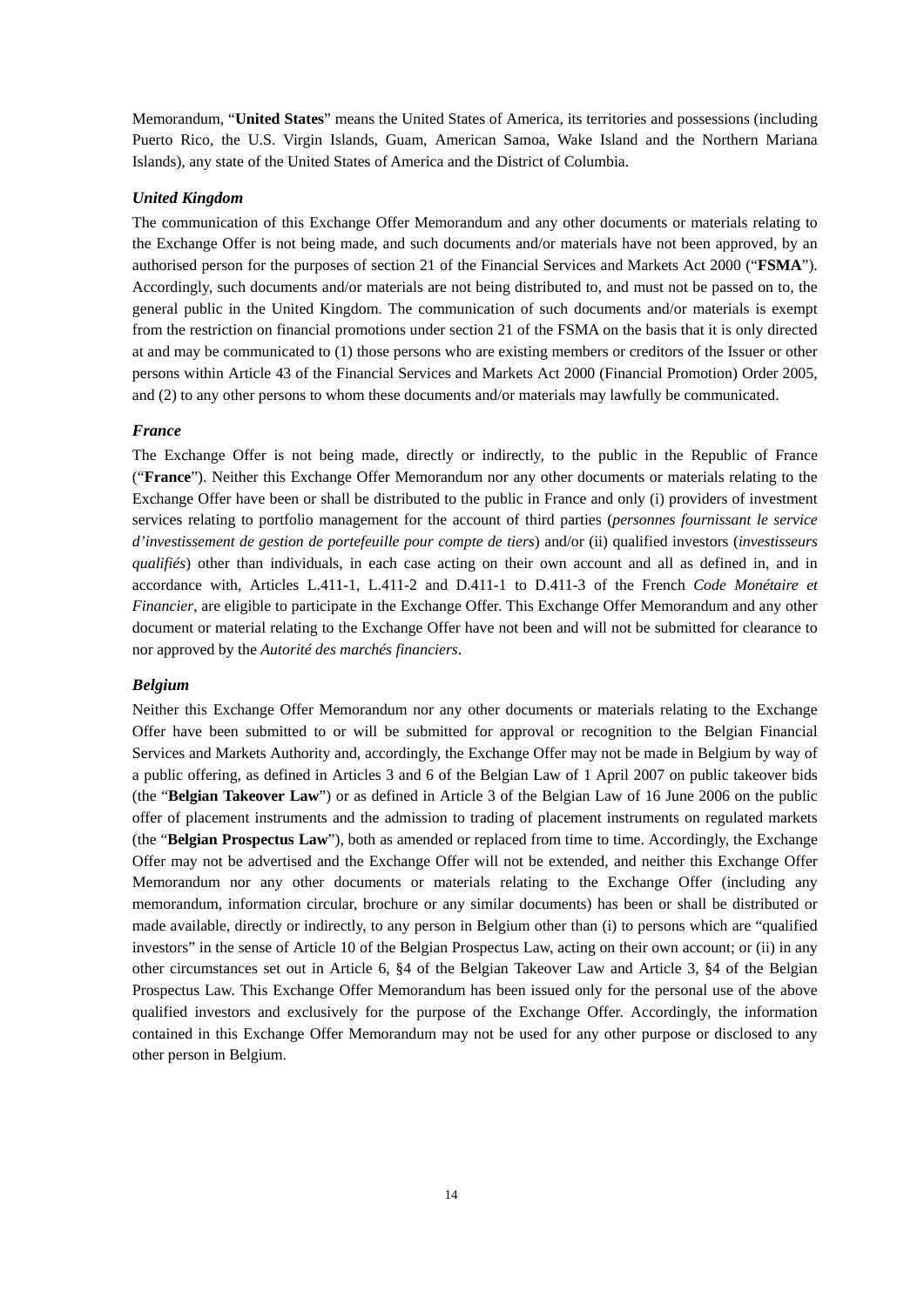# *Italy*

None of the Exchange Offer, this Exchange Offer Memorandum or any other documents or materials relating to the Exchange Offer or the New Notes have been or will be submitted to the clearance procedure of the *Commissione Nazionale per le Società e la Borsa* ("**CONSOB**").

The Exchange Offer is being carried out in the Republic of Italy as exempted offer pursuant to article 101-bis, paragraph 3-bis of the Legislative Decree No. 58 of 24 February 1998, as amended (the "**Financial Services Act**") and article 35-bis, paragraphs 3 and 4, of CONSOB Regulation No. 11971 of 14 May 1999 (the "**Issuers' Regulation**"), as amended.

Noteholders or beneficial owners of the Existing Notes can offer to exchange the Existing Notes pursuant to the Exchange Offer through authorised persons (such as investment firms, banks or financial intermediaries permitted to conduct such activities in Italy in accordance with the Financial Services Act, CONSOB Regulation No. 16190 of 29 October 2007, as amended from time to time, and Legislative Decree No. 385 of September 1, 1993, as amended) and in compliance with applicable laws and regulations or with requirements imposed by CONSOB or any other Italian authority.

Each intermediary must comply with the applicable laws and regulations concerning information duties *vis-àvis* its clients in connection with the Existing Notes, the New Notes, the Exchange Offer or this Exchange Offer Memorandum.

### *The Netherlands*

In the Netherlands, the Exchange Offer is and may only be made, and this Exchange Offer Memorandum is exclusively addressed to, Noteholders who or which are qualified investors as defined in Section 1:1 of the Dutch Financial Supervision Act (*Wet op het financieel toezicht*) (which incorporates the definition of "qualified investor" from the Prospectus Directive (as defined herein)).

# *General*

Neither this Exchange Offer Memorandum nor the electronic transmission thereof constitutes an offer to buy the New Notes or the solicitation of an offer to sell the Existing Notes and/or the New Notes, and offers for the exchange of Existing Notes for New Notes pursuant to the Exchange Offer will not be accepted from Noteholders in any circumstances in which such offer or solicitation is unlawful. In those jurisdictions where the securities, blue sky or other laws require an exchange offer to be made by a licensed broker or dealer and any of the Dealer Managers or any of their respective affiliates is such a licensed broker or dealer or similar in any such jurisdiction, the Exchange Offer shall be deemed to be made in such jurisdictions by such Dealer Manager or such affiliate, as the case may be, on behalf of the Issuer in such jurisdiction.

No action has been or will be taken in any jurisdiction by the Issuer, the Dealer Managers or the Exchange Agent that would permit a public offering of the New Notes.

In addition to the representations referred to above in respect of the United States, each Noteholder participating in the Exchange Offer will also be deemed to give certain representations in respect of the other jurisdictions referred to above and generally as set out in "*Procedures for Participating in the Exchange Offer*". Any offer of Existing Notes for exchange pursuant to the Exchange Offer from a Noteholder that is unable to make these representations will not be accepted.

Each of the Issuer, the Dealer Managers and the Exchange Agent reserves the right, in its sole and absolute discretion, to investigate, in relation to any offer of Existing Notes for exchange pursuant to the Exchange Offer whether any such representation given by a Noteholder is correct and, if such investigation is undertaken and as a result the Issuer determines (for any reason) that such representation is not correct, such offer may be rejected.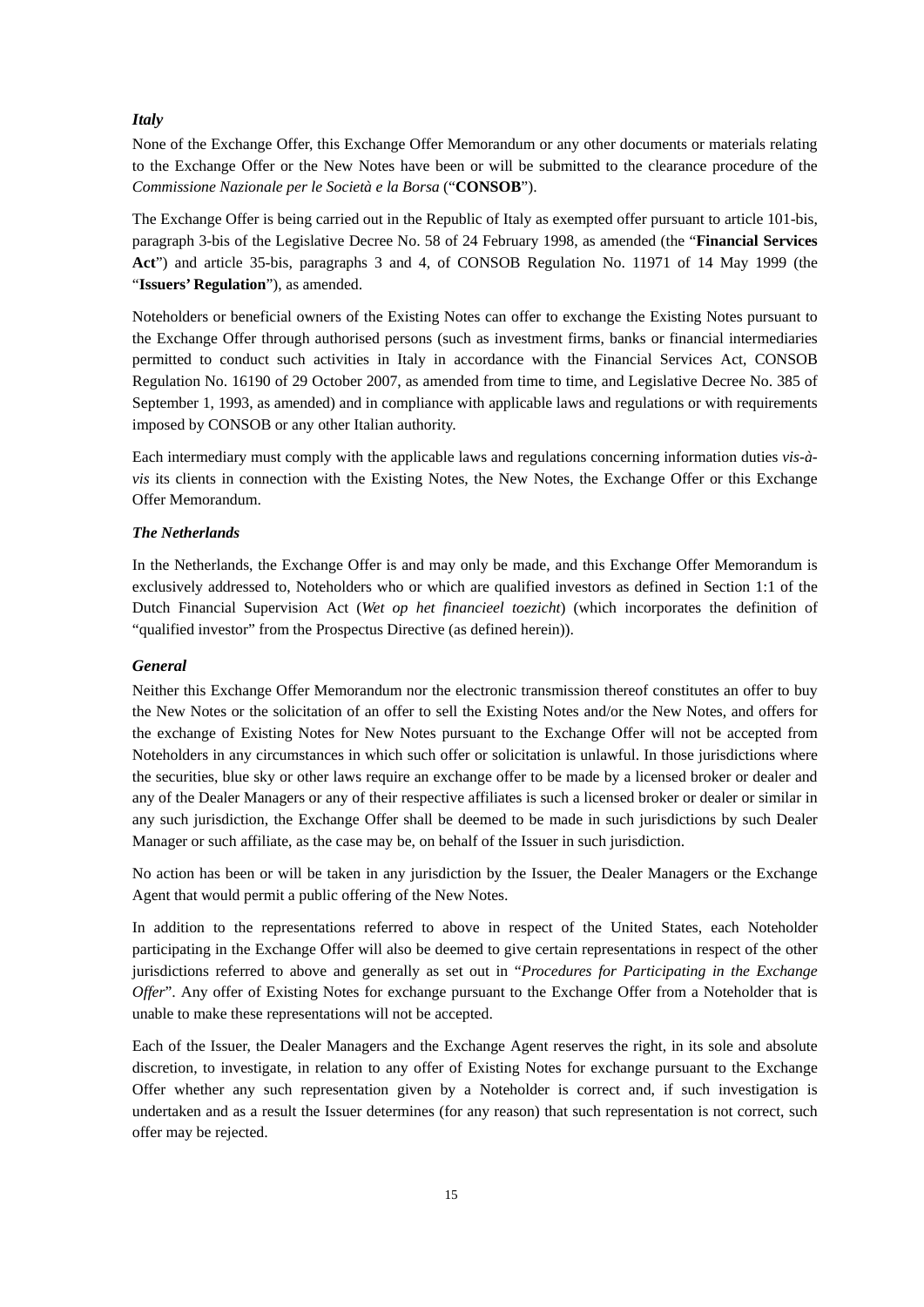# **IMPORTANT NOTICES**

This Exchange Offer Memorandum and the documents incorporated by reference (see "*Documents Incorporated by Reference*") contain important information which should be read carefully before any decision is made with respect to the Exchange Offer. If any Noteholder is in any doubt as to the action it should take, it is recommended to seek its own financial advice, including as to any tax consequences, from its stockbroker, bank manager, solicitor, accountant or other independent financial adviser. Any individual or company whose Existing Notes are held on its behalf by a broker, dealer, bank, custodian, trust company or other nominee must contact such entity if it wishes to exchange such Existing Notes in the Exchange Offer.

No Exchange Offer is being made, and any instructions relating to an Exchange Offer will not be accepted from, or on behalf of, Noteholders in any jurisdiction in which the making of the Exchange Offer would not be in compliance with the laws or regulations of such jurisdictions. See "*Offer and Distribution Restrictions*".

The Issuer accepts responsibility for the information contained in this Exchange Offer Memorandum. To the best of the knowledge and belief of the Issuer (having taken all reasonable care to ensure that such is the case), the information contained in this Exchange Offer Memorandum is in accordance with the facts and does not omit anything likely to affect the import of such information.

Each Noteholder is solely responsible for making its own independent appraisal of all matters as such Noteholder deems appropriate (including those relating to the Exchange Offer, the New Notes and the Issuer, the relevant Existing Notes and the Exchange Offer Memorandum) and each Noteholder must make its own decision, based upon its own judgement and having obtained advice from such financial, accounting, legal and tax advisers as it may deem necessary, as to whether to offer any or all of its Existing Notes for exchange pursuant to the Exchange Offer. Accordingly, each person receiving this Exchange Offer Memorandum acknowledges that such person has not relied upon the Issuer, ENEL, the Dealer Managers or the Exchange Agent in connection with its decision as to whether to participate in the Exchange Offer. Each such person must make its own analysis and investigations regarding the Exchange Offer, with particular reference to its own investment objectives and experience, and any other factors which may be relevant to it. If such person is in any doubt about any aspect of the Exchange Offer and/or the action it should take, including in respect of any tax consequences it should consult its professional advisers.

None of the Dealer Managers, the Exchange Agent or any of their respective directors, employees or affiliates makes any representation or recommendation whatsoever regarding this Exchange Offer Memorandum or the Exchange Offer, and none of the Issuer, ENEL, the Dealer Managers, the Exchange Agent or their respective directors, employees or affiliates makes any recommendation as to whether holders of Existing Notes should offer any Existing Notes for exchange pursuant to the Exchange Offer or refrain from doing so and no one has been authorised by any of them to make any such recommendation. The Exchange Agent is the agent of the Issuer and owes no duty to any holder of Existing Notes.

A decision to participate or not participate in the Exchange Offer will involve certain risks. Noteholders should carefully consider all of the information in this Exchange Offer Memorandum and, in particular, the risk factors described in "*Risk Factors and other considerations*" below and in the New Notes Preliminary Drawdown Prospectus including, without limitation, the New Notes Preliminary Drawdown Prospectus Risk Factors (as defined below) and they should seek advice from any tax, accounting, financial and legal advisers they deem necessary.

None of the Dealer Managers, the Exchange Agent or their respective directors, employees or affiliates assumes any responsibility for the accuracy or completeness of the information concerning the Exchange Offer contained in this Exchange Offer Memorandum or for any failure by the Issuer to disclose events that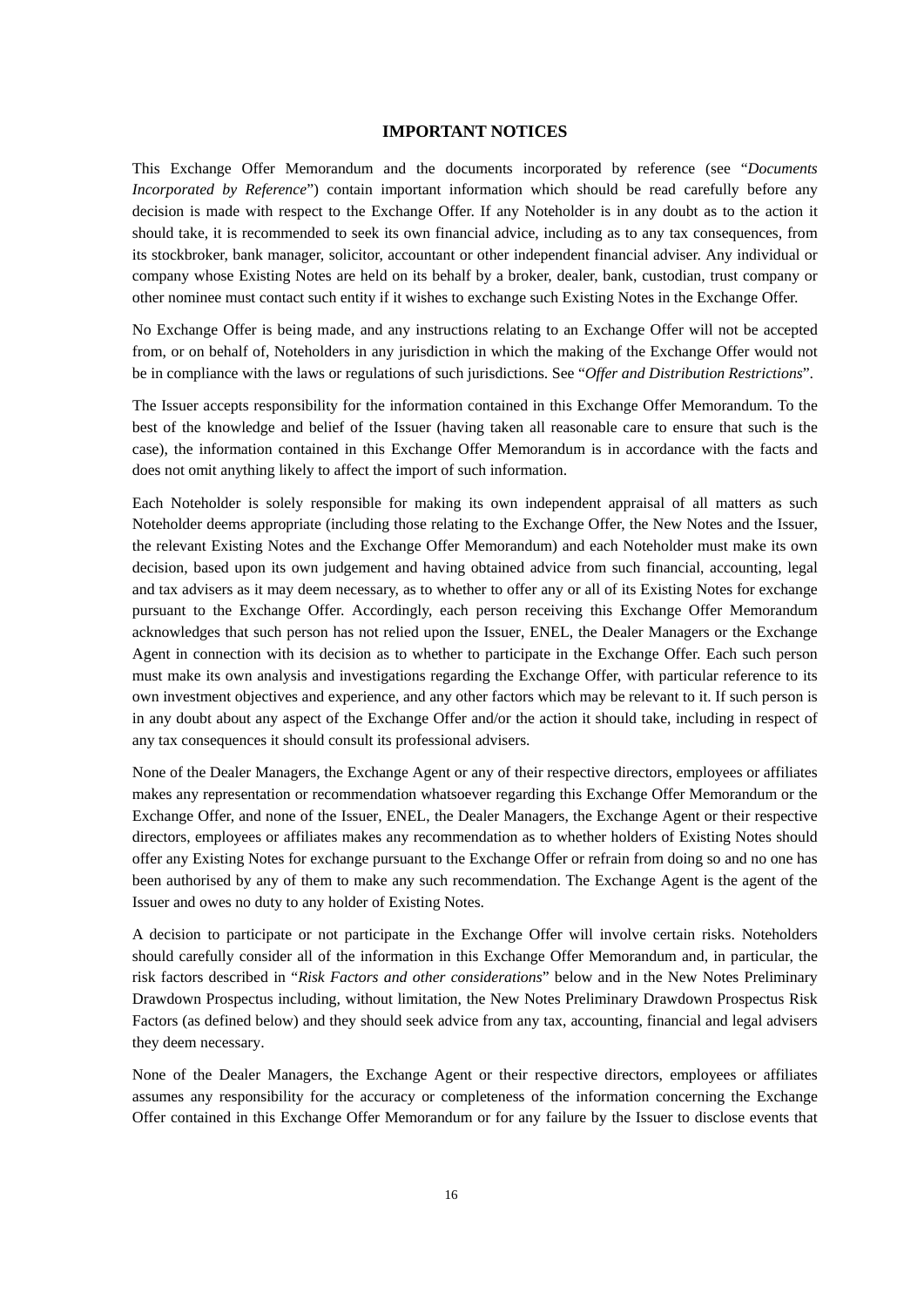may have occurred which may affect the significance or accuracy of the information in this Exchange Offer Memorandum.

No person has been authorised to give any information or to make any representation other than those contained in or incorporated by reference in this Exchange Offer Memorandum in connection with the Exchange Offer and, if given or made, such information or representation must not be relied upon as having been authorised by the Issuer or the Dealer Managers, or any of their affiliates or respective agents. Neither the delivery of this Exchange Offer Memorandum nor any purchase of New Notes pursuant to the Exchange Offer shall, under any circumstances, constitute a representation or create any implication that there has been no change in the affairs of the Issuer since the date of this Exchange Offer Memorandum or that the information contained in this Exchange Offer Memorandum is correct as of any time subsequent to the date of this Exchange Offer Memorandum.

Noteholders who do not participate in the Exchange Offer, or whose Existing Notes are not accepted for exchange by the Issuer, will continue to hold their Existing Notes subject to their terms and conditions.

The Issuer is making the Offers to Exchange only in those jurisdictions where it is legal to do so. Noteholders must comply with all laws that apply to them in any place in which they possess this Exchange Offer Memorandum. Noteholders must also obtain any consents or approvals that they need in order to exchange their Existing Notes. None of the Issuer, the Dealer Managers or the Exchange Agent are responsible for Noteholders' compliance with these legal requirements. See "*Offer and Distribution Restrictions*."

The applicable provisions of the Financial Services and Markets Act 2000 must be complied with in respect of anything done in relation to the Exchange Offer in, from or otherwise involving the United Kingdom.

This document does not constitute a "prospectus" for the purposes of Directive 2003/71/EC (as amended). For the avoidance of doubt, each invitation by the Issuer to Noteholders contained in this Exchange Offer Memorandum is an invitation to treat by the Issuer and any references to any offer or invitation being made by the Issuer under or in respect of the Exchange Offer shall be construed accordingly.

Unless the context otherwise requires, all references in this Exchange Offer Memorandum to:

- (a) a Noteholder or holder of Existing Notes include:
	- (i) each person who is shown in the records of Euroclear, Clearstream as a holder of the Existing Notes; and
	- (ii) each beneficial owner of Existing Notes holding such Existing Notes, directly or indirectly, in accounts in the name of a Direct Participant acting on the beneficial owner's behalf,

except that for the purposes of the exchange of any Existing Notes for New Notes and the payment of any Cash Consideration Amount, any Accrued Payment and any Cash Rounding Amount (if applicable), to the extent the beneficial owner of the relevant Existing Notes is not a Direct Participant, the relevant New Notes will only be delivered and such payment will only be made to the relevant Direct Participant and the delivery of such New Notes and making of such payment, by or on behalf of the Issuer, to such Clearing System and by such Clearing System to such Direct Participant will satisfy in full any obligations of the Issuer and the relevant Clearing System in respect of such Existing Notes; and

(b) "**euro**" and "**€**" are to the currency of the member states of the European Union that have adopted the single currency in accordance with the Treaty on the Functioning of the European Union, as amended.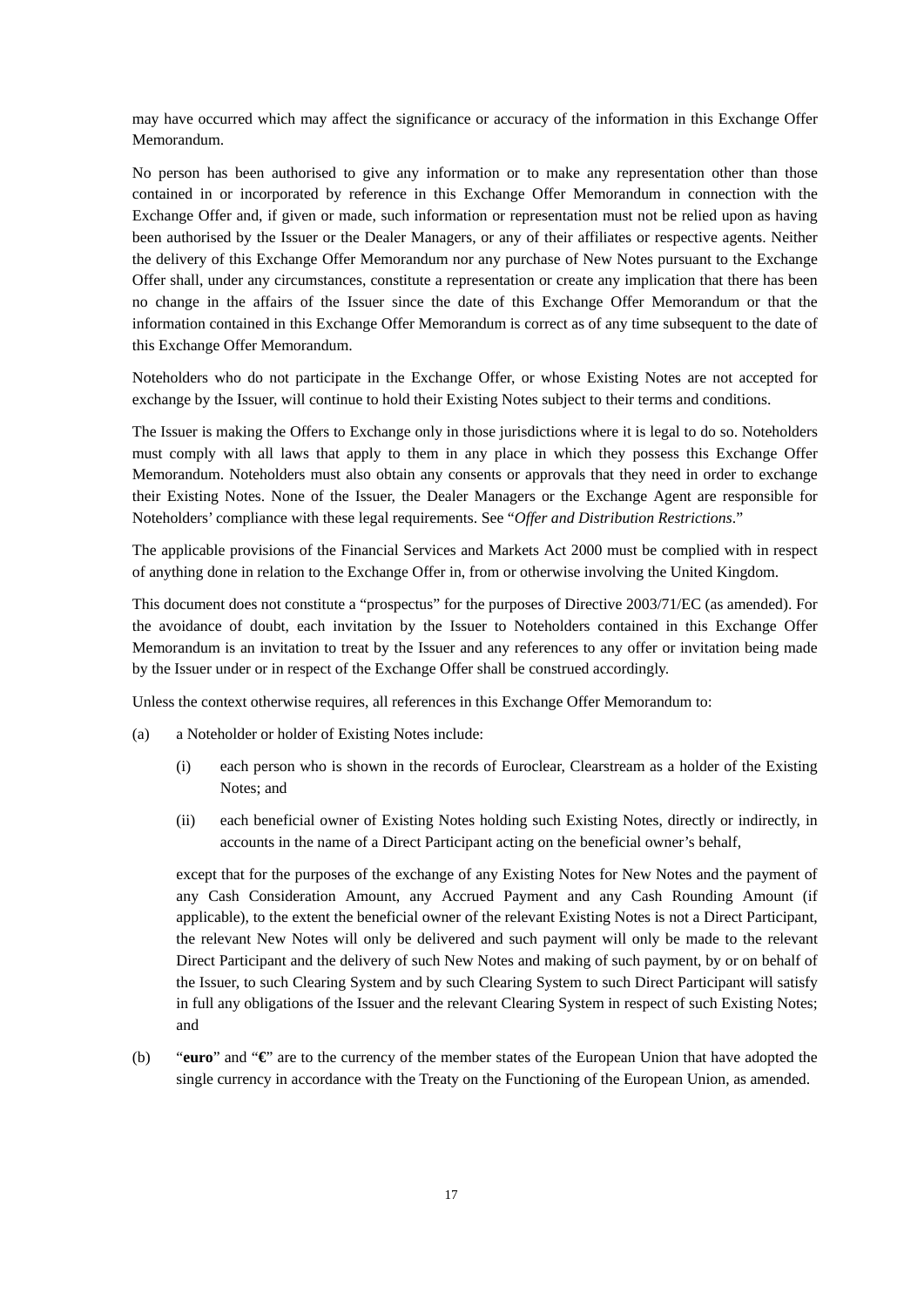Capitalised terms used in this Exchange Offer Memorandum have the meaning given in "*Definitions and Interpretation*" and any other definitions of such terms are for ease of reference only and shall not affect their interpretation.

The New Notes will initially be represented on issue by a global note in bearer form. Noteholders should refer to the New Notes Preliminary Drawdown Prospectus and the documents incorporated by reference therein (see "*Documents Incorporated by Reference*" for further information).

Copies of this Exchange Offer Memorandum and the documents incorporated by reference are available on request, subject to applicable laws and the restrictions set out in "*Offer and Distribution Restrictions*", from the Exchange Agent, the contact details for which appear on the last page of this Exchange Offer Memorandum (see "*Documents Incorporated by Reference*" for further information).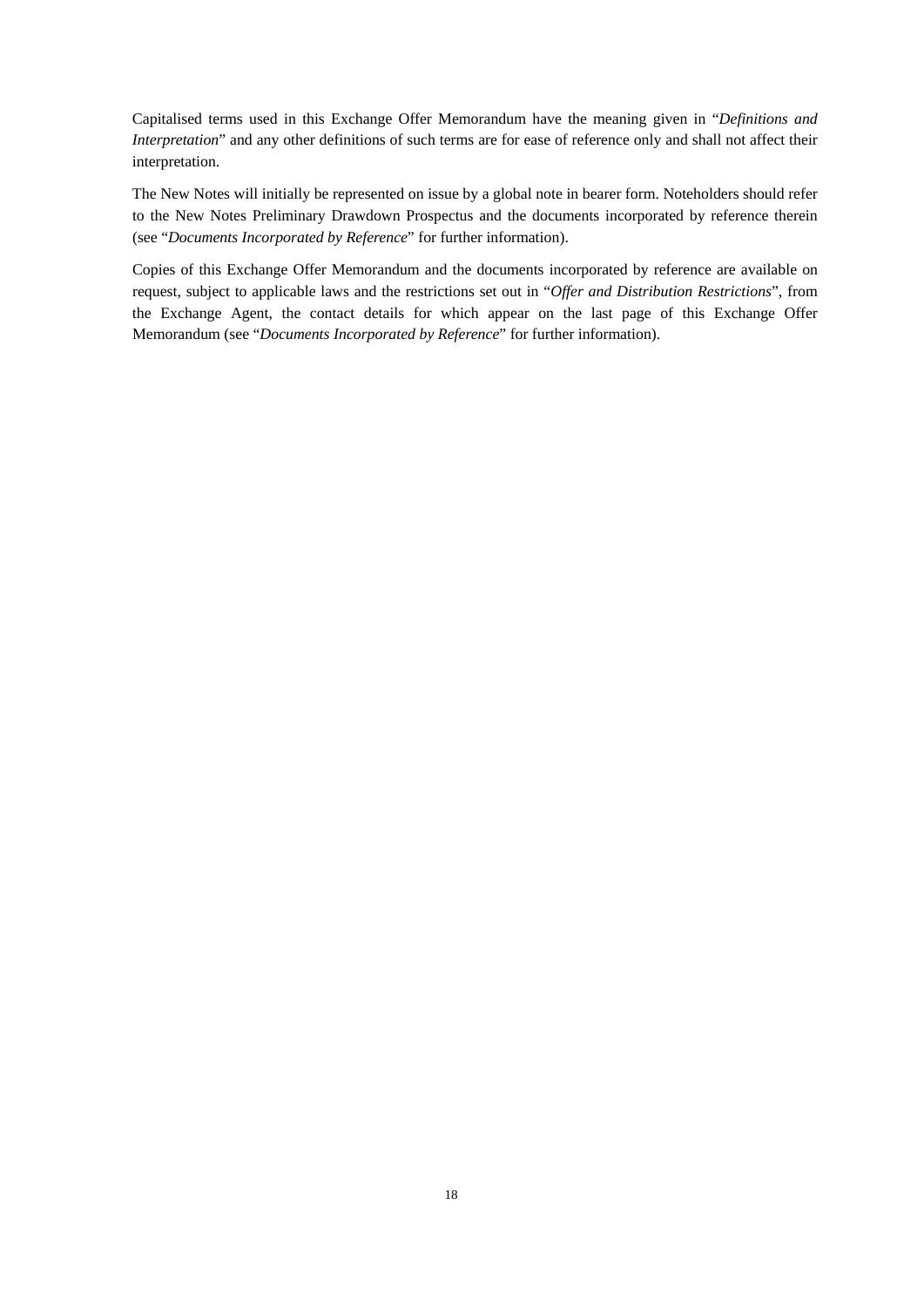# **INDICATIVE TIMETABLE**

*The following table sets out the expected dates and times of the key events relating to the Exchange Offer. This timetable is subject to change and dates and times may be extended or amended by the Issuer in accordance with the terms of the Exchange Offer as described in this Exchange Offer Memorandum. Accordingly, the actual timetable may differ significantly from the timetable below.*

| Event                                                                                                                                                                                                                                                                                                                                                                                                                                      | Date and time<br>(all times are CET)                                                       |
|--------------------------------------------------------------------------------------------------------------------------------------------------------------------------------------------------------------------------------------------------------------------------------------------------------------------------------------------------------------------------------------------------------------------------------------------|--------------------------------------------------------------------------------------------|
| <b>Commencement of Exchange Offer</b>                                                                                                                                                                                                                                                                                                                                                                                                      | 18 May 2016                                                                                |
| Exchange Offer announced (including the Exchange Spreads) and<br>Exchange Offer Memorandum available from the Exchange Agent.                                                                                                                                                                                                                                                                                                              |                                                                                            |
| Minimum New Notes Spread and New Notes Maturity Announcement                                                                                                                                                                                                                                                                                                                                                                               | No later than 10:00 on 23 May                                                              |
| Announcement of the Minimum New Notes Spread, and announcement<br>of the New Notes Maturity.                                                                                                                                                                                                                                                                                                                                               | 2016                                                                                       |
| <b>Exchange Offer Revocation Deadline</b>                                                                                                                                                                                                                                                                                                                                                                                                  | 25 May 2016 at 15:00                                                                       |
| Exchange Instructions submitted prior to the Exchange Offer Revocation<br>Deadline will be irrevocable after this time and any Exchange<br>Instructions submitted after the Exchange Offer Revocation Deadline<br>will be irrevocable, save in each case in the limited circumstances<br>described in "Procedures for Participating in the Exchange Offer -<br>Revocation of Exchange Instructions".                                       |                                                                                            |
| <b>Expiration Deadline</b>                                                                                                                                                                                                                                                                                                                                                                                                                 | 25 May 2016                                                                                |
| Deadline for receipt by the Exchange Agent of all Exchange Instructions.                                                                                                                                                                                                                                                                                                                                                                   | at 17:00                                                                                   |
| <b>Announcement of Indicative Acceptance Amounts</b>                                                                                                                                                                                                                                                                                                                                                                                       | As soon as reasonably                                                                      |
| Announcement, if any, by the Issuer in relation to the Exchange Offer of<br>an indicative Acceptance Amount for each Existing Series (including<br>applicable indicative Pro-Ration Factor(s) (if any)) and the expected<br>Pricing Date and Pricing Time.                                                                                                                                                                                 | practicable on the Business<br>Day immediately following the<br><b>Expiration Deadline</b> |
| <b>Pricing Time and Pricing Date</b>                                                                                                                                                                                                                                                                                                                                                                                                       |                                                                                            |
|                                                                                                                                                                                                                                                                                                                                                                                                                                            | Expected to be at or around                                                                |
| Determination of: (i) the July 2021 Notes Exchange Price, the September<br>2022 Notes Exchange Price, the April 2023 Notes Exchange Price, the<br>July 2021 Notes Exchange Yield, the September 2022 Notes Exchange<br>Yield and the April 2023 Notes Exchange Yield, the Exchange Ratio for<br>each Existing Series, the July 2021 Notes Interpolated Mid-Swap Rate,<br>the September 2022 Notes Interpolated Mid-Swap Rate and the April | 12:00 on 26 May 2016                                                                       |
| 2023 Notes Interpolated Mid-Swap Rate; (ii) the Reference Rate, New<br>Notes Spread, the New Notes Yield, the New Notes Price and the New                                                                                                                                                                                                                                                                                                  |                                                                                            |

As soon as reasonably practicable after the Pricing Time on the Pricing Date

Notes Coupon; (iii) the aggregate Cash Consideration for each Existing Series (if any); (iv) the Acceptance Amount for each Existing Series (and applicable Pro-Ration Factor(s) (if any)); (v) Accrued Interest in respect of the Existing Notes; and (vi) the aggregate nominal amount of New

Announcement by the Issuer in relation to the Exchange Offer setting out: (i) the July 2021 Notes Exchange Price, the September 2022 Notes Exchange Price, the April 2023 Notes Exchange Price, the July 2021

Notes to be issued.

*Pricing and Results Announcement*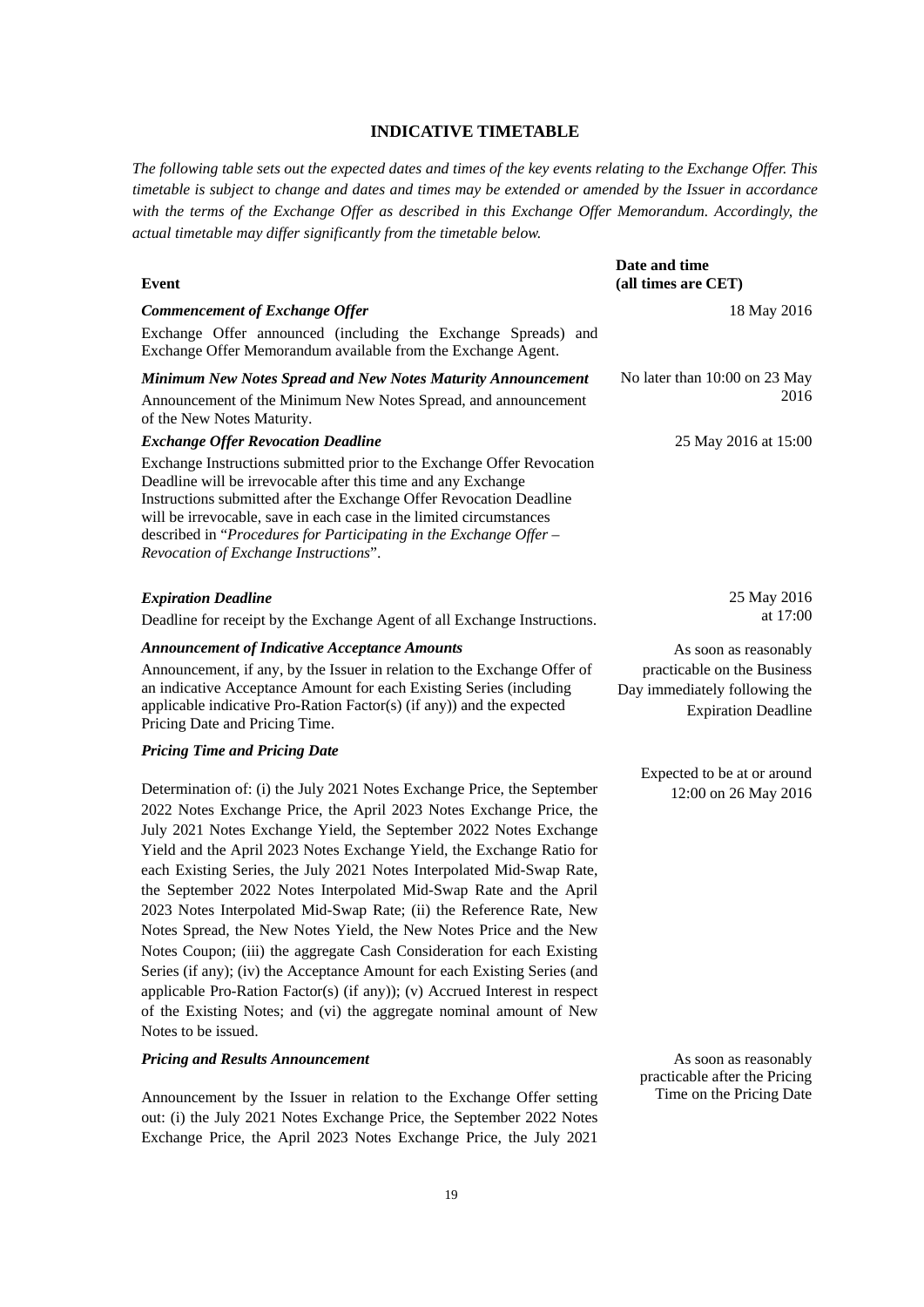Notes Exchange Yield, the September 2022 Notes Exchange Yield and the April 2023 Notes Exchange Yield, the Exchange Ratio for each Existing Series, the July 2021 Notes Interpolated Mid-Swap Rate, the September 2022 Notes Interpolated Mid-Swap Rate and the April 2023 Notes Interpolated Mid-Swap Rate; (ii) the Reference Rate, the New Notes Spread, the New Notes Yield, the New Notes Price and the New Notes Coupon; (iii) the aggregate Cash Consideration for each Existing Series (if any); (iv) the Acceptance Amount for each Existing Series (and applicable Pro-Ration Factor(s) (if any)); (v) Accrued Interest in respect of the Existing Notes; and (vi) the aggregate nominal amount of New Notes to be issued.

# *Settlement*

Settlement Date for the Exchange Offer, including (i) delivery of the New Notes and any Cash Consideration Amount, in exchange for the Existing Notes validly Offered for Exchange and accepted for exchange pursuant to the Exchange Offer and (ii) payment of Cash Rounding Amounts and Accrued Payments (if any).

Expected to be on 1 June 2016

The Exchange Offer will be made by publication on the website of the Irish Stock Exchange and as required by the rules of any stock exchange on which any Existing Notes may be listed and/or admitted to trading. Such announcements may also be made by (i) the issue of a press release to a Notifying News Service, (ii) the delivery of notices to the Clearing Systems for communication to Direct Participants and (iii) publication on the relevant Reuters International Insider Screen. Copies of all announcements, notices and press releases can also be obtained from the Exchange Agent, the contact details for whom are on the last page of this Exchange Offer Memorandum. Significant delays may be experienced where notices are delivered to the Clearing Systems and Noteholders are urged to contact the Exchange Agent for the relevant announcements during the course of the Exchange Offer.

**Noteholders are advised to check with any bank, securities broker or other intermediary through which they hold Existing Notes when such intermediary would require to receive instructions from a Noteholder in order for that Noteholder to be able to participate in, or (in the limited circumstances in which revocation is permitted) revoke their instruction to participate in, the Exchange Offer before the deadlines specified above. The deadlines set by any such intermediary and each Clearing System for the submission of Exchange Instructions will be earlier than the relevant deadlines specified above.**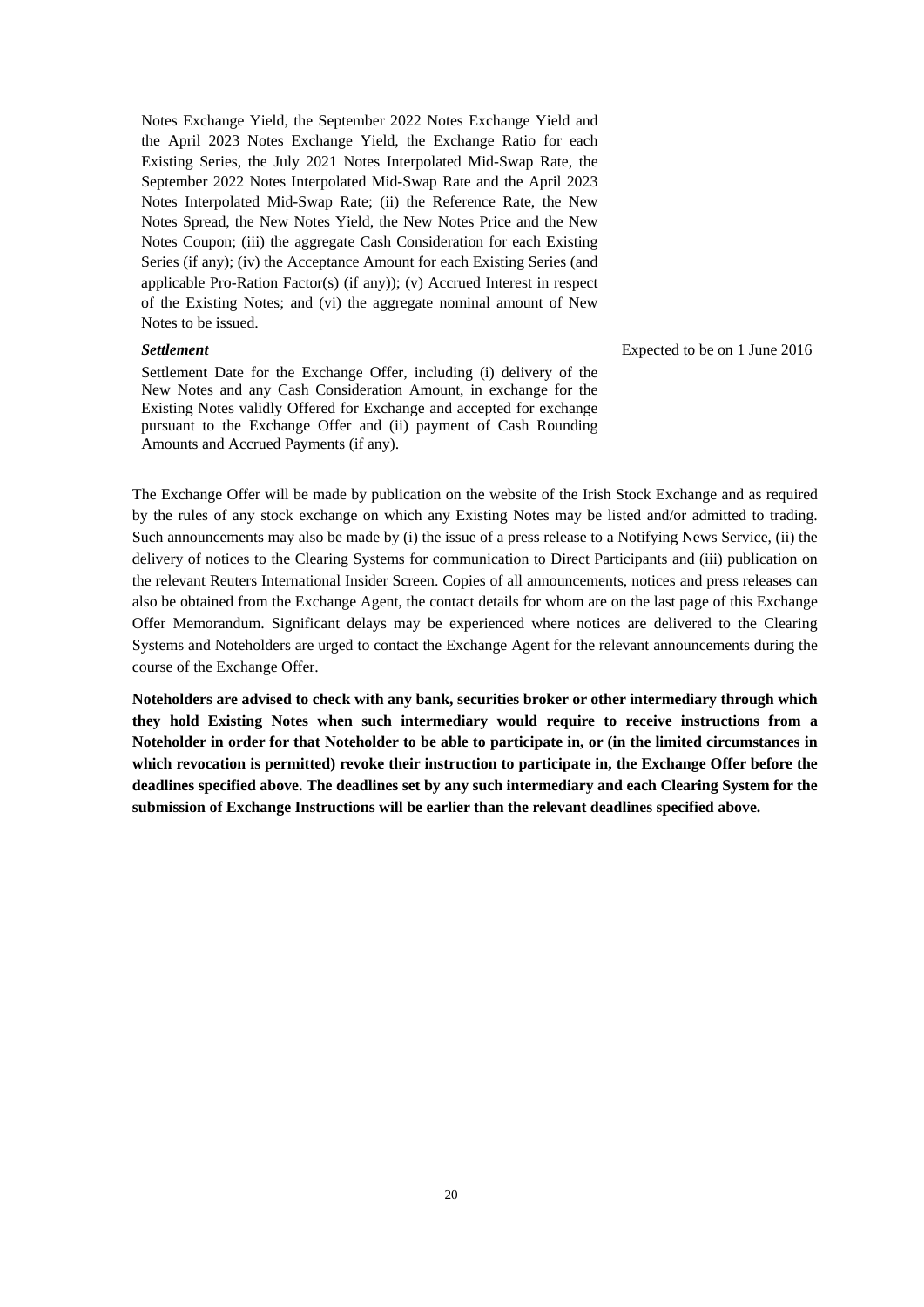# **DEFINITIONS AND INTERPRETATION**

Each defined term listed below and/or elsewhere in this Exchange Offer Memorandum is subject to the right of the Issuer, in its sole and absolute discretion, to extend, re-open, withdraw or terminate the Exchange Offer and to amend or waive any of the terms and conditions of the Exchange Offer, as described herein under the heading "*Amendment and Termination*". Subject to the foregoing, in this Exchange Offer Memorandum the following expressions have the following meanings:

| <b>5 Year Swap Rates</b>    | The bid and offered swap rates for Euro swap transactions with<br>a maturity of 5 years, in each case which appear on the<br>Bloomberg ICAE1 Page, or such other page as may replace it<br>on that information service, or on such other equivalent<br>information service as determined by the Dealer Managers.                                                     |
|-----------------------------|----------------------------------------------------------------------------------------------------------------------------------------------------------------------------------------------------------------------------------------------------------------------------------------------------------------------------------------------------------------------|
| 5 Year Mid-Swap Rate        | The mid-market arithmetic mean, expressed as a percentage<br>and rounded to the nearest 0.001 per cent., of the 5 Year Swap<br>Rates, as determined by the Dealer Managers at the Pricing<br>Time on the Pricing Date.                                                                                                                                               |
| <b>6 Year Swap Rates</b>    | The bid and offered swap rates for Euro swap transactions with<br>a maturity of 6 years, in each case which appear on the<br>Bloomberg ICAE1 Page, or such other page as may replace it<br>on that information service, or on such other equivalent<br>information service as determined by the Dealer Managers.                                                     |
| <b>6 Year Mid-Swap Rate</b> | The mid-market arithmetic mean, expressed as a percentage<br>and rounded to the nearest 0.001 per cent., of the 6 Year Swap<br>Rates, as determined by the Dealer Managers at the Pricing<br>Time on the Pricing Date.                                                                                                                                               |
| <b>7 Year Swap Rates</b>    | The bid and offered swap rates for Euro swap transactions with<br>a maturity of 7 years, in each case which appear on the<br>Bloomberg ICAE1 Page, or such other page as may replace it<br>on that information service, or on such other equivalent<br>information service as determined by the Dealer Managers.                                                     |
| 7 Year Mid-Swap Rate        | The mid-market arithmetic mean, expressed as a percentage<br>and rounded to the nearest 0.001 per cent., of the 7 Year Swap<br>Rates, as determined by the Dealer Managers at the Pricing<br>Time on the Pricing Date.                                                                                                                                               |
| <b>Acceptance Amount</b>    | The aggregate principal amount of Existing Notes of each<br>relevant Existing Series which will be accepted for exchange by<br>the Issuer pursuant to the Exchange Offer and which will be<br>determined by the Issuer in its sole and absolute discretion and<br>will be announced as soon as reasonably practicable after the<br>Pricing Time on the Pricing Date. |
| <b>Accrued Interest</b>     | An amount equal to interest accrued and unpaid on each<br>Existing Series, from (and including) the immediately<br>preceding interest payment date in respect of such Existing<br>Series, to (but excluding) the Settlement Date, calculated in<br>accordance with the terms and conditions of each Existing                                                         |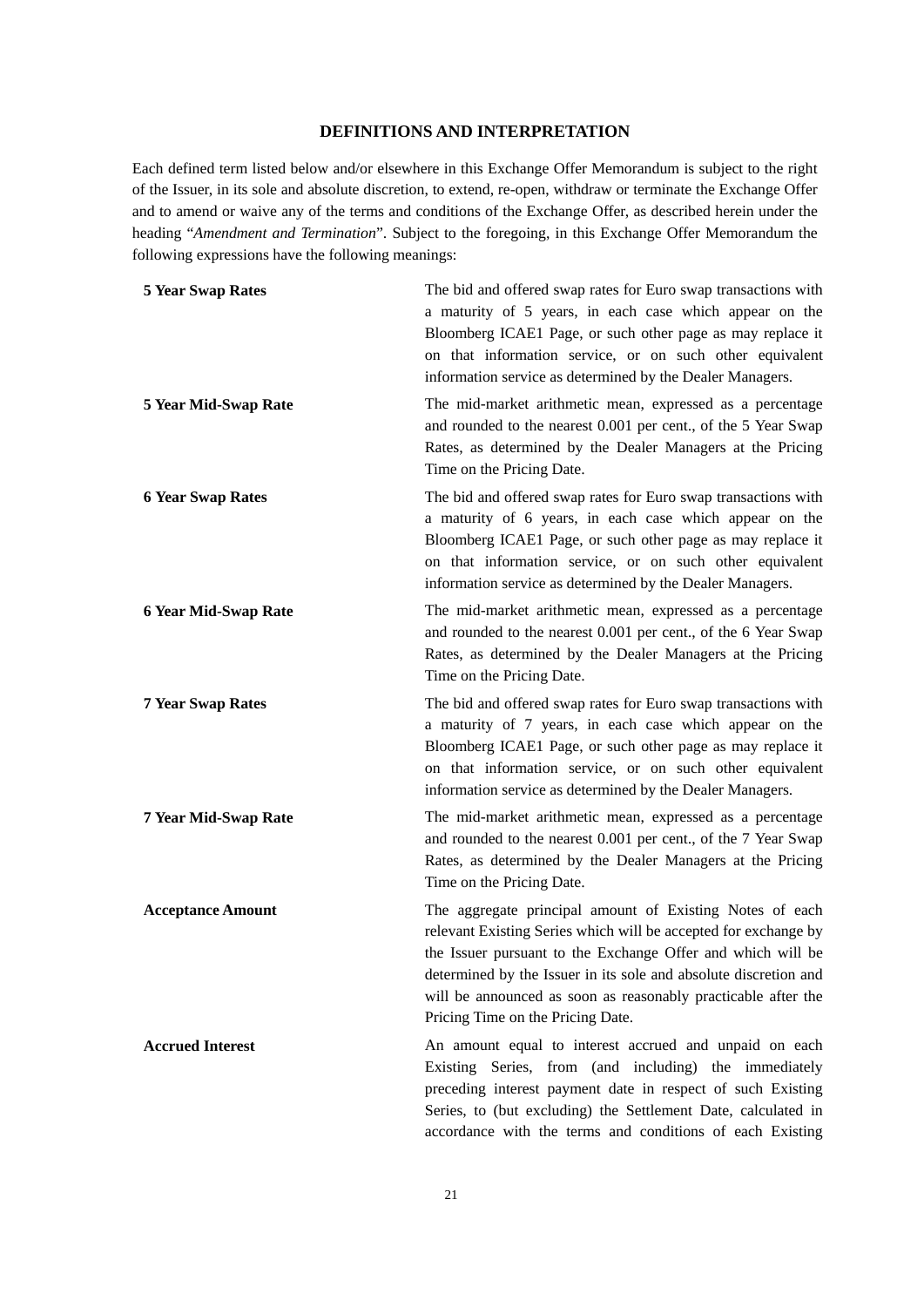|                                                        | Series, as applicable.                                                                                                                                                                                                                                                                                                                                                                                                                                                                                                                        |
|--------------------------------------------------------|-----------------------------------------------------------------------------------------------------------------------------------------------------------------------------------------------------------------------------------------------------------------------------------------------------------------------------------------------------------------------------------------------------------------------------------------------------------------------------------------------------------------------------------------------|
| <b>Accrued Payment</b><br><b>April 2018 Notes</b>      | An amount in cash (rounded to the nearest $\Theta$ .01, with half a<br>cent being rounded upwards) equal to the Accrued Interest on<br>each of the Existing Series validly offered for exchange by each<br>relevant Noteholders and accepted by the Issuer pursuant to the<br>Exchange Offer.<br>The $\in$ 1,000,000,000 3.625 per cent. Notes due 17 April 2018<br>(ISIN: XS0842659343) issued by the Issuer and guaranteed by<br>ENEL.                                                                                                      |
| <b>April 2018 Notes Exchange Price</b>                 | The price equal to (a) the value of all remaining payments of<br>principal and interest on the April 2018 Notes up to and<br>including the scheduled maturity date of the April 2018 Notes,<br>minus (b) the relevant Accrued Interest, which will be<br>determined in accordance with market convention and<br>expressed as a percentage of the nominal amount of the April<br>2018 Notes, and is intended to reflect a yield to maturity of the<br>April 2018 Notes on the Settlement Date based on the April<br>2018 Notes Exchange Yield. |
| <b>April 2018 Notes Exchange Yield</b>                 | 0%                                                                                                                                                                                                                                                                                                                                                                                                                                                                                                                                            |
| <b>April 2023 Notes</b>                                | The $\in$ 1,000,000,000 4.875 per cent. Notes due 17 April 2023<br>(ISIN: XS0842659426) issued by the Issuer and guaranteed by<br>ENEL.                                                                                                                                                                                                                                                                                                                                                                                                       |
| <b>April 2023 Notes Exchange Price</b>                 | The price for each $\bigoplus$ ,000 in nominal amount of the April 2023<br>Notes accepted for exchange by the Issuer to be calculated by<br>reference to the sum of (a) the April 2023 Notes Exchange<br>Spread (as specified in the table set out in the section of this<br>Exchange Offer Memorandum entitled "Exchange Offer -<br>Exchange Ratio and Cash Rounding Amount") and (b) the April<br>2023 Interpolated Mid-Swap Rate (rounded to 3 decimal<br>places, with 0.0005 rounded upwards).                                            |
| <b>April 2023 Notes Exchange Spread</b>                | 30 bps                                                                                                                                                                                                                                                                                                                                                                                                                                                                                                                                        |
| <b>April 2023 Notes Exchange Yield</b>                 | The sum of the April 2023 Notes Exchange Spread and the<br>April 2023 Notes Interpolated Mid-Swap Rate.                                                                                                                                                                                                                                                                                                                                                                                                                                       |
| April 2023 Notes Interpolated Mid-<br><b>Swap Rate</b> | The rate, expressed as a percentage and rounded to the nearest<br>0.001 per cent. (with 0.0005 rounded upwards), as calculated<br>by the Dealer Managers at the Pricing Time on the Pricing<br>Date, by means of linear interpolation of the 6 Year Mid-Swap<br>Rate and 7 Year Mid-Swap Rate as follows:                                                                                                                                                                                                                                     |
|                                                        | (i)<br>by subtracting the 6 Year Mid-Swap Rate from the 7<br>Year Mid-Swap Rate and multiplying the result of such<br>subtraction by the September 2022 Notes Weight (and<br>rounding the result of such multiplication to the nearest                                                                                                                                                                                                                                                                                                        |

0.001 per cent); and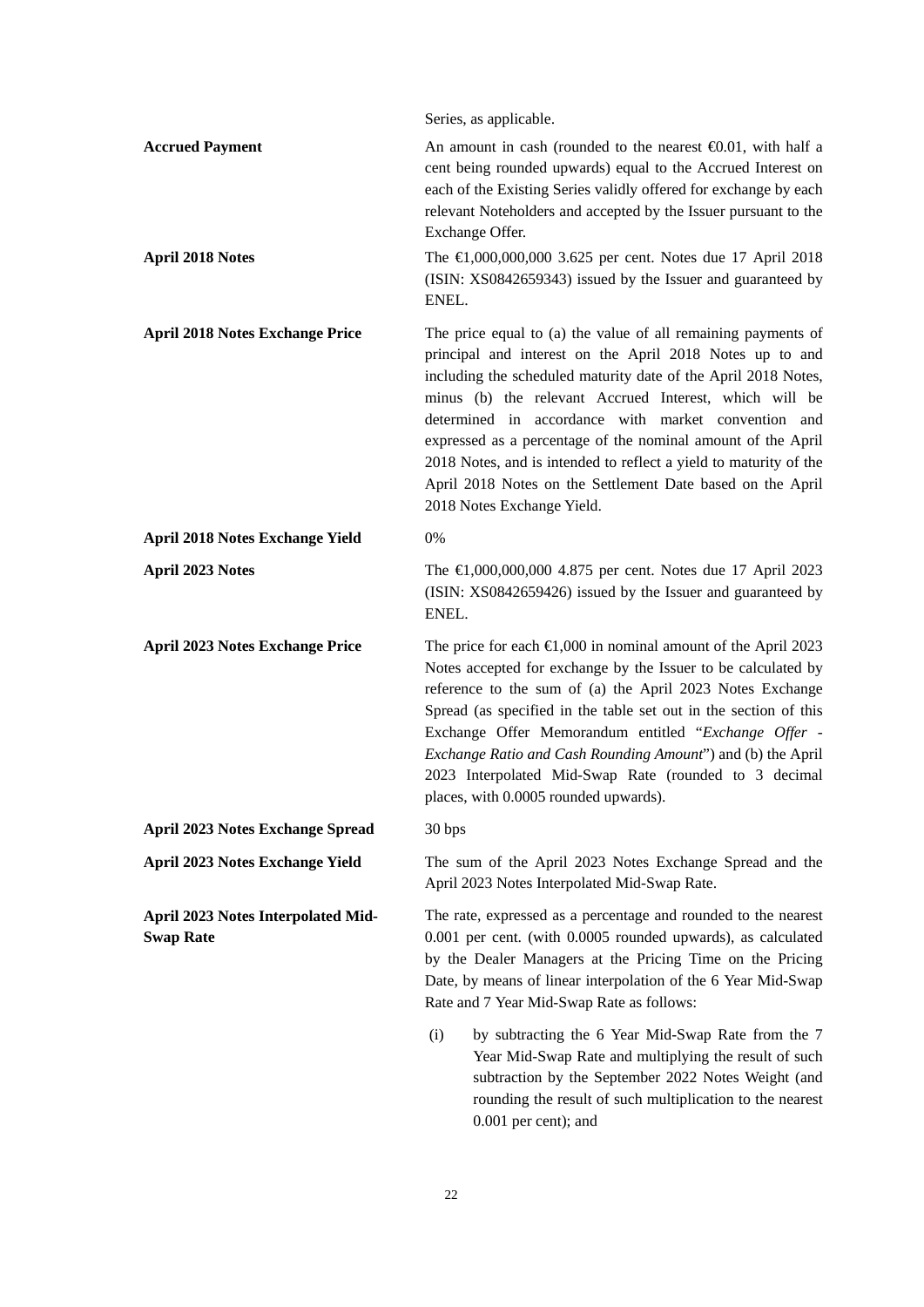|                                  | adding the 6 Year Mid-Swap Rate to the (rounded) final<br>(ii)<br>result of (i).                                                                                                                                                                                                                                                                                                                                                                                                                                                                                                                    |
|----------------------------------|-----------------------------------------------------------------------------------------------------------------------------------------------------------------------------------------------------------------------------------------------------------------------------------------------------------------------------------------------------------------------------------------------------------------------------------------------------------------------------------------------------------------------------------------------------------------------------------------------------|
| April 2023 Notes Weight          | The amount, expressed as a fraction calculated by dividing the<br>actual number of days from (and including) the date falling<br>exactly 6 years after the Settlement Date to (but excluding) 17<br>April 2023 (being the maturity date of the April 2023 Notes) by<br>365.                                                                                                                                                                                                                                                                                                                         |
| bps                              | Basis points.                                                                                                                                                                                                                                                                                                                                                                                                                                                                                                                                                                                       |
| <b>Business Day</b>              | A day other than a Saturday or a Sunday or a public holiday on<br>which commercial banks and foreign exchange markets are<br>open for business in Rome, Ireland or Luxembourg.                                                                                                                                                                                                                                                                                                                                                                                                                      |
| <b>Cash Consideration</b>        | The cash amount per $\in 1,000$ in nominal amount of each<br>Series<br>as indicated in<br>column<br>"Cash<br>Existing<br>the<br>Consideration"<br>on page 1 of this Exchange<br>Offer<br>Memorandum.                                                                                                                                                                                                                                                                                                                                                                                                |
| <b>Cash Consideration Amount</b> | An amount of cash equal to the Cash Consideration payable in<br>relation to the Existing Notes which are the subject of a valid<br>Exchange Instruction.                                                                                                                                                                                                                                                                                                                                                                                                                                            |
| <b>Cash Rounding Amount</b>      | The amount in cash (rounded to the nearest $\Theta$ .01, with half a<br>cent being rounded upwards) to be paid, or procured to be paid,<br>by the Issuer in relation to the Exchange Offer to a Noteholder<br>on the Settlement Date for any fractional portion of New Notes<br>that is not an integral multiple of $\in$ ,000 and that such<br>Noteholder would otherwise be entitled to receive as a result of<br>the application of the relevant Exchange Ratio, which is to be<br>calculated in the manner described in "Exchange Offer $-$<br><b>Exchange Ratio and Cash Rounding Amount".</b> |
| <b>CET</b>                       | Central European Time.                                                                                                                                                                                                                                                                                                                                                                                                                                                                                                                                                                              |
| <b>Clearing System Notice</b>    | The "Deadlines and Corporate Events" or similar form of<br>notice to be sent to Direct Participants by each of Euroclear and<br>Clearstream, Luxembourg on or about 18 May 2016 informing<br>Direct Participants of the procedures to be followed in order to<br>participate in the Exchange Offer.                                                                                                                                                                                                                                                                                                 |
| <b>Clearing Systems</b>          | Clearstream, Luxembourg and Euroclear.                                                                                                                                                                                                                                                                                                                                                                                                                                                                                                                                                              |
| <b>Clearstream, Luxembourg</b>   | Clearstream Banking, société anonyme.                                                                                                                                                                                                                                                                                                                                                                                                                                                                                                                                                               |
| <b>Dealer Managers</b>           | Barclays Bank PLC, BNP Paribas, ING Bank N.V., J.P. Morgan<br>Securities plc, Mediobanca - Banca di Credito Finanziario<br>S.p.A., Mitsubishi UFJ Securities International plc, Société<br>Générale, The Royal Bank of Scotland plc and UniCredit Bank<br>AG                                                                                                                                                                                                                                                                                                                                        |
| <b>Direct Participant</b>        | Each person shown in the records of the Clearing Systems as a<br>holder of the Existing Notes (except for either Clearing System<br>in its capacity as an accountholder of the other Clearing<br>System).                                                                                                                                                                                                                                                                                                                                                                                           |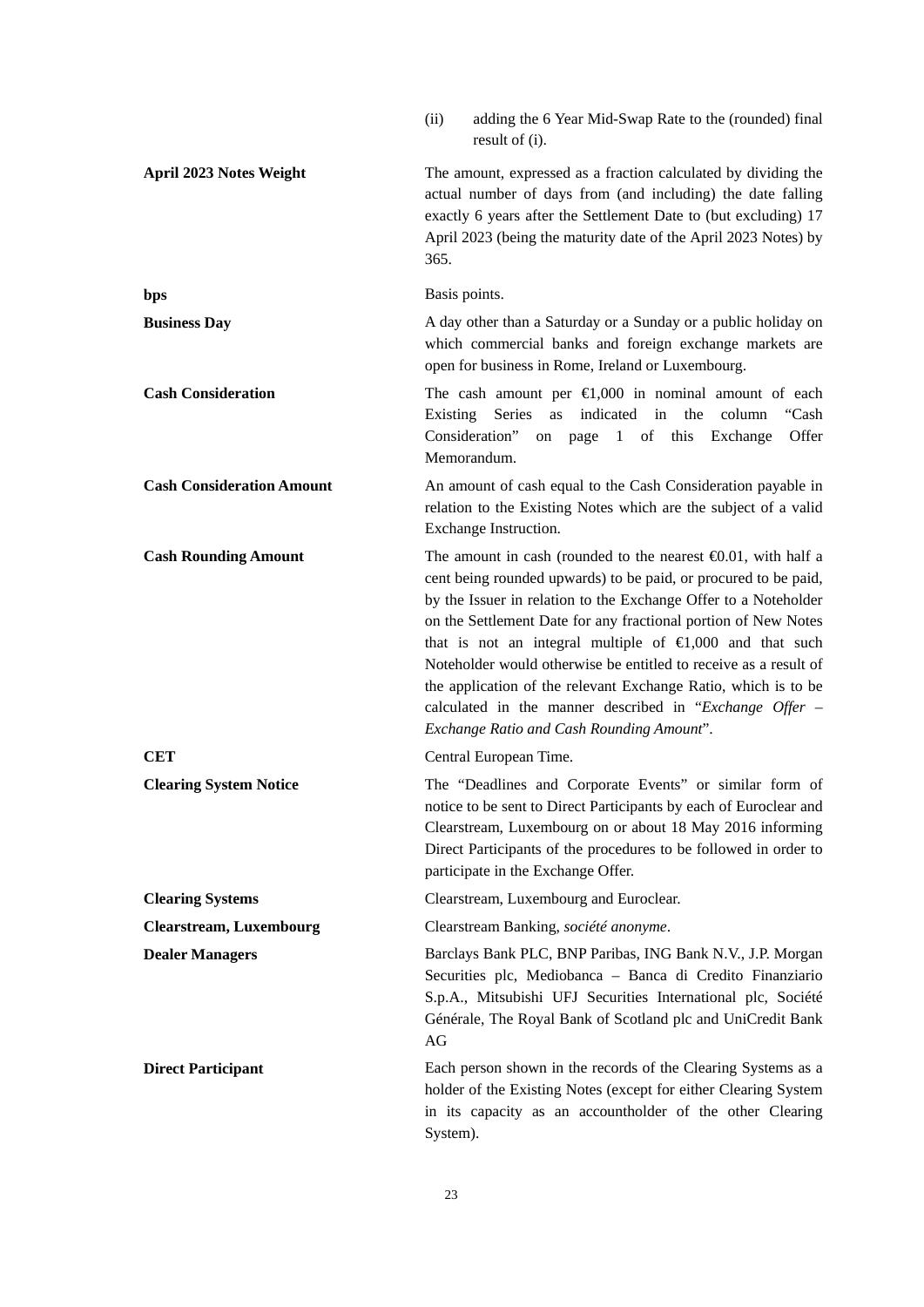| <b>ENEL</b>                               | ENEL - Società per Azioni                                                                                                                                                                                                                                                                                                                                                                                                                                                                                      |
|-------------------------------------------|----------------------------------------------------------------------------------------------------------------------------------------------------------------------------------------------------------------------------------------------------------------------------------------------------------------------------------------------------------------------------------------------------------------------------------------------------------------------------------------------------------------|
| <b>Euroclear</b>                          | Euroclear Bank S.A./N.V.                                                                                                                                                                                                                                                                                                                                                                                                                                                                                       |
| <b>Exchange Agent</b>                     | Lucid Issuer Services Limited                                                                                                                                                                                                                                                                                                                                                                                                                                                                                  |
| <b>Exchange Instructions</b>              | The electronic exchange and blocking instructions in the form<br>specified in the Clearing System Notice to be submitted by<br>Noteholder wishing to participate in the Exchange Offer in<br>accordance with the requirements of the Clearing Systems.                                                                                                                                                                                                                                                         |
| <b>Exchange Offer</b>                     | The invitation by the Issuer to all Noteholders (subject to the<br>offer restrictions set out in "Offer and Distribution<br>Restrictions") to offer to exchange Existing Notes for New<br>Notes and any applicable Cash Consideration on the terms and<br>subject to the conditions (including, but not limited to, the<br>setting by the Issuer of the relevant Acceptance Amount) as set<br>out in this Exchange Offer Memorandum.                                                                           |
| <b>Exchange Offer Consideration</b>       | A combination of (a) New Notes calculated using the Exchange<br>Ratio and (b) any applicable Cash Consideration.                                                                                                                                                                                                                                                                                                                                                                                               |
| <b>Exchange Offer Revocation Deadline</b> | 15:00 CET on 25 May 2016.                                                                                                                                                                                                                                                                                                                                                                                                                                                                                      |
| <b>Exchange Price</b>                     | The July 2017 Notes Exchange Price, the April 2018 Notes<br>Exchange Price, the October 2018 Notes Exchange Price, the<br>March 2020 Notes Exchange Price, the July 2021 Notes<br>Exchange Price, the September 2022 Notes Exchange Price and<br>the April 2023 Notes Exchange Price, as the context may<br>require.                                                                                                                                                                                           |
| <b>Exchange Ratio</b>                     | In respect of each Existing Series, the ratio that will determine<br>the amount of New Notes that each Noteholder whose Existing<br>Notes are accepted for exchange pursuant to each Exchange<br>Offer will receive on the Settlement Date, which will be<br>calculated in the manner described in "Exchange Offer $-$<br>Exchange Ratio and Cash Rounding Amount", subject to such<br>Noteholders satisfying the Minimum Offer Amount condition<br>(as described in "Exchange Offer - Minimum Offer Amount"). |
| <b>Exchange Spread</b>                    | The July 2021 Notes Exchange Spread, the September 2022<br>Notes Exchange Spread and the April 2023 Notes Exchange<br>Spread, as the context may require.                                                                                                                                                                                                                                                                                                                                                      |
| <b>Exchange Yield</b>                     | The July 2017 Notes Exchange Yield, the April 2018 Notes<br>Exchange Yield, the October 2018 Notes Exchange Yield, the<br>March 2020 Notes Exchange Yield, the July 2021 Notes<br>Exchange Yield, the September 2022 Notes Exchange Yield<br>and the April 2023 Notes Exchange Yield, as the context may<br>require.                                                                                                                                                                                           |
| <b>Existing Notes</b>                     | The July 2017 Notes, April 2018 Notes, the October 2018<br>Notes, the March 2020 Notes, the July 2021 Notes, the<br>September 2022 Notes and the April 2023 Notes, and each an                                                                                                                                                                                                                                                                                                                                 |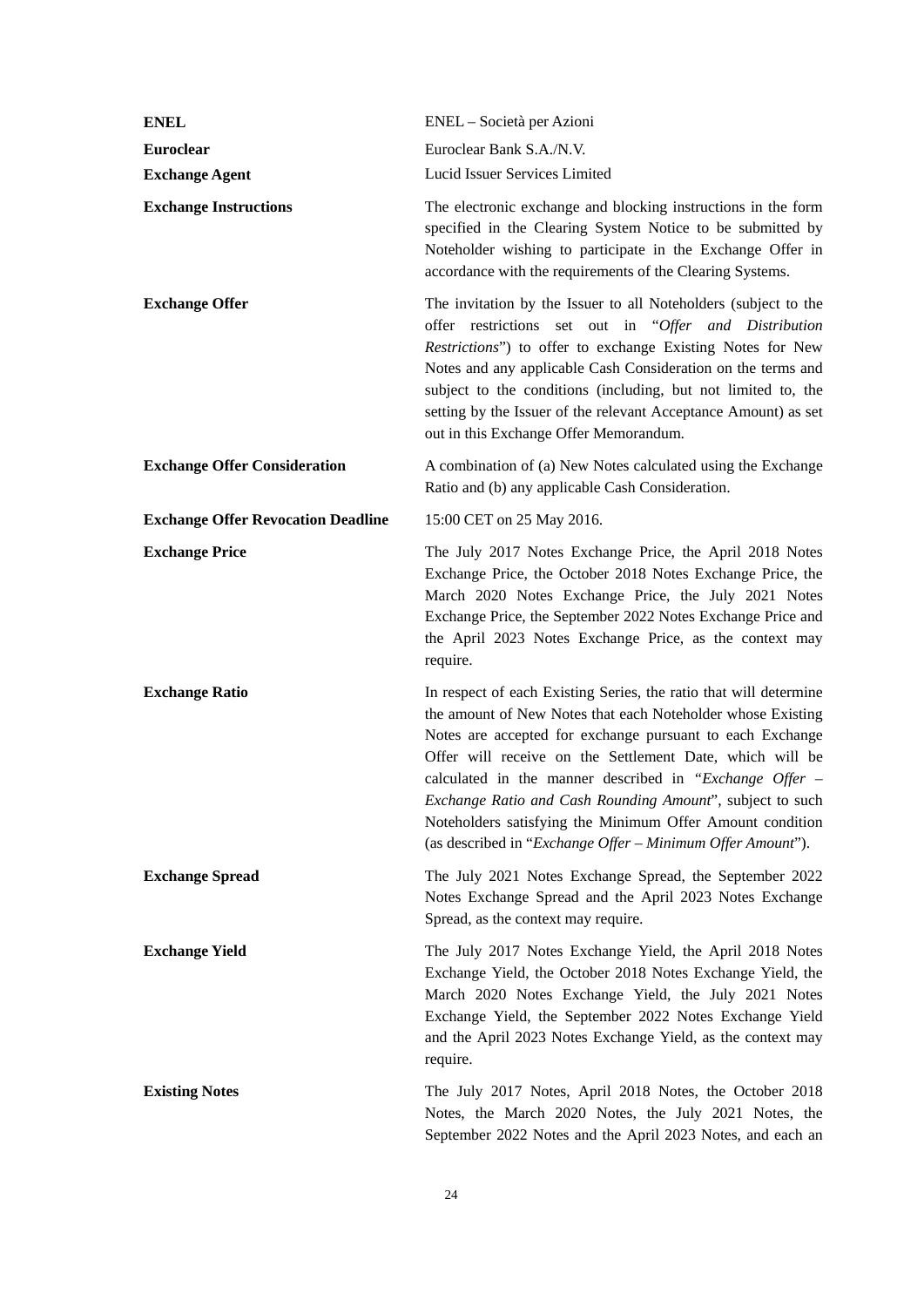# "**Existing Series**".

| <b>Expiration Deadline</b>            | 17:00 CET on 25 May 2016 (subject to the right of the Issuer to<br>extend, re-open and/or terminate the Exchange Offer, as<br>applicable).                                                                                                                                                                                                                                                                                                                                                                                               |
|---------------------------------------|------------------------------------------------------------------------------------------------------------------------------------------------------------------------------------------------------------------------------------------------------------------------------------------------------------------------------------------------------------------------------------------------------------------------------------------------------------------------------------------------------------------------------------------|
| <b>Financial Promotion</b><br>Order   | The Financial Services and Markets Act 2000 (Financial<br>Promotion) Order 2005 (as amended).                                                                                                                                                                                                                                                                                                                                                                                                                                            |
| <b>Intermediary</b>                   | Any broker, dealer, bank, custodian, trust company, nominee or<br>Direct Participant in any Clearing System which holds Notes or<br>an interest in Notes on behalf of another person.                                                                                                                                                                                                                                                                                                                                                    |
| <b>Interpolated Mid-Swap Rate</b>     | The July 2021 Notes Interpolated Mid-Swap Rate, the<br>September 2022 Notes Interpolated Mid-Swap Rate and the<br>April 2023 Notes Interpolated Mid-Swap Rate, as the context<br>may require.                                                                                                                                                                                                                                                                                                                                            |
| <b>Irish Stock Exchange</b>           | The Irish Stock Exchange                                                                                                                                                                                                                                                                                                                                                                                                                                                                                                                 |
| <b>Issuer</b>                         | Enel Finance International N.V.                                                                                                                                                                                                                                                                                                                                                                                                                                                                                                          |
| <b>Issuers' Regulation</b>            | CONSOB Regulation No. 11971 of 14 May 1999, as amended.                                                                                                                                                                                                                                                                                                                                                                                                                                                                                  |
| <b>Issue Terms</b>                    | The issue terms relating to and completing the New Notes<br>Conditions, the form of which is set out in the New Notes<br>Preliminary Drawdown Prospectus (which, until publication of<br>the New Notes Drawdown Prospectus, should be read in<br>conjunction with the Pricing and Results Announcement).                                                                                                                                                                                                                                 |
| <b>July 2017 Notes</b>                | The $\in$ ,000,000,000 4.125 per cent. Notes due 12 July 2017<br>(ISIN: XS0647288140) issued by the Issuer and guaranteed by<br>ENEL.                                                                                                                                                                                                                                                                                                                                                                                                    |
| <b>July 2017 Notes Exchange Price</b> | The price equal to (a) the value of all remaining payments of<br>principal and interest on the July 2017 Notes up to and<br>including the scheduled maturity date of the July 2017 Notes,<br>minus (b) the relevant Accrued Interest, which will be<br>determined in accordance with market convention and<br>expressed as a percentage of the nominal amount of the July<br>2017 Notes, and is intended to reflect a yield to maturity of the<br>July 2017 Notes on the Settlement Date based on the July 2017<br>Notes Exchange Yield. |
| <b>July 2017 Notes Exchange Yield</b> | 0%                                                                                                                                                                                                                                                                                                                                                                                                                                                                                                                                       |
| <b>July 2021 Notes</b>                | The $\text{\textsterling}750,000,000$ 5.000 per cent. Notes due 12 July 2021<br>(ISIN: XS0647298883) issued by the Issuer and guaranteed by<br>ENEL.                                                                                                                                                                                                                                                                                                                                                                                     |
| <b>July 2021 Notes Exchange Price</b> | The price for each $\in 1,000$ in nominal amount of the July 2021<br>Notes accepted for exchange by the Issuer to be calculated by<br>reference to the sum of (a) the July 2021 Notes Exchange<br>Spread (as specified in the table set out in the section of this<br>Exchange Offer Memorandum entitled "Exchange Offer -<br>Exchange Ratio and Cash Rounding Amount") and (b) the July                                                                                                                                                 |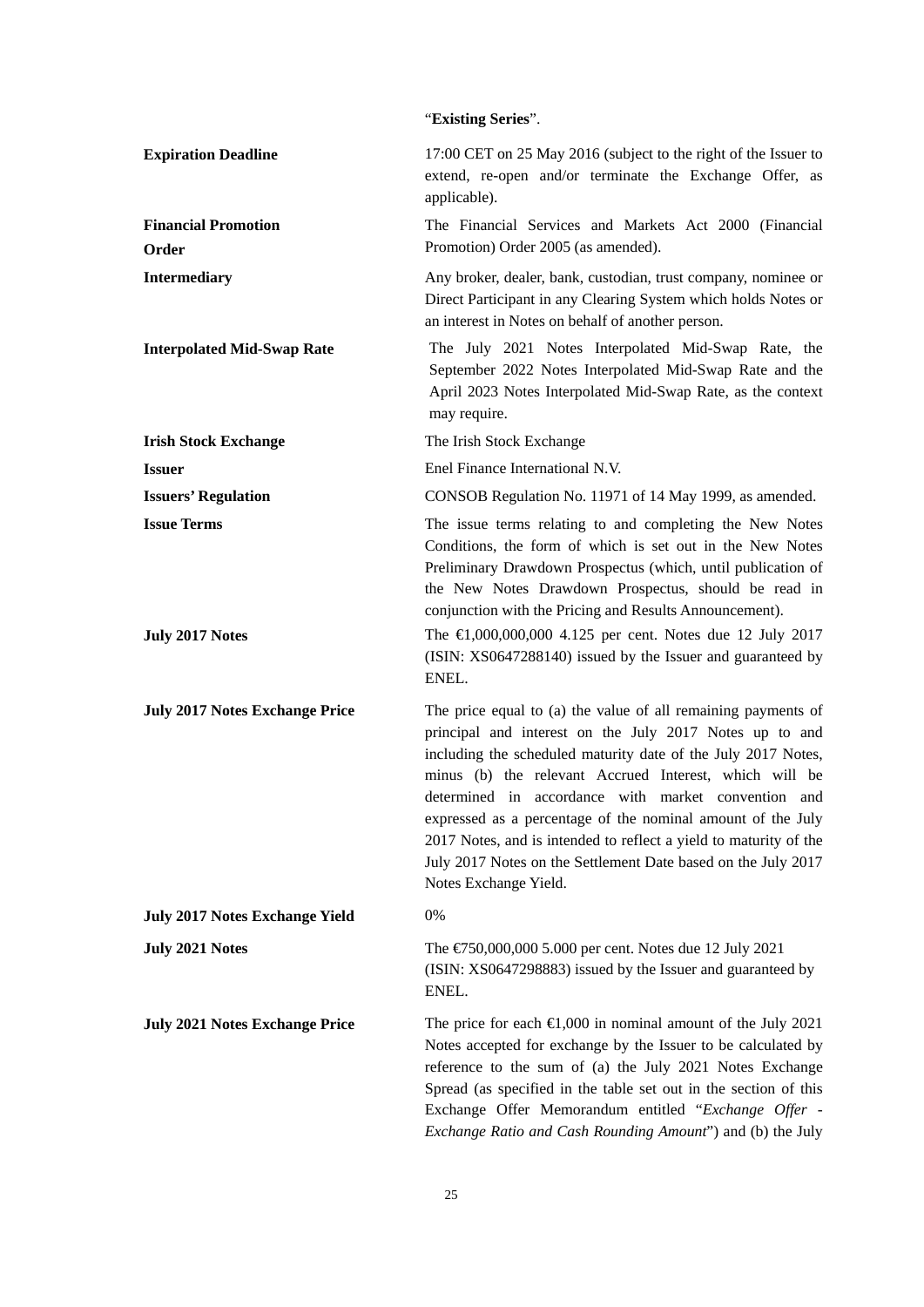2021 Interpolated Mid-Swap Rate (rounded to 3 decimal places, with 0.0005 rounded upwards). **July 2021 Notes Exchange Spread** 15 bps **July 2021 Notes Exchange Yield** The sum of the July 2021 Notes Exchange Spread and the July 2021 Notes Interpolated Mid-Swap Rate. **July 2021 Notes Interpolated Mid-Swap Rate** The rate, expressed as a percentage and rounded to the nearest 0.001 per cent. (with 0.0005 rounded upwards), as calculated by the Dealer Managers at the Pricing Time on the Pricing Date, by means of linear interpolation of the 5 Year Mid-Swap Rate and 6 Year Mid-Swap Rate as follows: (i) by subtracting the 5 Year Mid-Swap Rate from the 6 Year Mid-Swap Rate and multiplying the result of such subtraction by the July 2021 Notes Weight (and rounding the result of such multiplication to the nearest 0.001 per cent); and (ii) adding the 5 Year Mid-Swap Rate to the (rounded) final result of (i). **July 2021 Notes Weight** The amount, expressed as a fraction calculated by dividing the actual number of days from (and including) the date falling exactly 5 years after the Settlement Date to (but excluding) 12 July 2021 (being the maturity date of the July 2021 Notes) by 365. **March 2020 Notes** The **€**1,000,000,000 4.875 per cent. Notes due 11 March 2020 (ISIN: XS0827692269) issued by the Issuer and guaranteed by ENEL. **March 2020 Notes Exchange Price** The price equal to (a) the value of all remaining payments of principal and interest on the March 2020 Notes up to and including the scheduled maturity date of the March 2020 Notes, minus (b) the relevant Accrued Interest, which will be determined in accordance with market convention and expressed as a percentage of the nominal amount of the March 2020 Notes, and is intended to reflect a yield to maturity of the March 2020 Notes on the Settlement Date based on the March 2020 Notes Exchange Yield. **March 2020 Notes Exchange Yield** 0% **Minimum Specified Denomination**  $\qquad \qquad \text{€0,000}$  **in respect of the September 2022 Notes and €100,000** in respect of the July 2017 Notes, April 2018 Notes, October 2018 Notes, March 2020 Notes, July 2021 Notes and April 2023 Notes. **Minimum Offer Amount** A sufficient amount of an Existing Series validly offered by a Noteholder for exchange for such Noteholder to be eligible to receive, in respect of such Existing Series, pursuant to the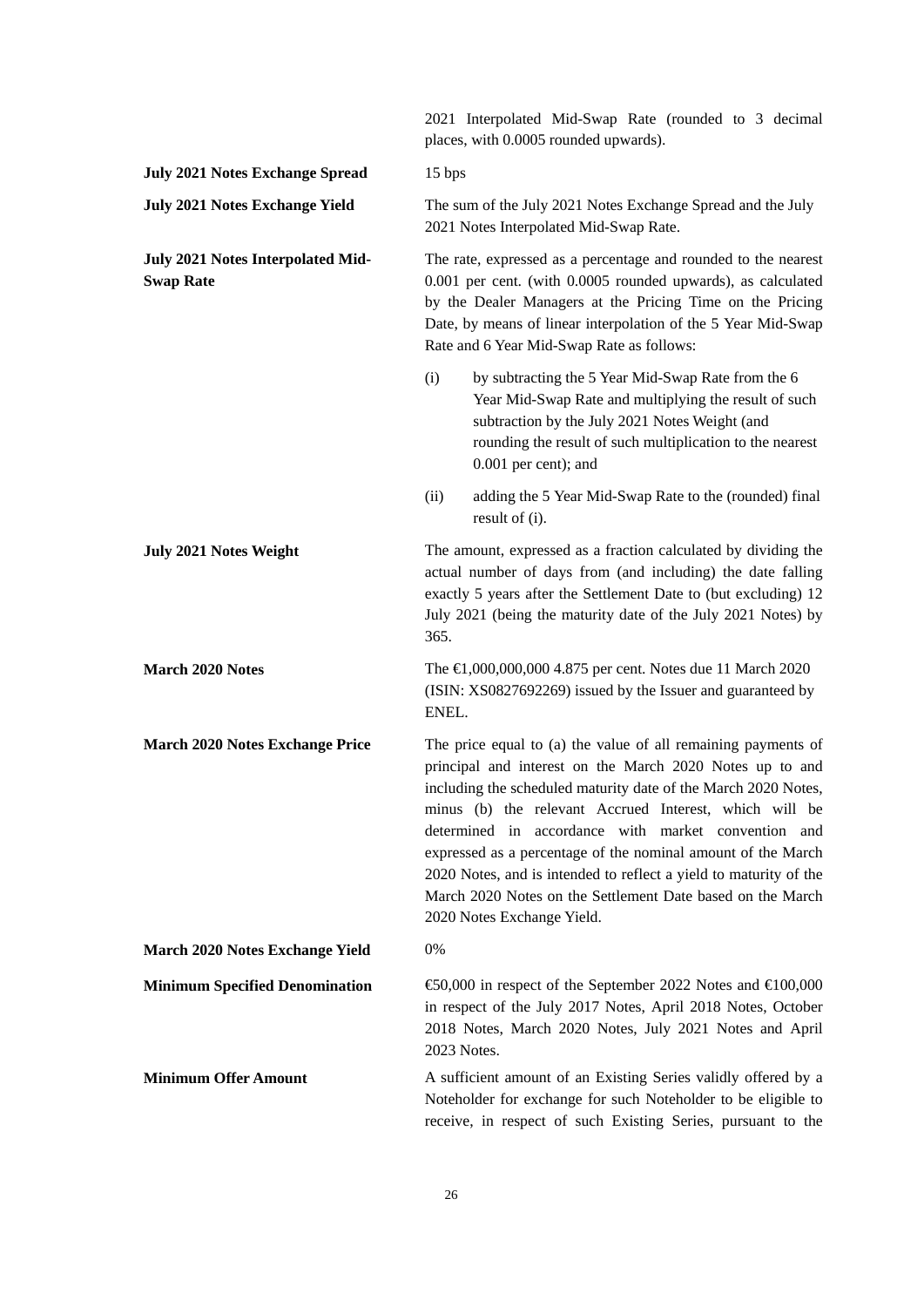|                                                                               | Exchange Offer (and after the application of the Pro-Ration<br>Factor, if applicable) a nominal amount of the New Notes of at<br>least the minimum denomination of $\in 00,000$ (as described in<br>"Exchange Offer – Minimum Offer Amount").                                                                |
|-------------------------------------------------------------------------------|--------------------------------------------------------------------------------------------------------------------------------------------------------------------------------------------------------------------------------------------------------------------------------------------------------------|
| <b>Minimum New Notes Spread</b>                                               | The spread to be announced in the Minimum New Notes<br>Spread and New Notes Maturity Announcement, which will be<br>the minimum spread at which the New Notes Spread will be<br>set.                                                                                                                         |
| <b>Minimum New Notes Spread and New</b><br><b>Notes Maturity Announcement</b> | The announcement of the Minimum New Notes Spread and<br>New Notes Maturity to be made no later than 10:00 CET on 23<br>May 2016.                                                                                                                                                                             |
| <b>New Notes</b>                                                              | The euro denominated senior fixed rate notes to be issued by<br>the Issuer pursuant to its $\text{\textsterling}5,000,000,000$ Global Medium<br>Term Note Programme into which Existing Notes validly<br>offered for exchange and accepted for exchange pursuant to the<br>Exchange Offer will be exchanged. |
| <b>New Notes Conditions</b>                                                   | The terms and conditions of the New Notes set out on pages 80<br>to 110 (inclusive) of the Prospectus, which are incorporated by<br>reference in the New Notes Preliminary Drawdown Prospectus,<br>and as completed by the Issue Terms set out in the New Notes<br>Preliminary Drawdown Prospectus.          |
| <b>New Notes Coupon</b>                                                       | The interest rate payable on the New Notes, as specified in the<br>Issue Terms.                                                                                                                                                                                                                              |
| <b>New Notes Drawdown Prospectus</b>                                          | The final drawdown prospectus, substantially in the form of the<br>New Notes Preliminary Drawdown Prospectus, expected to be<br>published following the Pricing and Results Announcements<br>but prior to the Settlement Date, relating to the listing and<br>admission to trading of the New Notes.         |
| <b>New Notes Preliminary Drawdown</b><br><b>Prospectus</b>                    | The preliminary drawdown prospectus prepared in connection<br>with the issue of the New Notes set out in Annex 1 to this<br>Exchange Offer Memorandum incorporating by reference, inter<br><i>alia</i> , specified sections of the Prospectus.                                                               |
| <b>New Notes Maturity</b>                                                     | The maturity date of the New Notes, which is expected to be 10<br>years from the date of issuance of the New Notes.                                                                                                                                                                                          |
| <b>New Notes Price</b>                                                        | The price (expressed as a percentage, rounded to 3 decimal<br>places, with 0.0005 rounded upwards) at which the New Notes<br>will be issued, as specified in the Issue Terms.                                                                                                                                |
| <b>New Notes Preliminary Drawdown</b><br><b>Prospectus Risk Factors</b>       | The section entitled "Risk Factors" set out on pages 7 to 9<br>(inclusive) of the New Notes Preliminary Drawdown<br>Prospectus.                                                                                                                                                                              |
| <b>New Notes Spread</b>                                                       | The spread (which will be no lower than the Minimum New<br>Notes Spread) to be announced in the Pricing and Results<br>Announcement and to be added to the relevant Reference Rate<br>to determine the relevant New Notes Price and the relevant                                                             |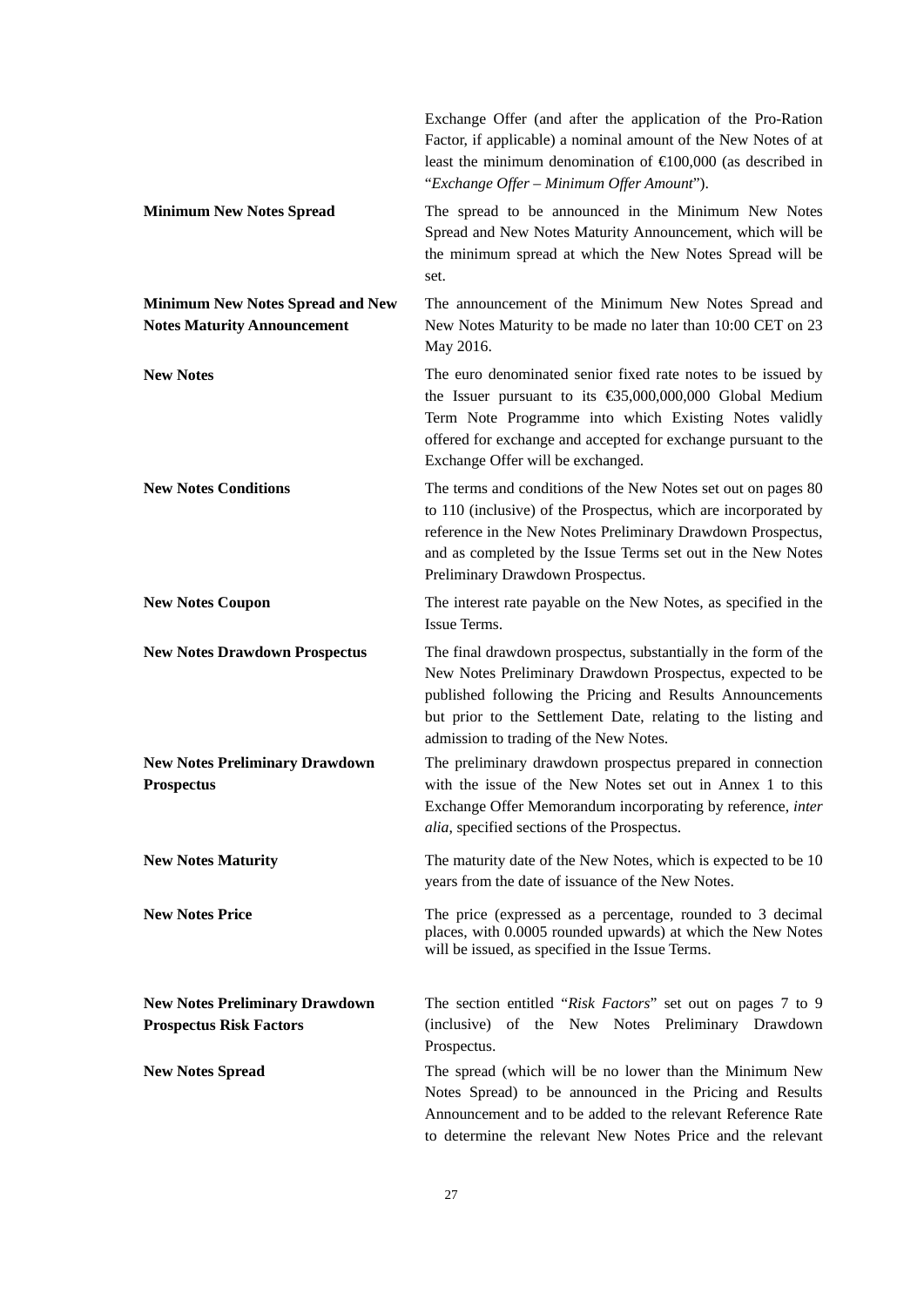| New Notes Coupon, in each case at the Pricing Time.                                                                                                                                                                                                                                                                                                                                                                                                                                                                                                                                                                                                                                                                                                                                      |
|------------------------------------------------------------------------------------------------------------------------------------------------------------------------------------------------------------------------------------------------------------------------------------------------------------------------------------------------------------------------------------------------------------------------------------------------------------------------------------------------------------------------------------------------------------------------------------------------------------------------------------------------------------------------------------------------------------------------------------------------------------------------------------------|
| The sum of the New Notes Spread and the Reference Rate (if<br>applicable, adjusted for coupon frequency in accordance with<br>market convention).                                                                                                                                                                                                                                                                                                                                                                                                                                                                                                                                                                                                                                        |
| Holders of the Existing Notes.                                                                                                                                                                                                                                                                                                                                                                                                                                                                                                                                                                                                                                                                                                                                                           |
| A recognised financial news service or services (e.g.<br>Reuters/Bloomberg) as selected by the Issuer.                                                                                                                                                                                                                                                                                                                                                                                                                                                                                                                                                                                                                                                                                   |
| The making of an offer by a Noteholder to the Issuer to<br>exchange its Existing Notes for a combination of New Notes<br>and any applicable Cash Consideration made pursuant to the<br>Exchange Offer and "Offers to Exchange", "Offered for<br>Exchange" and "Offering to Exchange" shall be construed<br>accordingly.                                                                                                                                                                                                                                                                                                                                                                                                                                                                  |
| The €1,000,000,000 5.750 per cent. Notes due 24 October 2018<br>(ISIN: XS0695401801) issued by the Issuer and guaranteed by<br>ENEL.                                                                                                                                                                                                                                                                                                                                                                                                                                                                                                                                                                                                                                                     |
| The price equal to (a) the value of all remaining payments of<br>principal and interest on the October 2018 Notes up to and<br>including the scheduled maturity date of October 2018 Notes,<br>minus (b) the relevant Accrued Interest, which will be<br>determined in accordance with market convention and<br>expressed as a percentage of the nominal amount of the<br>October 2018 Notes, and is intended to reflect a yield to<br>maturity of the October 2018 Notes on the Settlement Date<br>based on the October 2018 Notes Exchange Yield.                                                                                                                                                                                                                                      |
| 0%                                                                                                                                                                                                                                                                                                                                                                                                                                                                                                                                                                                                                                                                                                                                                                                       |
| The offer and distribution restrictions set out in "Offer and                                                                                                                                                                                                                                                                                                                                                                                                                                                                                                                                                                                                                                                                                                                            |
| Distribution Restrictions".<br>An announcement which the Issuer intends to release as soon as<br>reasonably practicable after the Pricing Time on the Pricing<br>Date in relation to the Exchange Offer setting out: (i) the July<br>2021 Notes Exchange Price, the September 2022 Notes<br>Exchange Price, the April 2023 Notes Exchange Price, the July<br>2021 Notes Exchange Yield, the September 2022 Notes<br>Exchange Yield and the April 2023 Notes Exchange Yield, the<br>Exchange Ratio for each Existing Series, the July 2021 Notes<br>Interpolated Mid-Swap Rate, the September 2022 Notes<br>Interpolated Mid-Swap Rate and the April 2023 Notes<br>Interpolated Mid-Swap Rate; (ii) the Reference Rate, New<br>Notes Spread, the New Notes Yield, the New Notes Price and |
|                                                                                                                                                                                                                                                                                                                                                                                                                                                                                                                                                                                                                                                                                                                                                                                          |

28

for each Existing Series (if any); (iv) the Acceptance Amount for each Existing Series (and applicable Pro-Ration Factor(s) (if any)); (v) Accrued Interest in respect of the Existing Notes; and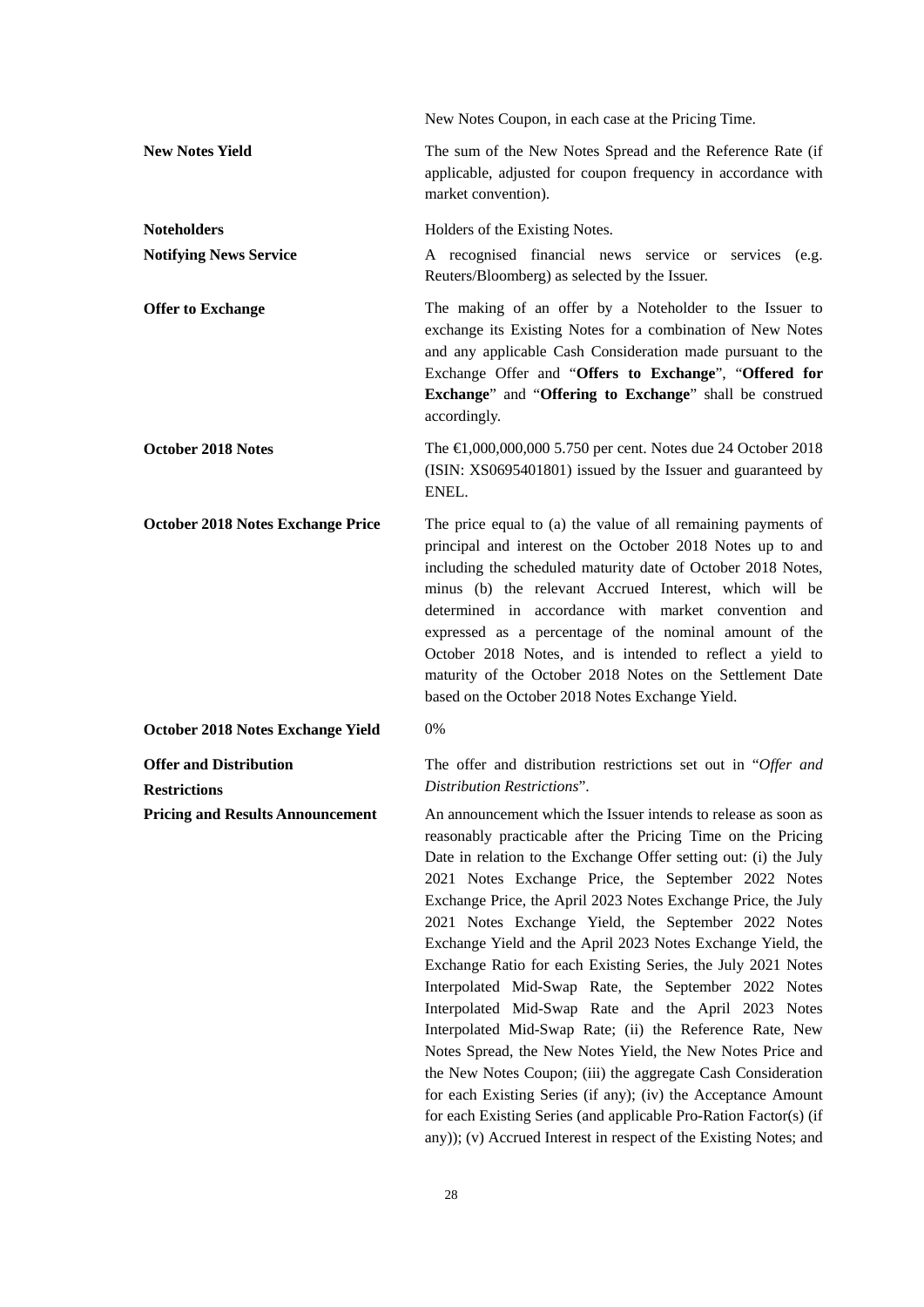|                                               | (vi) the aggregate nominal amount of New Notes to be issued.                                                                                                                                                                                                                                                                                                                                                                                                                                                                                        |
|-----------------------------------------------|-----------------------------------------------------------------------------------------------------------------------------------------------------------------------------------------------------------------------------------------------------------------------------------------------------------------------------------------------------------------------------------------------------------------------------------------------------------------------------------------------------------------------------------------------------|
| <b>Pricing Date</b>                           | Expected to be at around 12:00 on 26 May 2016, subject to the<br>right of the Issuer to amend this date in relation to the<br>Exchange Offer.                                                                                                                                                                                                                                                                                                                                                                                                       |
| <b>Pricing Time</b>                           | The time at which pricing is determined on the Pricing Date,<br>subject to the right of the Issuer (at its sole and absolute<br>discretion) to extend, re-open, amend and/or terminate the<br>Exchange Offer.                                                                                                                                                                                                                                                                                                                                       |
| <b>Pro-Ration Factor</b>                      | The factor that will determine the pro rata basis on which each<br>Existing Series validly offered by Noteholders for exchange<br>will be accepted for exchange by the Issuer in the event that<br>each Acceptance Amount is exceeded, which will be calculated<br>in the manner specified in "Exchange Offer - Acceptance<br>Amount and Pro-Ration of Existing Notes".                                                                                                                                                                             |
| Programme                                     | The €35,000,000,000 Global Medium Term Note Programme<br>of the Issuer and ENEL.                                                                                                                                                                                                                                                                                                                                                                                                                                                                    |
| <b>Prospectus</b>                             | The base prospectus from the Programme dated 20 October<br>2015, as supplemented by the supplement dated 18 December<br>2015.                                                                                                                                                                                                                                                                                                                                                                                                                       |
| <b>Prospectus Directive</b>                   | Directive 2003/71/EC of the European Parliament and of the<br>Council of the European Union (and amendments thereto,<br>including Directive 2010/73/EU to the extent implemented in<br>the relevant member state of the European Economic Area,<br>including all relevant implementing measures).                                                                                                                                                                                                                                                   |
| <b>Reference Rate</b><br>September 2022 Notes | The mid-market arithmetic mean, expressed as a percentage<br>and rounded up to the nearest 0.001 per cent. of the bid and<br>offered swap rates for euro swap transactions with a maturity<br>equivalent to the New Notes Maturity (or interpolation of such<br>rates where such maturity is not available, in accordance with<br>market conventions), in each case which appears on the<br>Bloomberg ICAE1 Page, as determined by the Dealer<br>Managers at the Pricing Time.<br>The $\text{E}, 500,000,000$ 5.00 per cent. Notes due 14 September |
|                                               | 2022 (ISIN: XS0452187916) issued by the Issuer and<br>guaranteed by ENEL.                                                                                                                                                                                                                                                                                                                                                                                                                                                                           |
| September 2022 Notes Exchange Price           | The price for each $\in 1,000$ in nominal amount of the September<br>2022 Notes accepted for exchange by the Issuer to be<br>calculated by reference to the sum of (a) the September 2022<br>Notes Exchange Spread (as specified in the table set out in the<br>section of this Exchange Offer Memorandum entitled<br>"Exchange Offer - Exchange Ratio and Cash Rounding<br>Amount") and (b) the September 2022 Interpolated Mid-Swap<br>Rate (rounded to 3 decimal places, with 0.0005 rounded<br>upwards).                                        |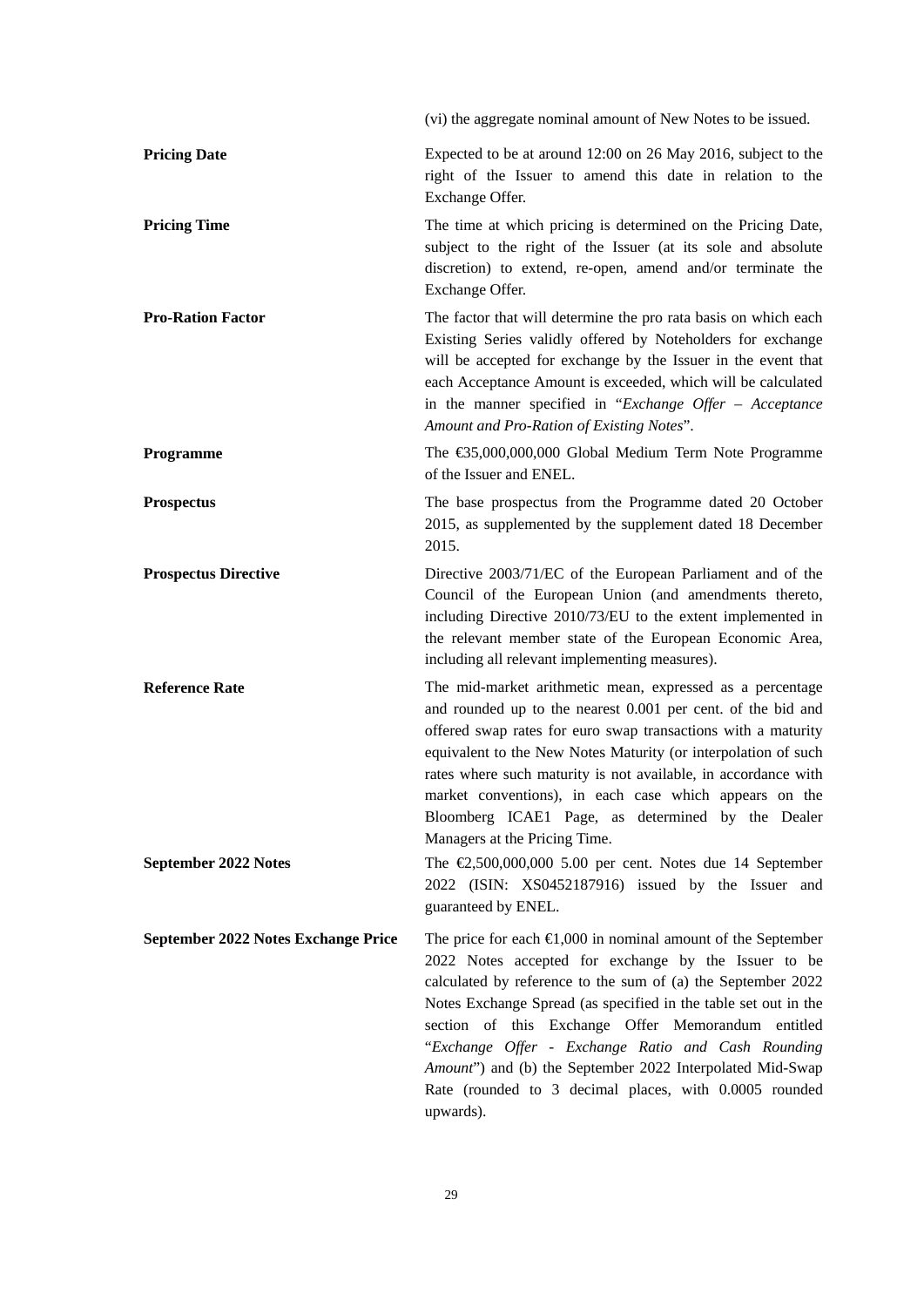| September 2022 Notes Exchange<br><b>Spread</b>                   | 30 bps                                                                                                                                                                                                                                                                                                    |
|------------------------------------------------------------------|-----------------------------------------------------------------------------------------------------------------------------------------------------------------------------------------------------------------------------------------------------------------------------------------------------------|
| September 2022 Notes Exchange Yield                              | The sum of the September 2022 Notes Exchange Spread and<br>the September 2022 Notes Interpolated Mid-Swap Rate                                                                                                                                                                                            |
| <b>September 2022 Notes Interpolated</b><br><b>Mid-Swap Rate</b> | The rate, expressed as a percentage and rounded to the nearest<br>0.001 per cent. (with 0.0005 rounded upwards), as calculated<br>by the Dealer Managers at the Pricing Time on the Pricing<br>Date, by means of linear interpolation of the 6 Year Mid-Swap<br>Rate and 7 Year Mid-Swap Rate as follows: |
|                                                                  | (i)<br>by subtracting the 6 Year Mid-Swap Rate from the 7<br>Year Mid-Swap Rate and multiplying the result of such<br>subtraction by the September 2022 Notes Weight (and<br>rounding the result of such multiplication to the nearest<br>0.001 per cent); and                                            |
|                                                                  | adding the 6 Year Mid-Swap Rate to the (rounded) final<br>(ii)<br>result of (i).                                                                                                                                                                                                                          |
| September 2022 Notes Weight                                      | The amount, expressed as a fraction calculated by dividing the<br>actual number of days from (and including) the date falling<br>exactly 6 years after the Settlement Date to (but excluding) 14<br>September 2022 (being the maturity date of the September<br>2022 Notes) by 365.                       |
| <b>Settlement Date</b>                                           | Expected to be on 1 June 2016 (subject to the right of the Issuer<br>(at its sole and absolute discretion) to extend, re-open, amend<br>and/or terminate the Exchange Offer).                                                                                                                             |
| <b>Target New Notes Size</b>                                     | Benchmark size, determined by the Issuer in its sole and<br>absolute discretion.                                                                                                                                                                                                                          |
| Weight                                                           | The July 2021 Notes Weight, the September 2022 Notes Weight<br>or the April 2023 Notes Weight, as the context may require.                                                                                                                                                                                |

In this Exchange Offer Memorandum headings and sub-headings are for ease of reference and shall not affect the construction or interpretation of any provision of this Exchange Offer Memorandum.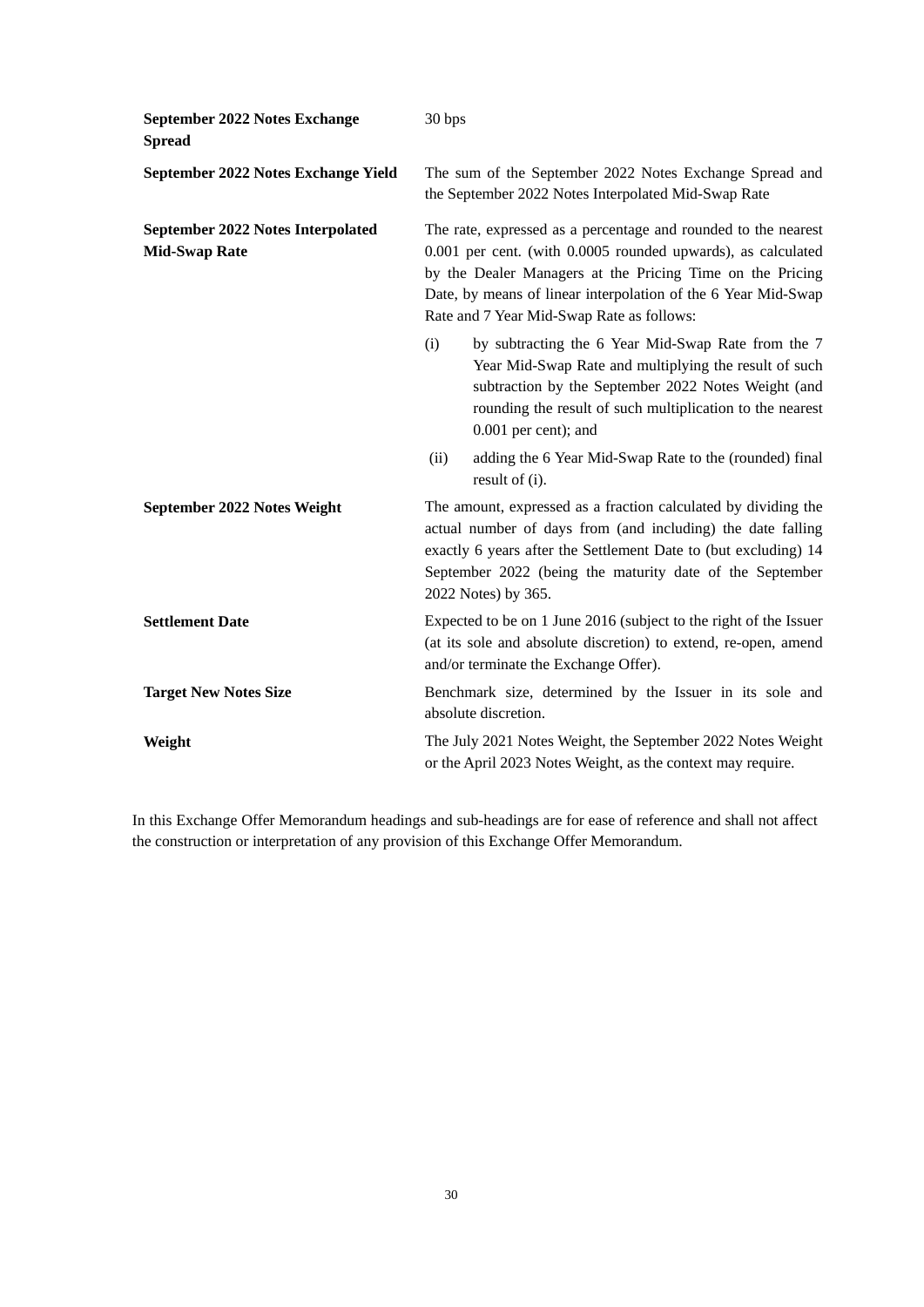# **DOCUMENTS INCORPORATED BY REFERENCE**

Each of the documents and information specified in the section headed "Documents Incorporated by Reference" in the New Notes Preliminary Drawdown Prospectus shall be deemed to be incorporated in, and form a part of, this Exchange Offer Memorandum.

Copies of all of the above documents and information that are incorporated by reference into this Exchange Offer Memorandum are available, free of charge, on request from the Exchange Agent, the contact details for which are on the last page of this Exchange Offer Memorandum.

Any statements contained in a document which is deemed to be incorporated by reference herein shall be deemed to be modified or superseded for the purpose of this Exchange Offer Memorandum to the extent that a statement contained, or incorporated by reference, herein modifies or supersedes such earlier statement (whether expressly, by implication or otherwise). Any statement so modified or superseded shall not be deemed, except as so modified or superseded, to constitute a part of this Exchange Offer Memorandum.

Noteholders should read this entire Exchange Offer Memorandum (including the information incorporated by reference or otherwise referred to) and any applicable related documents and any amendments or supplements carefully before making any decision as to whether to participate in the Exchange Offer. Noteholders should note that they will be deemed to have represented that they have reviewed and understood such documents in order to accept validly the Exchange Offer.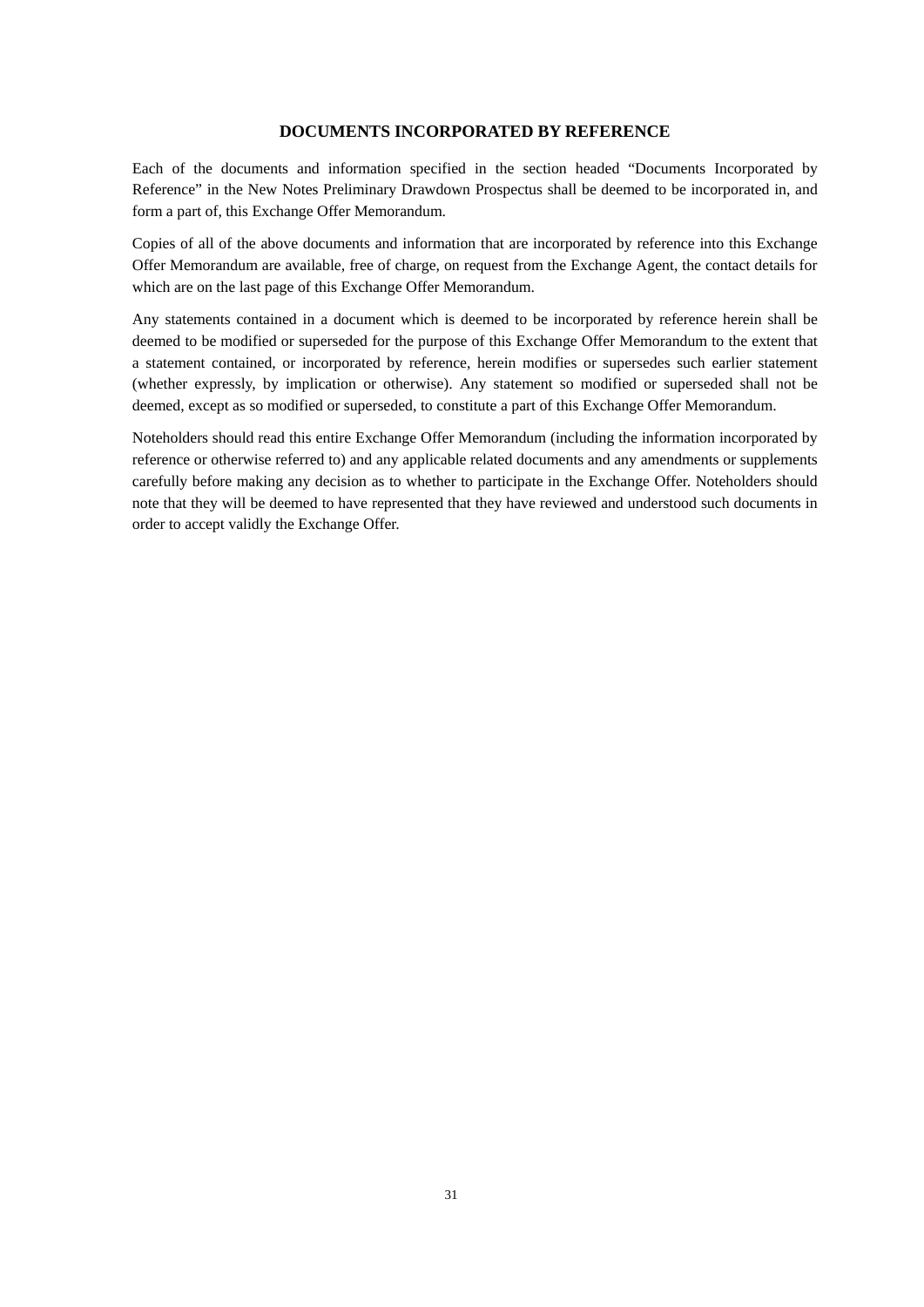# **RISK FACTORS AND OTHER CONSIDERATIONS**

*Before making a decision whether to offer Existing Notes for exchange pursuant to the Exchange Offer, holders of Existing Notes should carefully consider all of the information in this Exchange Offer Memorandum and, in particular, the following factors, all of the information in the New Notes Preliminary Drawdown Prospectus including, without limitation, the New Notes Preliminary Drawdown Prospectus Risk Factors (as defined below) and any documents incorporated by reference thereto. The Issuer believes that the factors described below and the New Notes Preliminary Drawdown Prospectus Risk Factors represent the principal risks inherent in the Exchange Offer, but the Exchange Offer may imply other risks which may not be considered significant risks by the Issuer based on information currently available to it or which it may not currently be able to anticipate.*

*Noteholders should carefully read the entire Exchange Offer Memorandum and any document incorporated by reference thereto:*

### *Uncertainty as to the trading market for Existing Notes not exchanged.*

Although the Existing Notes that are not validly offered for exchange by Noteholders or accepted for exchange by the Issuer will continue to be admitted to the Official List and to trading on the Regulated Market of the Irish Stock Exchange, to the extent offers of Existing Notes for exchange in the Exchange Offer are accepted by the Issuer and the Exchange Offer is completed, the trading market for the Existing Notes that remain outstanding following such completion may be significantly more limited. Such remaining Existing Notes may command a lower price than a comparable issue of securities with greater market liquidity. A reduced market value and liquidity may also make the trading price of such remaining Existing Notes more volatile. As a result, the market price for such Existing Notes that remain outstanding after the completion of the Exchange Offer may be adversely affected as a result of the Exchange Offer. None of the Issuer, ENEL, the Dealer Managers or the Exchange Agent has any duty to make a market in any such remaining Existing Notes.

#### *Uncertainty as to the trading market for the New Notes.*

The Issuer does not intend to make any application for the admission to trading of the New Notes on any market other than the Irish Stock Exchange's Regulated Market. The New Notes are securities for which there is currently no trading market and for which there can be no assurance of future liquidity.

### *No Assurance the Exchange Offer will be completed*

Until the announcement by the Issuer as to whether and to what extent it accepts offers of Existing Notes for exchange in the Exchange Offer, which it expects to make on 26 May 2016, no assurance can be given that the Exchange Offer will be completed.

#### *Irrevocability of Exchange Instructions*

Under the Exchange Offer, Exchange Instructions will be revocable until the Exchange Offer Revocation Deadline and will be irrevocable thereafter except in the limited circumstances described in "*Procedures for participating in the Exchange Offer - Revocation of Exchange Instructions*".

### *Compliance with offer and distribution restrictions*

Noteholders are referred to the offer and distribution restrictions as set out in "*Offer and Distribution Restrictions*" and the agreements, acknowledgements, representations, warranties and undertakings as set out in "*Procedures for participating in the Exchange Offer - Noteholders' Representations, Warranties and*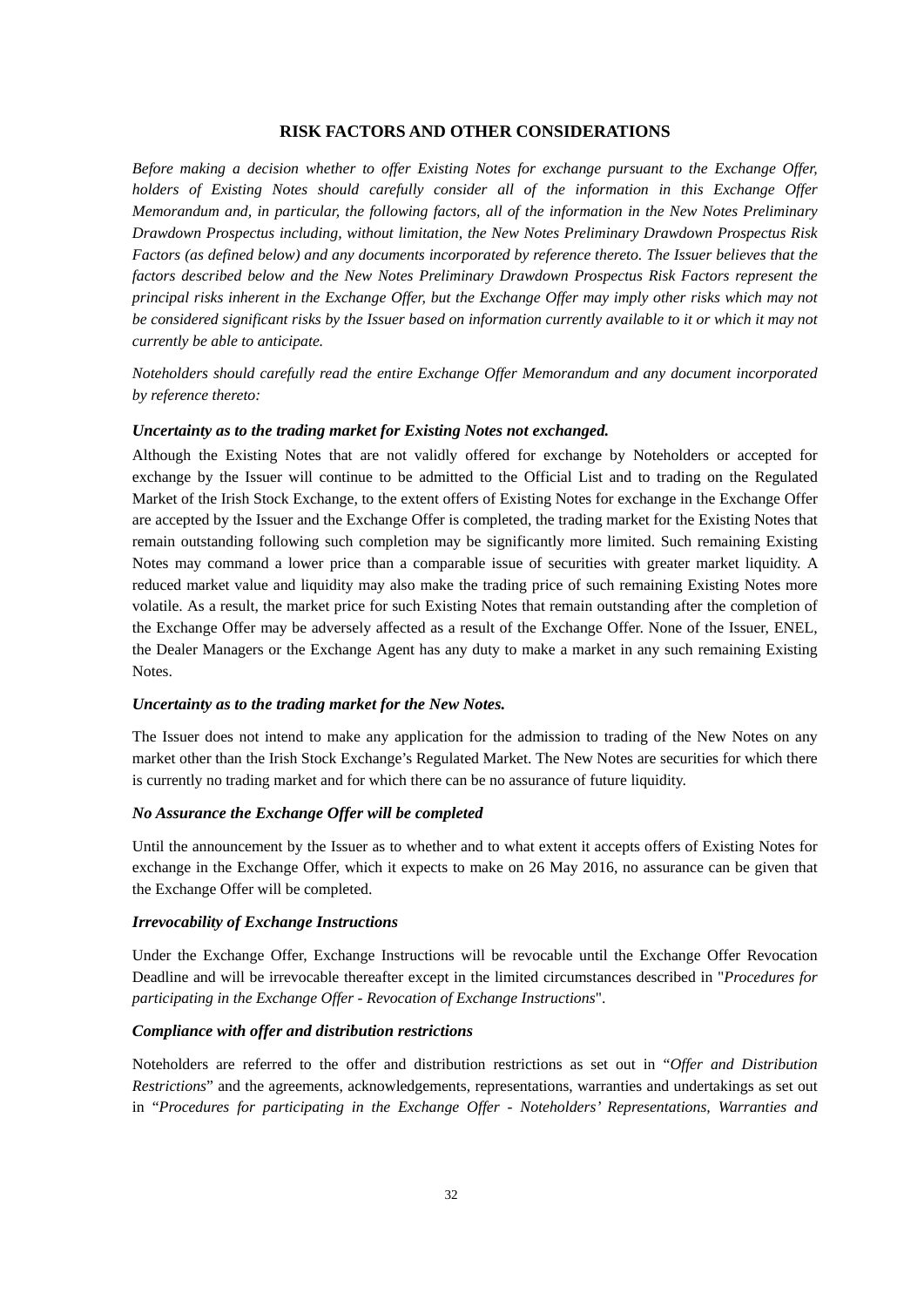*Undertakings*" which Noteholders will be deemed to make on submission of an Exchange Instruction. Noncompliance with these could result in, among other things, the unwinding of trades and/or heavy penalties.

# *Differences between the Existing Notes and the New Notes.*

There are a number of differences between the terms and conditions of each Existing Series and the New Notes Conditions. Accordingly, Noteholders are advised to review the New Notes Conditions in their entirety before making a decision whether to offer Existing Notes for exchange.

The New Notes Conditions are set out in the New Notes Preliminary Drawdown Prospectus which are annexed hereto. In particular, attention is also drawn to the New Notes Preliminary Drawdown Prospectus Risk Factors (as defined below) for further information on factors that may affect the Issuer's and ENEL's ability to fulfil their respective obligations under the New Notes, risks relating to the New Notes and risks related to the market generally.

# *Blocking of Notes.*

When considering whether to exchange Existing Notes in the Exchange Offer, Noteholders should take into account that restrictions on the transfer of the Existing Notes will apply from the time of submission of Exchange Instructions. A Noteholder will, on submitting an Exchange Instruction, agree that its Existing Notes will be blocked in the relevant account at the relevant Clearing System from the date that the relevant Exchange Instruction is submitted until the earlier of (i) in the limited circumstances in which revocation of an Exchange Instruction is permitted, (see "*Procedures for Participating in the Exchange Offer – Revocation of Exchange Instructions*") (including the automatic revocation of Exchange Instructions on the withdrawal or termination of the Exchange Offer), in accordance with the terms of the Exchange Offer and (ii) the time of settlement on the Settlement Date.

# *Responsibility for complying with the procedures of the Exchange Offer.*

Noteholders are responsible for complying with all of the procedures for offering Existing Notes for exchange. None of the Issuer, the Dealer Managers or the Exchange Agent assumes any responsibility for informing any holder of Existing Notes of irregularities with respect to such holder's participation in the Exchange Offer.

### *Minimum Specified Denomination of the Existing Notes.*

The September 2022 Notes have denominations consisting of a Minimum Specified Denomination of  $\epsilon$ 50,000 and integral multiples of  $\bigoplus$ ,000 in excess thereof up to and including  $\bigoplus$ 9,000. The Existing Notes other than the September 2022 Notes have denominations consisting of a Minimum Specified Denomination of  $\in$ 100,000 and integral multiples of  $\in$ 1,000 in excess thereof up to and including  $\in$ 199,000.

A Noteholder whose Offer to Exchange its holding in any Existing Notes pursuant to the Exchange Offer is accepted by the Issuer (including after any application of the Pro-Ration Factor, if applicable) and who, following exchange of the relevant Existing Notes on the Settlement Date, continues to hold in its account with the relevant Clearing System further Existing Notes in a nominal amount outstanding of less than the relevant Minimum Specified Denomination (whether by virtue of the application of the Pro-Ration Factor, if applicable, or otherwise), would need to purchase a nominal amount of the relevant Existing Series such that its holding amounts to at least such Minimum Specified Denomination before (i) the relevant Existing Notes it continues to hold may be traded in the Clearing Systems or (ii) it may receive a definitive note in respect of such holding (should definitive notes be printed).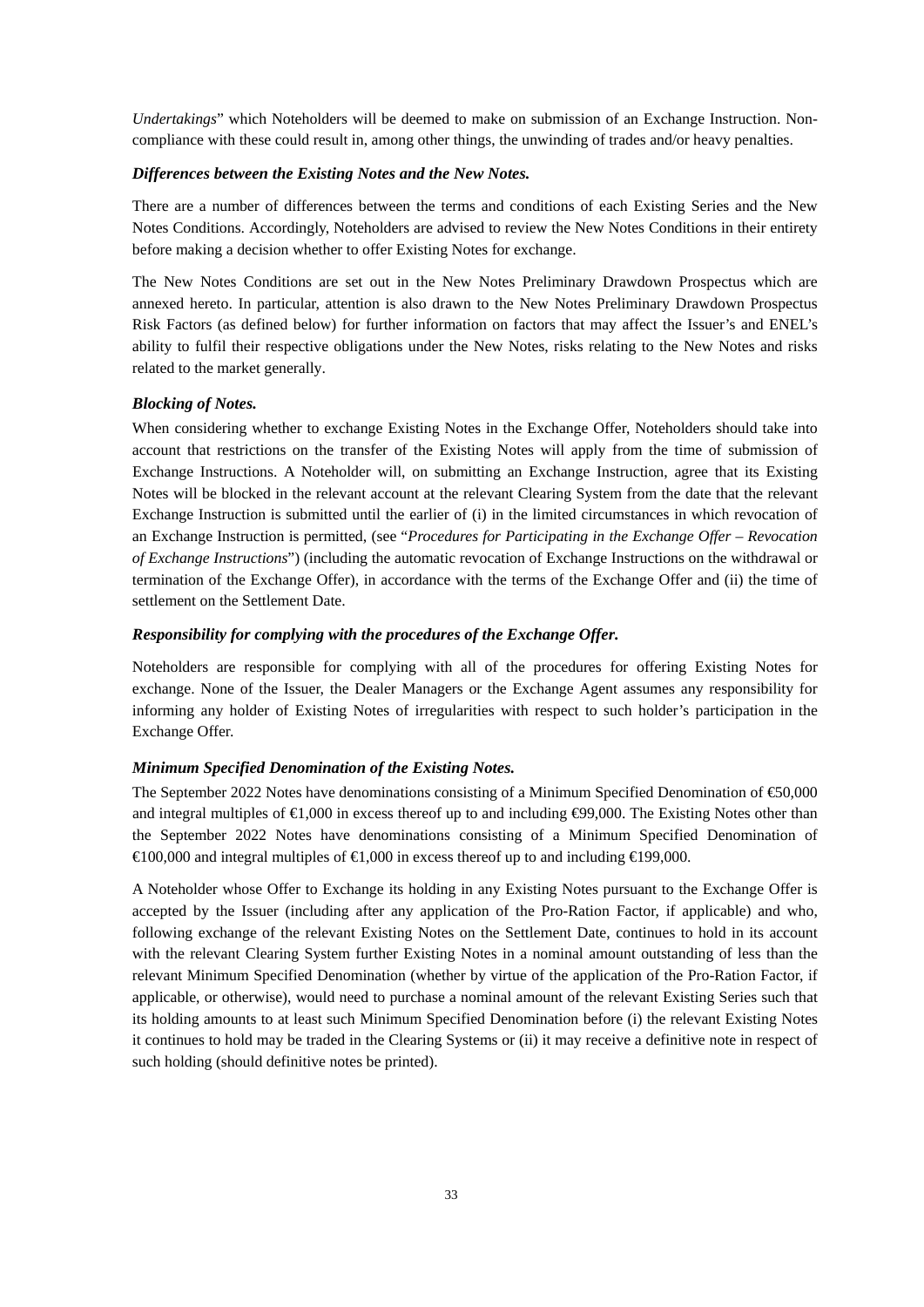# *Noteholders must validly offer for exchange a principal amount of Existing Notes equal to or greater than the Minimum Offer Amount in order to be eligible to receive New Notes pursuant to the Exchange Offer.*

In order to be eligible to receive New Notes pursuant to the Exchange Offer, the Noteholders must validly offer for exchange a principal amount of the Existing Notes at least equal to the Minimum Offer Amount.

Accordingly, a Noteholder that holds Existing Notes having a principal amount less than the Minimum Offer Amount must, if it wishes to receive New Notes pursuant to the relevant Exchange Offer, first acquire such additional Existing Notes as is necessary to enable that Noteholder to be able to submit an offer for exchange of Existing Notes equal to at least the Minimum Offer Amount.

## *No obligation to accept offers to exchange*

The Issuer is not under any obligation to accept, and shall have no liability to any person for any nonacceptance of, any offer of Existing Notes for exchange pursuant to the Exchange Offer. Offers of Existing Notes for exchange may be rejected in the sole and absolute discretion of the Issuer for any reason and the Issuer is not under any obligation to Noteholders to furnish any reason or justification for refusing to accept an offer of Existing Notes for exchange. For example, offers of Existing Notes for exchange may be rejected if the Exchange Offer is terminated, if the Exchange Offer does not comply with the relevant requirements of a particular jurisdiction or for any other reason.

## *Scaling*

If the Issuer decides to accept valid offers to exchange an Existing Series and the aggregate nominal amount of any Existing Series validly Offered to Exchange pursuant to the Exchange Offer is greater than the relevant Acceptance Amount, the Issuer intends to accept such valid Offers to Exchange on a pro-rata basis, and, for the purpose of such acceptance, each such Offer to Exchange will be scaled by a factor equal to (i) the relevant Acceptance Amount divided by (ii) the aggregate nominal amount of all of the Notes of the relevant Existing Series validly offered for exchange (subject to adjustment following the Minimum Offer Amount).

### *Completion, termination and amendment*

Until the Issuer announces whether it has decided to accept valid offers of Existing Notes for exchange pursuant to the Exchange Offer, no assurance can be given that the Exchange Offer will be completed. This may depend upon the satisfaction or waiver of the conditions of the Exchange Offer. Existing Notes that are not accepted for exchange pursuant to the Exchange Offer will remain outstanding.

In addition, subject to applicable law and as provided in this Exchange Offer Memorandum, the Issuer may, in its sole and absolute discretion, extend, re-open, amend or terminate the Exchange Offer at any time before its announcement of whether it will accept valid offers of Existing Notes for exchange pursuant to the Exchange Offer and may, in its sole and absolute discretion, waive any of the conditions to the Exchange Offer either before or after such announcement.

## *Future Actions in Respect of the Existing Notes*

Whether or not the Exchange Offer is completed, the Issuer and/or any other member of the Issuer's corporate group may, to the extent permitted by applicable law and the terms and conditions of the Existing Notes, continue to acquire, from time to time, Existing Notes other than pursuant to the Exchange Offer, including through open market purchases, privately negotiated transactions, tender offers, exchange offers or otherwise, upon such terms and at such prices as they may determine, which may be more or less than the prices to be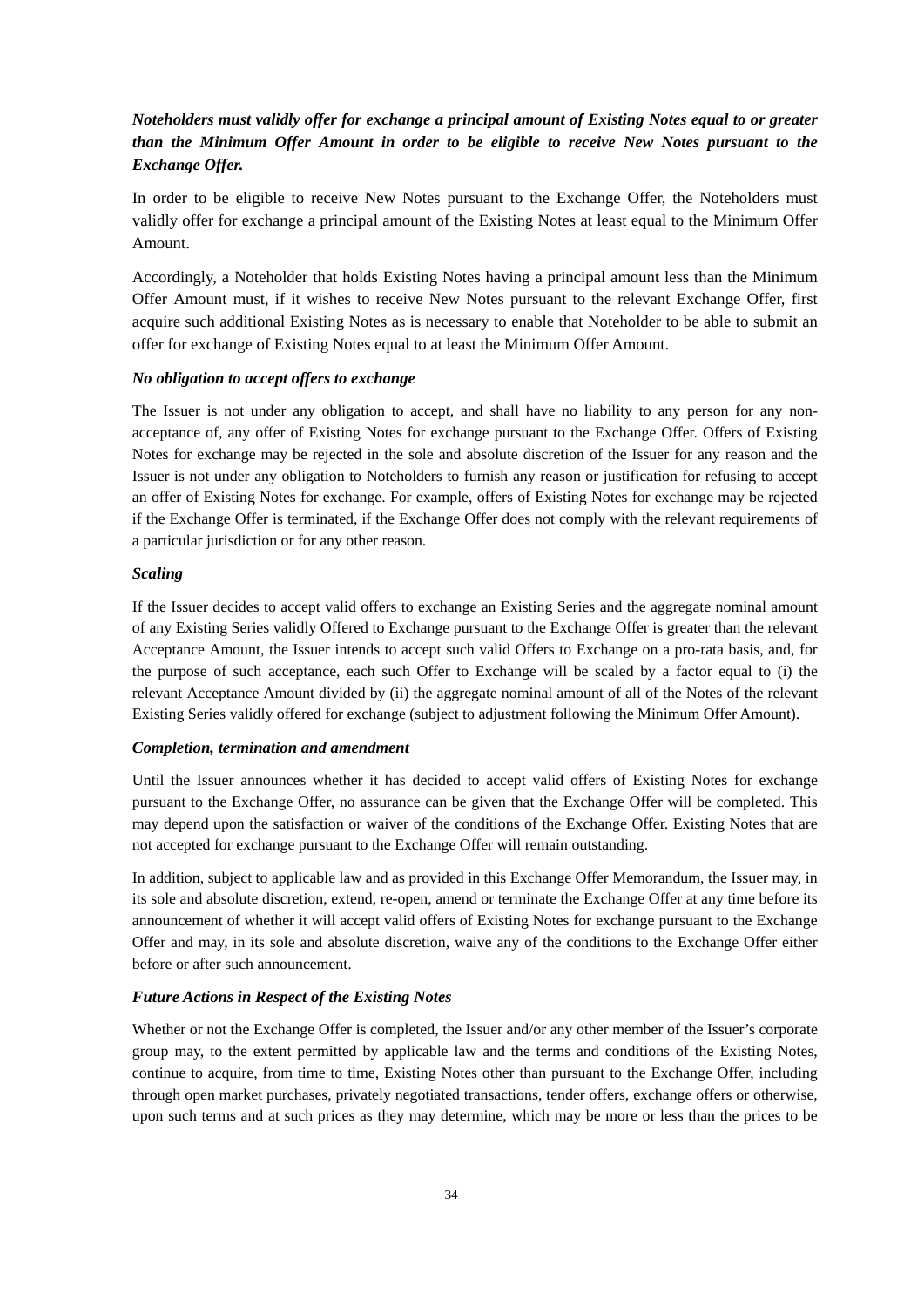paid pursuant to the Exchange Offer and could be for cash or other consideration or otherwise on terms more or less favourable than those contemplated in the Exchange Offer.

## *Responsibility to Consult Advisers*

Noteholders should consult their own tax, accounting, financial and legal advisers regarding the suitability to themselves of the tax or accounting consequences of participating in the Exchange Offer and an investment in the New Notes.

In particular, in view of the number of different jurisdictions where tax laws may apply to a Noteholder, this Exchange Offer Memorandum does not discuss the tax consequences for Noteholders arising from the exchange of Existing Notes pursuant to the Exchange Offer and the receipt of New Notes, Cash Consideration Amount, Accrued Payment and any Cash Rounding Amount, nor as holders of the New Notes. Noteholders are urged to consult their own professional advisers regarding the possible tax consequences under the laws of the jurisdictions that apply to them or to the exchange of their Existing Notes and the receipt pursuant to the Exchange Offer of New Notes, Cash Consideration Amount, Accrued Payment and any Cash Rounding Amount. Noteholders are liable for their own taxes and have no recourse to the Issuer, ENEL, the Dealer Managers or the Exchange Agent with respect to taxes arising in connection with the Exchange Offer.

## *Market value and prices of the New Notes*

The relevant Exchange Ratio may not reflect the market value of the corresponding New Notes.

Application will be made for the New Notes to be listed on the Official List of the Irish Stock Exchange and admitted to trading on the Irish Stock Exchange's regulated market. To the extent that the New Notes are traded, prices of the New Notes may fluctuate greatly depending on the trading volume and the balance between buy and sell orders. Noteholders are urged to contact their brokers to obtain the best available information as to the potential market price of the New Notes and for advice concerning the effect of the Exchange Ratio.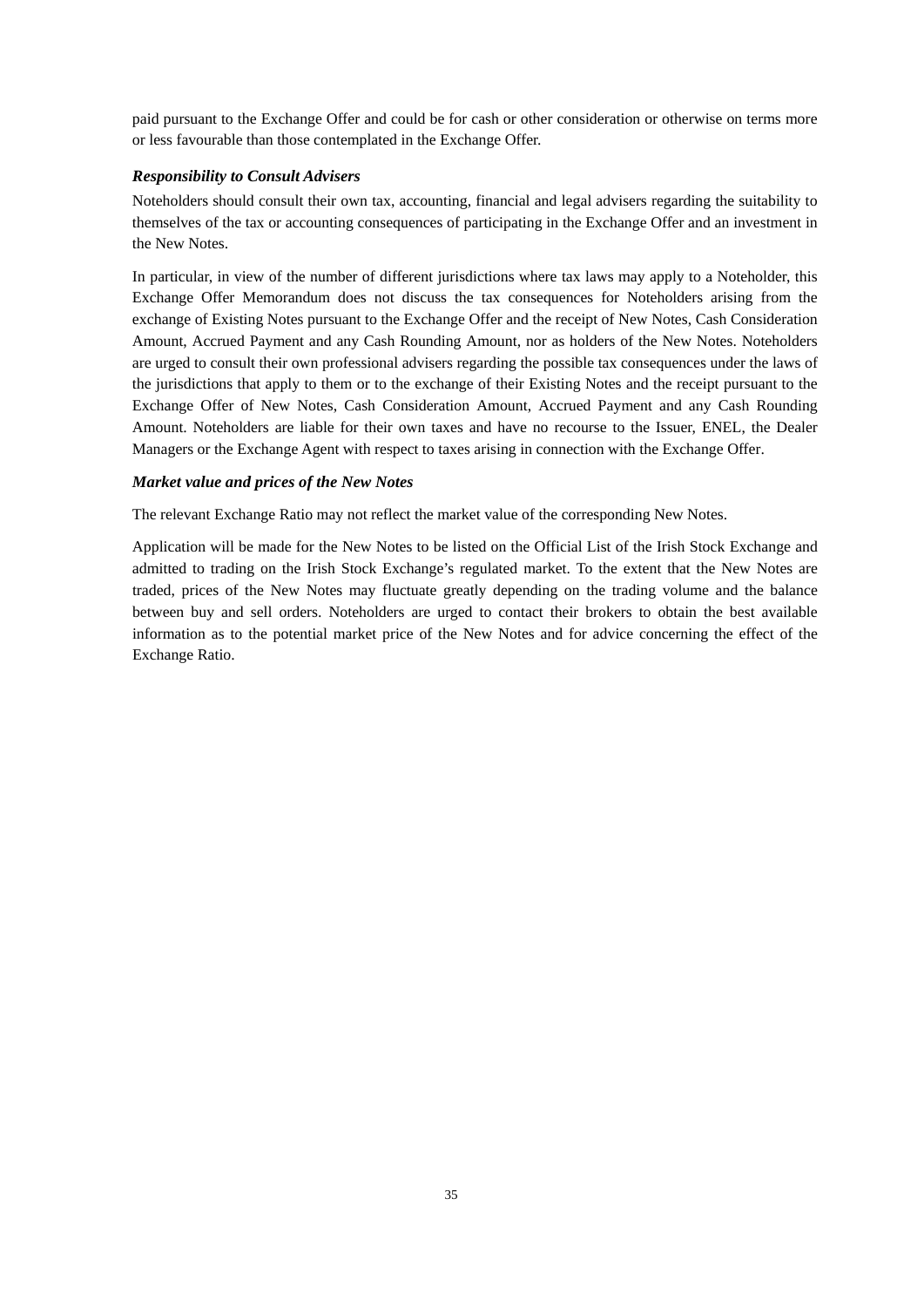## **PROCEDURES FOR PARTICIPATING IN THE EXCHANGE OFFER**

*Noteholders that need assistance with respect to the procedures for participating in the Exchange Offer should contact the Exchange Agent, the contact details for whom are on the last page of this Exchange Offer Memorandum.*

### **Summary of Action to be Taken**

Offers to Exchange will only be accepted pursuant to the Exchange Offer by way of the submission of valid Exchange Instructions in accordance with the procedures set out in this section "*Procedures for Participating in the Exchange Offer*".

To participate in the Exchange Offer, a Noteholder should deliver, or arrange to have delivered on its behalf, via the relevant Clearing System and in accordance with the requirements of such Clearing System, a valid Exchange Instruction which must be received in each case by the Exchange Agent by the Expiration Deadline. A separate Exchange Instruction must be completed by or on behalf of each beneficial owner.

Exchange Instructions must be submitted in respect of an aggregate nominal amount of the Existing Notes of at least the Minimum Specified Denomination and must, in order for such Existing Notes to be exchanged for New Notes (subject to any scaling), be at least the Minimum Offer Amount.

*Noteholders are advised to check with any bank, securities broker or other intermediary through which they hold Existing Notes whether such intermediary would require to receive instructions to participate in, or (in the limited circumstances in which revocation is permitted) revoke their instruction to participate in, the Exchange Offer before the deadlines specified in this Exchange Offer Memorandum. The deadlines set by each Clearing System for the submission and revocation of Exchange Instructions will also be earlier than the relevant deadlines specified in this Exchange Offer Memorandum.*

### **Procedures for Offering to Exchange Existing Notes**

#### **General**

In order to participate in the Exchange Offer, Noteholders or the custodial entity, Intermediary or Direct Participant (as the case may be) through which Noteholders hold their Existing Notes must submit, or arrange to have submitted on their behalf, by the Expiration Deadline, Exchange Instructions in the manner described below.

By submitting an Exchange Instruction with respect to Existing Notes, Noteholders are deemed to make certain acknowledgments, representations, warranties and undertakings to the Issuer, the Dealer Managers and the Exchange Agent, as set forth under "*Noteholders' Representations, Warranties and Undertakings*" below.

It is the responsibility of Noteholders wishing to participate in the Exchange Offer to validly submit Exchange Instructions in respect of their Existing Notes. Only the Issuer has the right in its sole and absolute discretion to waive any defects of such instructions submitted by Noteholders. However, the Issuer is not required to waive such defects and is not required to notify a Noteholder of defects in their Exchange Instructions.

An Exchange Instruction may only be validly revoked by a Noteholder, or the relevant Direct Participant on its behalf, up to the Exchange Offer Revocation Deadline (expected to be at 15:00 CET on 25 May 2016), and it will be irrevocable thereafter, except in the limited circumstances described under "*Revocation of Exchange Instructions*" below.

Any questions with respect to Offers to Exchange Existing Notes should be directed to the Exchange Agent whose address and telephone numbers are listed on the last page of this Exchange Offer Memorandum.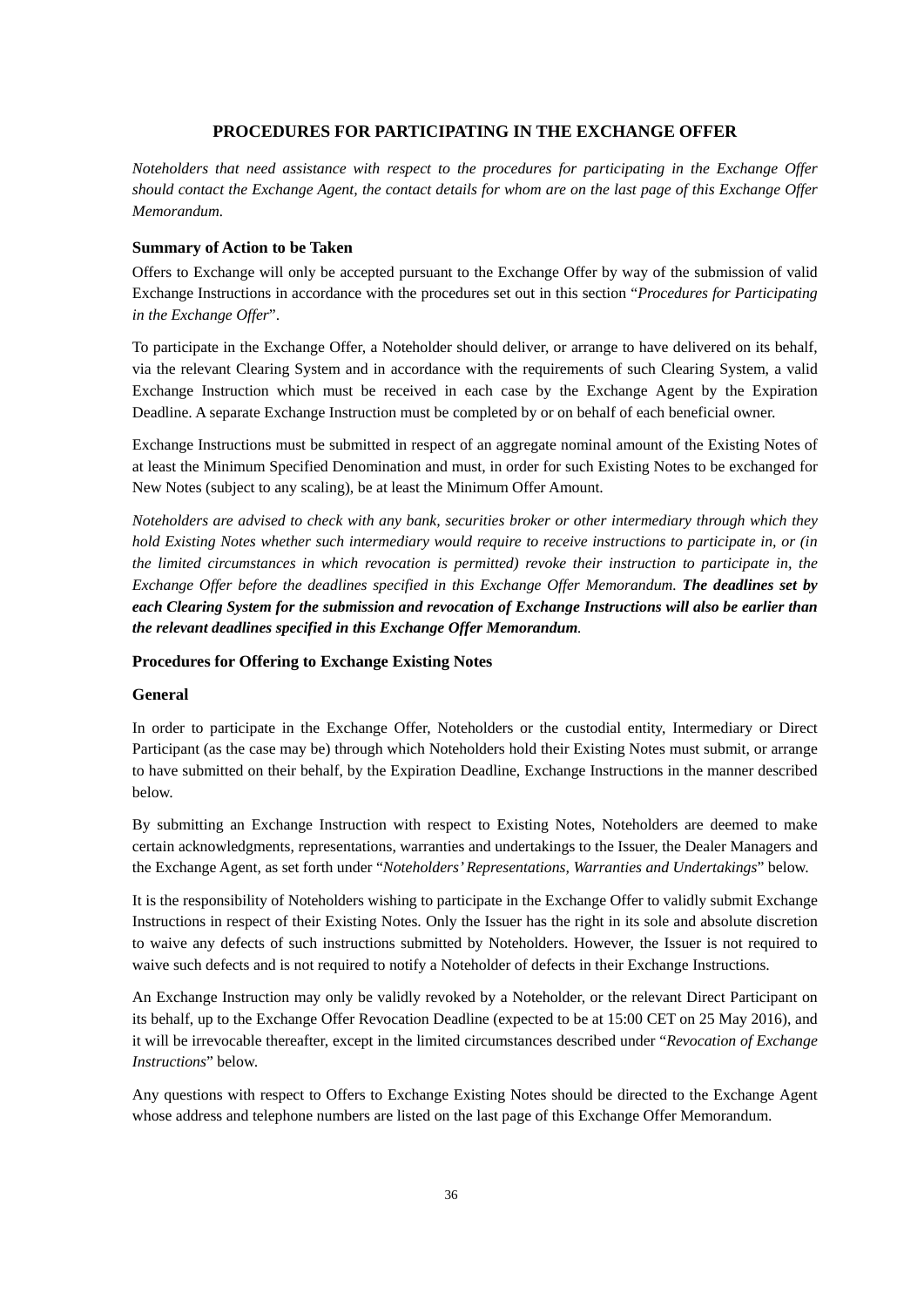### *Exchange Instructions*

The offering of Existing Notes for exchange by a Noteholder will be deemed to have occurred upon receipt by the Exchange Agent from the relevant Clearing System of a valid Exchange Instruction submitted in accordance with the requirements of such Clearing System. Each Exchange Instruction must specify, among other things, the securities account number at the relevant Clearing System in which the Existing Notes are held and the aggregate principal amount of the Existing Notes being offered for exchange. The receipt of such Exchange Instruction by the relevant Clearing System will be acknowledged in accordance with the standard practices of such Clearing System and will result in the blocking of the relevant Existing Notes in the Noteholder's account with the relevant Clearing System so that no transfers may be effected in relation to such Existing Notes.

Noteholders must take the appropriate steps through the relevant Clearing System so that no transfers may be effected in relation to such blocked Existing Notes at any time after the date of submission of such Exchange Instruction, in accordance with the requirements of the relevant Clearing System and the deadlines required by such Clearing System. By blocking such Existing Notes in the relevant Clearing System, each Direct Participant will be deemed to consent to have the relevant Clearing System provide details concerning such Direct Participant's identity to the Exchange Agent (and for the Exchange Agent to provide such details to the Issuer, the Dealer Managers and their respective legal advisers).

**Only Direct Participants may submit Exchange Instructions. Each Noteholder that is not a Direct Participant must arrange for the Direct Participant through which such Noteholder holds its Existing Notes to submit a valid Exchange Instruction on its behalf to the relevant Clearing System before the deadlines specified by the relevant Clearing System.**

### *Revocation of Exchange Instructions*

The submission of a valid Exchange Instruction in accordance with the procedures set out in this Exchange Offer Memorandum will be revocable until the Exchange Offer Revocation Deadline and will be irrevocable thereafter except in the limited circumstances described in this section and only in accordance with the revocation procedures set out below.

### *Revocation Rights*

If the Issuer amends the Exchange Offer in any way (including by way of the making of any announcement, or the issue of any supplement or other form of update to this Exchange Offer Memorandum or the New Notes Preliminary Drawdown Prospectus, in which any material development is disclosed, which announcement, supplement or other form of update is made or published before any acceptance by the Issuer of the Exchange Offer) that, in the opinion of the Issuer (in consultation with the Dealer Managers) is materially prejudicial to Noteholders that have already submitted Exchange Instructions before the announcement of such amendment (which announcement shall include a statement that in the opinion of the Issuer such amendment is materially prejudicial to such Noteholders), then Exchange Instructions submitted before the announcement of the relevant development in above may be revoked at any time from the date and time of the first announcement of such development until 5.00 p.m. (CET) on the second Business Day following such announcement (subject to the earlier deadlines required by the Clearing Systems and any intermediary through which Noteholders hold their Existing Notes).

For the avoidance of doubt, any extension or re-opening of the Exchange Offer (including any amendment in relation to the Expiration Deadline and/or the Settlement Date) in accordance with the terms of the Exchange Offer as described in the section "*Amendment and Termination*" shall not be considered materially prejudicial to Noteholders that have already submitted Exchange Instructions before the announcement of such amendment.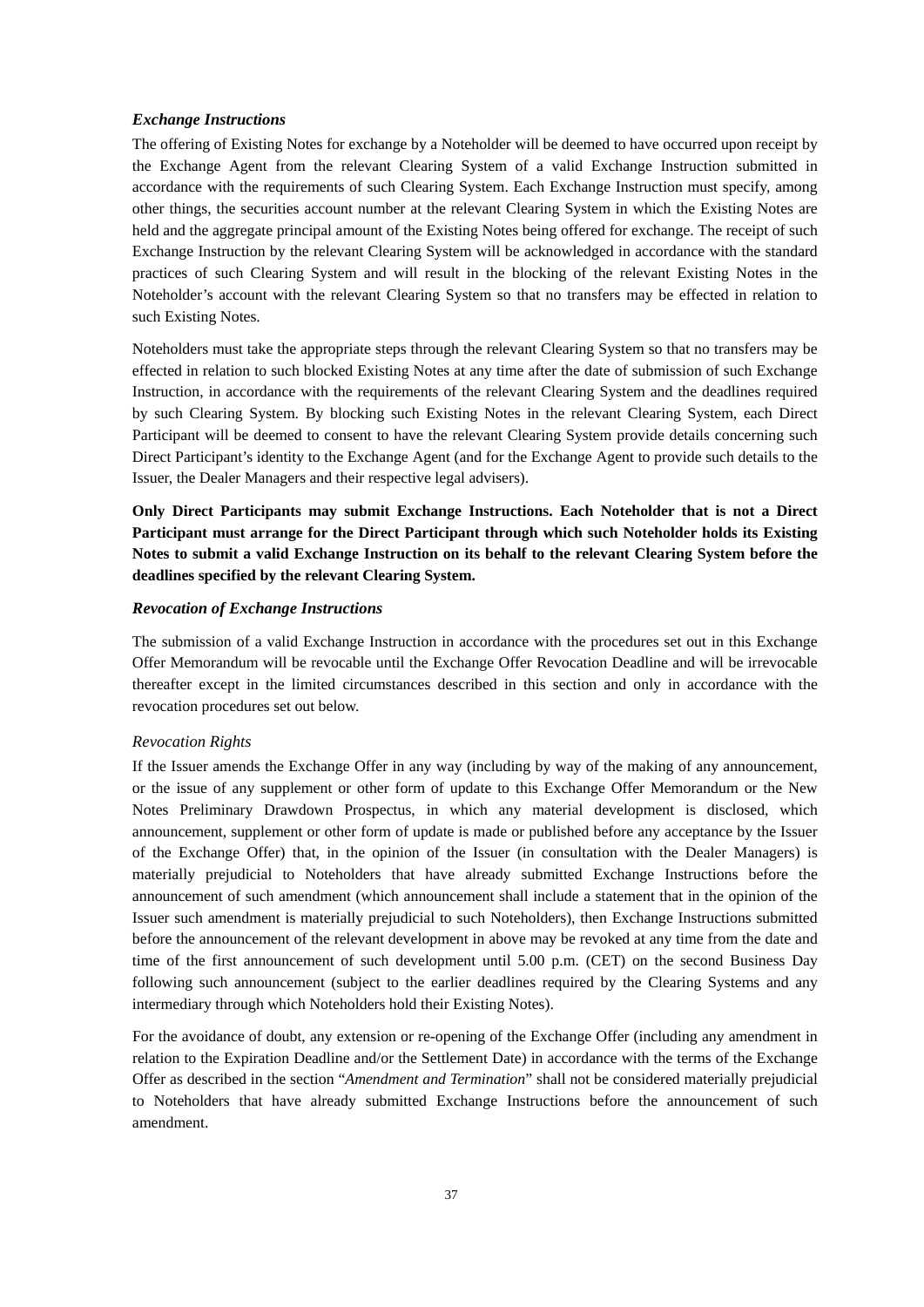Noteholders wishing to exercise any right of revocation as set out above should do so in accordance with the procedures set out below. Beneficial owners of Existing Notes that are held through an intermediary are advised to check with such entity when it needs to receive instructions to revoke the Exchange Instruction in order to meet the above deadline. For the avoidance of doubt, any Noteholder who does not exercise any such right of revocation in the circumstances and in the manner specified above, shall be deemed to have waived such right of revocation and its original Exchange Instruction will remain effective.

### *Revocation Procedures*

The following procedures should only be used to revoke Exchange Instructions in the limited circumstances described under "*Revocation Rights*" above.

Noteholders wishing to exercise any such right of revocation should do so by submitting an electronic withdrawal notice in accordance with the procedures of the relevant Clearing System. Beneficial owners of Existing Notes that are held through an Intermediary are advised to check with such entity when it would require to receive instructions to revoke an Exchange Instruction in order to meet the Revocation Deadline. For the avoidance of doubt, any Noteholder who does not exercise any such right of revocation in the circumstances and in the manner specified above shall be deemed to have waived such right of revocation and its original Exchange Instruction will remain effective.

If a Noteholder has validly revoked an Exchange Instruction submitted to a Clearing System in accordance with the procedures set out in this section, it will have the right to make another Exchange Instruction in respect of the Existing Notes to which such original Exchange Instruction relates prior to the Expiration Deadline in accordance with the procedures described in this Exchange Offer Memorandum for Offering to Exchange Existing Notes.

## *Noteholders' Representations, Warranties and Undertakings*

By submitting a valid Exchange Instruction to the relevant Clearing System in accordance with the standard procedures of such Clearing System, a Noteholder and any Direct Participant submitting such Exchange Instruction on such Noteholder's behalf shall be deemed to agree, and acknowledge, represent, warrant and undertake, to the Issuer, ENEL, the Exchange Agent and the Dealer Managers the following at the time of submission of the Exchange Instruction, at the Expiration Deadline and the time of settlement on the Settlement Date (if a Noteholder or Direct Participant is unable to make any such agreement or acknowledgement or give any such representation, warranty or undertaking, such Noteholder or Direct Participant should contact the Exchange Agent immediately):

- (a) *Non-reliance*: it has received the Exchange Offer Memorandum, and has reviewed and accepts the Offer and Distribution Restrictions, terms, conditions, risk factors (including the New Notes Preliminary Drawdown Prospectus Risk Factors), New Note Conditions and other considerations of the Exchange Offer all as described in the Exchange Offer Memorandum (including the New Notes Preliminary Drawdown Prospectus and all the documents incorporated by reference herein), and it is assuming all the risks inherent in participating in the Exchange Offer and has undertaken an appropriate analysis of the implications of the Exchange Offer without reliance on the Issuer, ENEL, the Dealer Managers or the Exchange Agent (or any of their respective directors, employees or affiliates);
- (b) *Identity*: by blocking the relevant Existing Notes in the relevant Clearing System, it will be deemed to consent, in the case of a Direct Participant, to have such Clearing System provide details concerning its identity to the Exchange Agent (and for the Exchange Agent to provide such details to the Issuer and the Dealer Managers, and their respective legal advisers);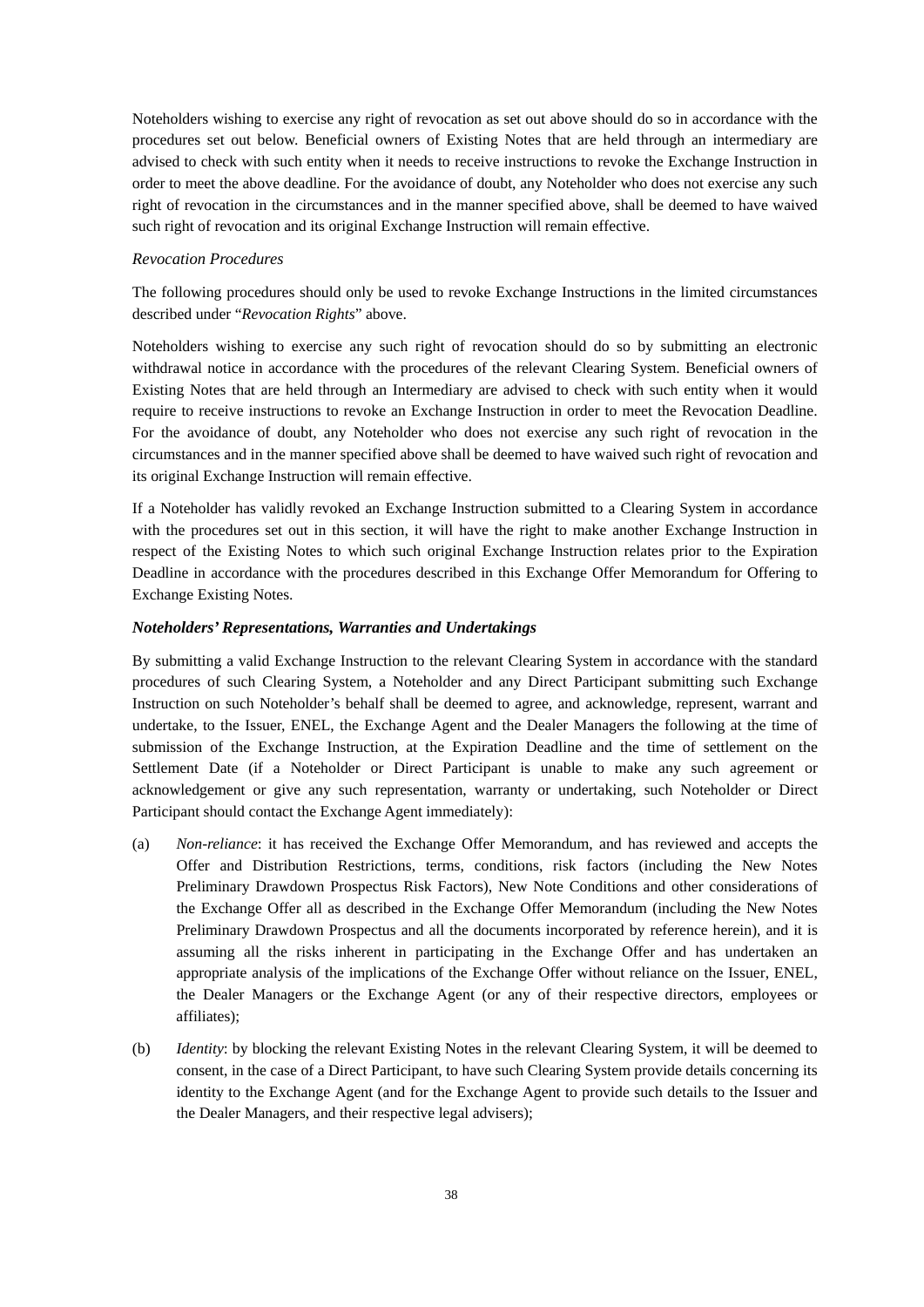- (c) *Renunciation of title and claims*: upon the terms and subject to the conditions of the Exchange Offer it offers for exchange in the Exchange Offer the aggregate principal amount of Existing Notes in its account blocked in the relevant Clearing System and, subject to and effective upon such exchange by the Issuer of the Existing Notes blocked in such Clearing System account, it renounces all right, title and interest in and to all such Existing Notes exchanged by or at the direction of the Issuer pursuant to the Exchange Offer and waives and releases any rights or claims it may have against the Issuer and/or ENEL with respect to any such Existing Notes or the Exchange Offer as the case may be, and it unconditionally and irrevocably releases, discharges and waives all claims (including all claims for interest, costs and orders for costs), actions and causes of action, present or future and however arising, whether or not presently known or unknown (including those which arise hereafter upon a change in the relevant law) whether arising in equity or under common law or statute or by reason of breach of contract or in respect of any tortious act or omission or otherwise (whether or not damage has yet been suffered) it has, may have or had against the Issuer and/or ENEL and each of their present or former officers, directors, employees or agents which arise out of or relate to, or are in any way connected with the Existing Notes, or non-contractual obligations arising out of or in connection with the Existing Notes. Further, it undertakes and covenants not to, and shall procure that any entity controlled, directly or indirectly, by it, or that controls, directly or indirectly, it, shall not, make, pursue, litigate, commence or prosecute any proceedings in relation to the Existing Notes, or non-contractual obligations arising out of or in connection with the Existing Notes, against the Issuer and/or ENEL or any of their present or former officers, directors, employees or agents following exchange of the Existing Notes on the Settlement Date in accordance with the provisions of this Exchange Offer Memorandum;
- (d) *Ratification*: it agrees to ratify and confirm each and every act or thing that may be done or effected by the Issuer, any of its directors or any person nominated by the Issuer in the proper exercise of his or her powers and/or authority hereunder;
- (e) *Further acts*: it agrees to do all such acts and things as shall be necessary and execute and deliver any additional documents deemed by the Issuer to be desirable, in each case to complete the sale, assignment and transfer of the Existing Notes offered for exchange pursuant to the Exchange Offer;
- (f) *Compliance with applicable laws*: it has observed the laws of all relevant jurisdictions; obtained all requisite governmental, exchange control or other required consents; complied with all requisite formalities; and paid any issue, transfer or other taxes or requisite payments due from it in each respect in connection with any offer or acceptance in any jurisdiction and that it has not taken or omitted to take any action in breach of the terms of the Exchange Offer or which will or may result in the Issuer, the Dealer Managers, the Exchange Agent or any other person acting in breach of the legal or regulatory requirements of any such jurisdiction in connection with the Exchange Offer;
- (g) *Successors and assigns*: all authority conferred or agreed to be conferred pursuant to its acknowledgements, agreements, representations, warranties and undertakings, and all of its obligations shall be binding upon its successors, assigns, heirs, executors, trustees in bankruptcy and legal representatives, and shall not be affected by, and shall survive, its death or incapacity;
- (h) *Own decision*: none of the Issuer, ENEL, the Dealer Managers, the Exchange Agent (or any of their respective directors, employees or affiliates) has given it any information with respect to the Exchange Offer save as expressly set out in this Exchange Offer Memorandum and the New Notes Preliminary Drawdown Prospectus attached to this Exchange Offer Memorandum nor has any of them made any recommendation to it as to whether it should offer Existing Notes for exchange in the Exchange Offer and it has made its own decision with regard to offering Existing Notes for exchange in the Exchange Offer based on any legal, tax or financial advice it has deemed necessary to seek;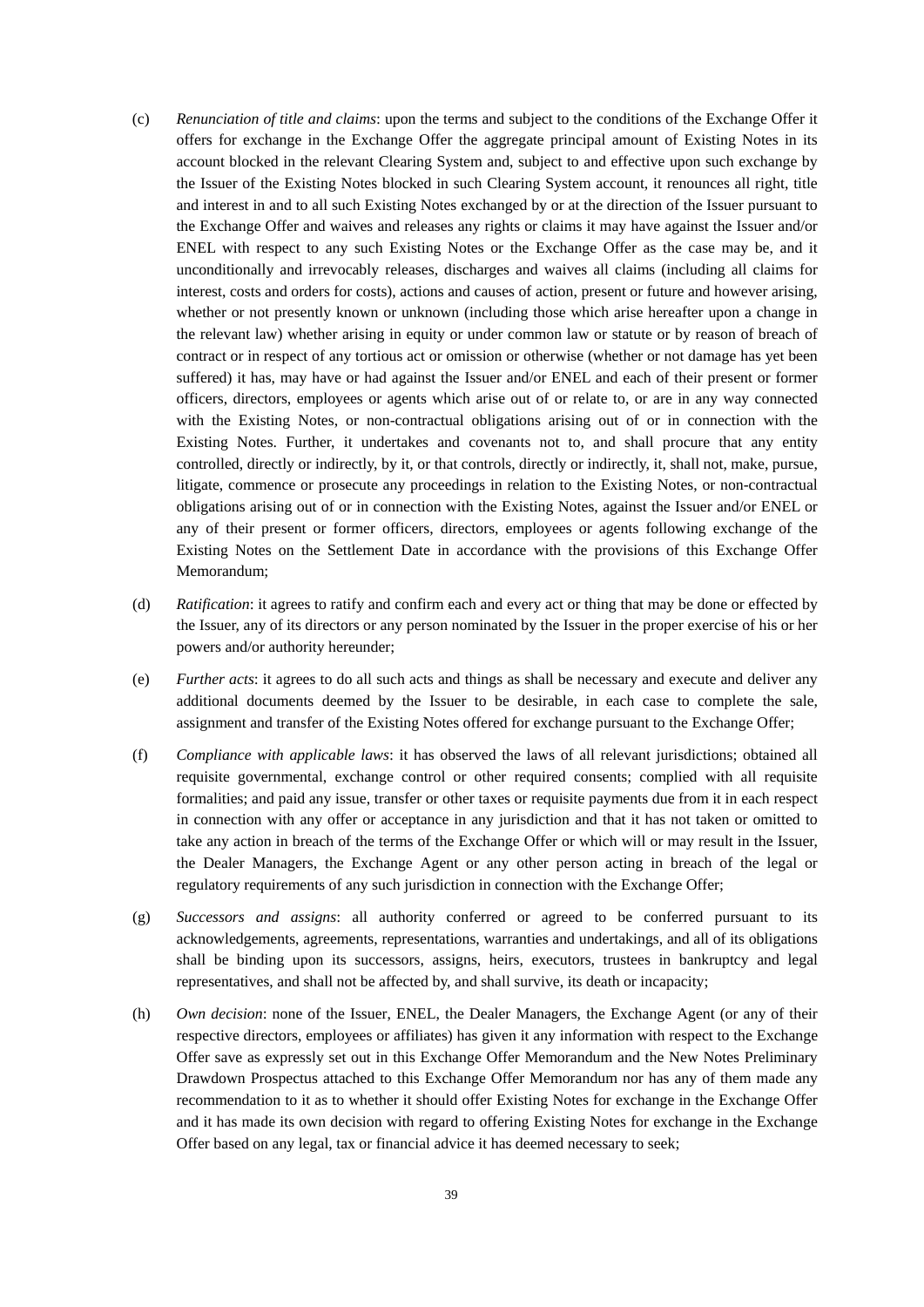- (i) *Tax consequences*: no information has been provided to it by the Issuer, ENEL, the Dealer Managers or the Exchange Agent, or any of their respective directors, employees or affiliate, with regard to the tax consequences for Noteholders arising from the exchange of Existing Notes pursuant to the Exchange Offer for the Exchange Offer Consideration, or in relation to the New Notes, and it acknowledges that it is solely liable for any taxes and similar or related payments imposed on it under the laws of any applicable jurisdiction as a result of its participation in the Exchange Offer (including the exchange of its Existing Notes and the receipt pursuant to the Exchange Offer of the relevant New Notes, the Cash Consideration Amount, the Accrued Payment and any Cash Rounding Amount) or in relation to the New Notes, and agrees that it will not and does not have any right of recourse (whether by way of reimbursement, indemnity or otherwise) against the Issuer, ENEL, the Dealer Managers or the Exchange Agent, or any of their respective directors or employees, or any other person in respect of such taxes and payments;
- (j) *No unlawful invitation*: it is not a person to whom it is unlawful to send the Exchange Offer Memorandum and to make an invitation pursuant to the Exchange Offer under applicable securities laws and it has (before submitting, or arranging for the submission on its behalf, as the case may be, of the Exchange Instruction in respect of the Existing Notes it is offering for exchange) complied with all laws and regulations applicable to it for the purposes of its participation in the Exchange Offer;
- (k) *United States*: either (a) (i) it is the beneficial owner of the Existing Notes being offered for exchange and (ii) it is located outside the United States and is participating in the Exchange Offer from outside the United States and it is not a U.S. person or (b) (i) it is acting, either directly or indirectly, on behalf of the beneficial owner of the Existing Notes being offered for exchange on a non-discretionary basis and has been duly authorised to so act and (ii) such beneficial owner has confirmed to it that it is located outside the United States and is participating in the Exchange Offer from outside the United States and it is not a U.S. person;
- (l) *United Kingdom*: it is not located or resident in the United Kingdom or, if it is located or resident in the United Kingdom, it is a person falling within the definition of investment professionals (as defined in Article 19(5) of the Financial Promotion Order) or within Article 43(2) or 49 of the Financial Promotion Order, or to whom the Exchange Offer Memorandum and any other documents or materials relating to the Exchange Offer may otherwise lawfully be communicated in accordance with the Financial Promotion Order;
- (m) *Italy*: it is not located or resident in Italy or, if it is located or resident in Italy, it is an authorised person or offering Existing Notes through an authorised person (such as an investment firm, bank or financial intermediary permitted to conduct such activities in Italy in accordance with the Italian Financial Services Act, as amended, CONSOB Regulation No. 16190 of 29 October 2007, as amended from time to time, and Legislative Decree No. 385 of 1 September 1993, as amended) and in compliance with applicable laws and regulations or with requirements imposed by CONSOB or any other Italian authority;
- (n) *France*: it is not located or resident in France or, if it is located or resident in France, it is a (i) provider of investment services relating to portfolio management for the account of third parties (*personnes fournissant le service d'investissement de gestion de portefeuille pour compte de tiers*) and/or (ii) qualified investor (*investisseur qualifié*), other than an individual (all as defined in, and in accordance with, Articles L.411-1, L.411-2 and D.411-1 to D.411-3 of the French *Code Monétaire et Financier*);
- (o) *Belgium*: it is not located or resident in Belgium or, if it is located or resident in Belgium it is a qualified investor within the meaning of Article 10 of the Belgian Law of 16 June 2006 on public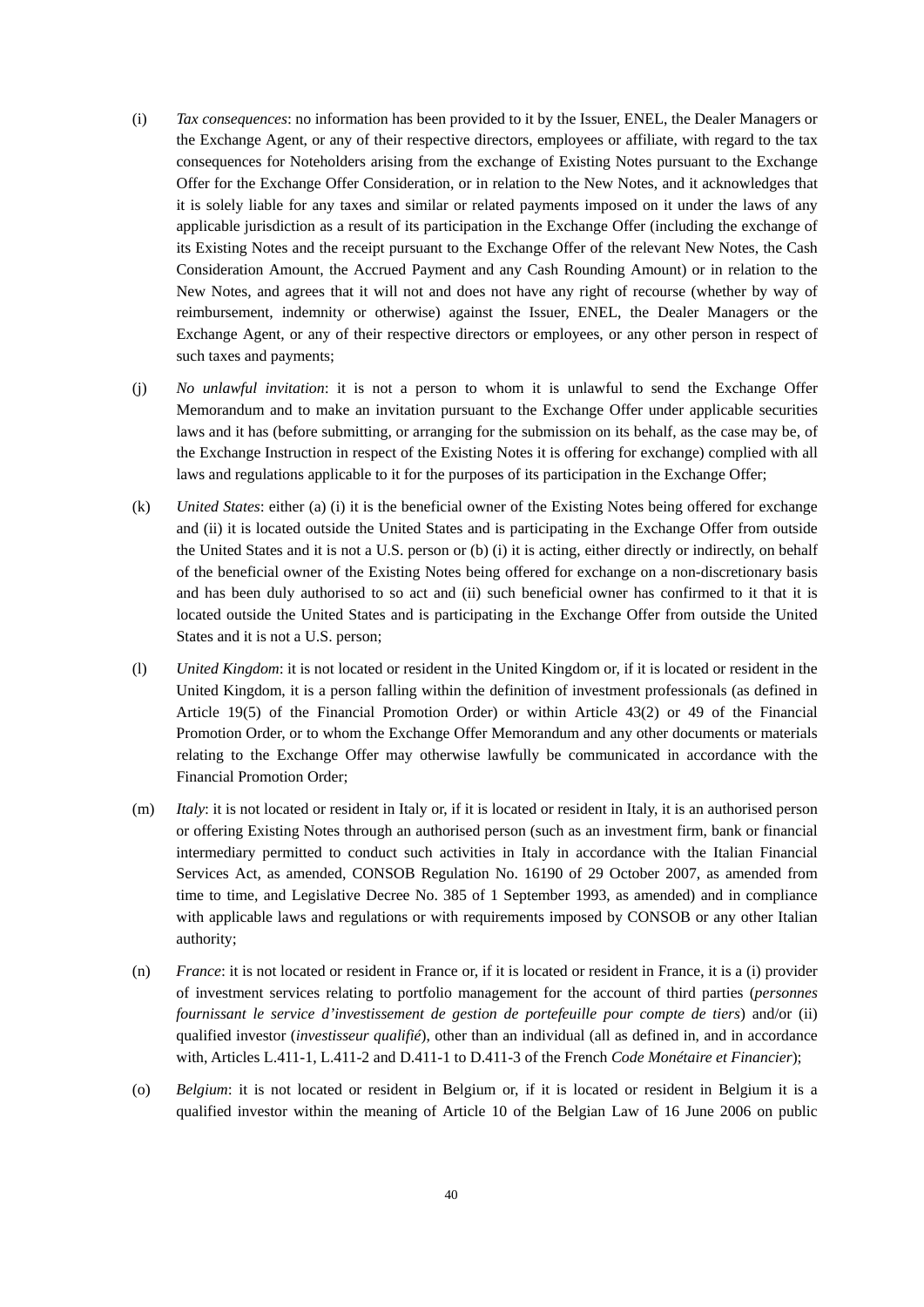offerings of investment instruments and the admission of investment instruments to trading on regulated markets;

- (p) *The Netherlands*: it is not located or resident in the Netherlands or, if it is located or resident in the Netherlands it is a qualified investor within the meaning of Section 1:1 of the Dutch Financial Supervision Act (*Wet op het financieel toezicht*) (which incorporates the definition of "qualified investor" from the Prospectus Directive (as defined herein).
- (q) *Sanctions*: it is not (i) a person that is, or is owned or controlled by a person that is, described or designated as a "specially designated national" or "blocked person" in the most current U.S. Treasury Department list of "Specially Designated National and Blocked Persons" (which can be found at http://sdnsearch.ofac.treas.gov/); or (ii) currently subject to, or in violation of, any sanctions under (x) the laws and regulations that have been officially published and are administered or enforced by the U.S. Government (including, without limitation, the Office of Foreign Assets Control of the U.S. Department of the Treasury ("**OFAC**") or the U.S. Department of State), or any enabling legislation or executive order relating thereto; or (y) any equivalent sanctions or measures officially published and imposed by the European Union, Her Majesty's Treasury, the United Nations Security Council or any other relevant sanctions authority, including sanctions imposed against certain states, organisations and individuals under the European Union's Common Foreign & Security Policy (other than any nonprohibited dealing or transaction with any person who is listed under Directive 1 (as amended) issued by OFAC pursuant to Executive Order 13662 and Council Regulation (EU) No 833/2014 (as amended by Council Regulation (EU) No 960/2014)) save that UniCredit Bank AG will not benefit from this representation insofar as it would result in a violation of, or conflict with, Section 7 of the German Foreign Trade Ordinance (*Außenwirtschaftsverordnung*) or any similar applicable anti-boycott law or regulation;
- (r) *Power and authority*: it has full power and authority to offer for exchange and transfer the Existing Notes offered for exchange and, if such Existing Notes are accepted for exchange by the Issuer, such Existing Notes will be transferred to, or to the order of, the Issuer with full title free from all liens, charges and encumbrances, not subject to any adverse claim and together with all rights attached to such Existing Notes, and it will, upon request, execute and deliver any additional documents and/or do such other things deemed by the Issuer to be necessary or desirable to complete the transfer and cancellation of such Existing Notes or to evidence such power and authority;
- (s) *Compliance with Clearing System requirements*: it holds and will hold, until the time of settlement on the Settlement Date, the Existing Notes blocked in the relevant Clearing System and, in accordance with the requirements of, and by the deadline required by, such Clearing System, it has submitted, or has caused to be submitted, an Exchange Instruction to such Clearing System to authorise the blocking of the Existing Notes offered for exchange with effect on and from the date of such submission so that, at any time pending the transfer of such Existing Notes on the Settlement Date to the Issuer, or to its agent on its behalf, no transfers of such Existing Notes may be effected;
- (t) *No obligation*: the Issuer is under no obligation to accept offers of Existing Notes for exchange pursuant to the Exchange Offer, and accordingly such offers may be accepted or rejected by the Issuer in its sole and absolute discretion and for any reason;
- (u) *Terms and conditions of Exchange Offer*: the terms and conditions of the Exchange Offer shall be deemed to be incorporated in, and form a part of, the Exchange Instruction which shall be read and construed accordingly, and that the information given by or on behalf of such Noteholder in the Exchange Instruction is true and will be true in all respects at the time of the exchange on the Settlement Date;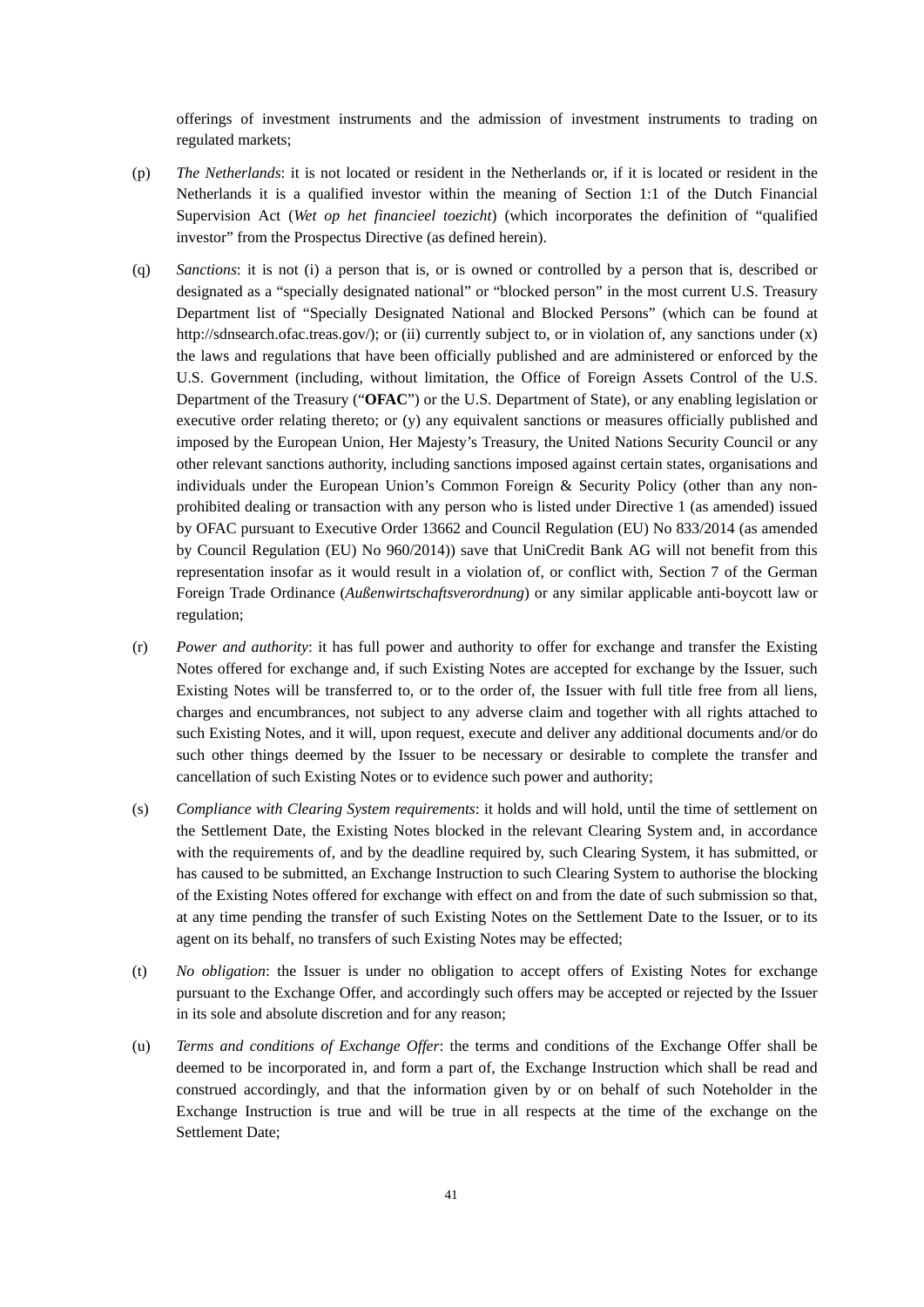- (v) *Constitution of binding agreement*: the Issuer's acceptance for payment of Existing Notes offered pursuant to any of the procedures described in this Exchange Offer Memorandum will constitute a binding agreement between such Noteholder and the Issuer in accordance with the terms and subject to the conditions of the Exchange Offer;
- (w) *Withdrawal or termination*: in the event of a withdrawal or termination of the Exchange Offer, the Exchange Instructions with respect to the relevant Existing Notes will be deemed to be withdrawn, and the relevant Existing Notes will be unblocked in the Direct Participant's Clearing System account;
- (x) *Cash amounts*: it acknowledges that, should its Existing Notes be accepted for exchange pursuant to the Exchange Offer: (i) any Cash Consideration Amount, Accrued Payment and any Cash Rounding Amount, as the case may be, will be paid in euro subject to and in accordance with the terms of the Exchange Offer; (ii) any Cash Consideration Amount, Accrued Payment and any Cash Rounding Amount, as the case may be, in respect of the Existing Notes so accepted will be deposited by or on behalf of the Issuer with the relevant Clearing System(s) on the Settlement Date; (iii) the Clearing Systems thereafter will make payments promptly to the relevant accounts in the Clearing Systems of the relevant Noteholders; and (iv) the New Notes will be delivered and payments of any Cash Consideration Amount, Accrued Interest and any Cash Rounding Amount, as the case may be, will be made to the Clearing System accounts in which the relevant Existing Notes are held and the delivery of any New Notes and payment of such amounts to the Clearing Systems will discharge in full the obligation of the Issuer to all such Noteholders in respect of the delivery of the New Notes and/or payment of such amounts, as the case may be;
- (y) *Accuracy of information*: the information given by or on behalf of such Noteholder in the Exchange Instruction is in all respects true, accurate and not misleading and will in all respects be true, accurate and not misleading at the time of the purchase of the New Notes on the Settlement Date; and
- (z) *Indemnity*: the Issuer, the Dealer Managers and the Exchange Agent will rely on the truth and accuracy of the foregoing acknowledgements, agreements, representations, warranties and undertakings and it shall indemnify the Issuer, the Dealer Managers and the Exchange Agent against all and any losses, costs, claims, liabilities, expenses, charges, actions or demands which any of them may incur or which may be made against any of them as a result of any breach of any of the terms of, or any of the agreements, representations, warranties and/or undertakings given in connection with the Exchange Offer.

The receipt of an Exchange Instruction by the relevant Clearing System will constitute instructions to debit the securities account of the relevant Direct Participant on the Settlement Date in respect of all of the Existing Notes that the relevant Noteholder has offered for exchange which have been accepted for exchange by the Issuer, upon receipt by such Clearing System of an instruction from the Exchange Agent for such Existing Notes to be transferred to the specified account of the Issuer or its agent on its behalf and against credit of the relevant New Notes and payment by or on behalf of the Issuer of any Cash Consideration Amount, Accrued Payment or any Cash Rounding Amount, subject to the automatic withdrawal of those instructions on the date of any termination of the Exchange Offer or on the valid revocation of such Exchange Instruction, in the limited circumstances in which such revocation is permitted as described in "*Revocation of Exchange Instructions*", and subject to acceptance by the Issuer of Offers to Exchange and satisfaction of all other conditions of the Exchange Offer.

## **General**

## *Separate Exchange Instructions*

A separate Exchange Instruction must be completed on behalf of each beneficial owner.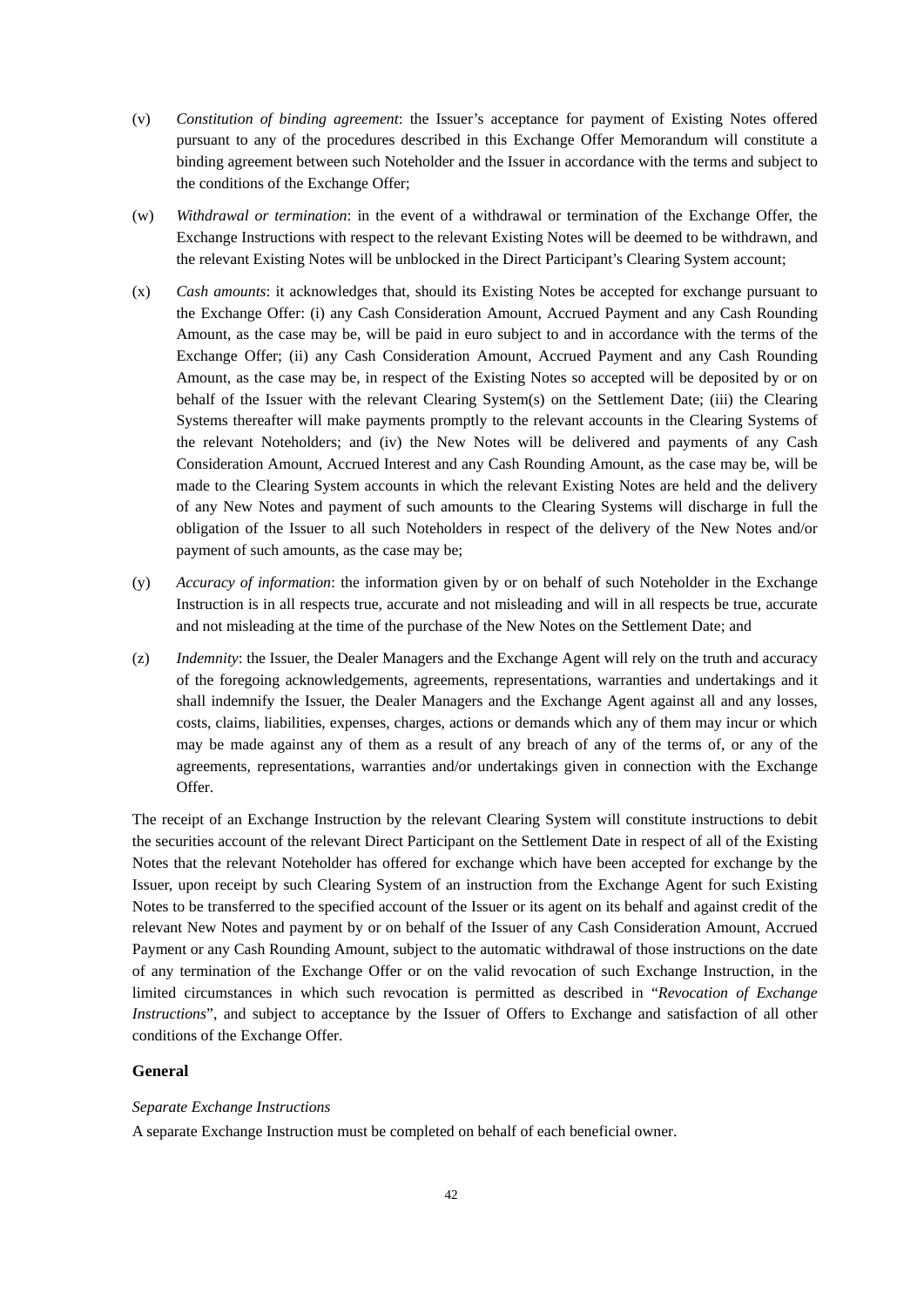### *Irrevocability*

The submission of a valid Exchange Instruction in accordance with the procedures set out in this section "*Procedures for Participating in the Exchange Offer*" will be irrevocable after the Exchange Offer Revocation Deadline (expected to be at 15:00 CET on 25 May 2016) except in the limited circumstances described in "*Revocation of Exchange Instructions*" above.

#### *Irregularities*

All questions as to the validity, form, eligibility and valid revocation (including times of receipt) of the Exchange Instruction will be determined by the Issuer in its sole and absolute discretion, which determination shall be final and binding.

The Issuer reserves, in its sole and absolute discretion, the right to reject any and all Exchange Instructions or revocation instructions not in proper form or for which any corresponding agreement by the Issuer to accept would, in the opinion of the Issuer and its legal advisers, be unlawful. The Issuer also reserves, in its sole and absolute discretion, the right to waive any defects, irregularities or delay in the submission of any and all Exchange Instructions or revocation instructions. The Issuer also reserves, in its sole and absolute discretion, the right to waive any such defect, irregularity or delay in respect of particular offers of Existing Notes for exchange, whether or not the Issuer elects to waive similar defects, irregularities or any delay in respect of any other offers of Existing Notes for exchange.

Any defect, irregularity or delay must be cured within such time as the Issuer determines, unless waived by it. Exchange Instructions will be deemed not to have been made until such defects, irregularities or delays have been cured or waived. None of the Issuer, the Dealer Managers or the Exchange Agent shall be under any duty to give notice to a Noteholder of any defects, irregularities or delays in an Exchange Instruction or revocation instruction, nor shall any of them incur any liability for failure to give such notice.

### *Governing Law*

The Exchange Offer, each Exchange Instruction and any exchange of Existing Notes pursuant to the Exchange Offer, and any non-contractual obligations arising out of or in connection with the foregoing, shall be governed by and construed in accordance with English law. By submitting an Exchange Instruction, the relevant Noteholder irrevocably and unconditionally agrees for the benefit of the Issuer, the Dealer Managers and the Exchange Agent that the courts of England are to have jurisdiction to settle any disputes that may arise out of or in connection with the Exchange Offer, such Exchange Instruction, any exchange of Existing Notes pursuant to the Exchange Offer or any non-contractual obligations arising out of or in connection with the foregoing and that, accordingly, any suit, action or proceedings arising out of or in connection with the foregoing may be brought in such courts.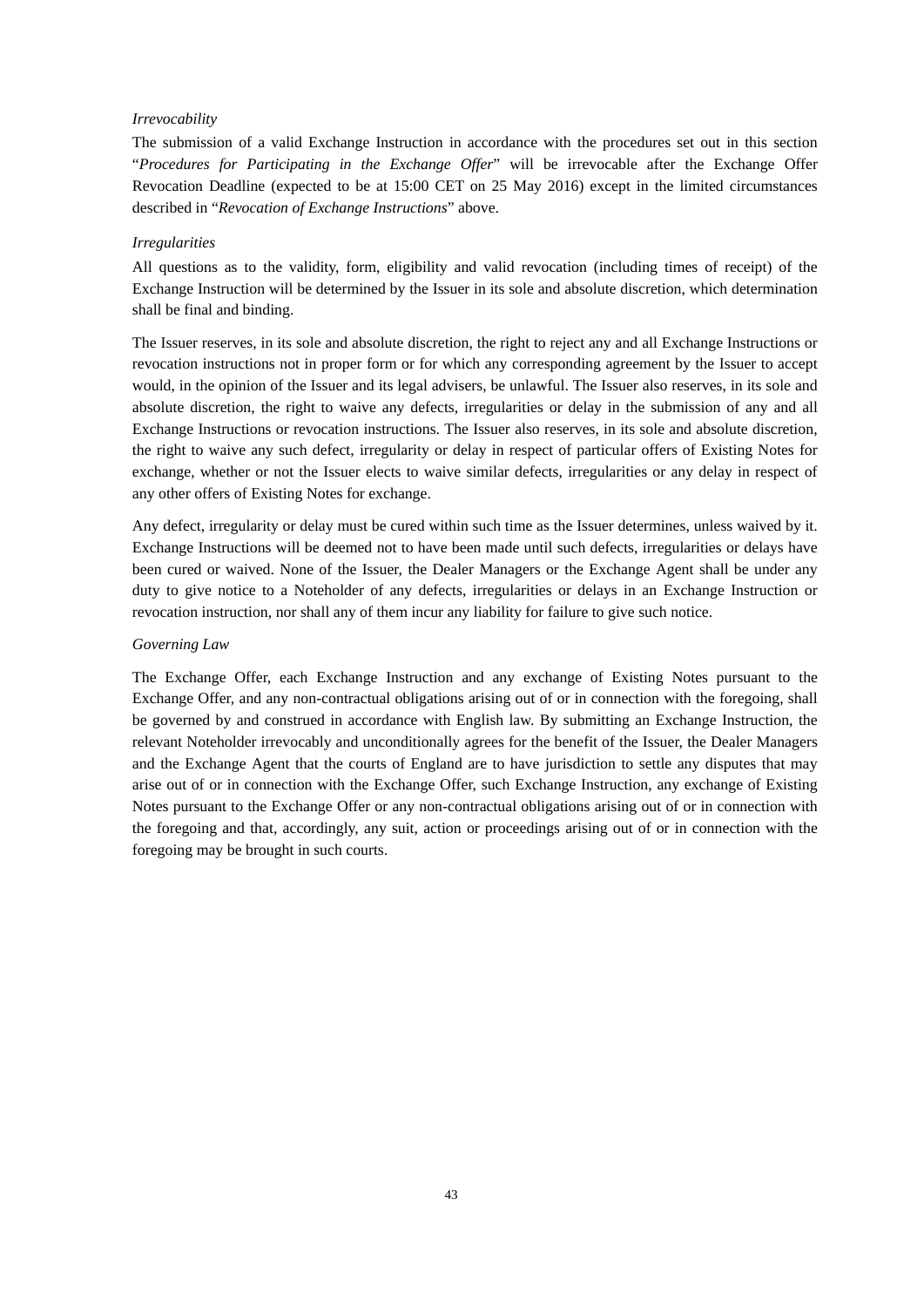## **AMENDMENT AND TERMINATION**

#### **Amendment and Termination**

Notwithstanding any other provision of the Exchange Offer, the Issuer may, subject to applicable laws but at its option and sole and absolute discretion, at any time before the Issuer announces whether Offers to Exchange are accepted pursuant to the Exchange Offer which it expects to do as soon as reasonably practicable after the Pricing Time on the Pricing Date:

- (a) *Extension or re-opening*: extend the Expiration Deadline or re-open the Exchange Offer (in which case all references in this Exchange Offer Memorandum to "Expiration Deadline" shall, unless the context requires otherwise, be to the latest time and date to which the Expiration Deadline has been so extended);
- (b) *Amendment of other terms*: extend, re-open or amend the Exchange Offer in any respect (including, but not limited to, any extension, re-opening or amendment, as applicable, in relation to the Expiration Deadline, the Pricing Time, the Pricing Date and/or the Settlement Date, any decrease in the Exchange Spread and/or the New Notes Spread or any increase or decrease in the Target New Notes Size);
- (c) *Delay*: delay acceptance of, subject to applicable law, Exchange Instructions submitted pursuant to the Exchange Offer until satisfaction or waiver of the conditions to the Exchange Offer, even if the Exchange Offer has expired; or
- (d) *Termination*: terminate the Exchange Offer including with respect to Exchange Instructions submitted before the time of such termination.

The Issuer also reserves the right at any time, in its sole and absolute discretion, to waive any or all of the conditions of the Exchange Offer as set out in this Exchange Offer Memorandum.

The Issuer will ensure an announcement is made of any such extension, re-opening, delayed acceptance, amendment or termination as soon as is reasonably practicable after the relevant decision is made. To the extent a decision is made to waive any condition of the Exchange Offer generally, such decision will also be announced as soon as is reasonably practicable after it is made (see "*Exchange Offer — Announcements*" above.) If the Issuer amends the Exchange Offer in any way that, in the opinion of the Issuer (in consultation with the Dealer Managers), is materially prejudicial to Noteholders that have already Offered for Exchange their Existing Notes, the announcement of such amendment shall include a statement that in the Issuer's opinion such amendment is materially prejudicial to such Noteholders.

In the event the Exchange Offer is terminated, notwithstanding the irrevocability of all Exchange Instructions, all Exchange Instructions in respect of Existing Notes of the relevant Existing Series will be deemed to be revoked automatically.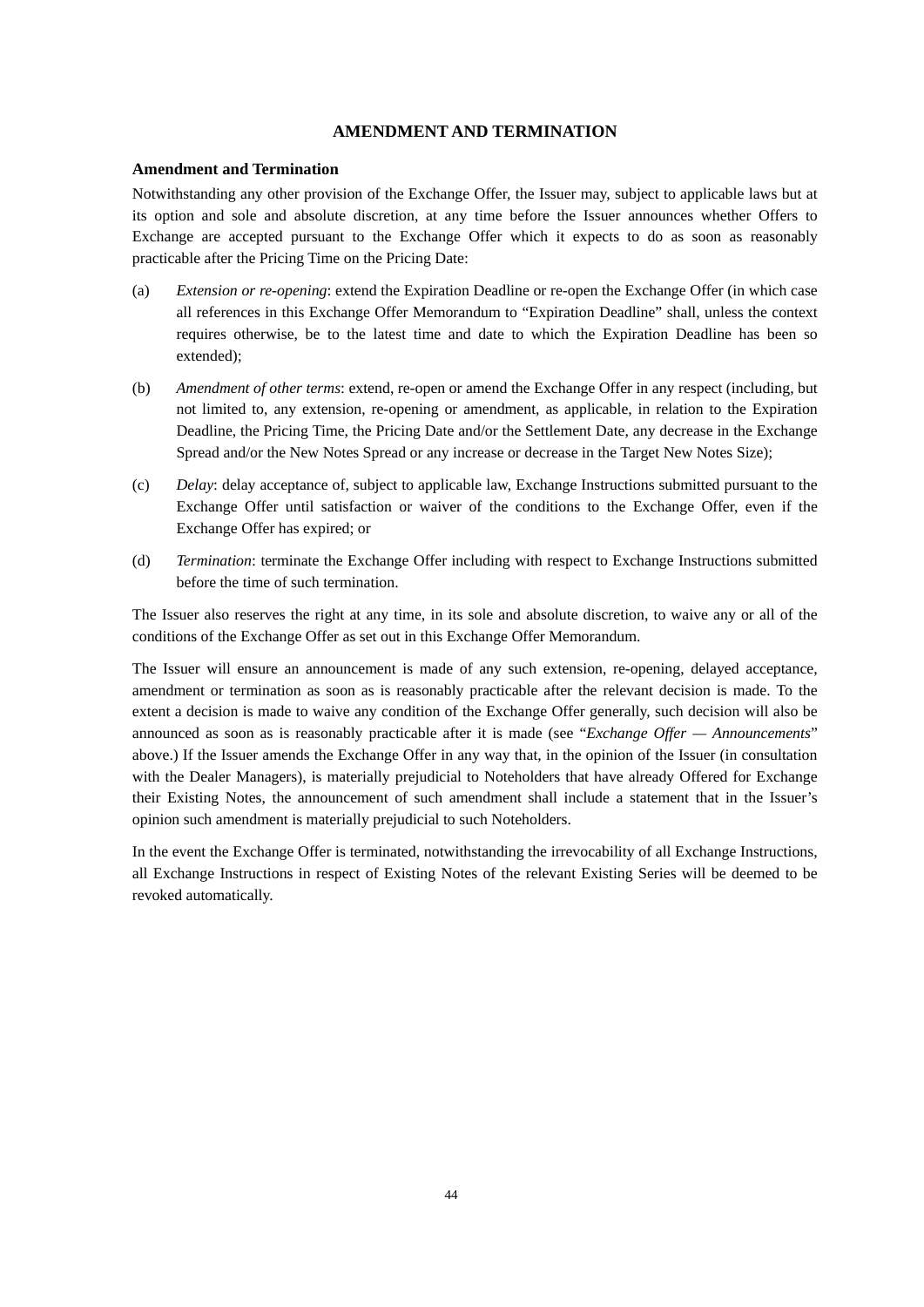## **TAX CONSEQUENCES**

**In view of the number of different jurisdictions where tax laws may apply to a Noteholder, this Exchange Offer Memorandum does not discuss the tax consequences for Noteholders arising from the exchange of Existing Notes pursuant to the Exchange Offer and the receipt of New Notes, Cash Consideration Amount, Accrued Payment or any Cash Rounding Amount, nor as holders of the New Notes. Noteholders are urged to consult their own professional advisers regarding the possible tax consequences under the laws of the jurisdictions that apply to them or to the exchange of their Existing Notes and the receipt pursuant to the Exchange Offer of New Notes, Cash Consideration Amount, Accrued Payments or any Cash Rounding Amount. Noteholders are liable for their own taxes and have no recourse to the Issuer, ENEL, the Dealer Managers or the Exchange Agent with respect to taxes arising in connection with the Exchange Offer.**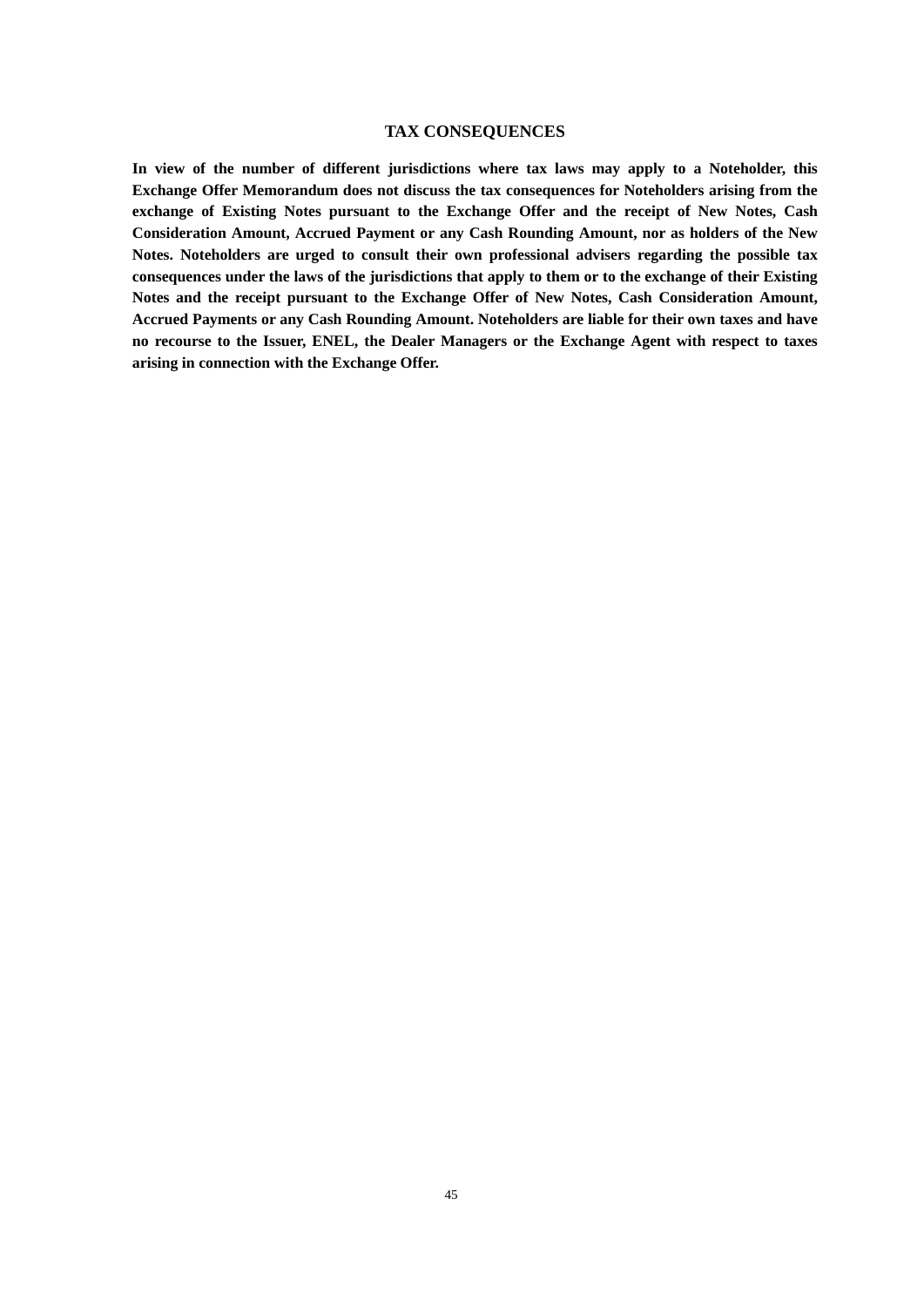## **DEALER MANAGERS AND EXCHANGE AGENT**

The Issuer has retained Barclays Bank PLC, BNP Paribas, ING Bank N.V., J.P. Morgan Securities plc, Mediobanca – Banca di Credito Finanziario S.p.A., Mitsubishi UFJ Securities International plc, Société Générale, The Royal Bank of Scotland plc and UniCredit Bank AG to act as Dealer Managers for the Exchange Offer and Lucid Issuer Services Limited to act as Exchange Agent. The Issuer has entered into a dealer manager agreement with the Dealer Managers, which contains certain provisions regarding payment of fees, expense reimbursement and indemnity arrangements relating to the Exchange Offer.

The Dealer Managers and their affiliates may contact Noteholders regarding the Exchange Offer and may request brokerage houses, custodians, nominees, fiduciaries and others to forward this Exchange Offer Memorandum and related materials to Noteholders.

The Dealer Managers and their affiliates have provided and continue to provide certain investment banking services, and/or lending, and/or may have issued financial instruments linked to ENEL's shares, and/or commercial banking transactions with, and may perform other services for, the Issuer, ENEL and their affiliates for which they have received and will receive compensation that is customary for services of such nature.

The Dealer Managers and/or their affiliates may have a holding in, or may from time to time provide advice or other investment services in relation to, or engage in transactions involving, the Existing Notes and the New Notes. Further, each of the Dealer Managers may (i) submit Exchange Instructions for their own account and (ii) submit Exchange Instructions (subject always to the offer restrictions set out in "*Offer and Distribution Restrictions*") on behalf of other Noteholders.

For the purposes of the calculation of the Exchange Ratio (which involves the calculation of the New Notes Price) at the Pricing Time, the Dealer Managers will determine the Reference Rate, and calculate the New Notes Yield, New Notes Price and New Notes Coupon. All such calculations and determinations will, absent manifest error, be conclusive and binding on the Issuer and the Noteholders.

None of the Dealer Managers, the Exchange Agent, or any of their respective directors, officers, employees, agents or affiliates assumes any responsibility for the accuracy or completeness of the information concerning the Exchange Offer, the Issuer, any of its affiliates, the Existing Notes or the New Notes contained in this Exchange Offer Memorandum or for any failure by the Issuer to disclose events that may have occurred and may affect the significance or accuracy of such information.

None of the Dealer Managers, the Exchange Agent, the Issuer, ENEL or any of their respective directors, officers, employees or affiliates make any representation or recommendation whatsoever regarding the Exchange Offer or any recommendation as to whether Noteholders should offer for exchange Existing Notes in the Exchange Offer.

The Exchange Agent and the Dealer Managers are the agents of the Issuer and owe no duty to any holder of **Notes**.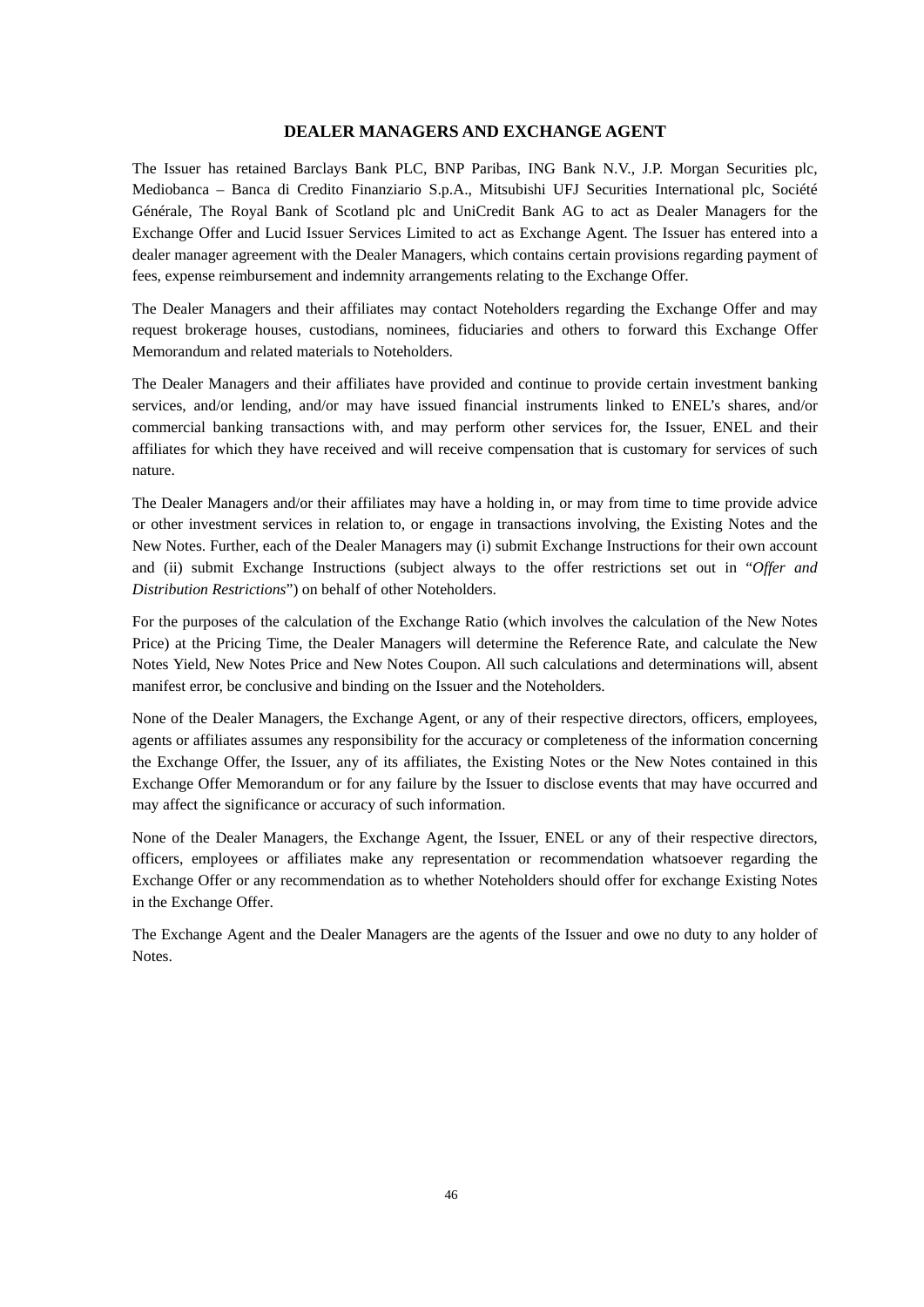# **ANNEX 1 – NEW NOTES PRELIMINARY DRAWDOWN PROSPECTUS**

[*The remainder of this page has been left intentionally blank*]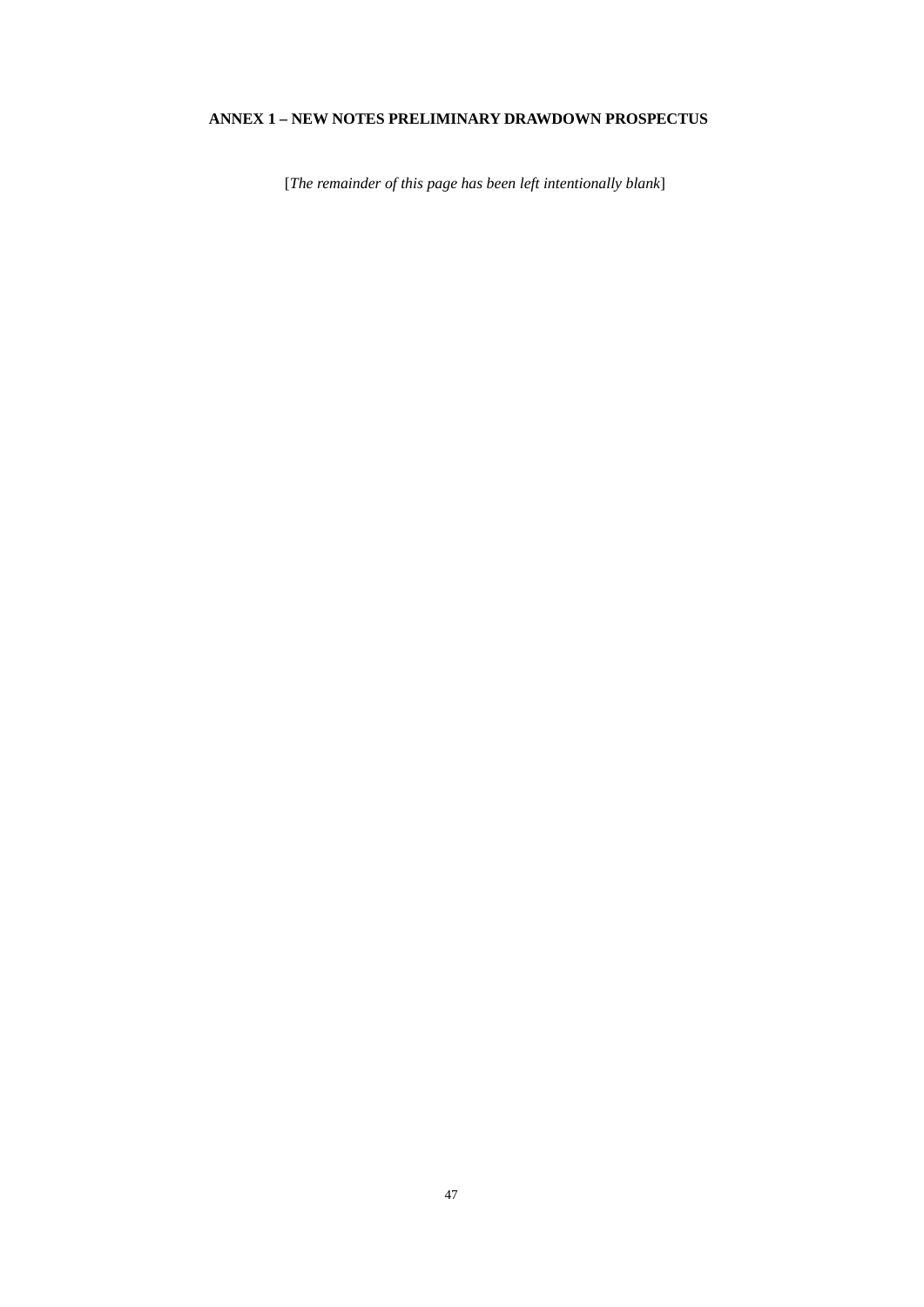Investors should not subscribe for any securities referred to herein except on the basis of the information contained in the final form of this New Notes Drawdown Prospectus.

### **NEW NOTES PRELIMINARY DRAWDOWN PROSPECTUS DATED 18 MAY 2016 SUBJECT TO COMPLETION**



# **ENEL FINANCE INTERNATIONAL N.V.**

*(a limited liability company incorporated in The Netherlands, having its corporate seat in Amsterdam, The Netherlands)* 

**Issue of €[●] [●] Notes due 20[26]**  *(the "Notes")*

**Guaranteed by** 

**ENEL – Società per Azioni**

*(incorporated with limited liability in Italy)*

# **Under the €35,000,000,000 Global Medium Term Note Programme**

This drawdown prospectus (the "**Drawdown Prospectus**") comprises (i) this document, and (ii) the documents and information specified in the section headed "*Documents Incorporated by Reference*" below.

This Drawdown Prospectus has been approved by the Central Bank of Ireland (the "**Central Bank**"), as competent authority under Directive 2003/71/EC, which expression shall include any amendments thereto, including Directive 2010/73/EU (the "**2010 PD Amending Directive**", to the extent implemented in the Relevant Member State) (the "**Prospectus Directive**"). The Central Bank only approves this Drawdown Prospectus as meeting the requirements imposed under Irish and EU law pursuant to the Prospectus Directive. This document constitutes a Prospectus for the purposes of the Prospectus Directive. Application has been made to the Irish Stock Exchange for the Notes to be admitted to the official list (the "**Official List**") and trading on its regulated market which is a regulated market for the purposes of Directive 2004/39/EC. No assurance can be given that any such application will be successful.

The Notes will constitute direct, unconditional and (subject to the provisions of Condition 4) unsecured and unsubordinated obligations of Enel Finance International N.V. (the "**Issuer**"). Upon issue the Notes will be guaranteed by Enel – Società per Azioni ("**ENEL**"). For further details see "*Terms and Conditions of the Notes – Status of the Notes and the Guarantee*".

The Notes will bear interest from and including [1] June 2016 (the "**Issue Date**") at a rate of [●] per cent. per annum. Interest on the Notes will be payable [annually] in arrear on  $\lceil \bullet \rceil$  in each year, beginning on  $\lceil \bullet \rceil$  [ $\bullet$ ] 2016.

Unless previously redeemed, repurchased or cancelled, the Notes will be redeemed at 100 per cent. of their principal amount on  $[\bullet] [\bullet]$ 20[26]. The Notes may be redeemed, in whole but not in part, at 100 per cent. of their principal amount plus interest, if any, prior to the date fixed for redemption at the option of the Issuer in the event of certain changes affecting taxation in the Republic of Italy. For further details see "*Terms and Conditions of the Notes – Redemption and Purchase*".

The Issuer has a right of substitution as set out in Condition 16(a) and Condition 16(c). ENEL N.V. may at any time, without the consent of the Noteholders or the Couponholders, substitute for itself as principal debtor under the Notes and the Coupons either ENEL as Issuer or any of ENEL's Subsidiaries (as defined below). ENEL or the relevant Subsidiary (failing which, ENEL) shall indemnify each Noteholder and Couponholder against any adverse tax consequences of such a substitution, except that neither ENEL nor the relevant Subsidiary shall be liable under such indemnity to pay any additional amounts either on account of "*imposta sostitutiva*" or on account of any other withholding or deduction in the event of payment of interest or other amounts paid to a non-Italian resident legal entity or a non-Italian resident individual which is resident in a country which does not allow for a satisfactory exchange of information. When ENEL N.V. is to be substituted by another of ENEL's Subsidiaries, such substitution may only take place if ENEL continues to guarantee the obligations of such Subsidiary. For further details regarding ENEL N.V.'s right of substitution see Condition 16(a) and Condition 16(c).

Any capitalised terms used but not defined in this Drawdown Prospectus shall have the meanings given to them in the Offering Circular as defined below.

#### **Investing in Notes involves certain risks. For a discussion of these see the section entitled "Risk Factors" beginning on page 7.**

The Notes have not been, and will not be, registered under the United States Securities Act of 1933, as amended (the "**Securities Act**") or with any securities regulatory authority of any state or other jurisdiction of the United States. The Notes are being offered outside the United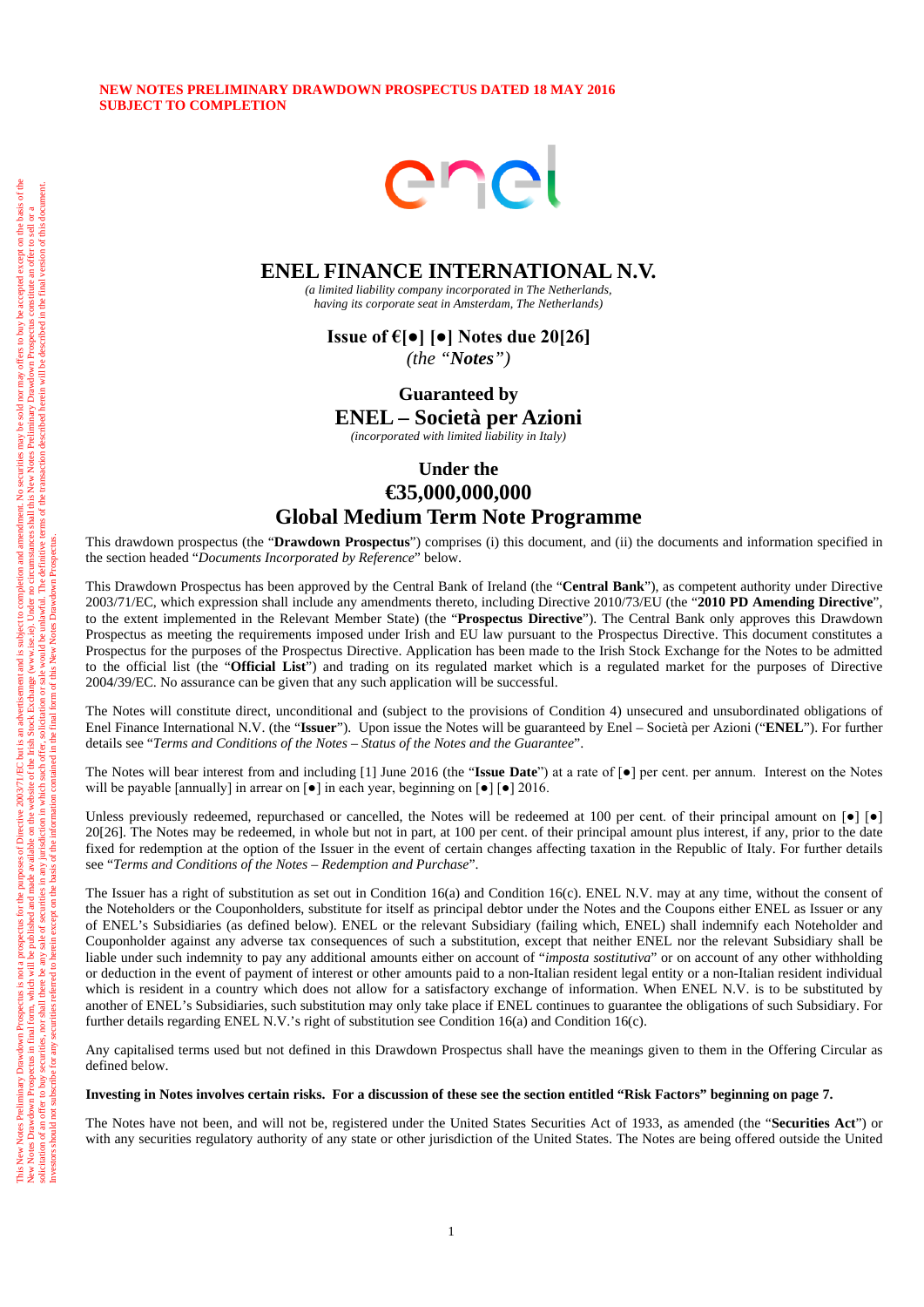States in accordance with Regulation S under the Securities Act ("**Regulation S**"), and may not be offered, sold, pledged or otherwise transferred in the United States or to U.S. persons (as defined in Regulation S) except in a transaction that is exempt from the registration requirements of the Securities Act and in compliance with any applicable state securities laws. In addition, Notes issued in reliance on Regulation S during the 40-day period beginning on the date of the completion of the distribution of the Notes will only be issued to a person that is neither a U.S. person nor holding such Notes for the account or benefit of a U.S. person. Terms in the previous sentence have the meaning given to them in Regulation S.

The Notes will be in bearer form and in denominations of  $\epsilon 0.0000$  and integral multiples of  $\epsilon 1,000$  in excess thereof up to and including €199,000 and will initially be in the form of a temporary global note (the "**Temporary Global Note**"), without interest coupons, which will be deposited on or around [1] June 2016 (the "**Issue Date**") with a common safekeeper (the "**Common Safekeeper**") for Euroclear Bank SA/NV ("**Euroclear**") and Clearstream Banking, société anonyme ("**Clearstream, Luxembourg**" and, together with Euroclear, the "**Clearing Systems**"). Interests in the Temporary Global Note will be exchangeable for interests in a permanent global note (the "**Permanent Global Note**"), without interest coupons, not earlier than 40 days after the Issue Date upon certification as to non-U.S. beneficial ownership. Interest payments in respect of the Notes cannot be collected without such certification. The Temporary Global Note and the Permanent Global Note (each a "**Global Note**") will be issued in new global note ("**NGN**") form. Ownership of the beneficial interests in the Notes will be shown on, and transfers thereof will be effected through, records maintained in book-entry form by the Clearing Systems and their respective participants.

The Notes are expected to be rated BBB by Standard & Poor's Credit Market Services Europe Limited ("**S&P**"), BBB+ by Fitch Italia S.p.A. ("**Fitch**") and Baa2 by Moody's Investors Service Ltd ("**Moody's**"). Each of Moody's, S&P and Fitch is established in the European Union and registered under Regulation (EC) No.1060/2009 (as amended) (the "**CRA Regulation**") and as such is included in the list of credit rating agencies published by the European Securities and Markets Authority on its website (at [http://www.esma.europa.eu/page/List-registered-and](http://www.esma.europa.eu/page/List-registered-and-certified-CRAs)[certified-CRAs\)](http://www.esma.europa.eu/page/List-registered-and-certified-CRAs) in accordance with the CRA Regulation. A rating is not a recommendation to buy, sell or hold securities and may be subject to revision, supervision or withdrawal at any time by the assigning rating organization.

Each investor must comply with all applicable laws and regulations in each country or jurisdiction in or from which the investor purchases, offers, sells or delivers the Notes or has in the investor's possession or distributes this Drawdown Prospectus and the accompanying Issue Terms.

*Joint Lead Managers* **Barclays BNP PARIBAS**<br> **BNP PARIBAS Mediobanca MUFG Société Générale Corporate & Investment Banking The Royal Bank of Scotland**

**J.P. Morgan** 

**UniCredit Bank**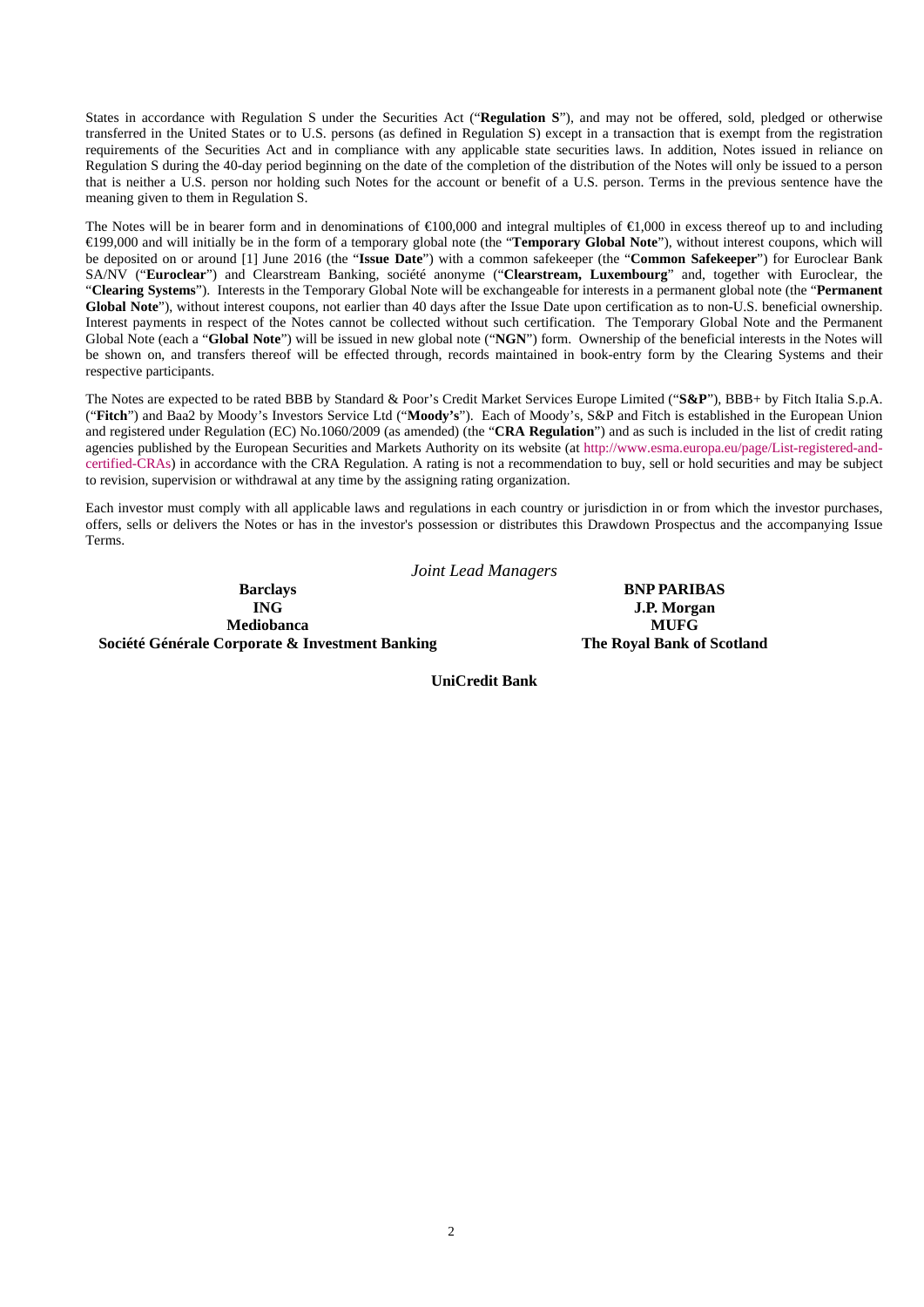### **IMPORTANT NOTICES**

**This Drawdown Prospectus is to be read in conjunction with all documents which are incorporated herein by reference (see "***Documents Incorporated by Reference***" below).** 

**Terms used herein and not otherwise defined shall have the same meanings given to them in the offering circular dated 20 October 2015 (the "Offering Circular") as supplemented by the supplement dated 18 December 2015 (the "Supplement") in each case relating to the €35,000,000,000 Global Medium Term Note Programme of the Issuer and the Guarantor.**

**Each of the Issuer and the Guarantor accepts responsibility for the information contained in this Drawdown Prospectus. To the best of the knowledge of each of the Issuer and the Guarantor (each having taken all reasonable care to ensure that such is the case) the information contained in this Drawdown Prospectus is in accordance with the facts and does not omit anything likely to affect the import of such information. Certain third party information has been extracted from external sources as described in this Drawdown Prospectus. Each of the Issuer and the Guarantor confirms that such information has been accurately reproduced and, as far as it is aware and is able to ascertain from published information, no facts have been omitted which would render the reproduced information inaccurate or misleading.**

**No representation, warranty or undertaking, express or implied, is made by Barclays Bank PLC, BNP Paribas, ING Bank N.V., J.P. Morgan Securities plc, Mediobanca – Banca di Credito Finanziario S.p.A., Mitsubishi UFJ Securities International plc, Société Générale, The Royal Bank of Scotland plc or UniCredit Bank AG (together, the "Joint Lead Managers") or any of their respective affiliates and no responsibility or liability is accepted by any of the Joint Lead Managers or any of their respective affiliates as to the accuracy or completeness of the information contained or incorporated in this Drawdown Prospectus or any other information provided by the Issuer or the Guarantor in connection with the Notes. None of the Joint Lead Managers or any of their affiliates accepts any liability in relation to the information contained or incorporated by reference in this Drawdown Propsectus or any other information provided by the Issuer or the Guarantor in connection with the Notes.**

**No person is or has been authorised by the Issuer or the Guarantor to give any information or to make any representation not contained in or not consistent with this Drawdown Prospectus or any other information supplied in connection with the Notes and, if given or made, such information or representation must not be relied upon as having been authorised by the Issuer or the Guarantor or any of the Joint Lead Managers.**

**Neither this Drawdown Prospectus nor any other information supplied in connection with the Notes (i) is intended to provide the basis of any credit or other evaluation or (ii) should be considered as a recommendation by the Issuer or the Guarantor or any of the Joint Lead Managers that any recipient of this Drawdown Prospectus or any other information supplied in connection with the Notes should purchase the Notes. Each investor contemplating purchasing the Notes should make its own independent investigation of the financial condition, results of operations and affairs, and its own appraisal of the creditworthiness, of the Issuer and the Guarantor. Prospective investors should also read the detailed information set out elsewhere in this Drawdown Prospectus and in the Issue Terms of the Notes and reach their own views, based upon their own judgement and upon advice from such financial, legal and tax advisers as they have deemed necessary, prior to making any investment decision. Neither this Drawdown Prospectus nor any other information supplied in connection with the Notes constitutes an offer or invitation by or on behalf of the Issuer or the Guarantor or any of the Joint Lead Managers to any person to subscribe for or to purchase the Notes.**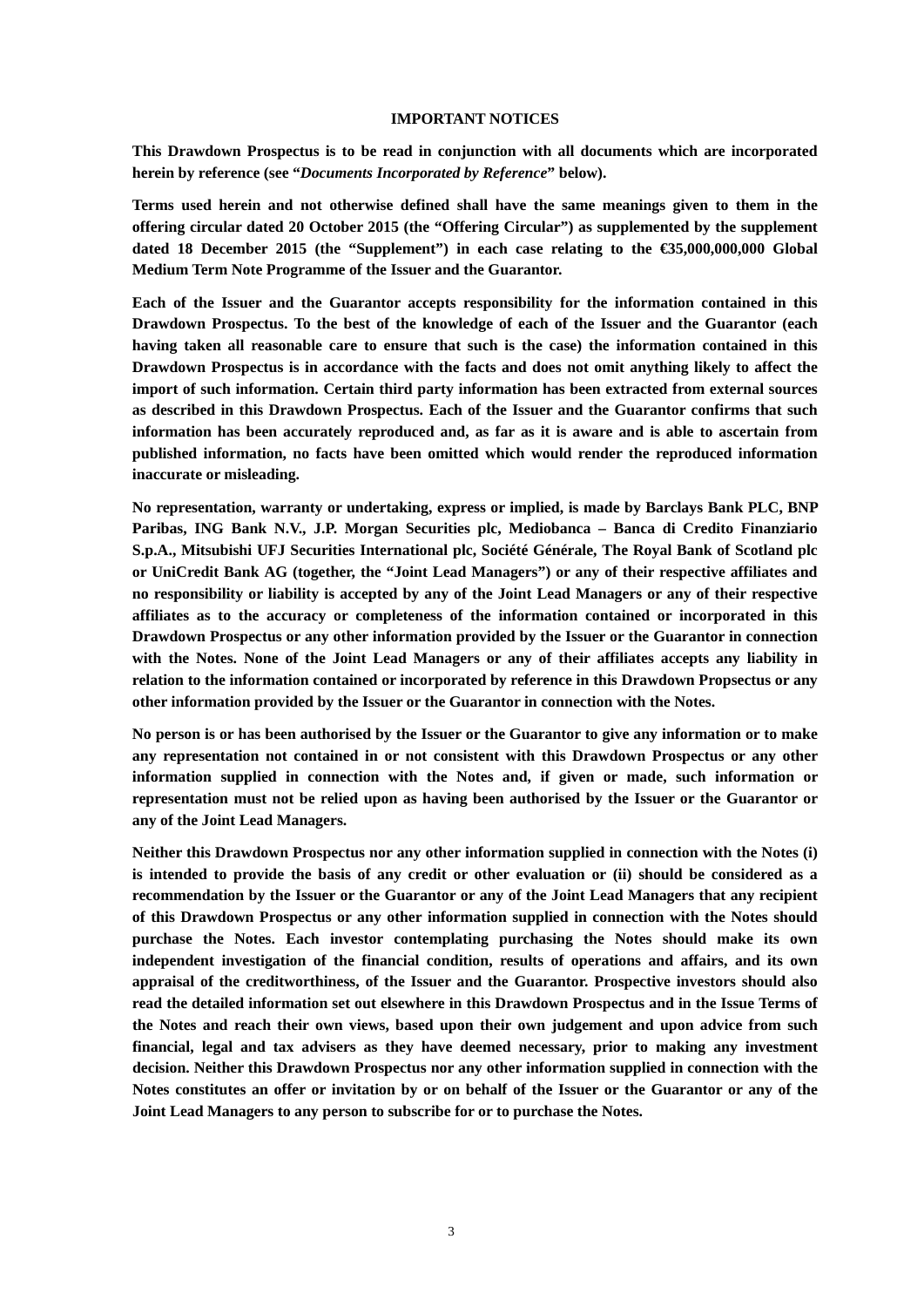**Neither the delivery of this Drawdown Prospectus nor the offering, sale or delivery of the Notes shall in any circumstances imply that the information contained herein concerning the Issuer or the Guarantor is correct at any time subsequent to the date hereof or that there has been no adverse change in the financial position of the Issuer or the Guarantor since the date hereof or the date upon which this document has been most recently supplemented or that any other information supplied in connection with the Notes is correct as of any time subsequent to the date indicated in the document containing the same. The Joint Lead Managers expressly do not undertake to review the financial condition or affairs of the Issuer or the Guarantor during the life of the Notes or to advise any investor in the Notes of any information coming to their attention.**

**This Drawdown Prospectus does not constitute an offer to sell or the solicitation of an offer to buy any Notes in any jurisdiction to any person to whom it is unlawful to make the offer or solicitation in such jurisdiction. The distribution of this Drawdown Prospectus and the offer or sale of Notes may be restricted by law in certain jurisdictions. The Issuer, the Guarantor and the Joint Lead Managers do not represent that this Drawdown Prospectus may be lawfully distributed, or that any Notes may be lawfully offered, in compliance with any applicable registration or other requirements in any such jurisdiction, or pursuant to an exemption available thereunder, or assume any responsibility for facilitating any such distribution or offering. In particular no action has been taken by the Issuer, the Guarantor or the Joint Lead Managers which is intended to permit a public offering of any Notes or distribution of this document in any jurisdiction where action for that purpose is required. Accordingly, no Notes may be offered or sold, directly or indirectly, and neither this Drawdown Prospectus nor any advertisement or other offering material may be distributed or published in any jurisdiction, except under circumstances that will result in compliance with any applicable laws and regulations. Persons into whose possession this Drawdown Prospectus or the Notes may come must inform themselves about, and observe, any such restrictions on the distribution of this Drawdown Prospectus and the offering and sale of the Notes. In particular, there are restrictions on the distribution of this Drawdown Prospectus and the offer or sale of Notes in the United States, the European Economic Area (including the United Kingdom, France, The Netherlands and Italy) and Japan, see "Subscription and Sale and Selling and Transfer Restrictions".**

**All references in this document to "Euro" and "€" refer to the currency introduced at the start of the third stage of European economic and monetary union pursuant to the Treaty establishing the European Community, as amended. In addition, references to "U.S.\$" refer to United States dollars and to "Sterling" and "£" refer to pounds sterling.**

**References to the "Group" or the "ENEL Group" are to ENEL S.p.A. together with its subsidiary companies under Article 2359 of the Italian Civil Code and under Article 93 of the Italian Unified Financial Act, unless the context requires otherwise.**

### **Non-IFRS Financial Measures**

**This Drawdown Prospectus contains certain non-IFRS financial measures including the Group's "gross operating margin," which is otherwise referred to as the Group's "EBITDA," and the Group's "Net Financial Debt (ENEL method) and Net Financial Debt (CESR standard)." EBITDA is calculated as "operating income" plus "depreciation, amortisation and impairment losses." References to "Net Financial Debt (CESR standard)" are to the Group's net financial debt as ascertained pursuant to paragraph 127 of the CESR/05-054b Recommendations, implementing EC Regulation 809/2004, and in accordance with the CONSOB instruction of 26 July 2007. References to "Net Financial Debt (ENEL method)" are to the Group's net financial debt calculated as the Group's Net Financial Debt (CESR standard) netted for long-term financial receivables and securities. Investors should not place undue reliance on these non-IFRS financial measures and should not consider any non-IFRS financial**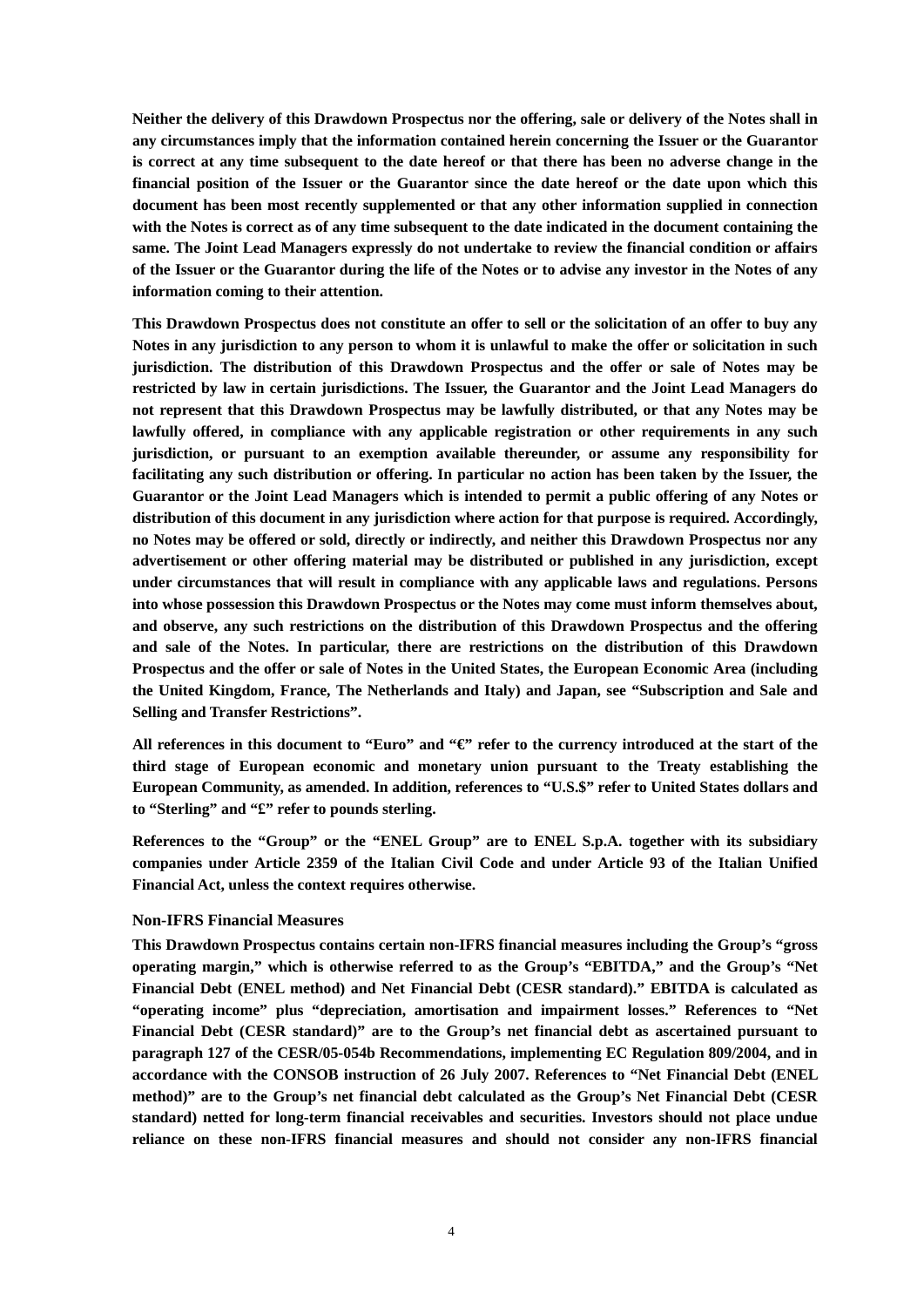**measure as: (i) an alternative to operating income or net income as determined in accordance with IFRS; (ii) an alternative to cash flow from operating, investing or financing activities (as determined in accordance with IFRS) as a measure of the Group's ability to meet cash needs; or (iii) an alternative to any other measure of performance under IFRS. These measures are not indicative of the Group's historical operating results; nor are they meant to be predictive of future results. These measures are, however, used by ENEL's management to monitor the underlying performance of the Group. Since companies generally do not calculate similarly entitled non-IFRS financial measures in an identical manner, ENEL's measures may not be consistent with similar measures used by other companies. For this reason also, investors should not place undue reliance on any non-IFRS financial measures.**

### **Market Information**

**This Drawdown Prospectus contains statements related to, among other things, the following: (i) the size of the sectors and markets in which the ENEL Group operates; (ii) growth trends in the sectors and markets in which ENEL operates; and (iii) ENEL's relative competitive position in the sectors and markets in which it operates and the position of its competitors in those same sectors and markets.**

**Whether or not this is stated, where such information is presented, such information is based on thirdparty studies and surveys as well as ENEL's experience, market knowledge, accumulated data and investigation of market conditions. While ENEL believes such information to be reliable and believes any estimates contained in such information to be reasonable, there can be no assurance that such information or any of the assumptions underlying such estimates are accurate or correct, and none of the internal surveys or information on which ENEL has relied have been verified by any independent sources. Accordingly, undue reliance should not be placed on such information. In addition, information regarding the sectors and markets in which ENEL operates is normally not available for certain periods and, accordingly, such information may not be current as of the date of this Drawdown Prospectus.**

## **STABILISATION**

**In connection with the issue and distribution of the Notes, [●] (the "Stabilising Manager(s)") (or any person acting on behalf of any Stabilising Manager(s)) may over-allot Notes or effect transactions with a view to supporting the market price of the Notes at a level higher than that which might otherwise prevail. However, there is no assurance that the Stabilising Manager(s) (or any person acting on behalf of a Stabilising Manager) will undertake stabilisation action. Any stabilisation action may begin on or after the date on which adequate public disclosure of the terms of the offer of the Notes is made and, if begun, may be ended at any time, but it must end no later than the earlier of 30 days after the Issue Date and 60 days after the date of the allotment of the Notes. Any stabilisation action or over-allotment must be conducted by the relevant Stabilising Manager(s) (or any person acting on behalf of any Stabilising Manager(s)) in accordance with all applicable laws and rules.**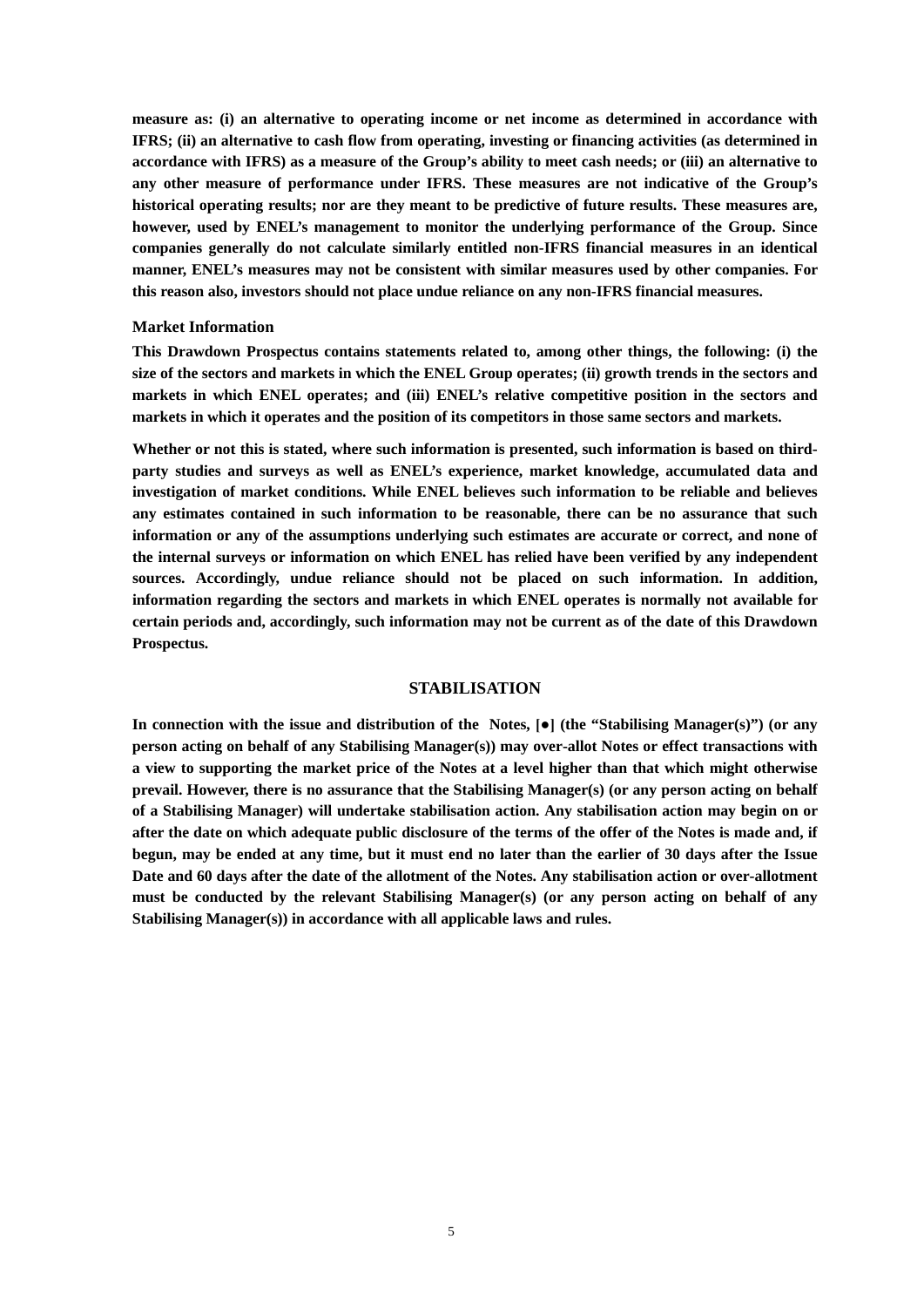# **TABLE OF CONTENTS**

# Page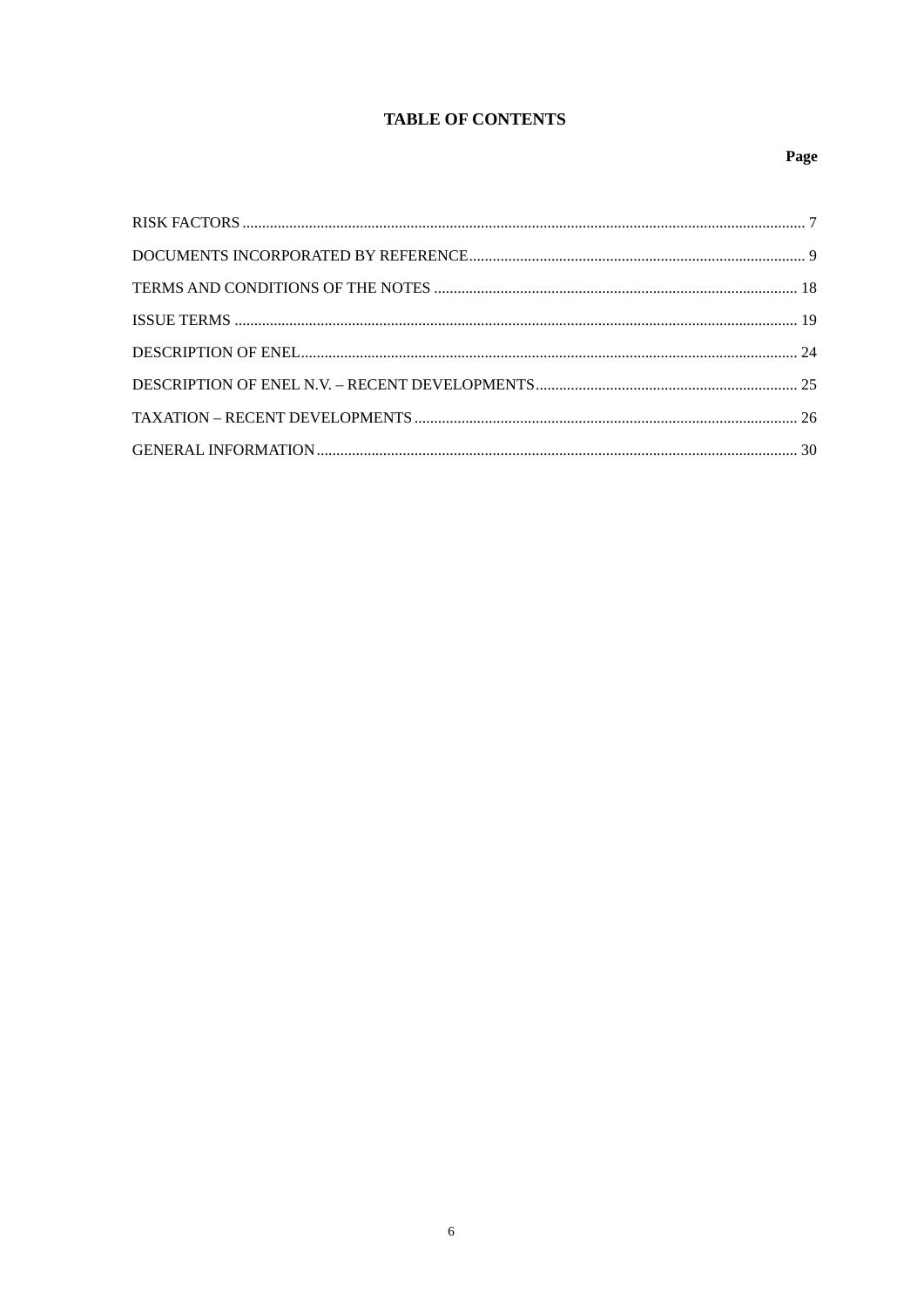## **RISK FACTORS**

<span id="page-56-0"></span>*The Issuer and the Guarantor believe that the following factors may affect their ability to fulfil their obligations under the Notes. Most of these factors are contingencies which may or may not occur and neither the Issuer nor the Guarantor is in a position to express a view on the likelihood of any such contingency occurring.*

*In addition, factors which are material for the purpose of assessing the market risks associated with the Notes are also described below.*

*The Issuer and the Guarantor believe that the factors described below represent the principal risks inherent in investing in the Notes, but the inability of the Issuer or the Guarantor to pay interest, principal or other amounts on or in connection with the Notes may occur for other reasons which may not be considered significant risks by the Issuer and the Guarantor based on information currently available to them and which they may not currently be able to anticipate. In addition, if any of the following risks, or any other risk not currently known, actually occur, the trading price of the Notes could decline and Noteholders may lose all or part of their investment. Prospective investors should also read the detailed information set out elsewhere in this Drawdown Prospectus including any document incorporated by reference hereto and reach their own views, based upon their own judgement and upon advice from such financial, legal and tax advisers as they have deemed necessary, prior to making any investment decision. Words and expressions defined in the "Terms and Conditions of the Notes" or elsewhere in this Drawdown Prospectus have the same meanings in this section.*

# **Factors that may affect the Issuer's and the Guarantor's ability to fulfil their obligations under the Notes**

The risks that may affect the Issuer's and the Guarantor's ability to fulfil their obligations under the Notes are set out:

- (a) under the headings:
	- (1) "Risks Related to the ENEL Group" on pages 28 to 33 of the Offering Circular;
	- (2) "*Risks Related to the Energy Industry and Markets*" on pages 33 to 38 of the Offering Circular; and
	- (3) "*Risks relating to ENEL's Ordinary Shares*" on page 38 of the Offering Circular,

in each case in the section entitled "*Risk Factors*" in the Offering Circular which has been incorporated by reference into this Drawdown Prospectus (see "*Documents incorporated by reference*" below), save that the paragraph entitled "*ENEL's ability to successfully execute its 2015-2019 Business Plan is not assured*" on pages 30-31 of the Offering Circular shall not be incorporated; and

(b) under the heading "*ENEL's ability to successfully execute its 2016-2019 Strategic Plan is not assured*" on page 6 of the Supplement which has been incorporated by reference into this Drawdown Prospectus (see "*Documents incorporated by reference*" below).

### **Factors which are material for the purpose of assessing the market risks associated with the Notes**

The risks which are material for the purpose of assessing the market risks associated with the Notes are set out under the headings: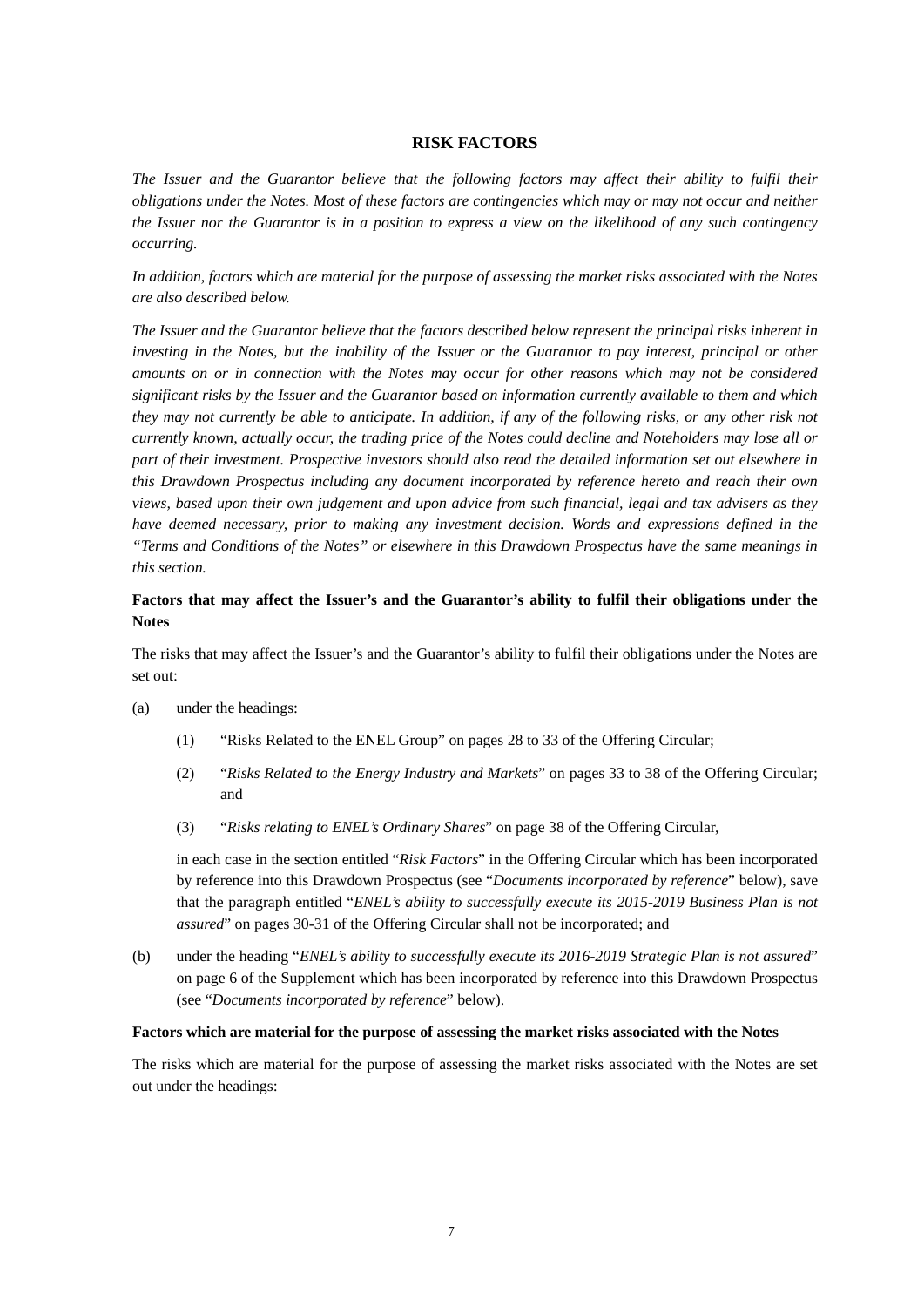- (a) "*Risks related to Notes generally*" on pages 39 to 41 of the Offering Circular, save that the risk factor set out under the heading "*Investors may be subject to tax consequences as a result of the Savings Directive*" on page 40 of the Offering Circular shall not be incorporated; and
- (b) "*Risks related to the market generally*" on pages 41 to 42 of the Offering Circular,

in each case in the section entitled "*Risk Factors*" in the Offering Circular which has been incorporated by reference into this Drawdown Prospectus (see "*Documents incorporated by reference*" below).

The following risk factor shall be included after the risk factor entitled "*Modification, waivers and substitution*" on page 39 of the Offering Circular and before the risk factor entitled "*Taxation*" on page 40 of the Offering Circular and should only be considered for the purposes of this Drawdown Prospectus:

## "*Investors may be subject to tax consequences as a result of the Savings Directive*

Under Council Directive 2003/48/EC (the "**Savings Directive**") on the taxation of savings income, each Member State is required to provide to the tax authorities of another Member State details of payments of interest or other similar income (within the meaning of the Savings Directive) paid by a Paying Agent (within the meaning of the Savings Directive) established within its jurisdiction to, or collected by, such a Paying Agent (within the meaning of the Savings Directive) for the benefit of an individual resident or Residual Entities (within the meaning of Article 4.2 of the Savings Directive) established in that other Member State except that Austria instead imposes a withholding system for a transitional period (subject to a procedure whereby, on meeting certain conditions, the beneficial owner of the interest or other income may request that no tax be withheld) unless during such period it elects otherwise.

In order to avoid overlap with the amended Council Directive 2011/16/EU on administrative cooperation in the field of taxation, pursuant to which Member States will be required to apply other new measures on mandatory automatic exchange of information, the Savings Directive has been repealed as from 1 January 2016 (except that Austria is allowed to start applying these measures up to one year later).

If a payment to an individual were to be made or collected through a Member State which has opted and still provide for a withholding system (*i.e.* Austria) and an amount of, or in respect of, tax were to be withheld from that payment pursuant to the Savings Directive or any other Directive implementing the conclusions of the ECOFIN Council meeting of 26–27 November 2000 on the taxation of savings income or any law implementing or complying with, or introduced in order to conform to such Directive, neither the Issuer nor any Paying Agent nor any other person would be obliged to pay additional amounts with respect to any Note as a result of the imposition of such withholding tax. The Issuer is required to maintain a Paying Agent with a specified office in an EU Member State that is not obliged to withhold or deduct tax pursuant to any law implementing the Savings Directive or any other Directive implementing the conclusions of the ECOFIN Council meeting of 26–27 November 2000."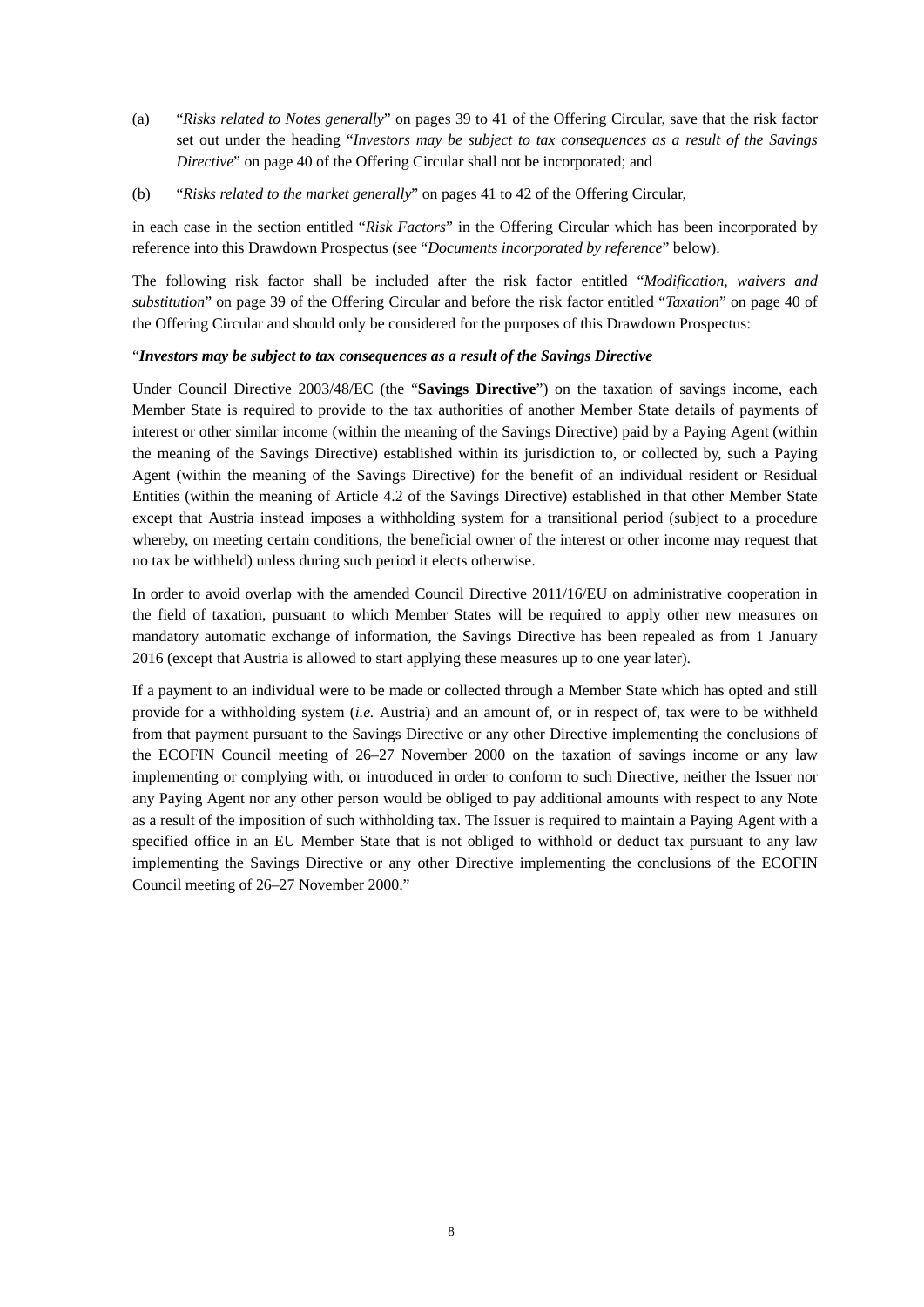## **DOCUMENTS INCORPORATED BY REFERENCE**

<span id="page-58-0"></span>The following documents which have previously been published and have been filed with the Central Bank of Ireland and the Irish Stock Exchange shall be incorporated in, and form part of, this Drawdown Prospectus:

- (a) the Offering Circular available at [https://www.enel.com/en](https://www.enel.com/en-gb/Documents/investor/mediumterm/Offering_Circular_08ott15.pdf)[gb/Documents/investor/mediumterm/Offering\\_Circular\\_08ott15.pdf;](https://www.enel.com/en-gb/Documents/investor/mediumterm/Offering_Circular_08ott15.pdf)
- (b) the Supplement available at [https://www.enel.com/it](https://www.enel.com/it-it/Documents/investor/mediumterm/ENEL_GMTN_2015_First_Supplement.pdf)[it/Documents/investor/mediumterm/ENEL\\_GMTN\\_2015\\_First\\_Supplement.pdf;](https://www.enel.com/it-it/Documents/investor/mediumterm/ENEL_GMTN_2015_First_Supplement.pdf)
- (c) the audited consolidated financial statements of ENEL for the financial year ended 31 December 2013 and the related auditors report contained in ENEL's Annual Report 2013 available athttps://www.enel.com/en-

gb/Documents/FinancialReports/report2013/bilancio\_consolidato\_enel\_spa\_2013\_en.pdf;

- (d) the audited consolidated financial statements of ENEL for the financial year ended 31 December 2014 and the related auditors report contained in ENEL's Annual Report 2014 available athttps://www.enel.com/en-gb/Documents/FinancialReports/report2014/annual\_report2014.pdf;
- (e) the audited consolidated financial statements of ENEL for the financial year ended 31 December 2015 available at the [https://www.enel.com/en](https://www.enel.com/en-gb/Documents/FinancialReports/report2015/Annual_Report_2015.pdf)[gb/Documents/FinancialReports/report2015/Annual\\_Report\\_2015.pdf;](https://www.enel.com/en-gb/Documents/FinancialReports/report2015/Annual_Report_2015.pdf)
- (f) the Auditors' report to the consolidated financial statements of ENEL for the financial year ended 31 December 2015 available at https://www.enel.com/engb/Documents/FinancialReports/report2015/Auditors\_Report\_on\_the\_2015\_consolidated\_financial\_st atements of the Enel Group.pdf;
- (g) the unaudited condensed consolidated interim financial report of ENEL as at and for the three months ended 31 March 2016, available at https://www.enel.com/engb/Documents/report2016/Interim%20Financial%20Report%20at%20March%2031%202016.pdf;
- (h) the audited financial statements of ENEL N.V. for the financial year ended 31 December 2013 and the related auditors report available at [https://www.enel.com/en](https://www.enel.com/en-gb/Documents/FinancialReports/report2013/EFI_FS_2013_with_auditors_report.pdf)[gb/Documents/FinancialReports/report2013/EFI\\_FS\\_2013\\_with\\_auditors\\_report.pdf;](https://www.enel.com/en-gb/Documents/FinancialReports/report2013/EFI_FS_2013_with_auditors_report.pdf)
- (i) the audited financial statements of ENEL N.V. for the financial year ended 31 December 2014 and the related auditors report available at https://www.enel.com/engb/Documents/FinancialReports/report2014/enel\_finance\_international\_nv\_annual\_report\_2014\_en.pd f;
- (j) the audited financial statements of ENEL N.V. for the financial year ended 31 December 2015 and the related auditors report available at [https://www.enel.com/en](https://www.enel.com/en-gb/Documents/FinancialReports/report2015/EFI_FS_12m2015%20published.pdf)[gb/Documents/FinancialReports/report2015/EFI\\_FS\\_12m2015%20published.pdf;](https://www.enel.com/en-gb/Documents/FinancialReports/report2015/EFI_FS_12m2015%20published.pdf)
- (k) the press release dated 6 November 2015 and headed "*Enersis presents reorganisation of its operations in Chile and other Latin American countries to the financial community*", available at [https://servizi.enel.it/eWCM/salastampa/comunicati\\_eng/1664724-2\\_PDF-1.pdf;](https://servizi.enel.it/eWCM/salastampa/comunicati_eng/1664724-2_PDF-1.pdf)
- (l) the press release dated 6 November 2015 and headed "*Reorganisation of ENEL operations in Chile and other Latin American countries meets corporate interest of Enersis, Endesa Chile and Chilectra*", available at [https://servizi.enel.it/eWCM/salastampa/comunicati\\_eng/1664716-2\\_PDF-1.pdf;](https://servizi.enel.it/eWCM/salastampa/comunicati_eng/1664716-2_PDF-1.pdf)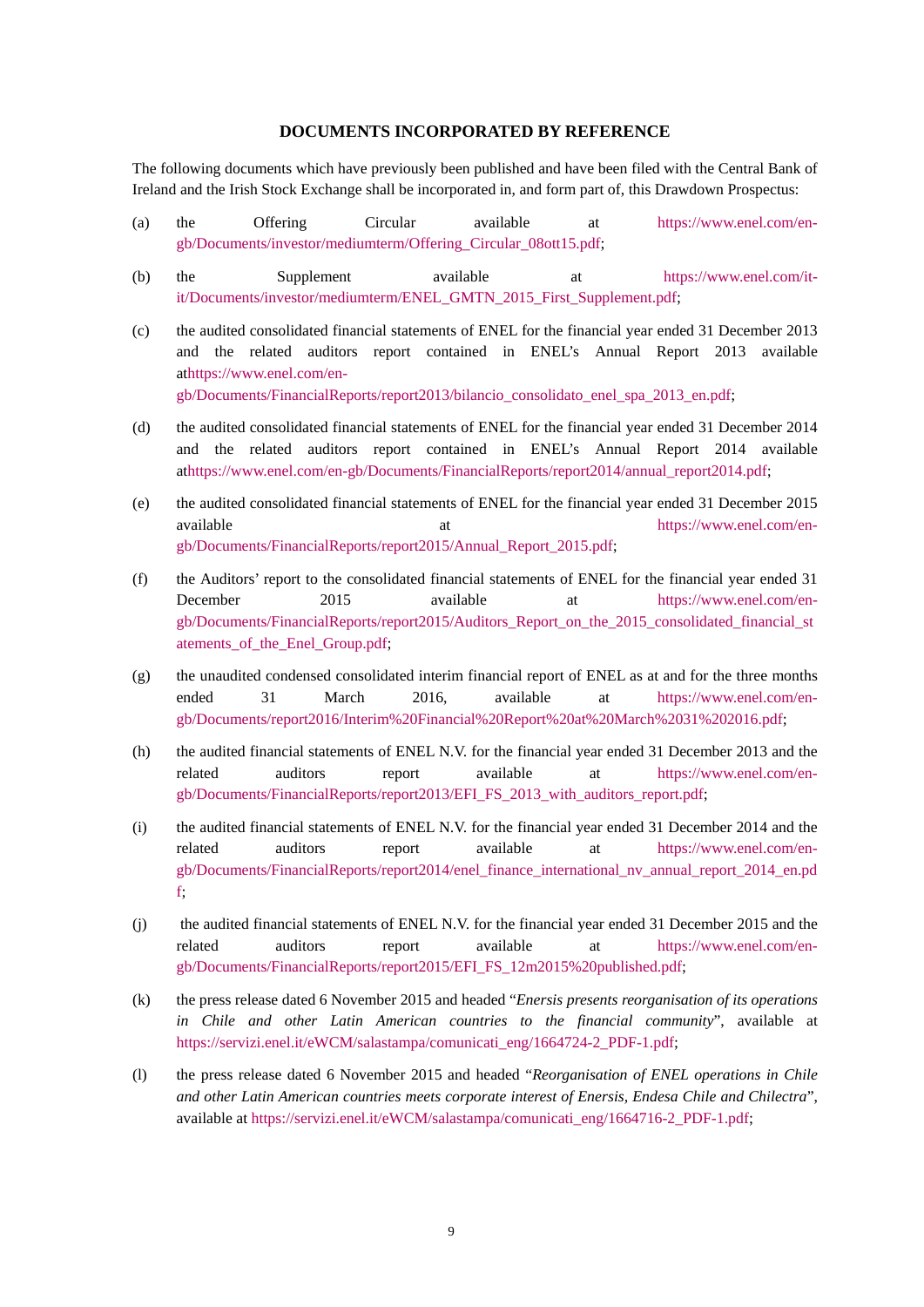- (m) the press release dated 11 November 2015 and headed "*Enersis, Endesa Chile and Chilectra call extraordinary shareholders' meetings to approve the first phase of the restructuring of group operations in Chile and other Latin American countries*", available at [https://servizi.enel.it/eWCM/salastampa/comunicati\\_eng/1664744-1\\_PDF-1.pdf;](https://servizi.enel.it/eWCM/salastampa/comunicati_eng/1664744-1_PDF-1.pdf)
- (n) the press release dated 13 November 2015 and headed "*Agreement for the sale of ENEL's 49% stake in Hydro Dolomiti Enel for about 335 million Euros*", and available at [https://servizi.enel.it/eWCM/salastampa/comunicati\\_eng/1664758-1\\_PDF-1.pdf;](https://servizi.enel.it/eWCM/salastampa/comunicati_eng/1664758-1_PDF-1.pdf)
- (o) the press release dated 18 November 2015 and headed "*ENEL Group presents 2016-2019 Strategic Plan*", available at [https://servizi.enel.it/eWCM/salastampa/comunicati\\_eng/1664795-1\\_PDF-1.pdf;](https://servizi.enel.it/eWCM/salastampa/comunicati_eng/1664795-1_PDF-1.pdf)
- (p) the press release dated 18 November 2015 and headed "*Approval of integration of Enel Green Power into ENEL*", available at https://servizi.enel.it/eWCM/salastampa/comunicati eng/1664793-2 PDF-[1.pdf;](https://servizi.enel.it/eWCM/salastampa/comunicati_eng/1664793-2_PDF-1.pdf)
- (q) the press release dated 25 November 2015 and headed "*ENEL group corporate restructuring in Latin America moves forward*", available at [http://servizi.enel.it/eWCM/salastampa/comunicati\\_eng/1664835-1\\_PDF-1.pdf;](http://servizi.enel.it/eWCM/salastampa/comunicati_eng/1664835-1_PDF-1.pdf)
- (r) the press release dated 26 November 2015 and headed "*Enel Green Power finalizes sale of all its assets in Portugal*", available at [http://servizi.enel.it/eWCM/salastampa/comunicati\\_eng/1664855-](http://servizi.enel.it/eWCM/salastampa/comunicati_eng/1664855-1_PDF-1.pdf) [1\\_PDF-1.pdf;](http://servizi.enel.it/eWCM/salastampa/comunicati_eng/1664855-1_PDF-1.pdf)
- (s) the press release dated 18 December 2015 and headed "*Enel signs agreement with EPH for sale of stake in Slovenské Elektrárne*", available at [http://servizi.enel.it/eWCM/salastampa/comunicati\\_eng/1665016-2\\_PDF-1.pdf;](http://servizi.enel.it/eWCM/salastampa/comunicati_eng/1665016-2_PDF-1.pdf)
- (t) the press release dated 19 December 2015 and headed "Extraordinary shareholders' meetings of Enersis, Endesa Chile and Chilectra approve first stage of Enel Group corporate restructuring in Latin America", available at [http://servizi.enel.it/eWCM/salastampa/comunicati\\_eng/1665018-1\\_PDF-1.pdf;](http://servizi.enel.it/eWCM/salastampa/comunicati_eng/1665018-1_PDF-1.pdf)
- (u) the press release dated 21 December 2015 and headed "*Enel signs agreement on Enel Produzione's stake in Slovenské Elektrárne with Slovak Economy Ministry*", available at [http://servizi.enel.it/eWCM/salastampa/comunicati\\_eng/1665021-1\\_PDF-1.pdf;](http://servizi.enel.it/eWCM/salastampa/comunicati_eng/1665021-1_PDF-1.pdf)
- (v) the press release dated 22 December 2015 and headed "*Enel Green Power and F2i close agreement to create a photovoltaic joint venture in Italy*", available at [http://servizi.enel.it/eWCM/salastampa/comunicati\\_eng/1665068-1\\_PDF-1.pdf;](http://servizi.enel.it/eWCM/salastampa/comunicati_eng/1665068-1_PDF-1.pdf)
- (w) the press release dated 11 January 2016 and headed "*Enel extraordinary shareholders' meeting approves integration of Enel Green Power into Enel*", available at [http://servizi.enel.it/eWCM/salastampa/comunicati\\_eng/1665156-1\\_PDF-1.pdf;](http://servizi.enel.it/eWCM/salastampa/comunicati_eng/1665156-1_PDF-1.pdf)
- (x) the press release dated 13 January 2016 and headed "*Enel Green Power enters German market*", available at [http://servizi.enel.it/eWCM/salastampa/comunicati\\_eng/1665163-1\\_PDF-1.pdf;](http://servizi.enel.it/eWCM/salastampa/comunicati_eng/1665163-1_PDF-1.pdf)
- (y) the press release dated 21 January 2016 and headed "*Preliminary assessment of effect on Enel Group of new 2016-2023 regulatory period for distribution in Italy*", available at [http://servizi.enel.it/eWCM/salastampa/comunicati\\_eng/1665231-1\\_PDF-1.pdf;](http://servizi.enel.it/eWCM/salastampa/comunicati_eng/1665231-1_PDF-1.pdf)
- (z) the press release dated 21 January 2016 and headed "*Enel repurchases notes for an aggregate nominal amount of 750,007,000 Euros*", available at [http://servizi.enel.it/eWCM/salastampa/comunicati\\_eng/1665229-1\\_PDF-1.pdf;](http://servizi.enel.it/eWCM/salastampa/comunicati_eng/1665229-1_PDF-1.pdf)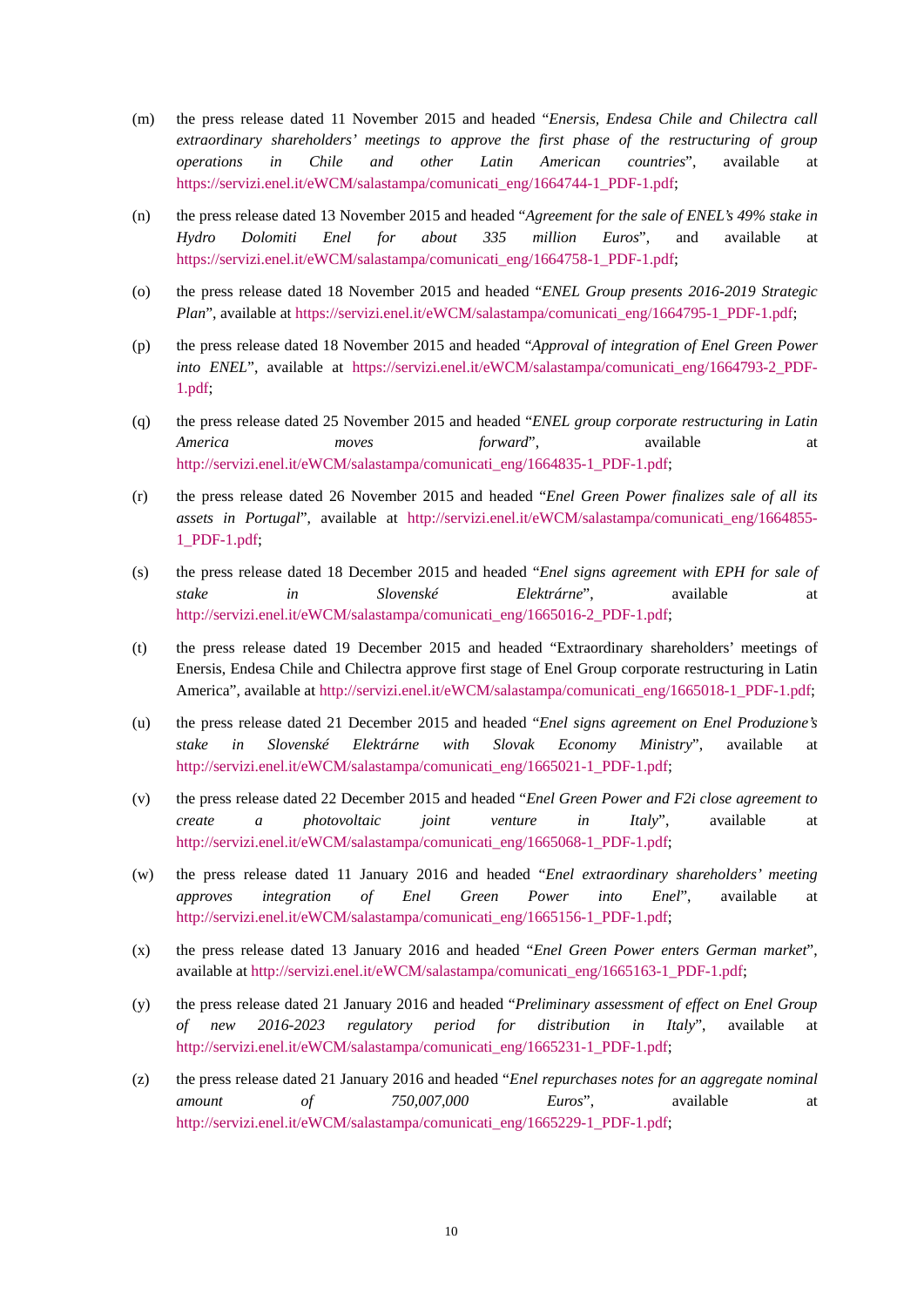- (aa) the press release dated 26 January 2016 and headed "*Enel rebrands as an open power business*", available at [http://servizi.enel.it/eWCM/salastampa/comunicati\\_eng/1665273-1\\_PDF-1.pdf;](http://servizi.enel.it/eWCM/salastampa/comunicati_eng/1665273-1_PDF-1.pdf)
- (bb) the press release dated 18 February 2016 and headed "*Integration of ENEL Green Power into ENEL: results of withdrawal and sale of EGP Shares*" available at [http://servizi.enel.it/eWCM/salastampa/comunicati\\_eng/1665375-1\\_PDF-1.pdf;](http://servizi.enel.it/eWCM/salastampa/comunicati_eng/1665375-1_PDF-1.pdf)
- (cc) the press release dated 18 February 2016 and headed "*ENEL Green Power steps into Perivian market following successful tender outcome*" available at [http://servizi.enel.it/eWCM/salastampa/comunicati\\_eng/1665369-1\\_PDF-1.pdf;](http://servizi.enel.it/eWCM/salastampa/comunicati_eng/1665369-1_PDF-1.pdf)
- (dd) the press release dated 22 March 2016 and headed "*2015 Financial targets achieved; progress against all five key pillars of strategic plan*" available at [http://servizi.enel.it/eWCM/salastampa/comunicati\\_eng/1665519-1\\_PDF-1.pdf;](http://servizi.enel.it/eWCM/salastampa/comunicati_eng/1665519-1_PDF-1.pdf)
- (ee) the press release dated 23 March 2016 and headed "*ENEL open fiber strategic plan presented to ENEL Board of Directors*" available at [http://servizi.enel.it/eWCM/salastampa/comunicati\\_eng/1665521-](http://servizi.enel.it/eWCM/salastampa/comunicati_eng/1665521-1_PDF-1.pdf) [1\\_PDF-1.pdf;](http://servizi.enel.it/eWCM/salastampa/comunicati_eng/1665521-1_PDF-1.pdf)
- (ff) the press release dated 25 March 2016 and headed "*Deed of demerger executed for the integration of Enel Green Power into ENEL*" available at [http://servizi.enel.it/eWCM/salastampa/comunicati\\_eng/1665525-1\\_PDF-1.pdf;](http://servizi.enel.it/eWCM/salastampa/comunicati_eng/1665525-1_PDF-1.pdf)
- (gg) the press release dated 29 March 2016 and headed "*Enel Green Power inaugurates triple renewable hybrid plant in the US*" available at [http://servizi.enel.it/eWCM/salastampa/comunicati\\_eng/1665533-](http://servizi.enel.it/eWCM/salastampa/comunicati_eng/1665533-1_PDF-1.pdf) [1\\_PDF-1.pdf;](http://servizi.enel.it/eWCM/salastampa/comunicati_eng/1665533-1_PDF-1.pdf)
- (hh) the press release dated 29 March 2016 and headed "*Deed of demerger for the integration of Enel Green Power into ENEL registered*" available at [http://servizi.enel.it/eWCM/salastampa/comunicati\\_eng/1665531-1\\_PDF-1.pdf;](http://servizi.enel.it/eWCM/salastampa/comunicati_eng/1665531-1_PDF-1.pdf)
- (ii) the press release dated 30 March 2016 and headed "*Enel Green Power confirms renewables leadership in Mexico following successful tender outcome*" available at [http://servizi.enel.it/eWCM/salastampa/comunicati\\_eng/1665535-1\\_PDF-1.pdf;](http://servizi.enel.it/eWCM/salastampa/comunicati_eng/1665535-1_PDF-1.pdf)
- (jj) the press release dated 4 April 2016 and headed "*ENEL starts construction of new solar park in Brazil*" available at [http://servizi.enel.it/eWCM/salastampa/comunicati\\_eng/1665702-1\\_PDF-1.pdf;](http://servizi.enel.it/eWCM/salastampa/comunicati_eng/1665702-1_PDF-1.pdf)
- (kk) press release dated 6 April 2016 and headed "*ENEL starts production at Pampa Norte pv plant in Chile*" available a[t http://servizi.enel.it/eWCM/salastampa/comunicati\\_eng/1665710-1\\_PDF-1.pdf;](http://servizi.enel.it/eWCM/salastampa/comunicati_eng/1665710-1_PDF-1.pdf)
- (ll) press release dated 8 April 2016 and headed "*ENEL starts construction in the United States of its largest wind farm*" available at [http://servizi.enel.it/eWCM/salastampa/comunicati\\_eng/1665741-](http://servizi.enel.it/eWCM/salastampa/comunicati_eng/1665741-1_PDF-1.pdf) [1\\_PDF-1.pdf;](http://servizi.enel.it/eWCM/salastampa/comunicati_eng/1665741-1_PDF-1.pdf)
- (mm) press release dated 12 April 2016 and headed "*ENEL partners with GRI at 2016 Global Conference*" available at [http://servizi.enel.it/eWCM/salastampa/comunicati\\_eng/1665749-1\\_PDF-1.pdf;](http://servizi.enel.it/eWCM/salastampa/comunicati_eng/1665749-1_PDF-1.pdf)
- (nn) press release dated 14 April 2016 and headed "*ENEL: amended shareholders' meeting agenda*" available at [http://servizi.enel.it/eWCM/salastampa/comunicati\\_eng/1665756-1\\_PDF-1.pdf;](http://servizi.enel.it/eWCM/salastampa/comunicati_eng/1665756-1_PDF-1.pdf)
- (oo) press release dated 15 April 2016 and headed "*ENEL's mexican wind farm Dominica wins IDB Sustainability Award*" available at [http://servizi.enel.it/eWCM/salastampa/comunicati\\_eng/1665761-](http://servizi.enel.it/eWCM/salastampa/comunicati_eng/1665761-2_PDF-1.pdf) [2\\_PDF-1.pdf;](http://servizi.enel.it/eWCM/salastampa/comunicati_eng/1665761-2_PDF-1.pdf)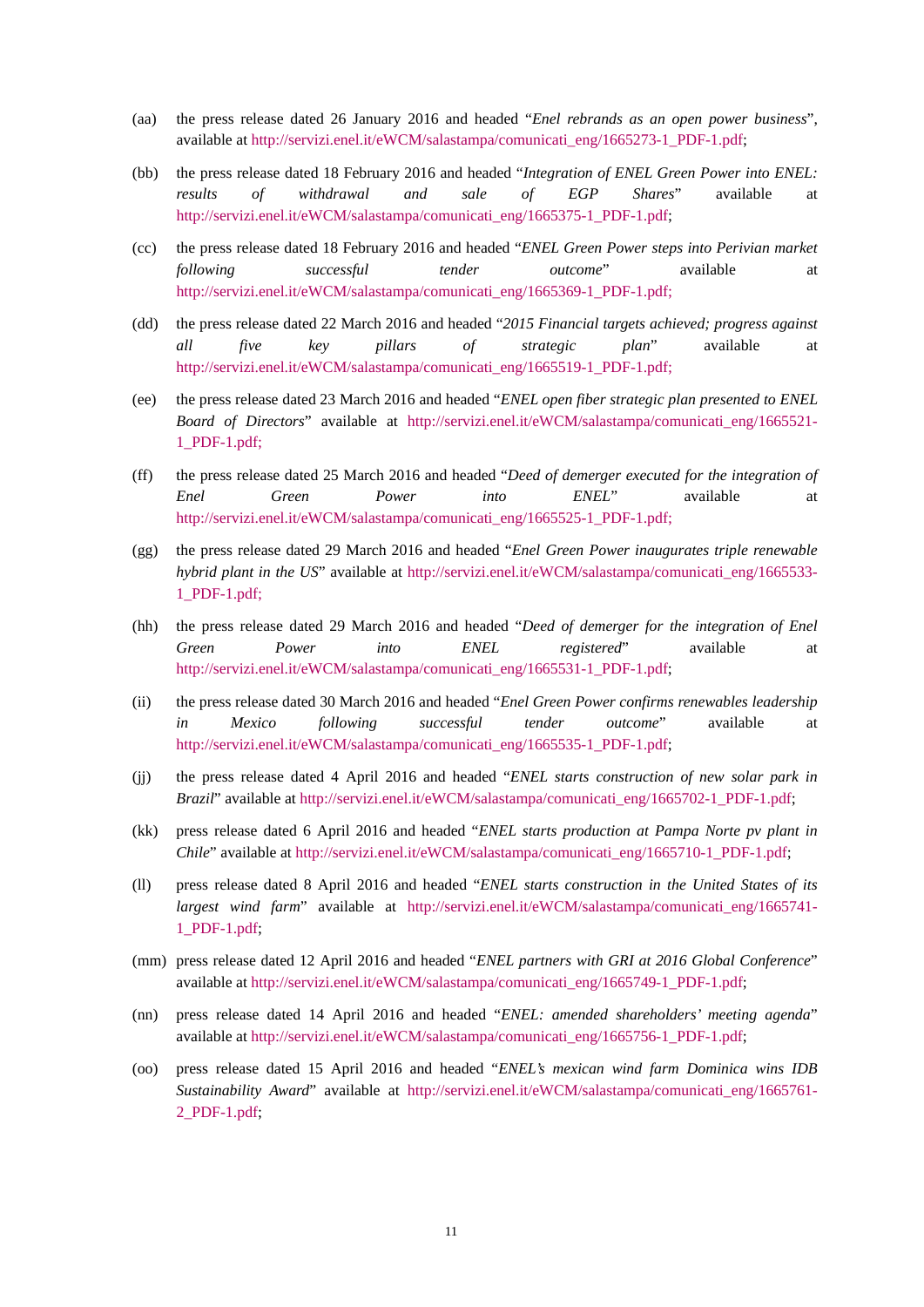- (pp) press release dated 15 April 2016 and headed "*ENEL publishes documentation concerning items to be discussed in ordinary session of shareholders' meeting*" available at [http://servizi.enel.it/eWCM/salastampa/comunicati\\_eng/1665759-1\\_PDF-1.pdf;](http://servizi.enel.it/eWCM/salastampa/comunicati_eng/1665759-1_PDF-1.pdf)
- (qq) press release dated 18 April 2016 and headed "*ENEL building 90 mw wind farm in Brazil with 190 million us dollar investment*" available at [http://servizi.enel.it/eWCM/salastampa/comunicati\\_eng/1665764-2\\_PDF-1.pdf;](http://servizi.enel.it/eWCM/salastampa/comunicati_eng/1665764-2_PDF-1.pdf)
- (rr) press release dated 20 April 2016 and headed "*ENEL publishes the explanatory report on the sole item to be discussed in extraordinary session of shareholders' meeting*" available at [http://servizi.enel.it/eWCM/salastampa/comunicati\\_eng/1665768-2\\_PDF-1.pdf;](http://servizi.enel.it/eWCM/salastampa/comunicati_eng/1665768-2_PDF-1.pdf)
- (ss) press release dated 21 April 2016 and headed "*ENEL foundation partners with American Academy in Rome*" available a[t http://servizi.enel.it/eWCM/salastampa/comunicati\\_eng/1665795-1\\_PDF-1.pdf;](http://servizi.enel.it/eWCM/salastampa/comunicati_eng/1665795-1_PDF-1.pdf)
- (tt) press release dated 22 April 2016 and headed "*ENEL starts production at the 24 mw Los Buenos Aires wind farm in Chile*" available at http://servizi.enel.it/eWCM/salastampa/comunicati eng/1665800-[1\\_PDF-1.pdf;](http://servizi.enel.it/eWCM/salastampa/comunicati_eng/1665800-1_PDF-1.pdf)
- (uu) press release dated 28 April 2016 and headed "*ENEL brings forward approval of first quarter 2016 results*" available at [http://servizi.enel.it/eWCM/salastampa/comunicati\\_eng/1665815-1\\_PDF-1.pdf;](http://servizi.enel.it/eWCM/salastampa/comunicati_eng/1665815-1_PDF-1.pdf)
- (vv) press release dated 2 May 2016 and headed "*ENEL: slates of candidates for renewal of Board of Statutory Auditors have been filed*" available at [http://servizi.enel.it/eWCM/salastampa/comunicati\\_eng/1665842-1\\_PDF-1.pdf;](http://servizi.enel.it/eWCM/salastampa/comunicati_eng/1665842-1_PDF-1.pdf)
- (ww) press release dated 3 May 2016 and headed "*ENEL starts operating Damascena wind farm in Brazil*" available at [http://servizi.enel.it/eWCM/salastampa/comunicati\\_eng/1665847-1\\_PDF-1.pdf;](http://servizi.enel.it/eWCM/salastampa/comunicati_eng/1665847-1_PDF-1.pdf)
- (xx) press release dated 3 May 2016 and headed "*Enel Green Power and PLT Energia sign accord for the dale of two wind farms in Calabria*" available at [http://servizi.enel.it/eWCM/salastampa/comunicati\\_eng/1665844-1\\_PDF-1.pdf;](http://servizi.enel.it/eWCM/salastampa/comunicati_eng/1665844-1_PDF-1.pdf)
- (yy) press release dated 4 May 2016 and headed "*ENEL starts production at its largest solar power plant in South Africa*" available at [http://servizi.enel.it/eWCM/salastampa/comunicati\\_eng/1665849-1\\_PDF-](http://servizi.enel.it/eWCM/salastampa/comunicati_eng/1665849-1_PDF-1.pdf)[1.pdf;](http://servizi.enel.it/eWCM/salastampa/comunicati_eng/1665849-1_PDF-1.pdf)
- (zz) press release dated 5 May 2016 and headed "*ENEL starts construction of its largest solar project in the United States*" available at [http://servizi.enel.it/eWCM/salastampa/comunicati\\_eng/1665854-1\\_PDF-](http://servizi.enel.it/eWCM/salastampa/comunicati_eng/1665854-1_PDF-1.pdf)[1.pdf;](http://servizi.enel.it/eWCM/salastampa/comunicati_eng/1665854-1_PDF-1.pdf)
- (aaa) press release dated 9 May 2016 and headed "*ENEL Group's net income up and net financial debt down in first quarter of 2016*" available at [http://servizi.enel.it/eWCM/salastampa/comunicati\\_eng/1665866-](http://servizi.enel.it/eWCM/salastampa/comunicati_eng/1665866-1_PDF-1.pdf) [1\\_PDF-1.pdf,](http://servizi.enel.it/eWCM/salastampa/comunicati_eng/1665866-1_PDF-1.pdf) and
- (bbb) press release dated 16 May 2016 and headed "ENEL starts construction of new 150 MW wind project in the United States" available at http://servizi.enel.it/eWCM/salastampa/comunicati eng/1665885-[1\\_PDF-1.pdf.](http://servizi.enel.it/eWCM/salastampa/comunicati_eng/1665885-1_PDF-1.pdf)

save that any statement contained herein or in a document which is incorporated by reference herein shall be modified or superseded for the purpose of this Drawdown Prospectus to the extent that a statement contained in this this Drawdown Prospectus or in any document which is incorporated by reference herein expressly or impliedly modifies or supersedes such earlier statement. Any statement so modified or superseded shall not, except as so modified or superseded, constitute a part of this Drawdown Prospectus.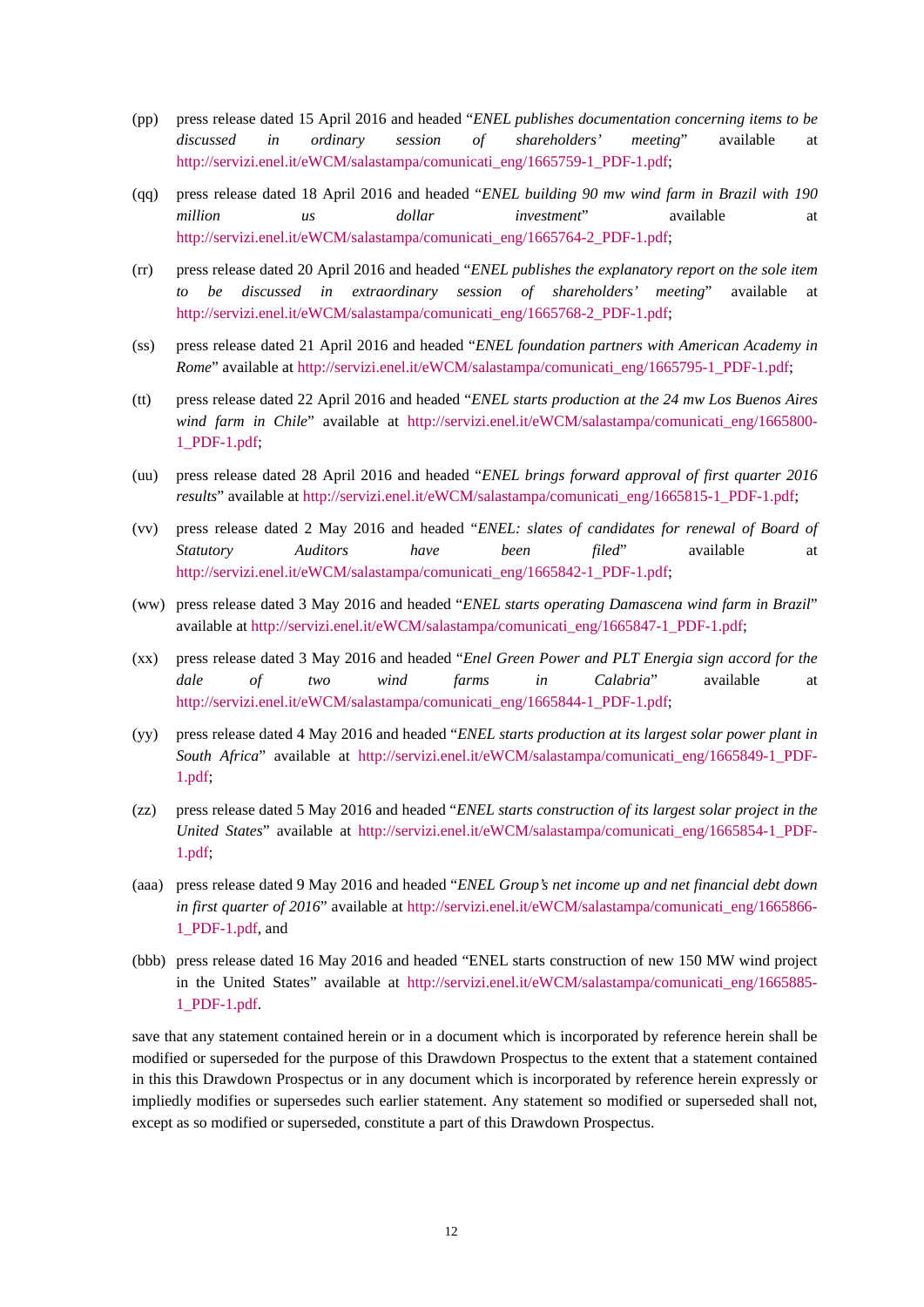Copies of documents incorporated by reference in this Drawdown Prospectus can be obtained from the registered offices of the Issuer and the Guarantor and from the specified offices of the Paying Agents for the time being in London (being The Bank of New York Mellon (acting through its London Branch), One Canada Square, London E14 5AL, United Kingdom) and Ireland (being Deutsche International Corporate Services (Ireland) Limited, Pinnacle 2, Eastpoint Business Park, Dublin 3, Ireland).

The documents incorporated by reference in this Drawdown Prospectus shall not include any documents which are themselves incorporated by reference in such incorporated documents ("daisy chained" documents). Such daisy chained documents incorporated by reference in the Offering Circular, the Supplement or the financial statements listed above as being incorporated by reference in this Drawdown Prospectus shall not form part of this Drawdown Prospectus. Where only part of the documents listed above have been incorporated by reference, only information expressly incorporated by reference herein shall form part of this document and the non-incorporated parts are either not relevant for the investor or covered elsewhere in this Drawdown Prospectus.

Pursuant to the Italian Civil Code, the non-consolidated financial statements as at and for the year ended 31 December 2015 of ENEL are subject to shareholder approval and a shareholder meeting has been called to approve such financial statements for 26 May 2016. In the event the shareholders do not approve such financial statements, this may have an impact on the 2015 consolidated financial information included and incorporated by reference in this Drawdown Prospectus and ENEL will file revised versions of such consolidated financial statements incorporated by reference herein as soon as practicable.

The following information from the documents listed above is incorporated by reference and the following cross-reference lists are provided to enable investors to identify specific items of information so incorporated. The documents listed at (k) to (bbb) above shall be incorporated in their entirety. Any information contained in any of the documents specified herein which is not incorporated by reference in this Drawdown Prospectus is either not relevant to investors or is covered elsewhere in this Drawdown Prospectus (in line with Article 28(4) of Commission Regulation (EC) No. 809/2004 implementing the Prospectus Directive).

| <b>Document</b>          | <b>Information incorporated</b>                                                                      | Location    |  |
|--------------------------|------------------------------------------------------------------------------------------------------|-------------|--|
| <b>Offering Circular</b> | Risk Factors, save that the risk<br>pp. 28-42                                                        |             |  |
|                          | factors headed (i) "ENEL's ability                                                                   |             |  |
|                          | to successfully execute its                                                                          |             |  |
|                          | 2015-2019 Business Plan is not                                                                       |             |  |
|                          | <i>assured</i> " on pages 30-31 of the                                                               |             |  |
|                          | Offering Circular and (ii)                                                                           |             |  |
|                          | "Investors may be subject to tax                                                                     |             |  |
|                          | consequences as a result of the                                                                      |             |  |
|                          | Savings Directive" on page 40 of                                                                     |             |  |
|                          | the Offering Circular shall not be                                                                   |             |  |
|                          | incorporated.                                                                                        |             |  |
|                          | Overview of the Programme                                                                            | pp. 46-49   |  |
|                          | Form of the Notes                                                                                    | pp. 50-53   |  |
|                          | Terms and Conditions of the Notes                                                                    | pp. 80-110  |  |
|                          | Description of ENEL save that the<br>paragraphs headed (i) "Strategy"<br>on page 118 of the Offering | pp. 112-163 |  |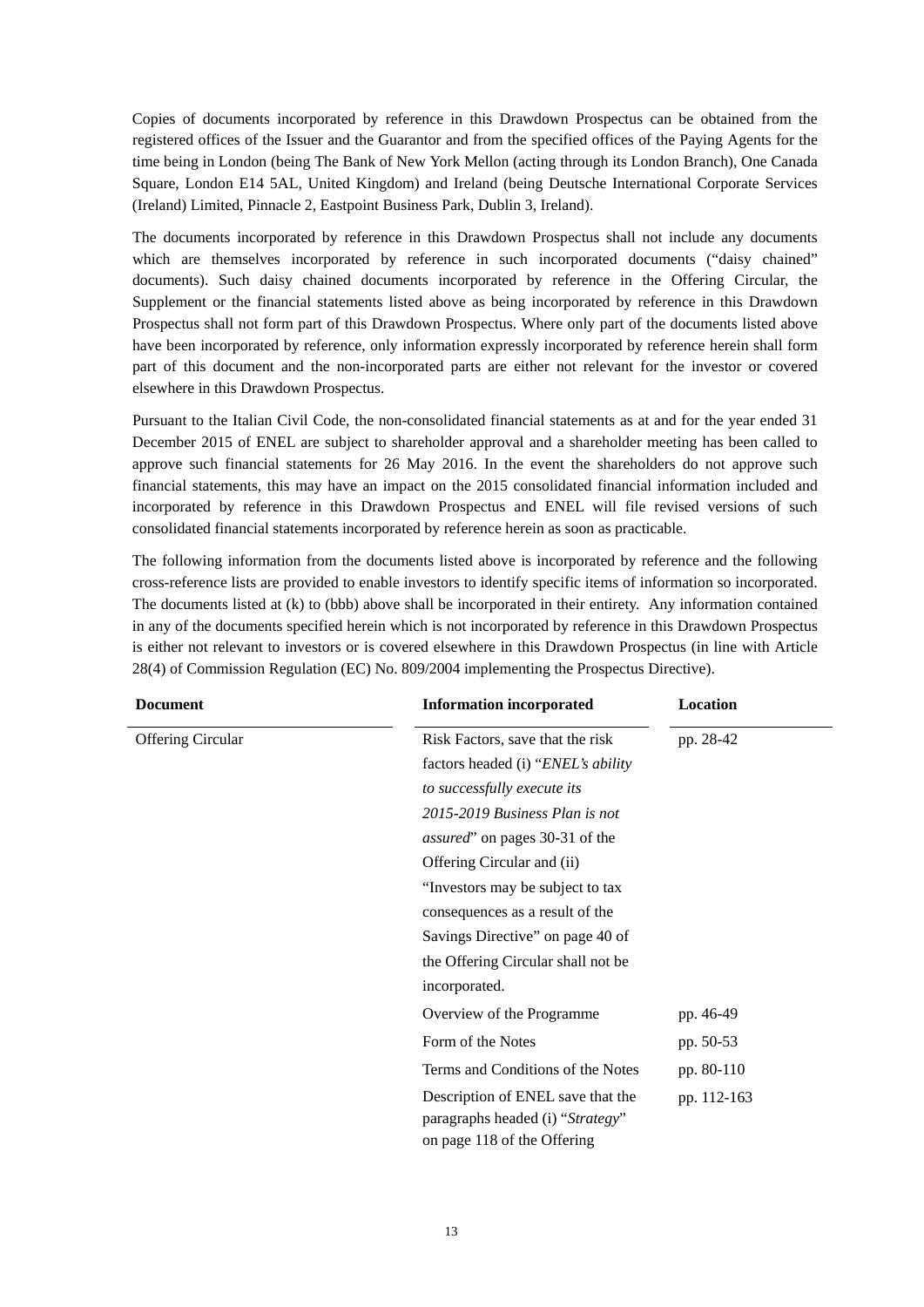|                                                                                                             | Circular, (ii) "Litigation" on pages<br>from 140 to 148 of the Offering<br>Circular and (iii) "Regulation" on<br>page 149 of the Offering Circular<br>shall not be incorporated                                                                                                                                                                                                                                                                                                                                                                   |             |
|-------------------------------------------------------------------------------------------------------------|---------------------------------------------------------------------------------------------------------------------------------------------------------------------------------------------------------------------------------------------------------------------------------------------------------------------------------------------------------------------------------------------------------------------------------------------------------------------------------------------------------------------------------------------------|-------------|
|                                                                                                             | Description of ENEL Finance<br>International N.V.                                                                                                                                                                                                                                                                                                                                                                                                                                                                                                 | pp. 164-167 |
|                                                                                                             | <b>Book-Entry Clearance Systems</b>                                                                                                                                                                                                                                                                                                                                                                                                                                                                                                               | pp. 170-173 |
|                                                                                                             | Taxation, save that the paragraphs<br>headed (i) "EU Directive on the<br>Taxation of Savings Income" on<br>pages 174 to 175; (ii) "The<br>Republic of Italy - Tax Treatment<br>of Notes Issued by ENEL - Italian<br>Resident Noteholders" on pages<br>175 to 176 (iii) "The Republic of<br>Italy - Tax Treatment of Notes<br>Issued by ENEL N.V. - Atypical<br>Securities" on pages 178 to 179<br>and (iv) "Taxation in The<br>Netherlands – Taxes on income<br>and capital gains - Residents of<br>The Netherlands" shall not be<br>incorporated | pp. 174-185 |
|                                                                                                             | Subscription and Sale and Selling<br>and Transfer Restrictions                                                                                                                                                                                                                                                                                                                                                                                                                                                                                    | pp. 186-192 |
| Supplement                                                                                                  | <b>Risk Factors</b>                                                                                                                                                                                                                                                                                                                                                                                                                                                                                                                               | p. 6        |
|                                                                                                             | Description of ENEL - Strategy                                                                                                                                                                                                                                                                                                                                                                                                                                                                                                                    | pp. 7-8     |
| ENEL's audited consolidated annual<br>financial statements for the financial<br>year ended 31 December 2013 | Financial information concerning<br>ENEL Group's assets and<br>liabilities, financial position and<br>profits and losses, significant<br>events and summary of the<br>regulatory framework in which<br><b>ENEL Group operates:</b>                                                                                                                                                                                                                                                                                                                |             |
|                                                                                                             | Significant events in 2013                                                                                                                                                                                                                                                                                                                                                                                                                                                                                                                        | pp. 58-66   |
|                                                                                                             | Sub-section "Regulatory and rate<br>issues" of section "Reference<br>scenario"                                                                                                                                                                                                                                                                                                                                                                                                                                                                    | pp. 78-98   |
|                                                                                                             | <b>Consolidated Income Statement</b>                                                                                                                                                                                                                                                                                                                                                                                                                                                                                                              | p. 134      |
|                                                                                                             | Statement of consolidated<br>comprehensive Income                                                                                                                                                                                                                                                                                                                                                                                                                                                                                                 | p. 135      |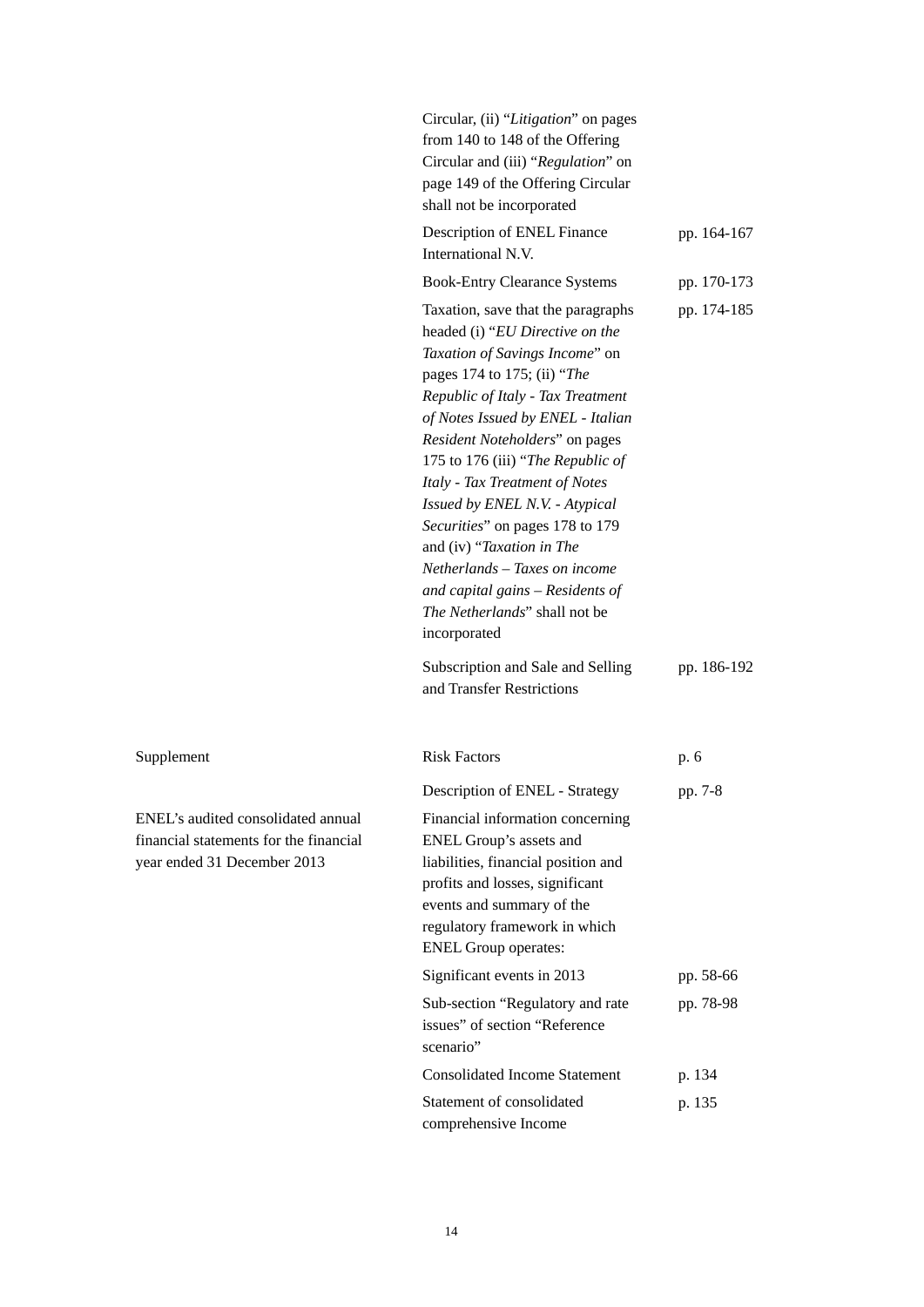|                                                                                                             | <b>Consolidated Balance Sheet</b>                                                                                                                                                                                                  | pp. 136-137 |
|-------------------------------------------------------------------------------------------------------------|------------------------------------------------------------------------------------------------------------------------------------------------------------------------------------------------------------------------------------|-------------|
|                                                                                                             | Statement of Changes in<br>Consolidated Shareholders' Equity                                                                                                                                                                       | pp. 138-139 |
|                                                                                                             | Consolidated Statement of Cash<br><b>Flows</b>                                                                                                                                                                                     | p. 140      |
|                                                                                                             | Notes to the Financial Statements                                                                                                                                                                                                  | pp. 141-251 |
|                                                                                                             | Report of the Independent<br>Auditors                                                                                                                                                                                              | pp. 294-296 |
| ENEL's audited consolidated annual<br>financial statements for the financial<br>year ended 31 December 2014 | Financial information concerning<br>ENEL Group's assets and<br>liabilities, financial position and<br>profits and losses, significant<br>events and summary of the<br>regulatory framework in which<br><b>ENEL Group operates:</b> |             |
|                                                                                                             | Significant events in 2014                                                                                                                                                                                                         | pp. 63-73   |
|                                                                                                             | Sub-section "Regulatory and rate<br>issues" of section "Reference<br>scenario"                                                                                                                                                     | pp. 83-101  |
|                                                                                                             | <b>Consolidated Income Statement</b>                                                                                                                                                                                               | p. 136      |
|                                                                                                             | <b>Statement of Consolidated</b><br>Comprehensive Income                                                                                                                                                                           | p. 137      |
|                                                                                                             | <b>Consolidated Balance Sheet</b>                                                                                                                                                                                                  | pp. 138-139 |
|                                                                                                             | Statement of Changes in<br><b>Consolidated Shareholders' Equity</b>                                                                                                                                                                | pp. 140-141 |
|                                                                                                             | <b>Consolidated Statement of Cash</b><br><b>Flows</b>                                                                                                                                                                              | p. 142      |
|                                                                                                             | Notes to the Financial Statements                                                                                                                                                                                                  | pp. 143-285 |
|                                                                                                             | Report of the Independent<br><b>Auditors</b>                                                                                                                                                                                       | pp. 372-375 |
| ENEL's audited consolidated annual<br>financial statements for the financial<br>year ended 31 December 2015 | Financial information concerning<br>ENEL Group's assets and<br>liabilities, financial position and<br>profits and losses, significant<br>events and summary of the<br>regulatory framework in which<br><b>ENEL Group operates:</b> |             |
|                                                                                                             | Significant events in 2015                                                                                                                                                                                                         | pp. 64-73   |
|                                                                                                             | Sub-section "Regulatory and rate<br>issues" of section "Reference<br>scenario"                                                                                                                                                     | pp. 86-115  |
|                                                                                                             | <b>Consolidated Income Statement</b>                                                                                                                                                                                               | p. 146      |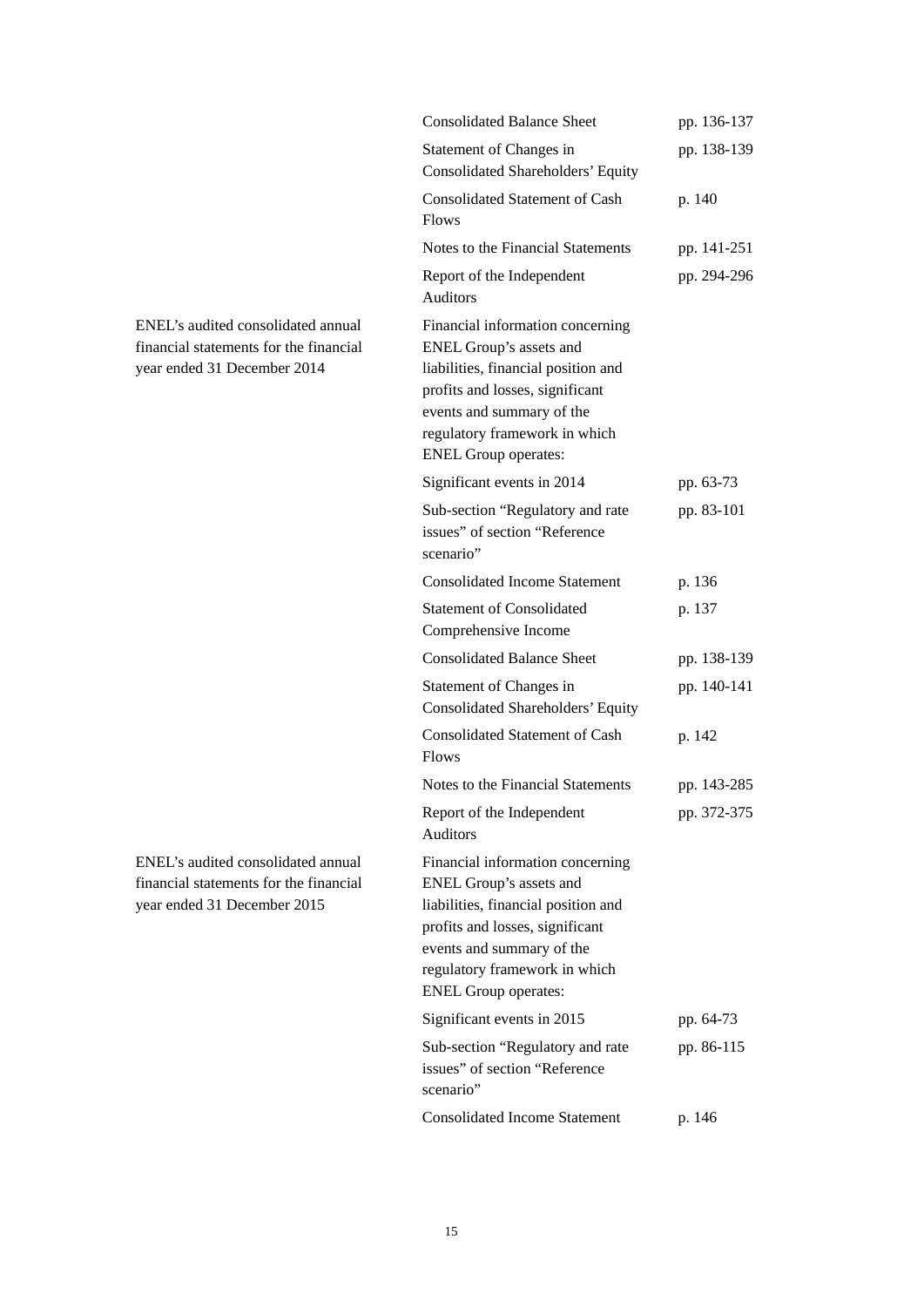|                                                                                                                          | <b>Statement of Consolidated</b><br>Comprehensive Income                                                                 | p. 147          |
|--------------------------------------------------------------------------------------------------------------------------|--------------------------------------------------------------------------------------------------------------------------|-----------------|
|                                                                                                                          | <b>Consolidated Balance Sheet</b>                                                                                        | p. 148-149      |
|                                                                                                                          | Statement of Changes in<br>Consolidated Shareholders' Equity                                                             | p. 150          |
|                                                                                                                          | <b>Consolidated Statement of Cash</b><br><b>Flows</b>                                                                    | p. 151          |
|                                                                                                                          | Notes to the consolidated financial<br>statements                                                                        | pp. 152-302     |
| Auditors' report to the consolidated<br>financial statements of ENEL for the<br>financial year ended 31 December<br>2015 | Report of the Independent<br><b>Auditors</b>                                                                             | Entire document |
| ENEL N.V.'s audited annual financial<br>statements for the financial year ended<br>31 December 2013                      | Financial information concerning<br>ENEL N.V.'s assets and liabilities,<br>financial position and profit and<br>losses:  |                 |
|                                                                                                                          | Statement of comprehensive<br>income                                                                                     | p. 15           |
|                                                                                                                          | Statement of financial position                                                                                          | p. 16           |
|                                                                                                                          | Statement of changes in equity                                                                                           | p. 17           |
|                                                                                                                          | Statement of cashflows                                                                                                   | p. 18           |
|                                                                                                                          | Notes to the Financial Statements                                                                                        | pp. 19-54       |
|                                                                                                                          | Independent auditor's report                                                                                             | pp. 55-57       |
| ENEL N.V.'s audited annual financial<br>statements for the financial year ended<br>31 December 2014                      | Financial information concerning<br>ENEL N.V.'s assets and liabilities,<br>financial position and profit and<br>losses:  |                 |
|                                                                                                                          | Statement of comprehensive<br>income                                                                                     | p. 15           |
|                                                                                                                          | Statement of financial position                                                                                          | p. 16           |
|                                                                                                                          | Statement of changes in equity                                                                                           | p. 17           |
|                                                                                                                          | Statement of cashflows                                                                                                   | p. 18           |
|                                                                                                                          | Notes to the Financial Statements                                                                                        | pp. 19-55       |
|                                                                                                                          | Independent auditor's report                                                                                             | pp. 56-59       |
| ENEL N.V.'s audited annual financial<br>statements for the financial year ended<br>31 December 2015                      | Financial information concerning<br>ENEL N.V.'s assets and liabilities,<br>financial position and profits and<br>losses: |                 |
|                                                                                                                          | Statement of comprehensive<br>income                                                                                     | p. 18           |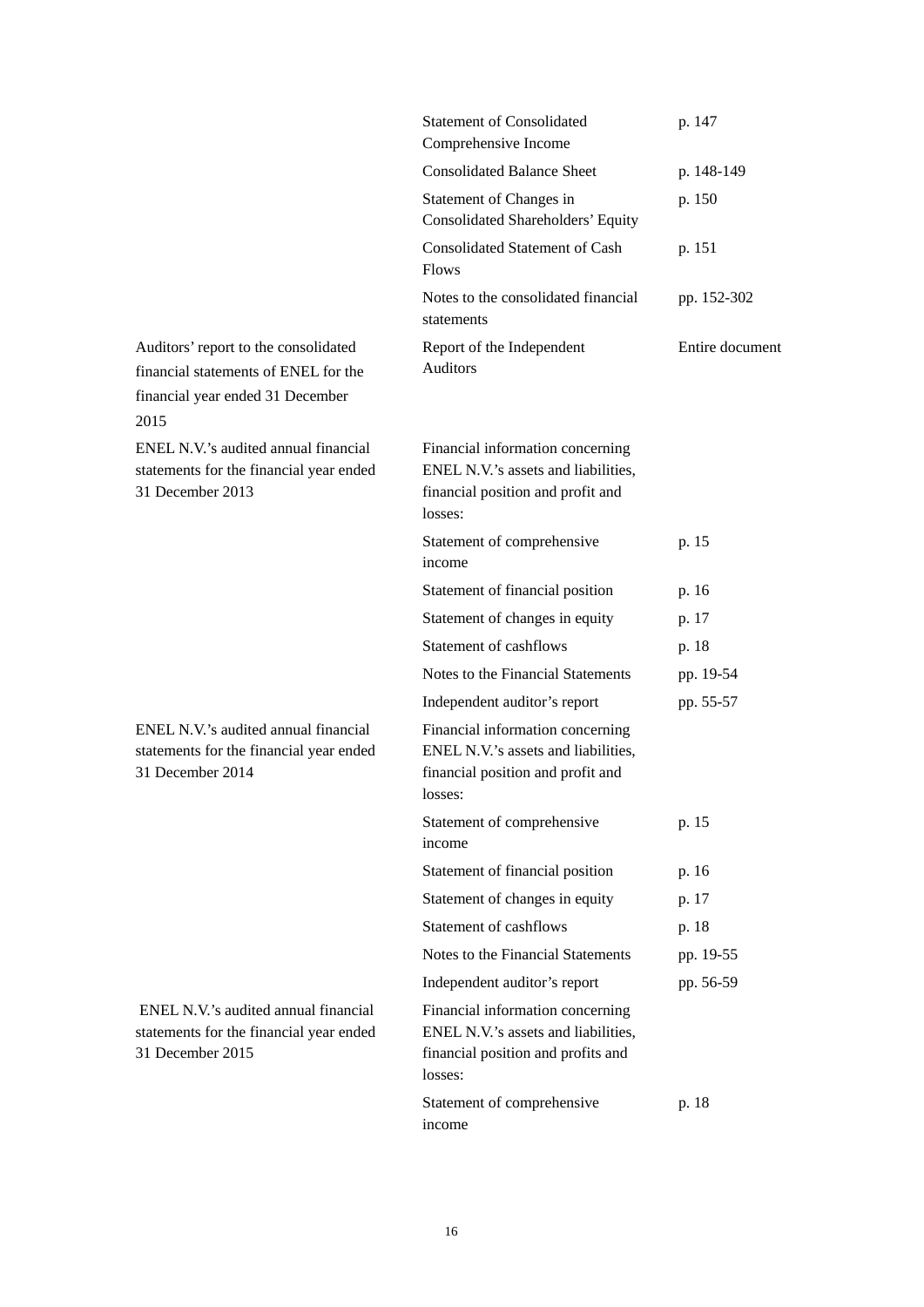| Statement of financial position                                                                                                                                                                                                                            | p. 19     |
|------------------------------------------------------------------------------------------------------------------------------------------------------------------------------------------------------------------------------------------------------------|-----------|
| Statement of changes in equity                                                                                                                                                                                                                             | p. 20     |
| Statement of cash flows                                                                                                                                                                                                                                    | p. 21     |
| Notes to the financial statements                                                                                                                                                                                                                          | pp. 22-52 |
| Independent auditor's report                                                                                                                                                                                                                               | pp. 54-59 |
| Financial information concerning<br>Group's<br>ENEL<br>assets<br>and<br>liabilities, financial position and<br>and losses,<br>significant<br>profits<br>of the<br>and<br>summary<br>events<br>regulatory framework in which<br><b>ENEL Group operates:</b> |           |
| Foreword                                                                                                                                                                                                                                                   | pp. 4-6   |
| Summary of results                                                                                                                                                                                                                                         | pp. 7-14  |
| Results by business area                                                                                                                                                                                                                                   | pp. 15-37 |
| Analysis of the Group's financial<br>position                                                                                                                                                                                                              | p 38      |
| Analysis of the Group's financial<br>structure                                                                                                                                                                                                             | pp. 39-41 |
| Significant events<br>the<br>first<br>in<br>quarter of 2016                                                                                                                                                                                                | pp.42-46  |
| Reference scenario                                                                                                                                                                                                                                         | pp. 47-50 |
| Regulatory and rate issues                                                                                                                                                                                                                                 | pp. 51-55 |
| Condensed Consolidated Income<br>Statement                                                                                                                                                                                                                 | p. 58     |
| of<br>Consolidated<br>Statement<br>Comprehensive Income                                                                                                                                                                                                    | p. 59     |
| Condensed Consolidated Balance<br>Sheet                                                                                                                                                                                                                    | p.60      |
| οf<br>Statement<br>Changes<br>in<br><b>Consolidated Shareholders' Equity</b>                                                                                                                                                                               | p. 61     |
| Consolidated<br>Condensed<br><b>Statement of Cash Flows</b>                                                                                                                                                                                                | p. 62     |
| Notes<br>the<br>condensed<br>tо<br>consolidated financial statements                                                                                                                                                                                       | pp. 63-88 |

ENEL's Consolidated Interim Report for the three month period ended 31 March 2016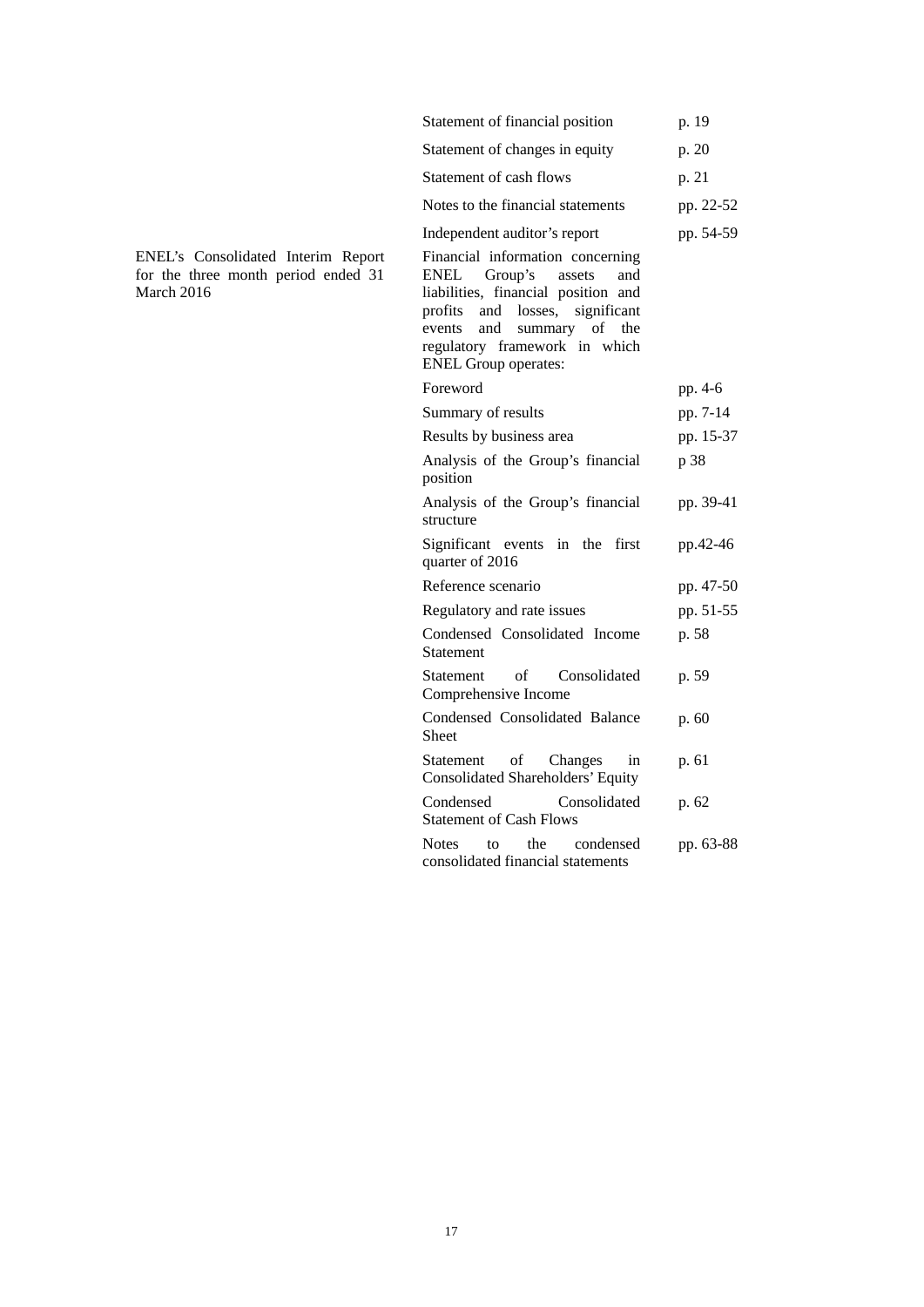## **TERMS AND CONDITIONS OF THE NOTES**

<span id="page-67-0"></span>The terms and conditions of the Notes shall consist of the Terms and Conditions of the Notes set out in the Offering Circular (the "**Offering Circular Terms and Conditions**") as incorporated by reference herein (see "*Documents Incorporated by Reference*") as completed by the terms set out in the issue terms set out below (the "**Issue Terms**") (the Offering Circular Terms and Conditions and the Issue Terms together, being the "**Terms and Conditions of the Notes**"). Any references to "this document" in the "Issue Terms" section of this Drawdown Prospectus shall be deemed to refer to the Terms and Conditions of the Notes. References in the Offering Circular Terms and Conditions to Final Terms shall be deemed to refer to the Issue Terms set out below.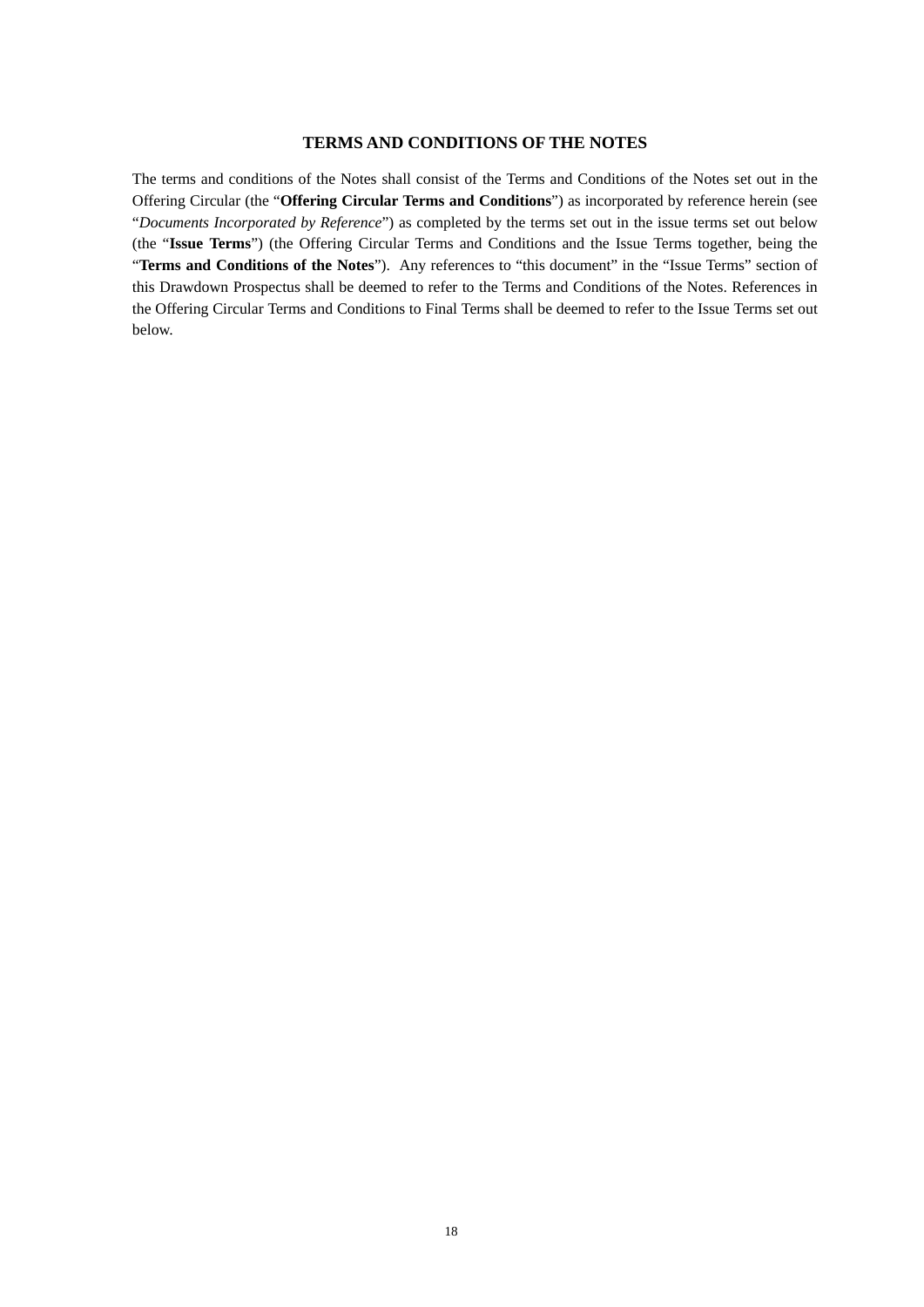## **ISSUE TERMS**

<span id="page-68-0"></span>ENEL N.V. may at any time, without the consent of the Noteholders or the Couponholders, substitute for itself as principal debtor under the Notes and the Coupons either ENEL or any of ENEL's Subsidiaries (as defined in Condition 16 of the Notes) as Issuer. ENEL or the relevant Subsidiary (failing which, ENEL), as the case may be, shall indemnify each Noteholder and Couponholder against (A) any tax, duty, assessment or governmental charge which is imposed on such Noteholder or Couponholder by (or by any authority in or of) the Republic of Italy with respect to any Note or Coupon and which would not have been so imposed had the substitution not been made and (B) any tax, duty, assessment or governmental charge, and any cost or expense relating to the substitution, except that neither ENEL nor the relevant Subsidiary shall be liable under such indemnity to pay any additional amounts either on account of "*imposta sostitutiva*" or on account of any other withholding or deduction in the event of payment of interest or other amounts paid to a non-Italian resident legal entity or a non-Italian resident individual which is resident in a country which does not allow for a satisfactory exchange of information. When ENEL N.V. is to be substituted by another of ENEL's Subsidiaries, such substitution may only take place if ENEL continues to guarantee the obligations of such Subsidiary.

[30] May 2016

#### **ENEL FINANCE INTERNATIONAL N.V.**

(*a limited liability company incorporated in The Netherlands with its corporate seat in Amsterdam, The Netherlands, and its registered address at Herengracht 471, 1017 BS Amsterdam,The Netherlands*)

### **Issue of [Aggregate Nominal Amount of Tranche] [Title of Notes]**

**Guaranteed by**

**ENEL – SOCIETÀ PER AZIONI** (*a limited liability company incorporated in Italy*

## **issued under the €35,000,000,000 Global Medium Term Note Programme**

# **PART A CONTRACTUAL TERMS**

| 1              | (1)  | Issuer:                                        | ENEL FINANCE INTERNATIONAL N.V.             |
|----------------|------|------------------------------------------------|---------------------------------------------|
|                | (11) | Guarantor:                                     | ENEL — Società per Azioni                   |
| 2              | (i)  | Series Number:                                 | $[\bullet]$                                 |
|                | (i)  | Tranche Number:                                | $[\bullet]$                                 |
|                |      | (iii) Date on which the Notes become fungible: | Not Applicable.                             |
| 3              |      | Specified Currency or Currencies               | Euro (" $\mathbf{\mathfrak{C}}$ ")          |
| $\overline{4}$ |      | <b>Aggregate Nominal Amount:</b>               |                                             |
|                | (i)  | Series:                                        | ਚ•⊺                                         |
|                | (11) | Tranche:                                       | €∙]                                         |
| 5              | (i)  | <b>Issue Price:</b>                            | • per cent. of the Aggregate Nominal Amount |
|                | (i)  | Net Proceeds:                                  | €∙]                                         |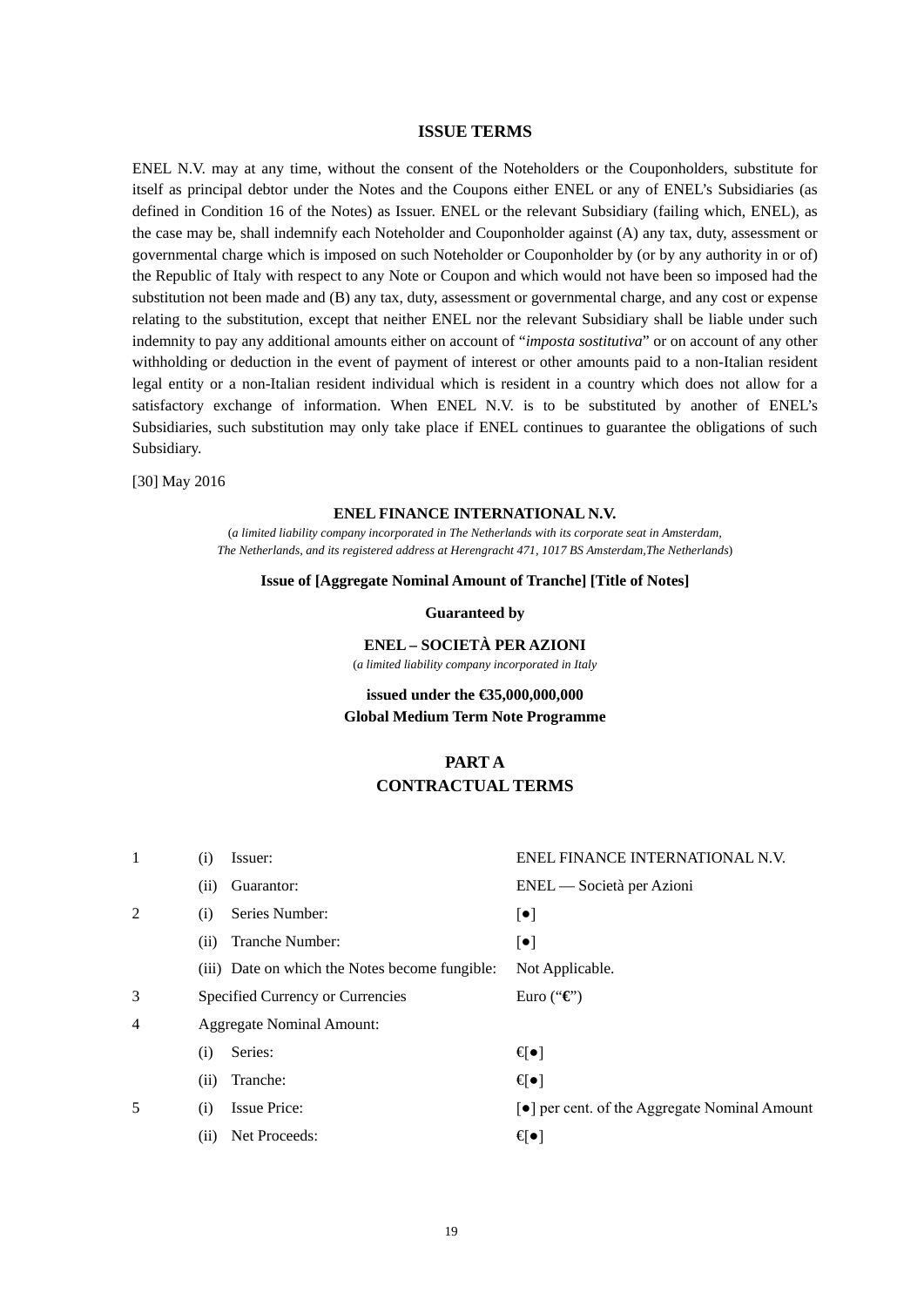| 6  | (i)  | <b>Specified Denominations:</b>                                            | $\in$ 100,000 and integral multiples of $\in$ 1,000 in<br>excess thereof up to and including $\in$ 199,000.<br>No Notes in definitive form will be issued with<br>a denomination above €199,000.                                                                                        |
|----|------|----------------------------------------------------------------------------|-----------------------------------------------------------------------------------------------------------------------------------------------------------------------------------------------------------------------------------------------------------------------------------------|
|    | (ii) | <b>Calculation Amount:</b>                                                 | $-0.00$                                                                                                                                                                                                                                                                                 |
| 7  | (i)  | <b>Issue Date:</b>                                                         | $[1]$ June 2016                                                                                                                                                                                                                                                                         |
|    | (ii) | <b>Interest Commencement Date:</b>                                         | <b>Issue Date</b>                                                                                                                                                                                                                                                                       |
| 8  |      | <b>Maturity Date:</b>                                                      | $\left[\bullet\right]$ $\left[\bullet\right]$ 20[26]                                                                                                                                                                                                                                    |
| 9  |      | <b>Interest Basis:</b>                                                     | [ $\bullet$ ] per cent. Fixed rate                                                                                                                                                                                                                                                      |
|    |      |                                                                            | (further particulars specified below)                                                                                                                                                                                                                                                   |
| 10 |      | Redemption/Payment Basis:                                                  | [Redemption at par]                                                                                                                                                                                                                                                                     |
| 11 |      | Change of Interest Basis:                                                  | Not Applicable                                                                                                                                                                                                                                                                          |
| 12 |      | Put/Call Options                                                           | Not Applicable                                                                                                                                                                                                                                                                          |
| 13 | (i)  | Status of the Notes:                                                       | Senior                                                                                                                                                                                                                                                                                  |
|    | (ii) | Status of the Guarantee:                                                   | Senior                                                                                                                                                                                                                                                                                  |
|    |      | (iii) Date Board approval for issuance of Notes<br>and Guarantee obtained: | The issue of the Notes has been authorised by a<br>resolution of the managing board of the Issuer<br>dated 18 February 2016. The giving of the<br>Guarantee has been authorised by resolutions of<br>the Board of Directors of the Guarantor dated<br>10 July 2014 and 17 December 2015 |
| 14 |      | Method of distribution:                                                    | Delivery to participants in the relevant<br>exchange offer launched by the Issuer on [18]<br>May 2016 (the "Exchange Offer")                                                                                                                                                            |
|    |      | Provisions relating to interest (if any) payable                           |                                                                                                                                                                                                                                                                                         |
| 15 |      | <b>Fixed Rate Note Provisions</b>                                          | Applicable                                                                                                                                                                                                                                                                              |
|    | (i)  | Rate(s) of Interest:                                                       | [ $\bullet$ ] per cent. per annum [payable [annually] in<br>arrear                                                                                                                                                                                                                      |
|    | (ii) | Interest Payment Date(s):                                                  | $\lfloor \cdot \rfloor$ in each year up to and including the<br>Maturity Date]                                                                                                                                                                                                          |
|    |      | (iii) Fixed Coupon Amount(s): (Applicable to<br>Notes in definitive form)  | $\lbrace \bullet \rbrace$ per Calculation Amount                                                                                                                                                                                                                                        |
|    |      | (iv) Broken Amount(s): (Applicable to Notes<br>in definitive form)         | $\bigoplus$ per Calculation Amount, payable on the<br>Interest Payment Date falling on [ $\bullet$ ]                                                                                                                                                                                    |
|    | (v)  | Day Count Fraction:                                                        | Actual/Actual (ICMA)                                                                                                                                                                                                                                                                    |
|    |      | (vi) Determination Date(s):                                                | [ $\bullet$ ] in each year                                                                                                                                                                                                                                                              |
| 16 |      | <b>Floating Rate Note Provisions</b>                                       | Not Applicable                                                                                                                                                                                                                                                                          |
| 17 |      | Zero Coupon Note Provisions                                                | Not Applicable                                                                                                                                                                                                                                                                          |
| 18 |      | <b>Index Linked Interest Note Provisions</b>                               | Not Applicable                                                                                                                                                                                                                                                                          |

20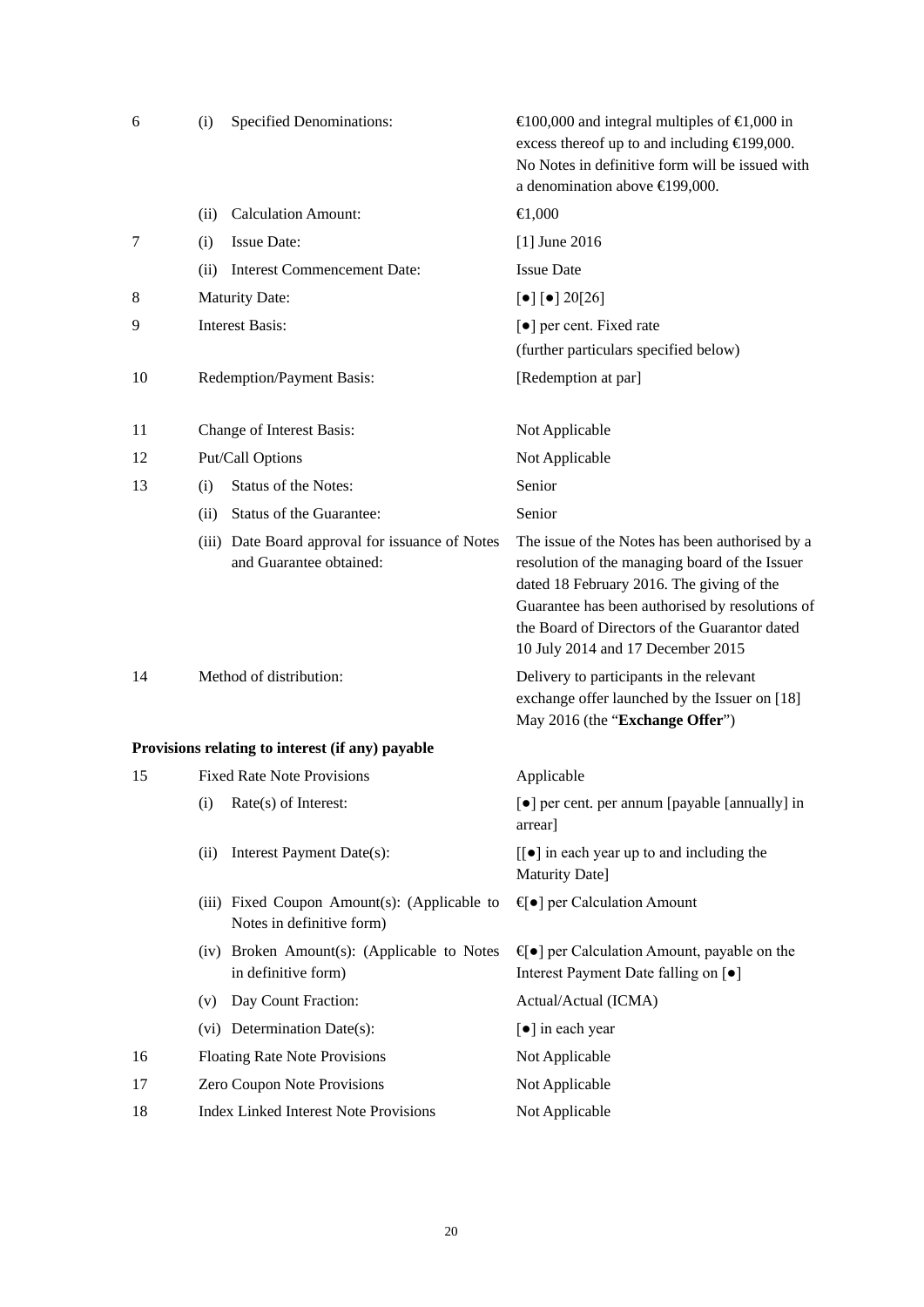## **Provisions relating to Redemption**

| 19                  | <b>Issuer Call:</b>                                                                                                | Not Applicable                                                                                                                                                      |
|---------------------|--------------------------------------------------------------------------------------------------------------------|---------------------------------------------------------------------------------------------------------------------------------------------------------------------|
| 20                  | <b>Investor Put:</b>                                                                                               | Not Applicable                                                                                                                                                      |
| 21                  | Final Redemption Amount:                                                                                           | $\bigoplus$ ,000 per Calculation Amount                                                                                                                             |
| 22                  | Early Redemption Amount payable on<br>redemption for taxation reasons or on Event of<br>Default:                   | As per Condition $7(e)$                                                                                                                                             |
|                     | <b>General Provisions applicable to the Notes</b>                                                                  |                                                                                                                                                                     |
| 23                  | Form of Notes:                                                                                                     |                                                                                                                                                                     |
|                     | Form:<br>(a)                                                                                                       | <b>Bearer Notes:</b>                                                                                                                                                |
|                     |                                                                                                                    | Temporary Bearer Global Note exchangeable<br>for a Permanent Bearer Global Note which is<br>exchangeable for Definitive Notes only upon an<br><b>Exchange Event</b> |
|                     | New Global Note:<br>(b)                                                                                            | Yes                                                                                                                                                                 |
| 24                  | <b>Additional Financial Centre(s):</b>                                                                             | Not Applicable                                                                                                                                                      |
| 25                  | Talons for future Coupons to be attached to<br>Definitive Bearer Notes (and dates on which<br>such Talons mature): | N <sub>0</sub>                                                                                                                                                      |
| <b>Distribution</b> |                                                                                                                    |                                                                                                                                                                     |
| 26                  | If syndicated, names of Managers:<br>(i)                                                                           | Not Applicable                                                                                                                                                      |
|                     | Date of Subscription Agreement:<br>(ii)                                                                            | Not Applicable                                                                                                                                                      |
|                     | (iii) Stabilising Manager (if any):                                                                                | Not Applicable                                                                                                                                                      |
| 27                  | If non-syndicated, name of relevant Dealer:                                                                        | Not Applicable                                                                                                                                                      |
| 28                  | Total commission and concession:                                                                                   | Not Applicable                                                                                                                                                      |
| 29                  | U.S. Selling Restrictions:                                                                                         | Reg. S Category 2; TEFRA D                                                                                                                                          |

## **Purpose of Issue Terms**

These Issue Terms comprise the issue terms required for issue and admission to trading on the Regulated Market of the Irish Stock Exchange of the Notes described herein pursuant to the €35,000,000,000 Global Medium Term Note Programme of ENEL FINANCE INTERNATIONAL N.V. as Issuer and ENEL — Società per Azioni as Issuer and Guarantor.

## **Responsibility**

The Issuer and the Guarantor accept responsibility for the information contained in these Issue Terms.

| Signed on behalf of the Issuer: |                 |     | Signed on behalf of the Guarantor: |  |
|---------------------------------|-----------------|-----|------------------------------------|--|
| By:                             |                 | Bv: |                                    |  |
|                                 | Duly authorised |     | Duly authorised                    |  |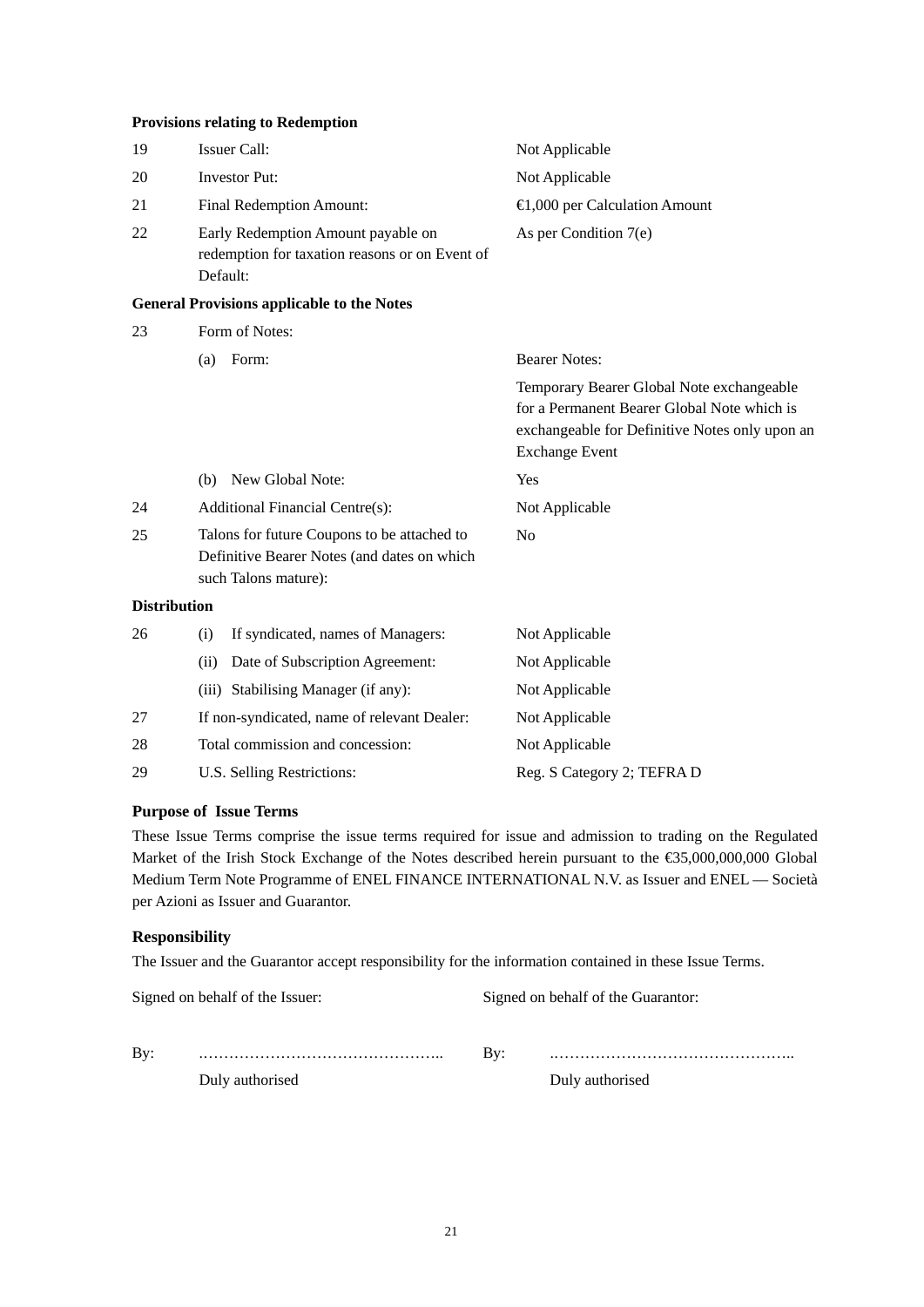# **PART B OTHER INFORMATION**

| $\mathbf{1}$   | <b>Listing and Admission to Trading</b>                                                                                                                                                                                                                                                                                                                                                                                                                                |                                                                                                                                                                                                                                                                 |
|----------------|------------------------------------------------------------------------------------------------------------------------------------------------------------------------------------------------------------------------------------------------------------------------------------------------------------------------------------------------------------------------------------------------------------------------------------------------------------------------|-----------------------------------------------------------------------------------------------------------------------------------------------------------------------------------------------------------------------------------------------------------------|
|                | Listing and Admission to trading:<br>(i)                                                                                                                                                                                                                                                                                                                                                                                                                               | Application has been made to the Irish Stock<br>Exchange for the Notes to be admitted to the<br>Official List and trading on its regulated market<br>which is a regulated market for the purposes of<br>Directive 2004/39/EC with effect from [1] June<br>2016. |
|                | Estimate of total expenses related to<br>(ii)<br>admission to trading:                                                                                                                                                                                                                                                                                                                                                                                                 | EUR $\lceil \bullet \rceil$                                                                                                                                                                                                                                     |
| 2              | <b>Ratings</b>                                                                                                                                                                                                                                                                                                                                                                                                                                                         |                                                                                                                                                                                                                                                                 |
|                | Ratings:                                                                                                                                                                                                                                                                                                                                                                                                                                                               | The Notes to be issued have been rated:<br>S & P: [BBB]<br>Moody's: [Baa2]<br>Fitch: [BBB+]                                                                                                                                                                     |
|                |                                                                                                                                                                                                                                                                                                                                                                                                                                                                        | Each of Moody's, S&P and Fitch is established<br>in the European Union and registered under<br>Regulation (EC) No. 1060/2009 (as amended).                                                                                                                      |
| 3              | <b>Interests of Natural and Legal Persons Involved in the Issue</b>                                                                                                                                                                                                                                                                                                                                                                                                    |                                                                                                                                                                                                                                                                 |
|                | Save for any fees payable to Barclays Bank PLC, BNP Paribas, ING Bank N.V., J.P. Morgan<br>Securities plc, Mediobanca - Banca di Credito Finanziario S.p.A., Mitsubishi UFJ Securities<br>International plc, Société Générale, The Royal Bank of Scotland plc and UniCredit Bank AG as<br>dealer managers in connection with the Exchange Offer, so far as the Issuer is aware, no person<br>involved in the issue of the Notes has an interest material to the offer. |                                                                                                                                                                                                                                                                 |
| $\overline{4}$ | Reasons for the Offer, Estimated Net Proceeds and Total Expenses                                                                                                                                                                                                                                                                                                                                                                                                       |                                                                                                                                                                                                                                                                 |
|                | Not Applicable                                                                                                                                                                                                                                                                                                                                                                                                                                                         |                                                                                                                                                                                                                                                                 |
| 5              | Yield (Fixed Rate Notes only) Indication of                                                                                                                                                                                                                                                                                                                                                                                                                            | $[\bullet]$                                                                                                                                                                                                                                                     |
|                | yield:                                                                                                                                                                                                                                                                                                                                                                                                                                                                 | The yield is calculated at the Issue Date on the<br>basis of the Issue Price. It is not an indication of<br>future yield.                                                                                                                                       |
| 6              | <b>Operational Information</b>                                                                                                                                                                                                                                                                                                                                                                                                                                         |                                                                                                                                                                                                                                                                 |
|                | ISIN:<br>(i)                                                                                                                                                                                                                                                                                                                                                                                                                                                           | $[\bullet]$                                                                                                                                                                                                                                                     |
|                | Common Code:<br>(ii)                                                                                                                                                                                                                                                                                                                                                                                                                                                   | $[\bullet]$                                                                                                                                                                                                                                                     |
|                | clearing<br>system(s)<br>$(iii)$ Any<br>other<br>than<br>Euroclear Bank S.A./N.V. and Clearstream<br>Banking, société anonyme and the relevant<br>identification number(s):                                                                                                                                                                                                                                                                                            | Not Applicable                                                                                                                                                                                                                                                  |
|                | (iv) Delivery:                                                                                                                                                                                                                                                                                                                                                                                                                                                         | Delivery against delivery of certain of the<br>existing securities in the Exchange Offer                                                                                                                                                                        |
|                | Names and addresses of additional Paying<br>(v)<br>$Agent(s)$ (if any):                                                                                                                                                                                                                                                                                                                                                                                                | Not Applicable                                                                                                                                                                                                                                                  |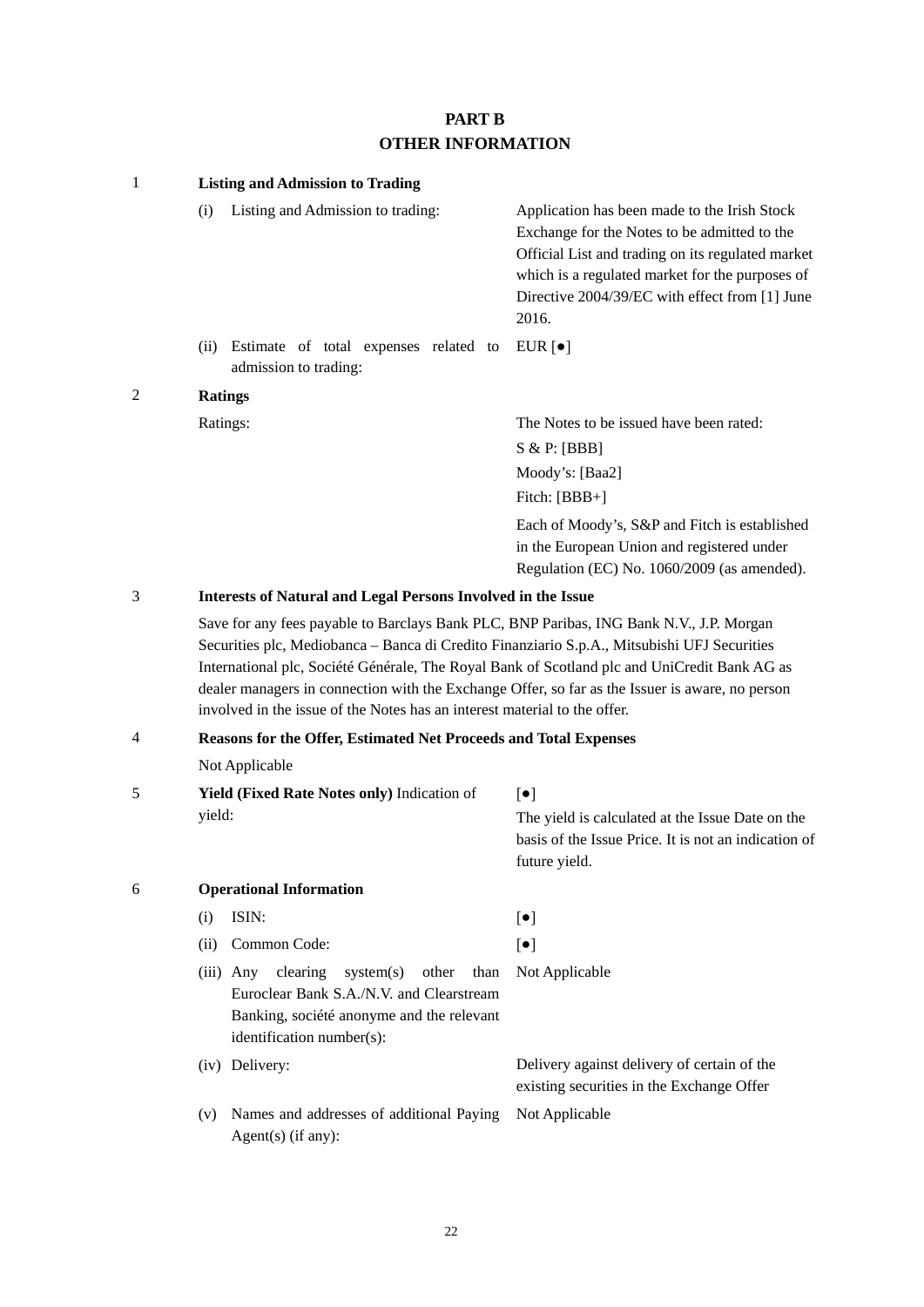(vi) Intended to be held in a manner which would allow Eurosystem eligibility:

Yes. Note that the designation "yes" simply means that the Notes are intended upon issue to be deposited with one of the ICSDs as common safekeeper and does not necessarily mean that the Notes will be recognized as eligible collateral for Eurosystem monetary policy and intra day credit operations by the Eurosystem either upon issue or at any or all times during their life. Such recognition will depend upon the ECB being satisfied that Eurosystem eligibility criteria have been met.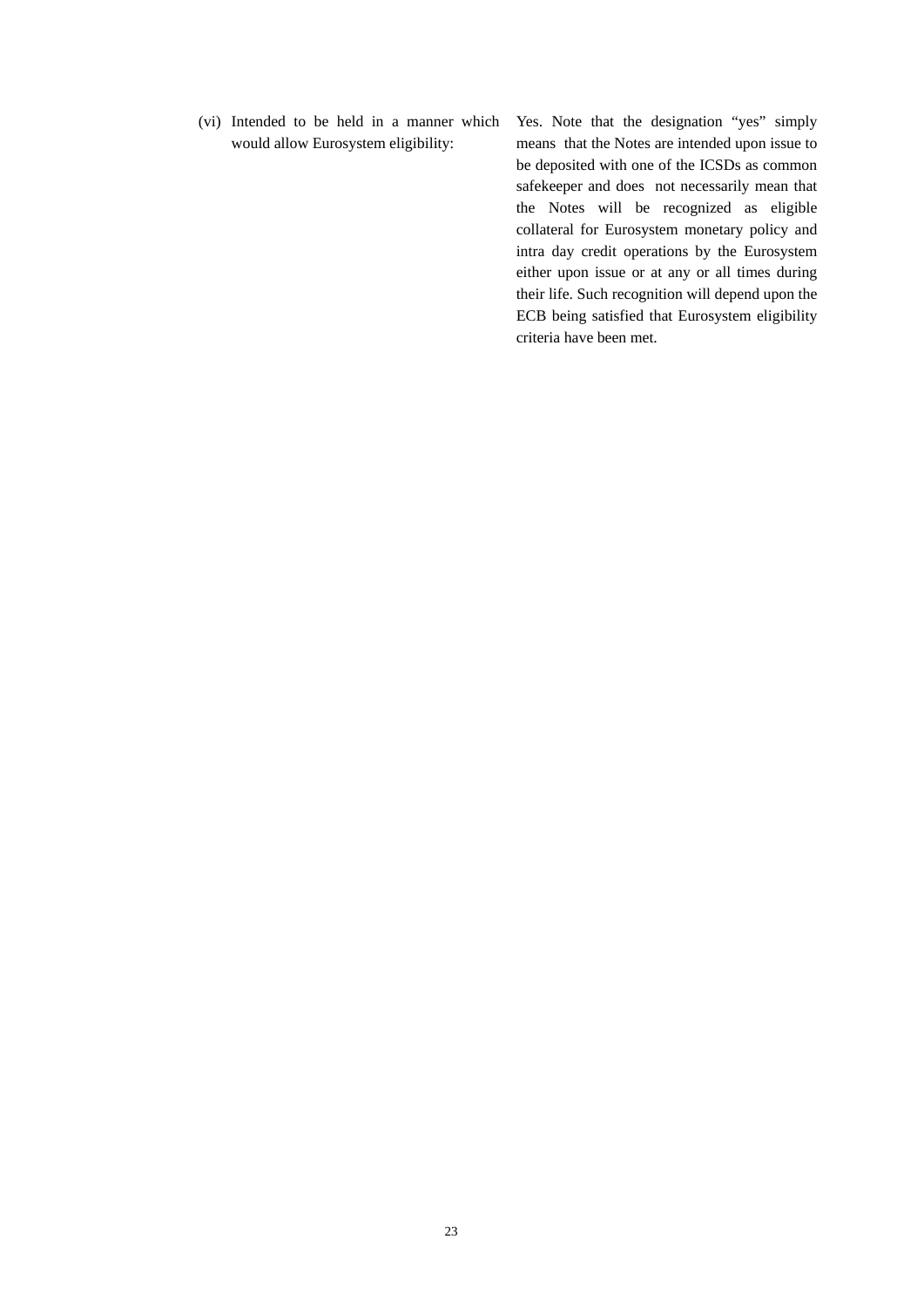## **DESCRIPTION OF ENEL**

# **LITIGATION**

In the ordinary course of its business the Group is subject to various civil, tax and administrative proceedings, as well as certain arbitral and criminal proceedings.

ENEL records provisions in its consolidated balance sheet to cover contingent litigation-related liabilities whenever ENEL's internal and external counsel advise it that an adverse outcome is likely in a given litigation and a reasonable estimate of the amount of the loss can be made. Such provisions amounted to  $\text{\textsterling}809$  million as of 31 December 2015 and €850 million as of 31 December 2014 as provided in Note No. 35 (*Provisions for risks and charges*) to ENEL's audited consolidated financial statements for the financial year ended 31 December 2015. For a discussion of the litigations involving the companies belonging to the Group, see Note No. 49 (*Contingent liabilities and assets)* to ENEL's audited consolidated financial statements for the financial year ended 31 December 2015, as supplemented by Note No. 9 (*Contingent liabilities and assets*) to the unaudited condensed consolidated interim financial report of ENEL as at and for the three months ended 31 March 2016, each incorporated by reference hereto

(see "Documents Incorporated by Reference" above).

## **REGULATION**

For an overview of the regulatory framework in which the Group operates, see the information contained (i) on pages from 86 to 115 of ENEL's audited consolidated annual financial statements for the financial year ended 31 December 2015 (sub-section "*Regulatory and rate issues*" of section "*Reference scenario*"); (ii) on pages from 83 to 101 of ENEL's audited consolidated annual financial statements for the financial year ended 31 December 2014 (sub-section "Regulatory and rate issues" of section "Reference scenario") and (iii) on pages from 51 to 55 of the unaudited condensed consolidated interim financial report of ENEL as at and for the three months ended 31 March 2016 (sub-section "*Regulatory and rate issues*" of section "*Reference scenario*"), each incorporated by reference hereto (see "*Documents Incorporated by Reference*" above).

# **CREDIT RATING**

On 26 Febraury 2016, Standard & Poor's Credit Market Services Europe Limited ("**S&P**") affirmed a "BBB" long term credit rating to ENEL, with a "stable" outlook. The long term credit rating assigned to ENEL by Moody's Investors Service Ltd ("**Moody's**") and Fitch Italia S.p.A. ("**Fitch**") is respectively "Baa2" and "BBB+"; in each case the outlook is "stable".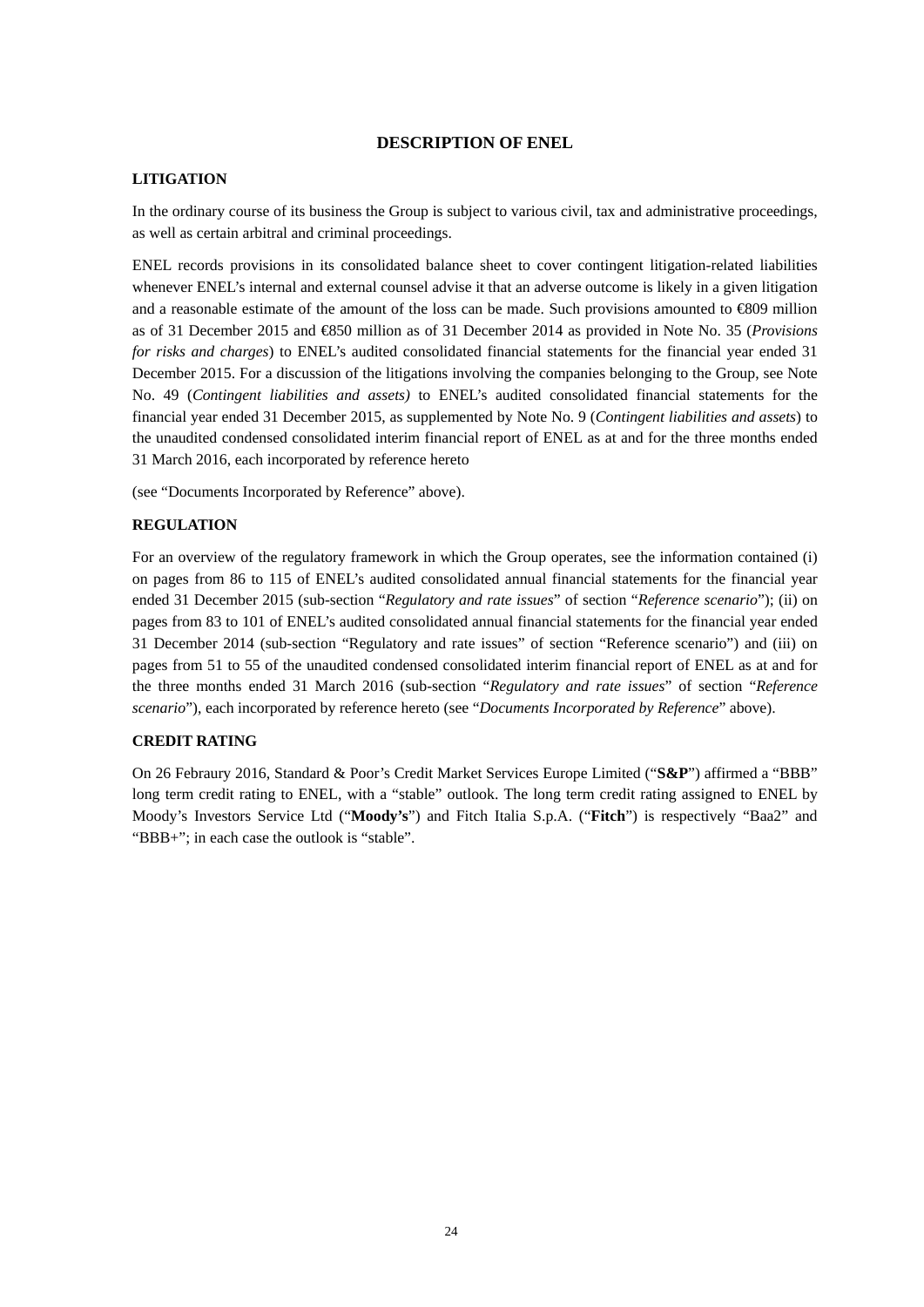# **DESCRIPTION OF ENEL N.V. – RECENT DEVELOPMENTS**

The following paragraph shall be included after the paragraph headed "*Auditors*" on page 167 of the Offering Circular and should only be considered for the purposes of this Drawdown Prospectus:

"Envisaged partial demerger of ENEL Green Power International B.V. in favour of ENEL N.V.

In the context of a corporate reorganisation aimed at, *inter alia*, providing that ENEL N.V. will be the main financing company for the ENEL Group – raising funds through notes issuances, loans and other facilities and on lending the funds so raised to the companies belonging to the ENEL Group – ENEL Green Power International B.V. ("EGPI") and ENEL N.V. are considering a partial demerger (or alike transaction) of EGPI in favour of ENEL N.V..

In particular, in the forthcoming weeks, the competent corporate bodies of EGPI and ENEL N.V. should resolve upon a demerger of the financial assets and liabilities of EGPI (including credit rights against its subsidiaries and debts against ENEL N.V.) in favour of ENEL N.V..

For the avoidance of doubt, the envisaged demerger will not regard the financial indebtedness assumed by EGPI through bank facilities and capital market transactions to finance specific projects which are carried out by its subsidiaries. Such financial indebtedness will be assumed by other subsidiaries within the ENEL Group.

Subject to approval by the competent corporate bodies and completion of the relevant formalities, the envisaged partial demerger should take effect in the second half of 2016."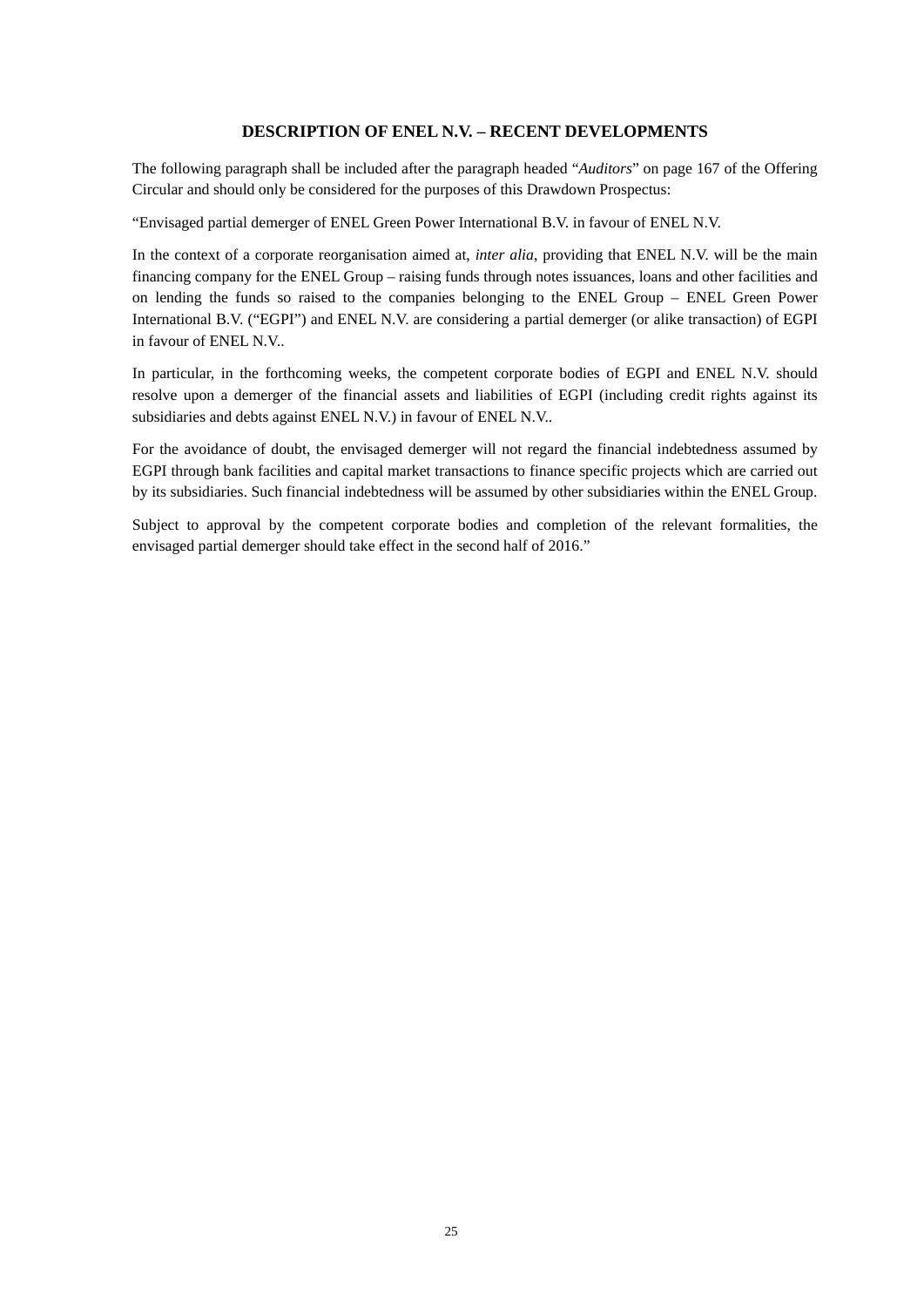# **TAXATION – RECENT DEVELOPMENTS**

*This section shall be read and construed in conjunction with the section headed "Taxation" on pages 174 to 185 of the Offering Circular incorporated by reference into this Drawdown Prospectus (see "Documents incorporated by reference" above).*

*The statements herein regarding taxation are based on the laws in force as at the date of this Drawdown Prospectus and are subject to any changes in law occurring after such date, which changes could be made on a retroactive basis. Neither the Issuer nor the Guarantor will update this summary to reflect changes in laws and if such a change occurs the information in this summary could become invalid.*

*This summary assumes that ENEL and ENEL N.V. are resident for tax purposes in the Republic of Italy and in The Netherlands, respectively, are structured and conduct their business in the manner outlined in this Drawdown Prospectus. Changes in the Issuer' and/or the Guarantor's organisational structure, tax residence or the manner in which each of them conducts its business may invalidate this summary. This summary also assumes that each transaction with respect to the Notes is at arm's length.*

*The following summary does not purport to be a comprehensive description of all the tax considerations which may be relevant to a decision to subscribe for, purchase, own or dispose of the Notes and does not purport to deal with the tax consequences applicable to all categories of investors, some of which (such as dealers in securities or commodities) may be subject to special rules.*

*Prospective purchasers of the Notes are advised to consult their own tax advisers concerning the overall tax consequences under the tax laws of the country in which they are resident for tax purposes and of any other potentially relevant jurisdiction of acquiring, holding and disposing of the Notes and receiving payments of interest, principal and/or other amounts under the Notes, including in particular the effect of any state, regional or local tax laws.*

# **EU Directive on the Taxation of Savings Income**

Under the Savings Directive, each Member State is required, to provide to the tax authorities of another Member State details of payments of interest or other similar income (within the meaning of the Savings Directive) made by a Paying Agent (within the meaning of the Savings Directive) established within its jurisdiction to, or collected by, such a Paying Agent (within the meaning of the Savings Directive) for an individual resident or Residual Entities (within the meaning of Article 4.2 of the Savings Directive) established in that other Member State. Austria however does not participate in this system of information exchange, but instead imposes a withholding tax during a transitional period (subject to a procedure whereby, on meeting certain conditions, the beneficial owner of the interest or other income may request that no tax be withheld), unless during such period it elects otherwise.

In order to avoid overlap with the amended Council Directive 2011/16/EU on administrative cooperation in the field of taxation, pursuant to which Member States will be required to apply other new measures on mandatory automatic exchange of information, the Savings Directive has been repealed as from 1 January 2016 (except that Austria is allowed to start applying these measures up to one year later).

If a payment to an individual were to be made or collected through a Member State which has opted and still provide for a withholding system (*i.e*., Austria) and an amount of, or in respect of, tax were to be withheld from that payment pursuant to the Savings Directive or any other Directive implementing the conclusions of the ECOFIN Council meeting of 26-27 November 2000 on the taxation of savings income or any law implementing or complying with, or introduced in order to conform to such Directive, neither the Issuer nor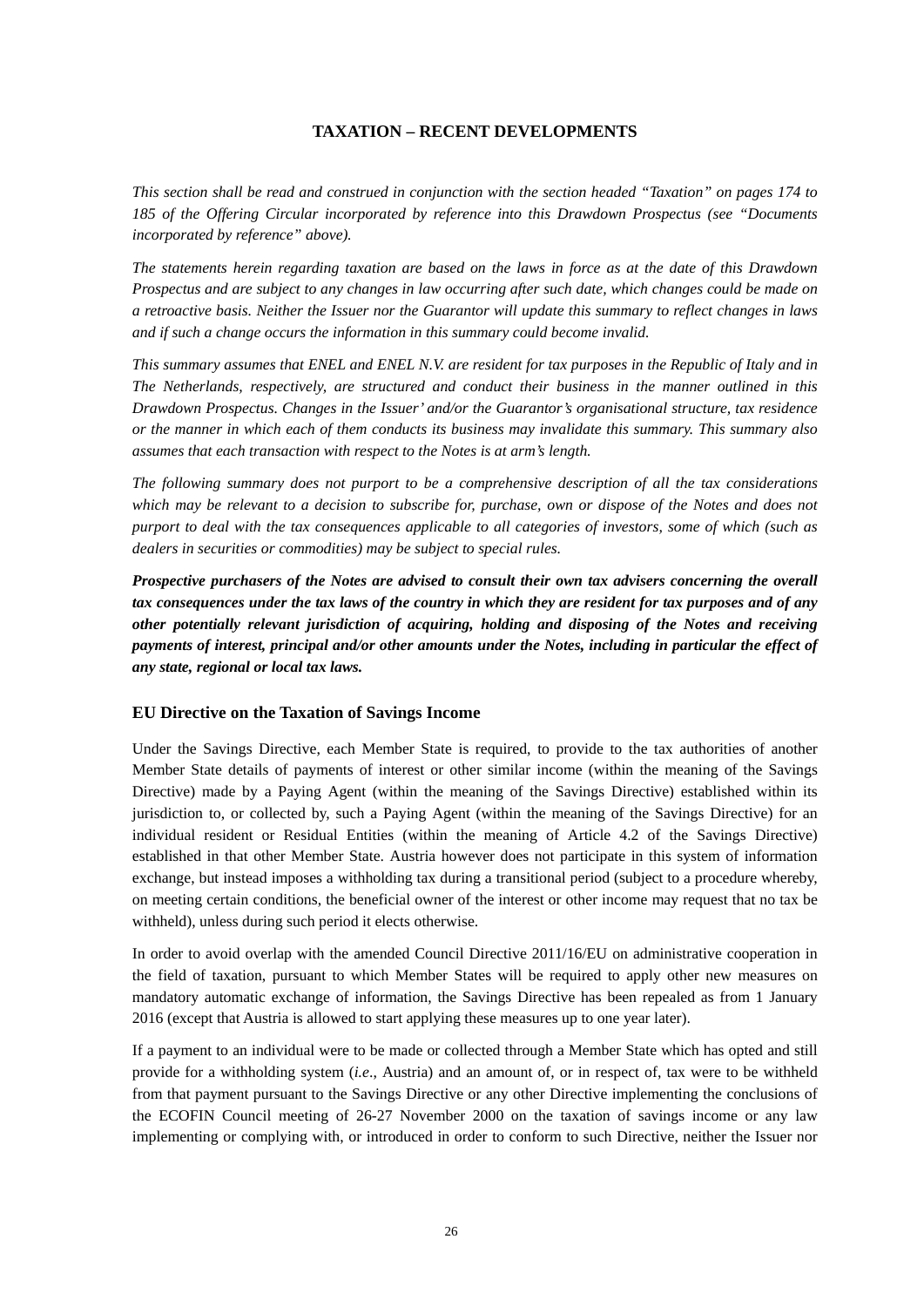any Paying Agent nor any other person would be obliged to pay additional amounts with respect to any Note as a result of the imposition of such withholding tax. The Issuer is required to maintain a Paying Agent with a specified office in a Member State that is not obliged to withhold or deduct tax pursuant to any law implementing the Savings Directive or any other Directive implementing the conclusions of the ECOFIN Council meeting of 26-27 November 2000.

## **The Republic of Italy – Tax Treatment of Notes Issued by ENEL** – *Italian Resident Noteholders*

In case of Notes qualifying as bonds (*obbligazioni*) or debentures similar to bonds (*titoli similari alle obbligazioni*) held by an Italian resident Noteholder who is beneficial owner of the Notes and is (i) an individual not engaged in an entrepreneurial activity to which the Notes are connected, (ii) a non-commercial partnership, (iii) a non-commercial private or public institution, or (iv) an investor exempt from Italian corporate income taxation (in each case, unless the relevant Noteholder has entrusted the management of its financial assets, including the Notes, to an Italian authorised intermediary and has opted for the application of the risparmio gestito regime provided for by Article 7 of Italian Legislative Decree 21 November 1997, No. 461 – the "*Risparmio Gestito*" regime – see under "*Capital gains tax*" in the section headed "*Taxation*" on pages 179 to 181 of the Offering Circular incorporated by reference into this Drawdown Prospectus), interest, premium and other income relating to the Notes, accrued during the relevant holding period, are subject to a final tax, referred to as "*imposta sostitutiva*", levied at the rate of 26 per cent.

In the event that the Noteholders described under (i) or (iii) above are engaged in an entrepreneurial activity to which the Notes are connected, the *imposta sostitutiva* applies as a provisional tax. In such case, interest, premium and other income relating to the Notes (i) will be subject to the *imposta sostitutiva* on account of income tax due and (ii) will be included in the relevant Noteholder's annual corporate taxable income to be reported in the income tax return. As a consequence, such income will be subject to the ordinary income tax and the *imposta sostitutiva* may be recovered as a deduction from the income tax due.

Pursuant to Decree 239, *imposta sostitutiva* is generally applied by banks, società di intermediazione mobiliare (SIMs), fiduciary companies, *società di gestione del risparmio* (SGRs), stockbrokers and other entities identified by decrees of the Ministry of Finance who are (i) resident in Italy or permanent establishments in Italy of non-Italian resident financial intermediaries and (ii) intervene, in any way, in the collection of interest, premium and other income relating to the Notes or in the transfer of the Notes (each an "**Intermediary**").

Where an Italian resident Noteholder who is beneficial owner of the Notes is a company or similar commercial entity, or a permanent establishment in Italy of a foreign company to which the Notes are effectively connected, and the Notes are timely deposited together with the relevant Coupons with an Intermediary, interest, premium and other income from the Notes will not be subject to *imposta sostitutiva*, but must be included in the relevant Noteholder's income tax return and are therefore subject to general Italian corporate income tax ("**IRES**"), currently applying at 27.5 per cent. rate (24 per cent., as from 1 Janaury 2017) and, in certain circumstances, depending on the "status" of the Noteholder, also to imposta regionale sulle attività produttive, the regional tax on productive activities ("**IRAP**"), generally applying at the rate of 3.9 per cent. (IRAP applies at different rates for certain categories of investors, e.g. banks, financial institutions and insurance companies and, in any case, can be increased by regional laws up to 0.92 per cent.).

Payments of interest, premium and other income in respect of the Notes made to Italian resident real estate investment funds and Italian real estate SICAFs established pursuant to Article 37 of Legislative Decree No. 58 of 24 February 1998 and Article 14-bis of Law No. 86 of 25 January 1994 (the "**Real Estate Funds**") should not be subject to *imposta sostitutiva* and do not suffer any other income tax in the hands of the Real Estate Fund, provided that the Notes, together with the relevant Coupons, are timely deposited with an Intermediary. Unitholders are generally subject to a 26 per cent. withholding tax on distributions from the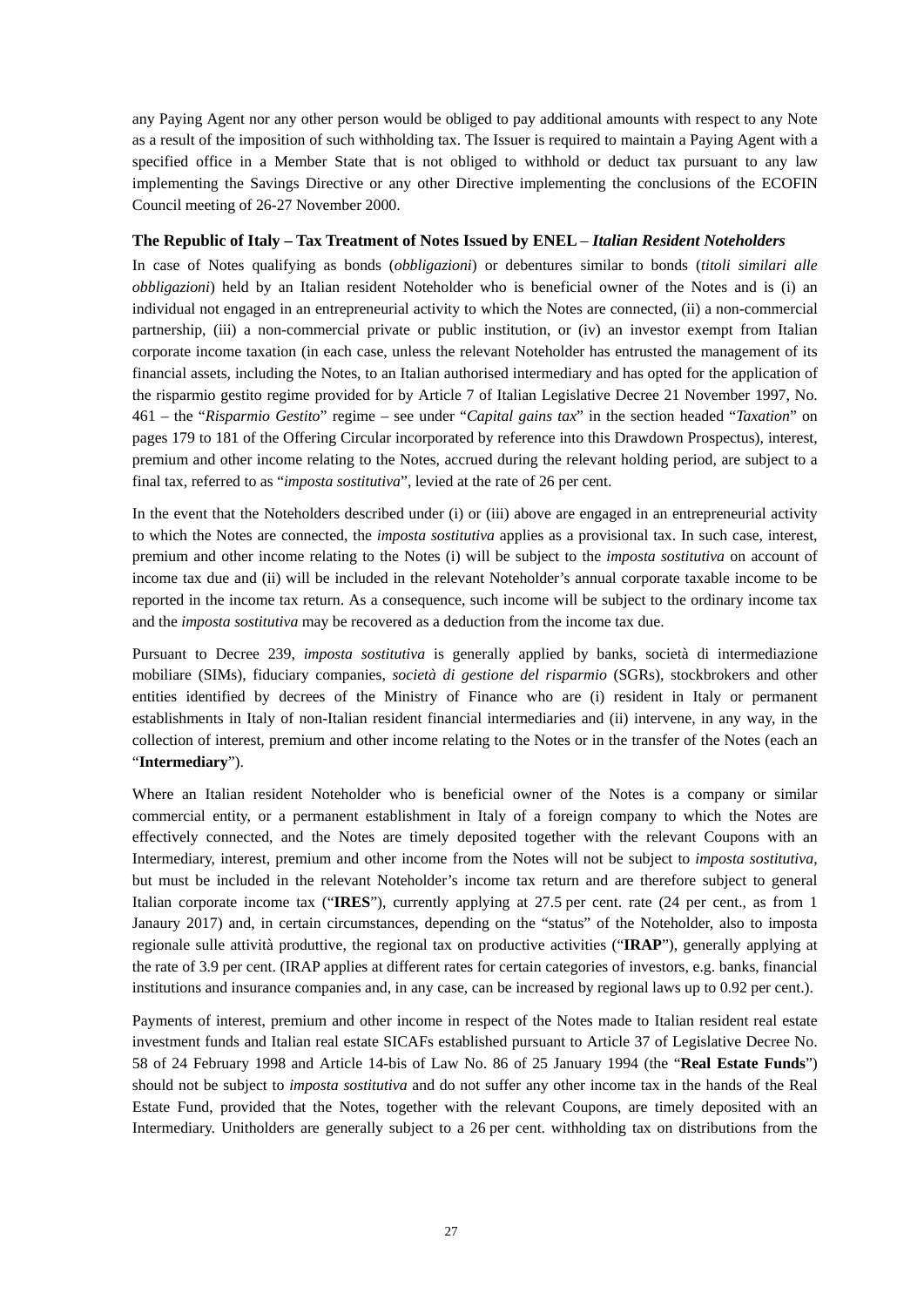Real Estate Funds. Furthermore, a direct imputation system ("tax transparency") is provided for certain nonqualifying unitholders (e.g. Italian resident individuals) holding more than 5 per cent. of the units of the fund.

If the Noteholder is resident in Italy and is an open-ended or closed-ended investment fund (the "**Fund**"), a SICAV or a SICAF to which the provisions of Article 9 of Legislative Decree No. 44 of 4 March 2014 apply, and the Notes, together with the relevant Coupons, are timely deposited with an authorised Intermediary, interest accrued during the holding period on the Notes should not be subject to *imposta sostitutiva* and do not suffer any other income tax in the hands of the Funds. A 26 per cent. withholding tax is levied on proceeds received by certain categories of unitholders upon (i) distribution by Fund; or (ii) redemption or disposal of the units or liquidation of the Fund. Upon the occurrence of any of the events under (ii) above the rate of such withholding tax still applies at the 20 per cent. rate with reference to the portion of proceeds accrued up to 30 June 2014.

Where an Italian resident Noteholder is a pension fund (subject to the regime provided for by Article 17 of Legislative Decree 5 December 2005, No. 252) (the "**Pension Funds**") and the Notes, together with the relevant Coupons, are timely deposited with an Intermediary, interest, premium and other income relating to the Notes and accrued during the holding period will not be subject to *imposta sostitutiva*, but must be included in the result of the relevant portfolio accrued at the end of the tax period, to be subject to an ad hoc 20 per cent. substitute tax (Article 1, paragraph 621 of Law 23 December 2014, No. 920). In certain circumstances and provided that certain conditions are met a 9 per cent. tax credit may be awarded.

Where an Italian resident Noteholder has opted for the Risparmio Gestito regime with respect to its investment in the Notes, such Noteholder will be subject to a 26 per cent. annual substitute tax on the increase in value of the managed assets accrued at the end of each tax year. In such case, interest, premium and other income on the Notes will be included in the calculation of said annual increase in value of managed assets.

Where the Notes and the relevant Coupons are not deposited with an Intermediary, the *imposta sostitutiva* is applied and withheld by any Italian intermediary (or permanent establishment in Italy of foreign intermediary) that intervenes in the payment of interest to any Noteholder or by the Issuer and Noteholders who are Italian resident companies or permanent establishments in Italy of foreign corporations to which the Notes are effectively connected are entitled to deduct *imposta sostitutiva* suffered from income taxes due.

# **Taxation in The Netherlands – Taxes on income and capital gains –** *Residents of The Netherlands*

Generally speaking, if the holder of the Notes is an entity that is a resident or deemed to be resident of The Netherlands for Netherlands corporate income tax purposes, any payment under the Notes or any gain or loss realised on the disposal or deemed disposal of the Notes is subject to Netherlands corporate income tax at a rate of 20% with respect to taxable profits up to €200,000 and 25% with respect to taxable profits in excess of that amount.

If a holder of the Notes is an individual, resident or deemed to be resident of The Netherlands for Netherlands income tax purposes, any payment under the Notes or any gain or loss realised on the disposal or deemed disposal of the Notes is taxable at the progressive income tax rates (with a maximum of 52%), if:

- (i) the Notes are attributable to an enterprise (in Dutch: ''*onderneming*'') from which the holder of the Notes derives a share of the profit, whether as an entrepreneur (in Dutch: ''*ondernemer*'') or as a person who has a co-entitlement to the net worth (in Dutch: ''*mede-gerechtigde tot het vermogen''*) of such enterprise without being a shareholder (as defined in The Netherlands Income Tax Act 2001); or
- (ii) the holder of the Notes is considered to perform activities with respect to the Notes that go beyond ordinary asset management (in Dutch: ''*normaal, actief vermogensbeheer''*) or derives benefits from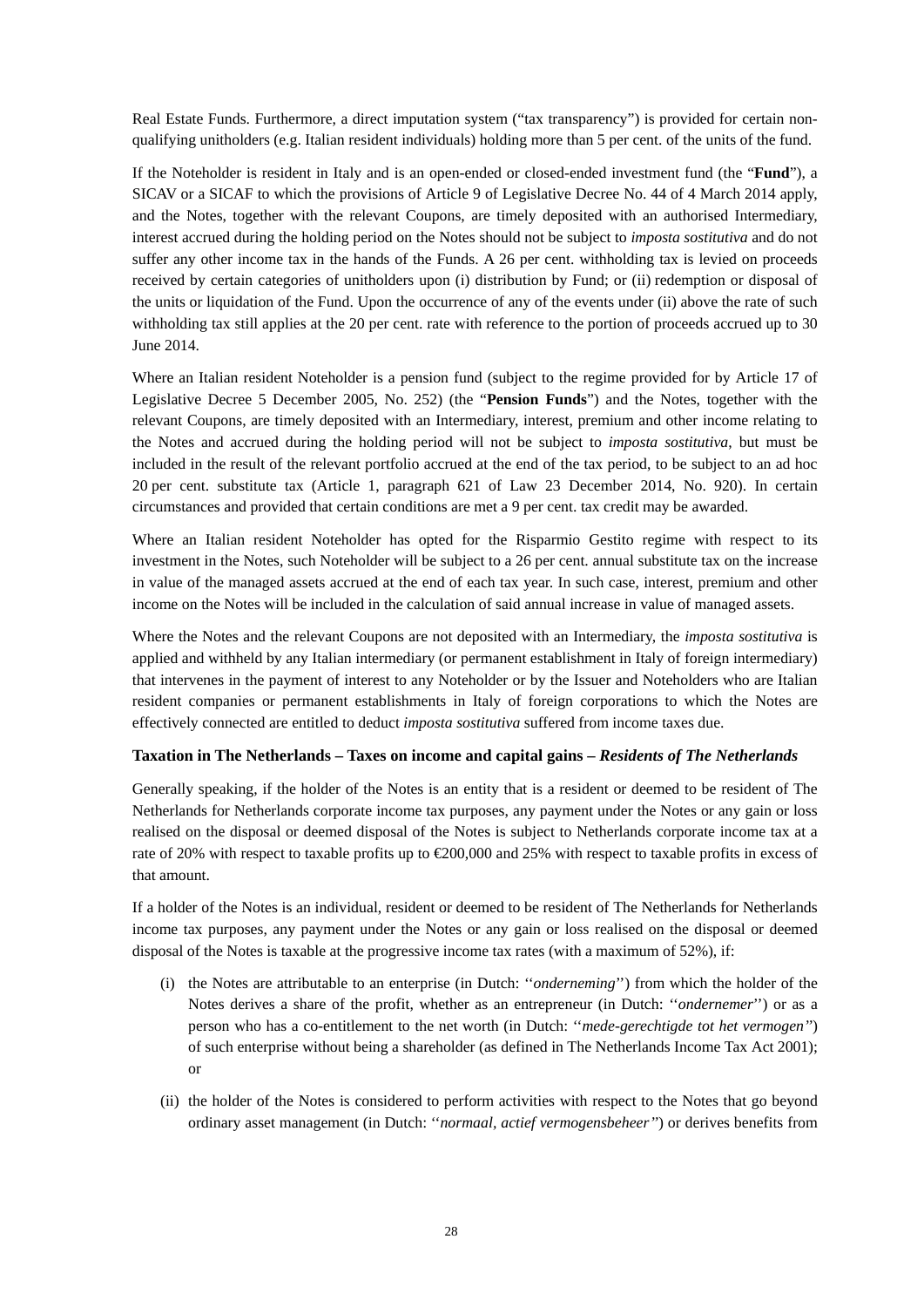the Notes that are taxable as benefits from other activities (in Dutch: ''resultaat uit overige werkzaamheden'').

If the above mentioned conditions (i) and (ii) do not apply to the individual holder of the Notes, such holder will be taxed annually on a deemed income of 4% of his/her net investment assets for the year at an income tax rate of 30%. As from January 2017 the fixed rate of four percent will be changed into three graduated rates of which the first two (2.9 and 4.7 percent) will be adjusted annually and the third one (5.5 percent) may be adjusted after five years. The net investment assets for the year (in Dutch: ''*rendementsgrondslag'*') are the fair market value of the investment assets less the allowable liabilities on 1 January of the relevant calendar year, to the extent that a certain threshold (in Dutch: ''*heffingsvrij vermogen''*) is exceeded. The Notes are included as investment assets. Actual income gains or losses in respect of the Notes are as such not subject to Netherlands income tax.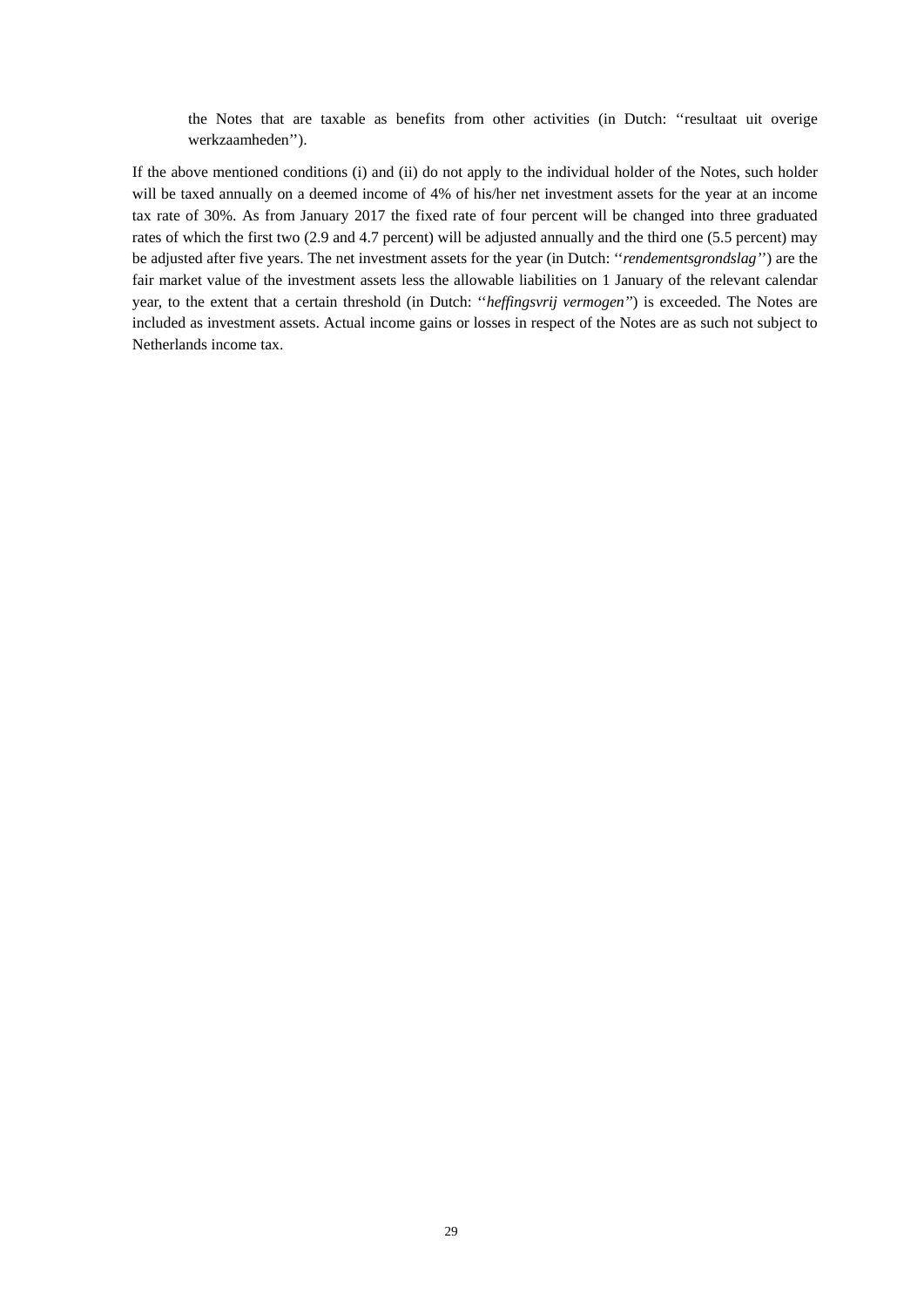# **GENERAL INFORMATION**

## **Authorisation**

## *Establishment of the Programme / Entry into of the Programme by ENEL N.V.*

The establishment of the €35,000,000,000 Global Medium Term Note Programme (the "**Programme**") of ENEL and ENEL Finance International S.A. (currently ENEL N.V.), the increase in size and update of the Programme and the related documents by ENEL have been duly authorised by resolutions of the Board of Directors of ENEL dated (i) 29 September 2005, (ii) 9 April 2007, (iii) 3 February 2011, (iv) 20 October 2011, (v) 13 November 2012 and (vi) 10 July 2014.

The entry into of the Programme and the related documents by ENEL N.V. (formerly ENEL Finance International S.A.) has been duly authorised by a resolution of the managing board of ENEL N.V. dated 4 February 2011 and a resolution of the sole shareholder of ENEL N.V. dated 4 February 2011. The increase in size of the Programme has been duly authorised by (i) a resolution of the managing board of ENEL N.V. and a resolution of the shareholder of ENEL N.V., dated 20 October 2011 and (ii) a resolution of the managing board of ENEL N.V. adopted on 19 December 2012 and a resolution of the shareholder of ENEL N.V. dated 19 December 2012. The update of the Programme and the related documents by ENEL N.V. have been duly authorised by a resolution of the managing board of ENEL N.V. adopted on 30 September 2015 and a resolution of the sole shareholder of ENEL N.V. dated 30 September 2015.

# *Issue of the Notes / Giving of the Guarantee*

The issue of the Notes has been duly authorised by a resolution of the managing board of ENEL N.V. dated 18 February 2016.

The giving of the Guarantee has been duly authorised by resolutions of the Board of Directors of ENEL dated (i) 29 September 2005, (ii) 9 April 2007, (iii) 3 February 2011, (iv) 20 October 2011, (v)13 November 2012, (vi) 10 July 2014 and (vii) 17 December 2015.

## **Listing of Notes on the Irish Stock Exchange**

Application has been made to the Irish Stock Exchange for the Notes to be admitted to the Official List and trading on its regulated market which is a regulated market for the purposes of Directive 2004/39/EC.

## **Documents Available**

From the date hereof, so long as any of the Notes issued pursuant to this Drawdown Prospectus are to be traded on the regulated market of the Irish Stock Exchange and to be listed in the Official List of the Irish Stock Exchange, copies of the following documents will, when published, be available for inspection in hard copy, free of charge in English from the registered office of the Issuer or the Guarantor and from the specified office of the Paying Agent for the time being in Ireland (being Deutsche International Corporate Services (Ireland) Limited, Pinnacle 2, Eastpoint Business Park, Dublin 3, Ireland):

- (i) the articles of association and by-laws (with an English translation thereof) of ENEL N.V. and the Guarantor respectively;
- (ii) the Offering Circular and the Supplement;
- (iii) the Agency Agreement, the Deed of Guarantee and the Deed of Covenant;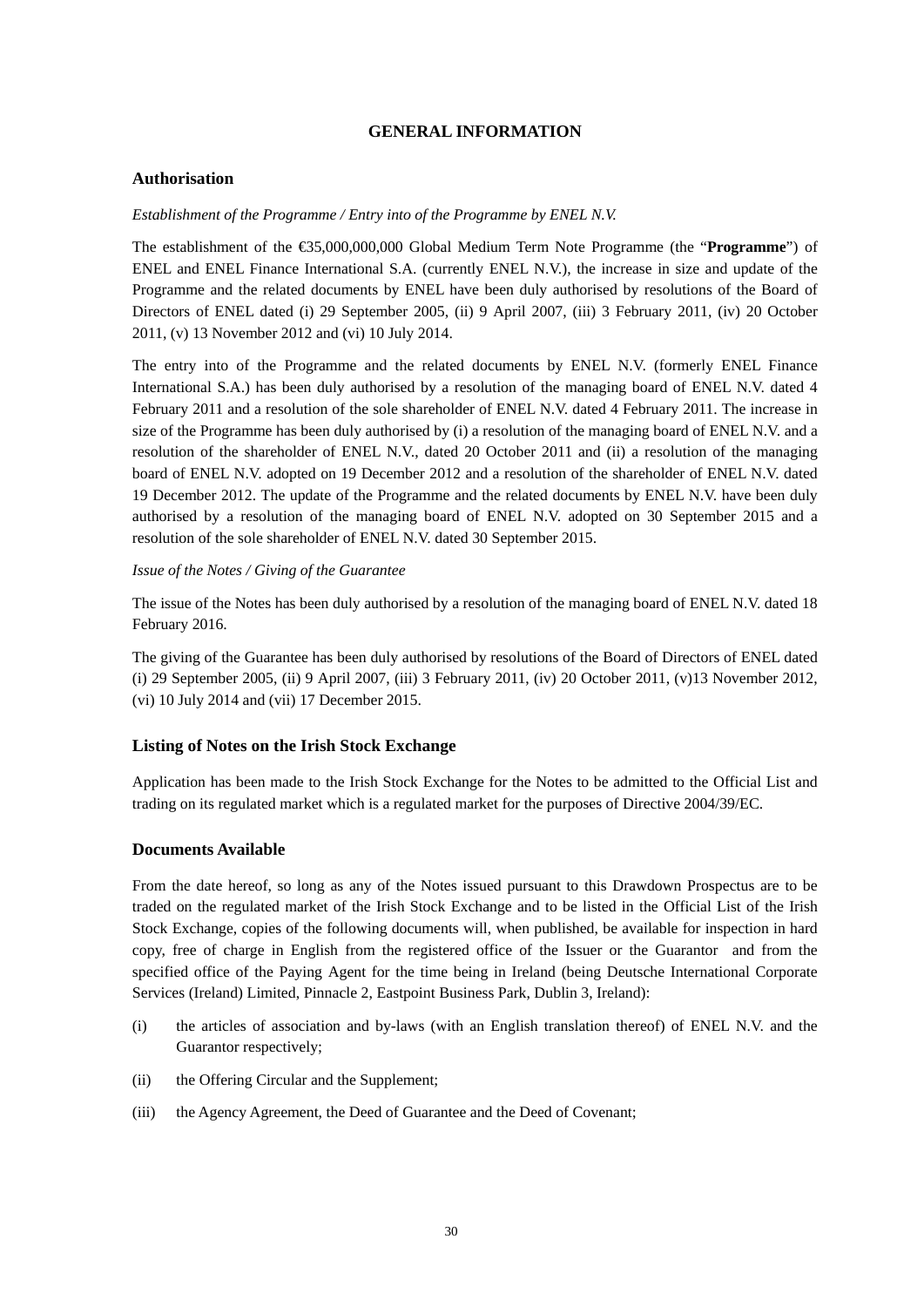- (iv) the audited consolidated financial statements of the Guarantor as at and for the year ended 31 December 2013, 31 December 2014 and 31 December 2015;
- (v) the unaudited condensed consolidated interim financial report of the Guarantor as at and for the three month period ended 31 March 2016;
- (vi) the audited consolidated financial statements of the Issuer as at and for the year ended 31 December 2013, 31 December 2014 and 31 December 2015; and
- (vii) a copy of this Drawdown Prospectus.

# **Clearing Systems**

The Notes have been accepted for clearance through Euroclear and Clearstream, Luxembourg (which are the entities in charge of keeping the records). The appropriate Common Code and ISIN for the Notes allocated by Euroclear and Clearstream, Luxembourg are specified in the Issue Terms.

The address of Euroclear is Euroclear Bank S.A./N.V., 1 Boulevard du Roi Albert II, B-1210 Brussels, Belgium, the address of Clearstream, Luxembourg is Clearstream Banking, *société anonyme*, 42 Avenue JF Kennedy, L-1855 Luxembourg, Luxembourg and the address of DTC is The Depository Trust Company, 55 Water Street, New York, New York 10041, USA.

# **Trend Information**

There has been no material adverse change in the prospects of ENEL N.V., ENEL or ENEL and its subsidiaries taken as a whole ("**ENEL Group**") since 31 December 2015.

# **Significant change in the Issuer's / Guarantor's financial or trading position**

There has been no significant change in the financial or trading position of ENEL N.V., ENEL and the ENEL Group since 31 March 2016.

In the foregoing statement required by the Commission Regulation (EC) No. 809/2004 implementing the Prospectus Directive, references to the "financial or trading position" is, in the interpretation of the Issuer and the Guarantor, specifically to the ability of ENEL N.V. and ENEL to meet their payment obligations under the Notes in a timely manner.

# **Litigation**

Except as set out (i) on pages 289 to 299 of the ENEL's audited consolidated annual financial statements for the financial year ended 31 December 2015, and (ii) on pages 86-88 of ENEL's unaudited condensed consolidated interim financial report as at and for the three months ended 31 March 2016, which are each incorporated by reference herein, none of the Issuer, the Guarantor nor any subsidiary of the ENEL Group is or has been involved in any governmental, legal or arbitration proceedings (including any such proceedings which are pending or threatened of which the Issuer or the Guarantor is aware) in the 12 months preceding the date of this document which may have or have had in such period a significant effect on the financial position or profitability of any of the Issuer, the Guarantor or the ENEL Group.

# **Auditors**

The independent auditors of ENEL are Reconta Ernst & Young S.p.A. ("**E&Y**"), whose registered office is at Via Po, 32, 00198, Rome, Italy. E&Y is an accounting firm registered with CONSOB (the Italian stock market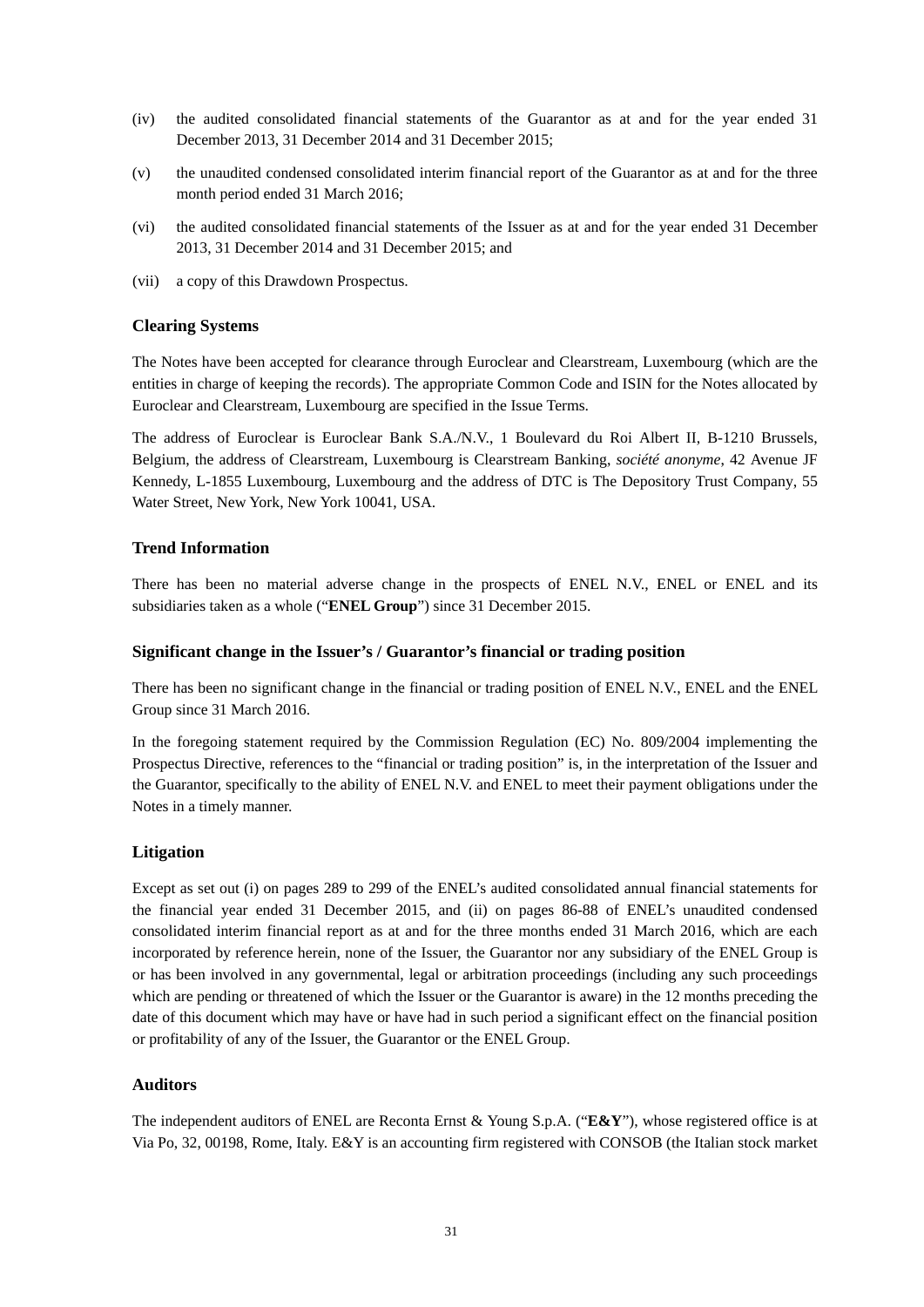regulator). E&Y has audited ENEL's accounts, prepared in accordance with International Financial Reporting Standards adopted in the European Union and the Italian regulations implementing Article 9 of Legislation Decree No. 38/05, without qualification, in accordance with auditing standards recommended by CONSOB for the financial year ended 31 December 2015, 31 December 2014 and 31 December 2013. The auditors of ENEL are independent accountants in respect of ENEL.

The independent auditor of ENEL N.V. is Ernst & Young Accountants LLP. Ernst & Young Accountants LLP is an audit firm for which the auditors are registered with the NBA.

Ernst & Young Accountants LLP was appointed as independent auditor of ENEL N.V on 29 July 2011. Ernst & Young Accountants LLP has no interest in ENEL N.V.

# **Joint Lead Managers transacting with the Issuer or the Guarantor**

Certain of the Joint Lead Managers and their affiliates have engaged, and may in the future engage, in financing, investment banking and/or commercial banking transactions with, and may perform services to the Issuer, the Guarantor and their affiliates in the ordinary course of business. Certain of the Joint Lead Managers and their affiliates may have positions, deal or make markets in the Notes, related derivatives and reference obligations, including (but not limited to) entering into hedging strategies on behalf of the Issuer or the Guarantor and their respective affiliates, investor clients, or as principal in order to manage their exposure, their general market risk, or other trading activities.

In addition, in the ordinary course of their business activities, the Joint Lead Managers and their affiliates may make or hold a broad array of investments and actively trade debt and equity securities (or related derivative securities) and financial instruments (including bank loans) for their own account and for the accounts of their customers. Such investments and securities activities may involve securities and/or instruments of the Issuer or the Guarantor, or the Issuer's or the Guarantor's affiliates. Certain of the Joint Lead Managers or their affiliates that have a lending relationship with the Issuer or the Guarantor routinely hedge their credit exposure to the Issuer or the Guarantor consistent with their customary risk management policies. Typically, such Joint Lead Managers and their affiliates would hedge such exposure by entering into transactions which consist of either the purchase of credit default swaps or the creation of short positions in securities, including potentially the Notes. Any such positions could adversely affect future trading prices of Notes. The Joint Lead Managers and their affiliates may also make investment recommendations and/or publish or express independent research views in respect of such securities or financial instruments and may hold, or recommend to clients that they acquire, long and/or short positions in such securities and instruments.

For the purpose of this paragraph the term "affiliates" include also parent companies.

# **Foreign languages used in the Drawdown Prospectus**

The language of this Drawdown Prospectus is English. Certain legislative references and technical terms have been cited in their original language in order that the correct technical meaning may be ascribed to them under applicable law.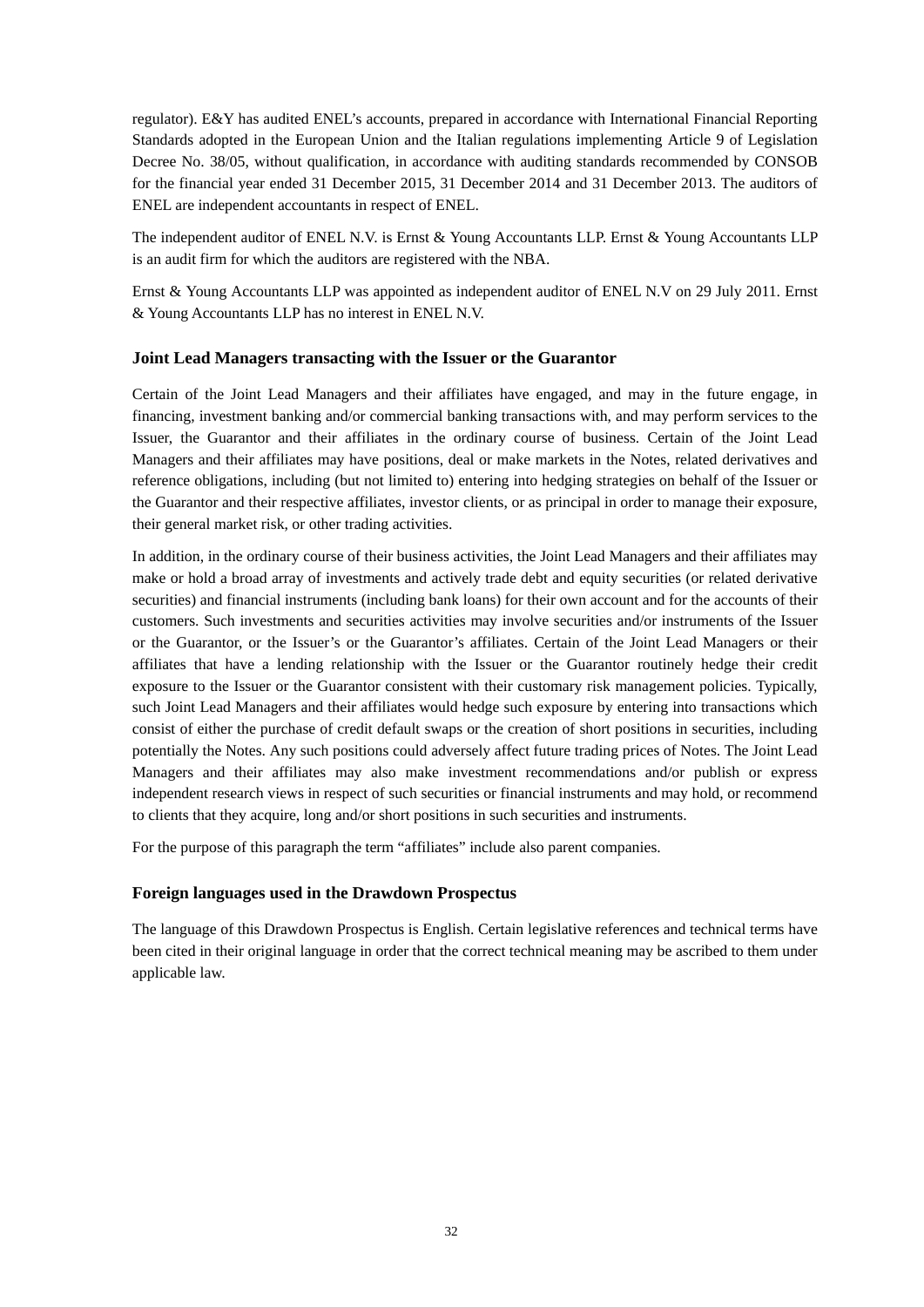## **THE ISSUER**

# **ENEL FINANCE INTERNATIONAL N.V.**

Herengracht 471 1017 BS Amsterdam The Netherlands

## **THE GUARANTOR**

# **ENEL — Società per Azioni**

Viale Regina Margherita 137 00198 Rome Italy

#### **PRINCIPAL PAYING AGENT**

#### **The Bank of New York Mellon (acting through its London Branch)**

One Canada Square London E14 5AL United Kingdom

## **PAYING AGENT**

**Deutsche International Corporate Services (Ireland) Limited** Pinnacle 2 Eastpoint Business Park Dublin 3 Ireland

## **IRISH LISTING AGENT**

**Walkers Listing & Support Services Limited** 17-19 Sir John Rogerson's Quay Dublin 2 Ireland

#### **LEGAL ADVISERS**

*To ENEL – Società per Azioni as to Italian law and Italian tax law*

**Legance Avvocati Associati** Via Dante, 7 20123 Milan Italy

*To the Joint Lead Managers as to English law and Italian law To the Joint Lead Managers as to Dutch law*

**Linklaters Studio Legale Associato** Via Broletto 9 Milan 20121 Italy

#### **Linklaters LLP**

World Trade Centre Amsterdam Tower H, 22nd floor Zuidplein 180 1077 XV Amsterdam The Netherlands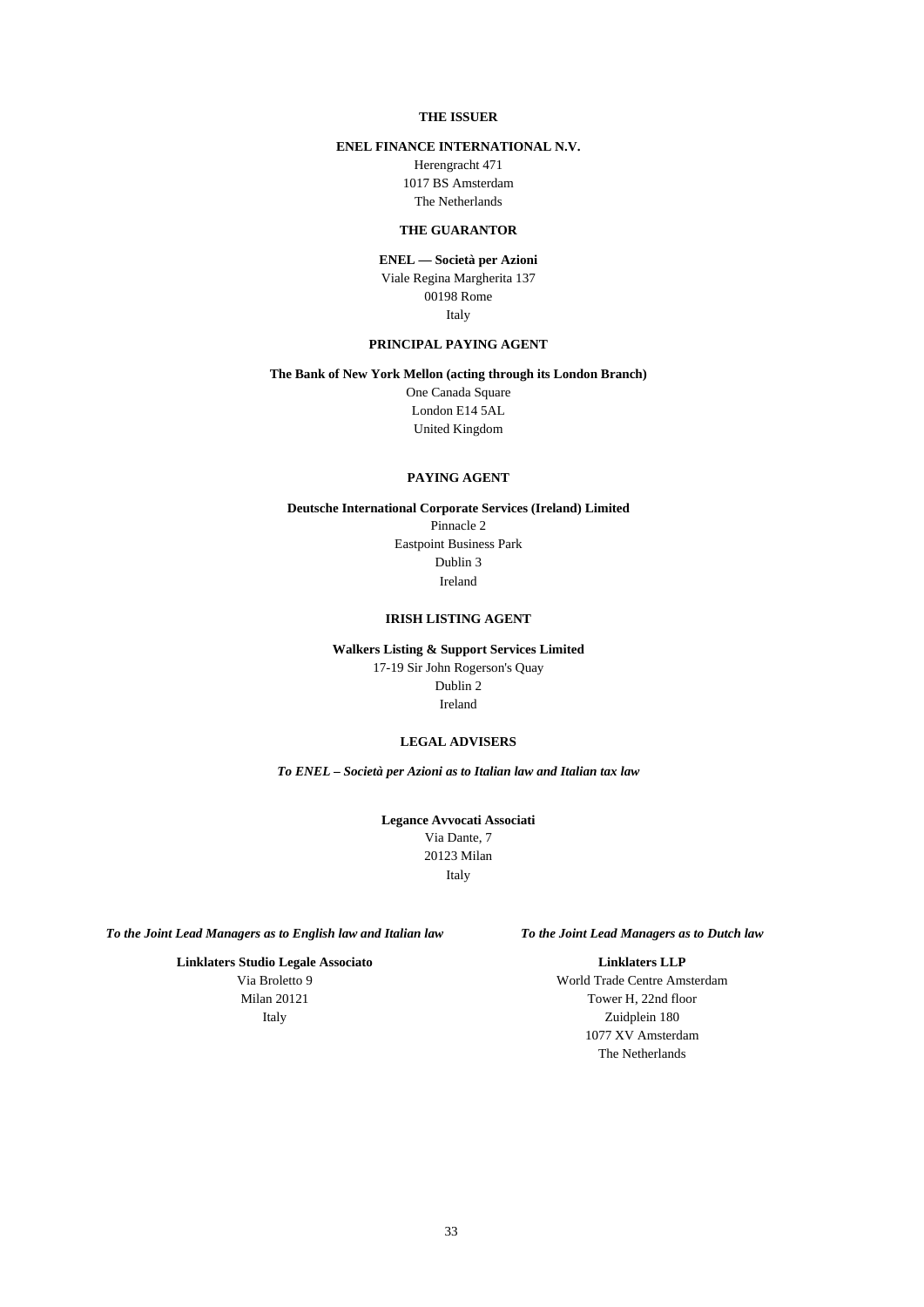**Reconta Ernst & Young S.p.A.**

Via Po 32 00198 Rome Italy

# *To ENEL — Società per Azioni To ENEL Finance International N.V.*

#### **Ernst & Young Accountants LLP**

Prof. Dr. Dorgelolaan, 12 5613 AM Eindhoven The Netherlands

# **JOINT LEAD MANAGERS**

## **Barclays Bank PLC**

5 The North Colonnade London E14 4BB United Kingdom

# **ING Bank N.V.**

Foppingadreef 7 1102 BD Amsterdam The Netherlands

#### **Mediobanca – Banca di Credito Finanziario S.p.A.**

Piazzetta Enrico Cuccia, 1 20121 Milan Italy

## **Société Générale**

29, Boulevard Haussmann 75009 Paris France

## **BNP Paribas**

10 Harewood Avenue London NW1 6AA United Kingdom

#### **J.P. Morgan Securities plc**

25 Bank Street Canary Wharf London E14 5JP United Kingdom

#### **Mitsubishi UFJ Securities International plc**

Ropemaker Place 25 Ropemaker Street London EC2Y 9AJ United Kingdom

#### **The Royal Bank of Scotland plc**

135 Bishopsgate London EC2M 3UR United Kingdom

# **UniCredit Bank AG**  Arabellastrasse 12 D-81925 Munich Germany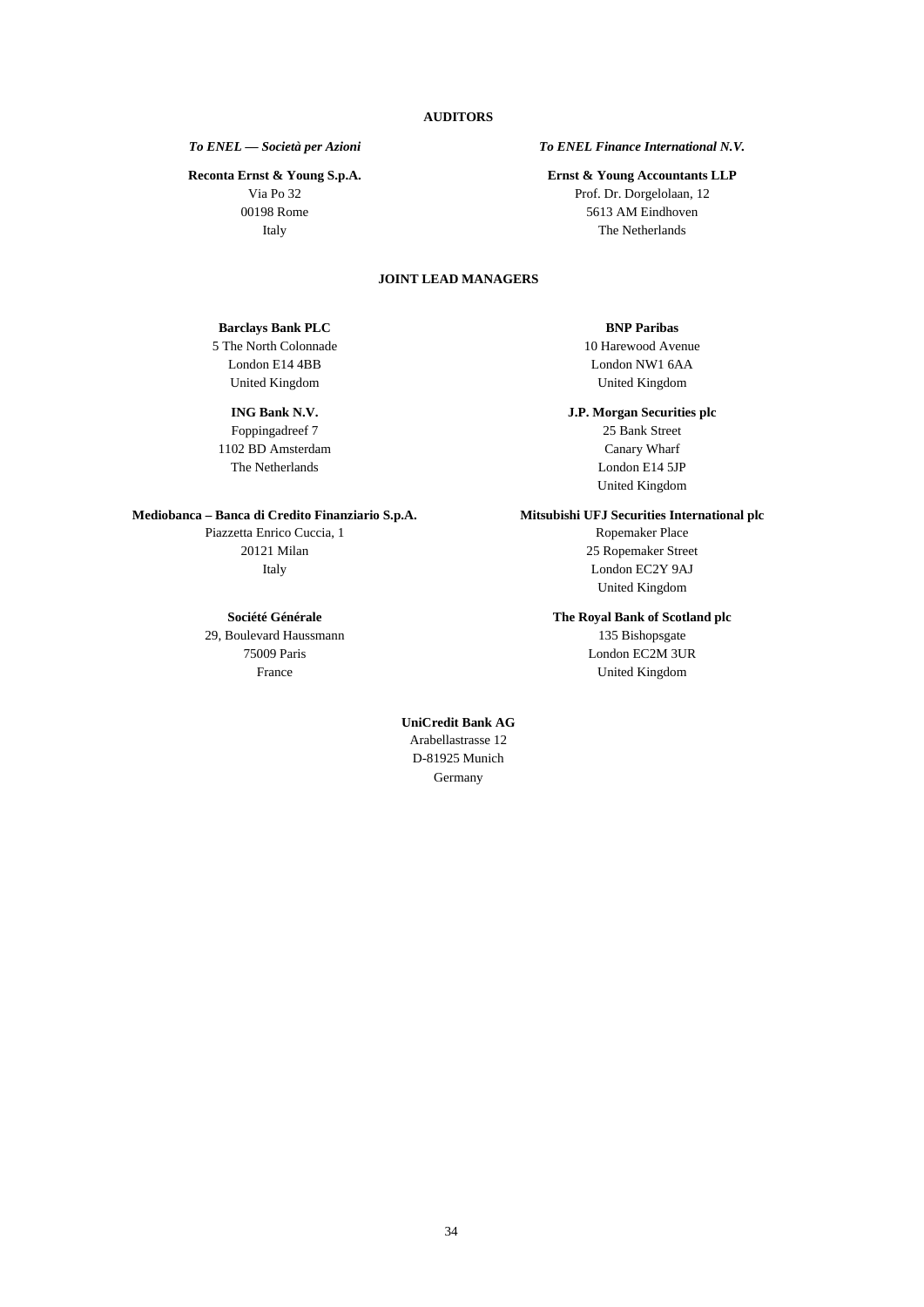# **THE ISSUER**

## **ENEL Finance International N.V.**

471 Herengracht 1017 BS Amsterdam The Netherlands

# **THE DEALER MANAGERS**

#### **Barclays Bank PLC**

5 The North Colonnade London E14 4BB United Kingdom Telephone: +44 (0) 20 3134 8515 Attention: Liability Management Group Email: eu.lm@barclays.com

## **ING Bank N.V.**

Foppingadreef 7 1102 BD Amsterdam The Netherlands Telephone: +31 20 563 2132 Attention: Liability Management Team Email: liability.management@ing.com

#### **Mediobanca – Banca di Credito Finanziario S.p.A.**

Piazzetta Enrico Cuccia, 1 20121 Milan Italy Telephone: +39 0288291 Attention: Debt Capital Markets Email: MB\_DCM\_CORPORATE\_IT@mediobanca.com

## **Société Générale**

10 Bishops Square London E1 6EG United Kingdom Telephone: +44 20 7676 7579 Attention: Liability Management Email: liability.management@sgcib.com

10 Harewood Avenue London NW1 6AA United Kingdom Telephone: +44 (0)20 7595 8668 Attention: Liability Management Group Email: liability.management@bnpparibas.com

> **J.P. Morgan Securities plc** 25 Bank Street Canary Wharf London E14 5JP United Kingdom Telephone: +44 20 7134 2468 Attention: Liability Management Email: emea\_lm@jpmorgan.com

#### **Mitsubishi UFJ Securities International plc**

Ropemaker Place 25 Ropemaker Street London EC2Y 9AJ United Kingdom Telephone: + 44 207 577 4048/4218 Attention: Liability Management Group Email: DCM-LiabilityManagement@int.sc.mufg.jp

#### **The Royal Bank of Scotland plc**

135 Bishopsgate London EC2M 3UR United Kingdom Telephone: +44 (0) 207 085 3781 Attention: Liability Management Email: liabilitymanagement@rbs.com

**UniCredit Bank AG**  Arabellastrasse 12 D-81925 Munich Germany Telephone: +39 02 8862 0581; +49 89 378 13722 Attention: DCM Italy; Liability Management Email: dcmitaly@unicredit.eu; [corporate.lm@unicredit.de](mailto:corporate.lm@unicredit.de)

# **BNP Paribas**